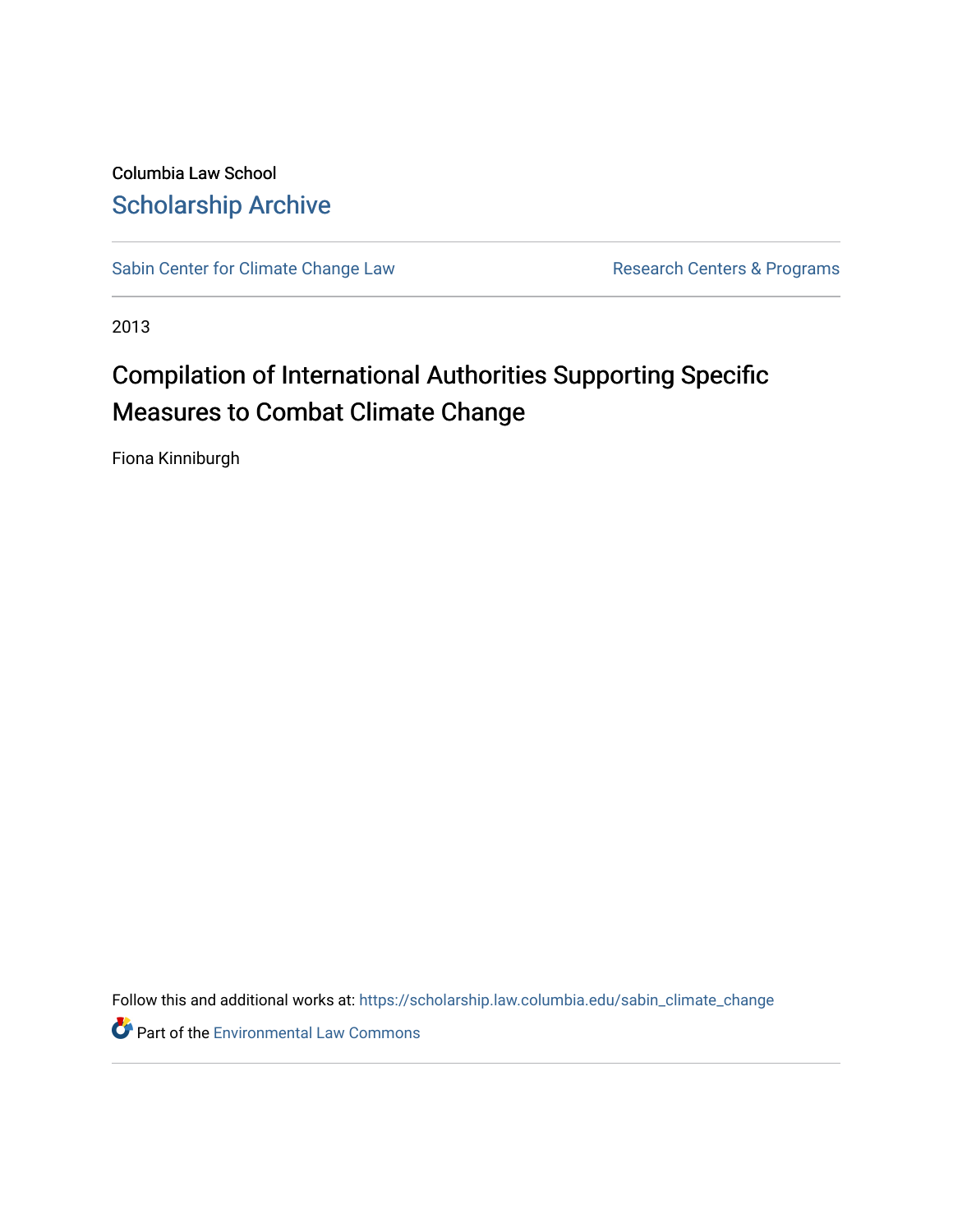

# CENTER FOR CLIMATE CHANGE LAW

# **Compilation of International Authorities Supporting Specific Measures to Combat Climate Change**

By Fiona Kinniburgh

August 2013

| <b>Introduction</b>                                                                | $\boldsymbol{2}$ |
|------------------------------------------------------------------------------------|------------------|
| <b>List of Sources</b>                                                             | $\boldsymbol{4}$ |
| <b>List of Acronyms</b>                                                            |                  |
| A. Selection, design & construction of new energy generating and consuming         |                  |
| facilities to have least impact                                                    | 11               |
| Energy: General Statements on efficiency and sustainability<br>1.                  | 11               |
| i.) Energy Generation                                                              | 15               |
| ii.) Energy Consumption                                                            | 22               |
| Water conservation and efficiency<br>2.                                            | 28               |
| $\mathfrak{Z}$ .<br>Provisions relating to specific regions                        | 32               |
| Phase-out of old highly polluting facilities<br><b>B.</b>                          | 34               |
| Closure or conversion to renewables<br>1.                                          | 34               |
| 2.<br>Carbon capture and sequestration                                             | 35               |
| Energy efficiency improvements to existing buildings, facilities<br>$\mathbf{C}$ . | 39               |
| <b>Conversion of vehicle fleets</b><br>D.                                          | 45               |
| <b>Fuel Economy Standards</b><br>1.                                                | 45               |
| <b>Maritime and Aviation Emissions</b><br>2.                                       | 50               |
| <b>Elimination of fossil fuel subsidies</b><br>Е.                                  | 52               |
| <b>Reduction of deforestation</b><br>F.                                            | 57               |
| G.<br><b>Technology transfer to developing countries</b>                           | 63               |
| Н.<br>Mitigation and adaptation assistance to developing countries                 | 81               |
| Acceptance of climate-displaced persons<br>I.                                      | 95               |
| Promote sustainable consumption patterns<br>J.                                     | 101              |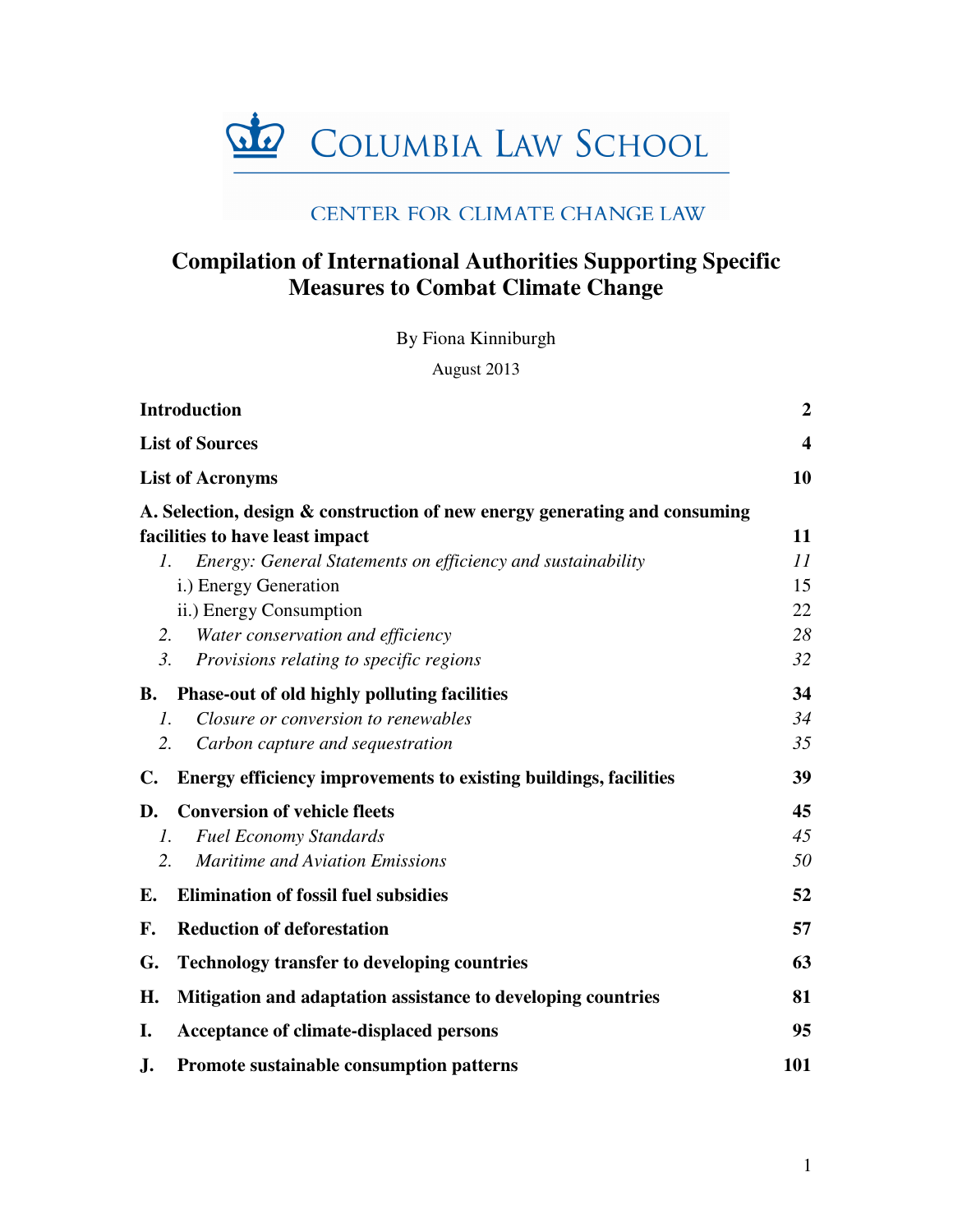# **Introduction**

This document is a compilation of international authorities that endorse or require various specific measures to combat climate change.

Not included here are the large number of general obligations for states to limit the pollution they emit or allow. Rather the focus is on specific kinds of mitigation and adaptation measures.

For the purposes of this document, these measures to combat climate change have been divided into the following categories:

A. Selection, design and construction of new energy generating and consuming facilities to have least impact

- B. Phaseout of old highly polluting facilities
- C. Energy efficiency improvements to existing buildings, facilities
- D. Conversion of vehicle fleets
- E. Elimination of fossil fuel subsidies
- F. Reduction of deforestation
- G. Technology transfer to developing countries
- H. Mitigation and adaptation assistance to developing countries
- I. Acceptance of climate-displaced persons
- J. Promote Sustainable Consumption Patterns

The document comprises a non-exhaustive compilation of extracts from various international agreements, environmental treaties and resolutions / declarations of international organizations, as well as reports from several respected international bodies. While the UNFCCC, the Kyoto Protocol and decisions of the Conference of the Parties contain the most authoritative and directly applicable obligations regarding climate change, other international conventions, declarations, agreements and charters also give legal support for some of these specific measures. Certain agreements included in this document are not directly related to climate change but contain language that supports complementary actions, such as avoiding deforestation or conserving water resources.

The weight and authority behind these measures varies depending on the sources that endorse them and whether the language used sets out a mandatory obligation or is merely aspirational. Certain obligations have received considerably more international policy attention than others. Binding obligations to undertake some of the measures necessary to combat climate change that are included in this compilation have not yet been adopted through any multilateral agreements. They may have, however, been given some weight by their inclusion in agreements among smaller groups of countries or in "soft law" documents such as resolutions and declarations of international organizations. In addition to legal authorities, this compilation incorporates extracts from reports issued by expert international agencies (such as the IPCC, UNEP, the IEA and the IMF). Policy recommendations from these reports have been included, as well as references to existing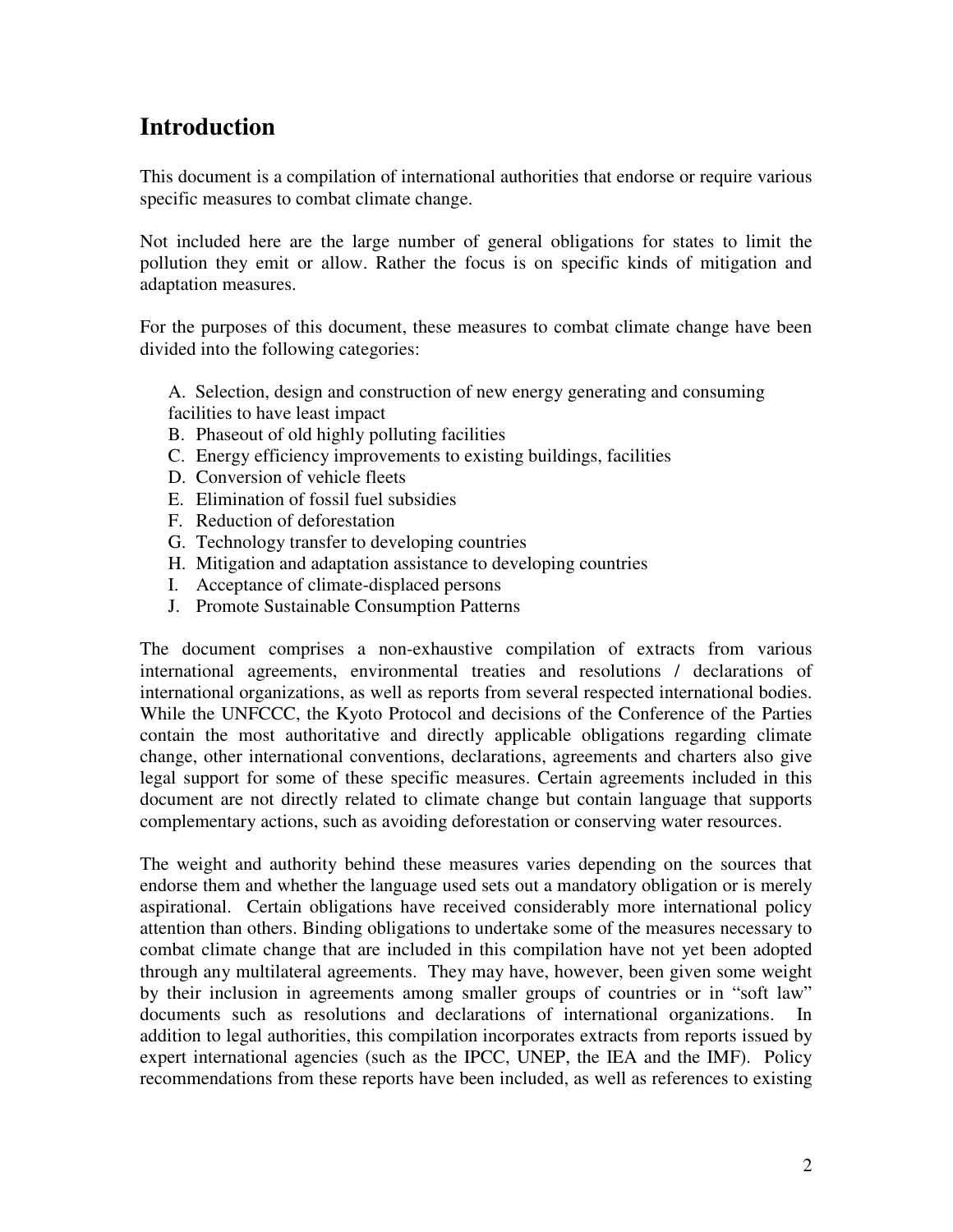international or domestic programs that have been implemented that could demonstrate the acceptance and feasibility of measures to combat climate change.

As the influence of a particular provision or recommendation depends on its source, this document is organized to highlight which sources provide the most material regarding each category of measure. Material from source documents containing three or more relevant passages is preceded by a heading indicating the source. Other sources providing fewer passages are listed at the end of each section under "Miscellaneous." Each individual passage contains a footnote reference and all source documents are listed on page 4. The source list includes a brief description of each source, and a link to a list of signatory parties if relevant. Additional definitions from the source document have been included in the text if relevant. Any citations or references in the original text have been omitted. Certain quotations are repeated in different sections of the document if found pertinent for different topics. Italics were added to emphasize particularly relevant or useful language. Authoritative sources that contain recommendations contrary to the measures or that warn of a lack the limited capacity of legal instruments in a specific context are included and indicated with a dagger symbol (†).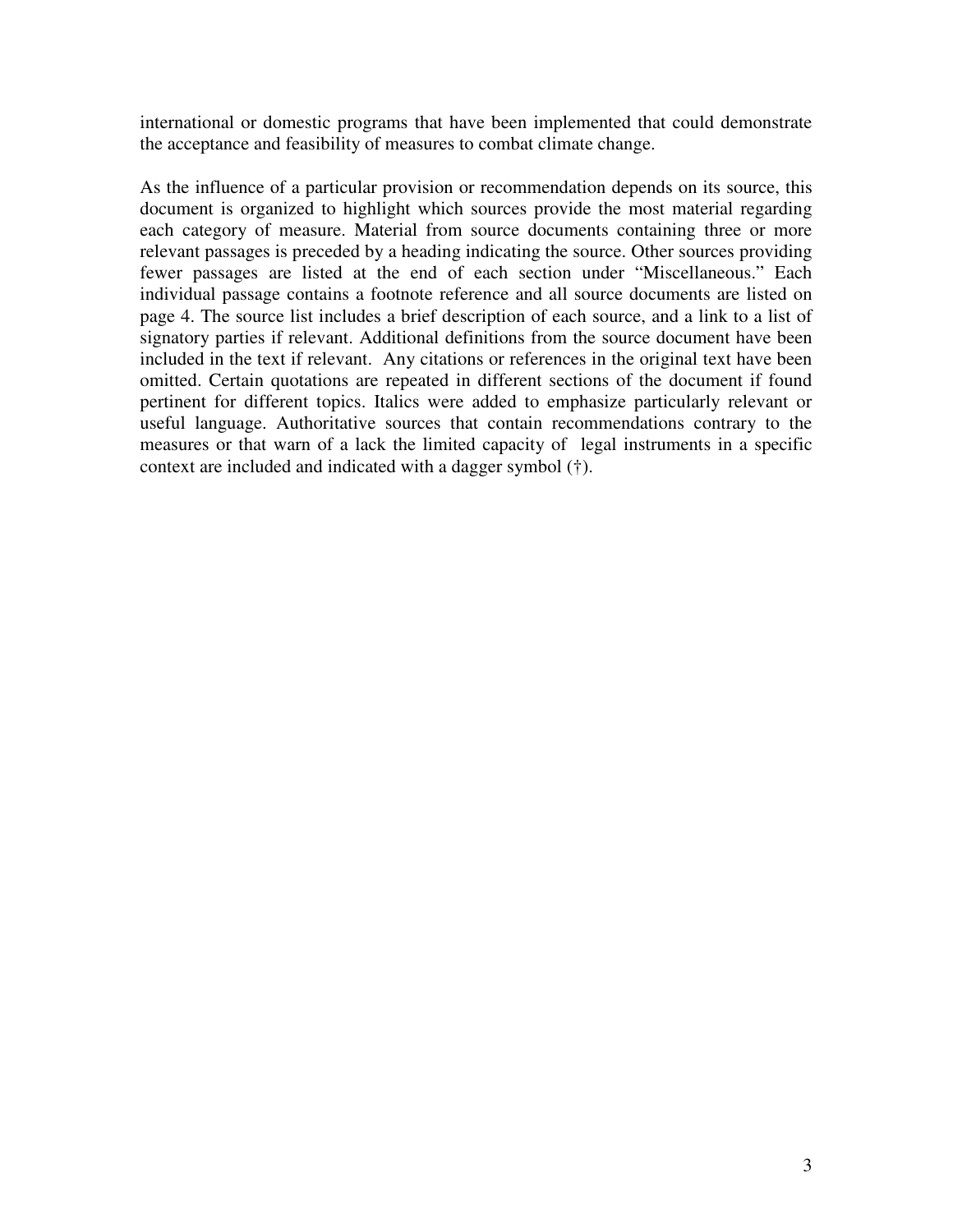# **List of Sources**

### **Agenda 21 (Report of the United Nations Conference on Environment and Development) (1992)**

Agenda 21 is a non-binding action agenda for the UN, other multilateral organizations and individual governments that can be implemented at local, national and global levels.

### **Asia-Pacific Economic Cooperation (APEC) Forum, Leaders' Declaration (2009)**

Declaration of the leaders of the APEC member economies at their annual summit in 2009. APEC is an intergovernmental grouping that operates on the basis of non-binding commitments, and currently has 21 members, which are listed here: http://www.apec.org/About-Us/About-APEC/Member-Economies.aspx

### **Barbados Programme of Action (BPOA): Report of the Global Conference on the Sustainable Development of Small Island Developing States (1994)**

The Barbados Programme of Action addresses the special challenges, constraints and development needs of small island developing States and sets forth specific actions and measures at the national, regional, and international levels in support of sustainable development.

### **The Berlin Rules on Water Resources (2004)**

The Berlin Rules on Water Resources is a document adopted by the International Law Association, which summarizes international law customarily applied to freshwater resources. The document supersedes the International Law Association's earlier "The Helsinki Rules on the Uses of the Waters of International Rivers," which was limited to international drainage basins and aquifers connected to them.

### **Climate Change and the Human Rights to Water and Sanitation--Position Paper (2009)**

This is a position paper released by the Office of the High Commissioner for Human Rights that discusses the legal obligations applicable to the impacts of climate change on human rights to water and sanitation, as well as ways to address adverse impacts through policy-making.

#### **Proposed Convention for Persons Displaced by Climate Change (CCDP) (2012)**

This is a proposal for a convention that would establish a regime for the provision of preemptive, adaptive assistance to those likely to be displaced. It was prepared by a group of Australian lawyers and does not have any legal authority.

### **Convention on the Law of the Non-navigational Uses of International Watercourses (1997)**

This is a UN treaty pertaining to the uses and conservation of all waters that cross international boundaries, including both surface and groundwater. The treaty has not entered into force, as it requires 35 countries to do so and is currently ratified by only 30 countries. The status of the Watercourse Convention and the current ratifying parties can be found at: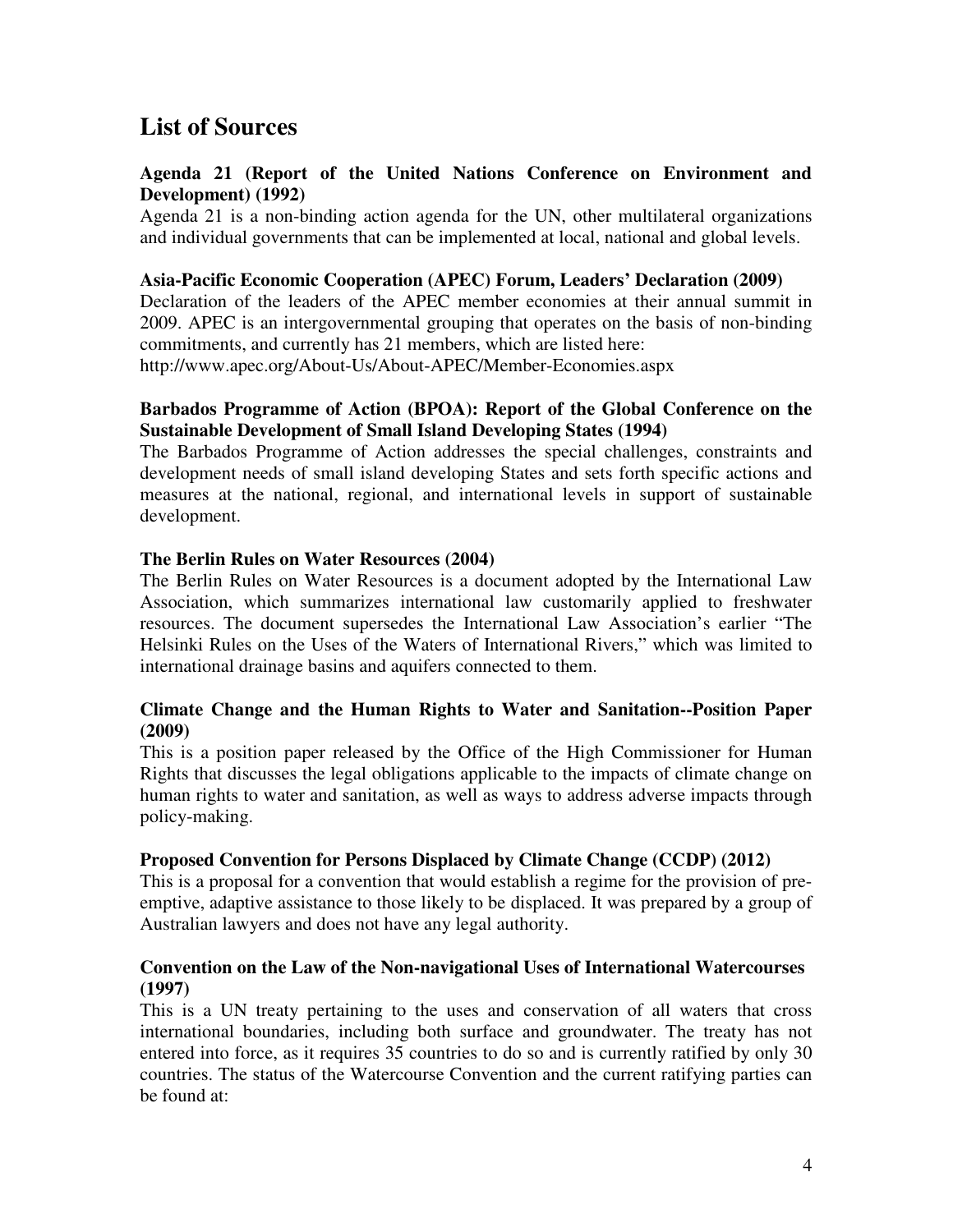# http://treaties.un.org/pages/ViewDetails.aspx?src=TREATY&mtdsg\_no=XXVII-12&chapter=27&lang=en

# **Convention on Long-Range Transboundary Air Pollution (LRTAP) (1979)**

This convention was established through the UN Economic Commission for Europe and sets out general principles relating to air pollution abatement, along with an institutional framework for bringing together research and policy. It entered into force in 1983. It currently has 51 Parties that can be found at:

http://www.unece.org/env/lrtap/status/lrtap\_st.html

# **Draft International Covenant on Environment and Development, 4th Ed (2010)**

This draft covenant was released by the International Union for the Conservation of Nature and is a blueprint for an international framework agreement consolidating and developing existing legal principles related to environment and development. It serves as an authoritative reference and checklist for legislators, civil servants and other stakeholders worldwide when drafting new, or updating existing, policies and law.

# **Energy Charter Treaty (1994)**

This treaty provides a multilateral framework for energy cooperation that is unique under international law. It entered into force in 1998 and has a total number of 54 signatories as of June 2013. The status of ratifications can be found here:

http://www.encharter.org/fileadmin/user\_upload/document/ECT\_ratification\_status.pdf

# **Environmental Refugees: An Emergent Security Issue (2005)**

This paper, written by Oxford University Professor Norman Myers, was presented at the 13<sup>th</sup> Economic Forum of the Organization for Security and Co-operation in Europe.

# **The Future We Want (Rio+20 Declaration) (2012)**

This was a resolution adopted as the final outcome of the 2012 UN Conference on Sustainable Development. It was adopted by consensus of the 193 Member States of the UN.

# **Gleneagles Plan of Action: Climate Change, Clean Energy and Sustainable Development (2005)**

This plan of action was adopted at the Group of 8 ("G8") summit in 2005. The G8 includes Canada, France, Germany, Italy, Japan, Russia, USA and UK.

# **Global Fuel Economy Initiative (GFEI): International comparison of light-duty vehicle fuel economy: An update using 2010 and 2011 new registration data (2013)**

This working paper was released by the GFEI, an organization that exists to promote debate and discussion around the issue of fuel economy. The GFEI is a collaboration between the FIA Foundation, the IEA, the International Transport Forum, UNEP, the International Council on Clean Transportation and the Institute of Transportation Studies.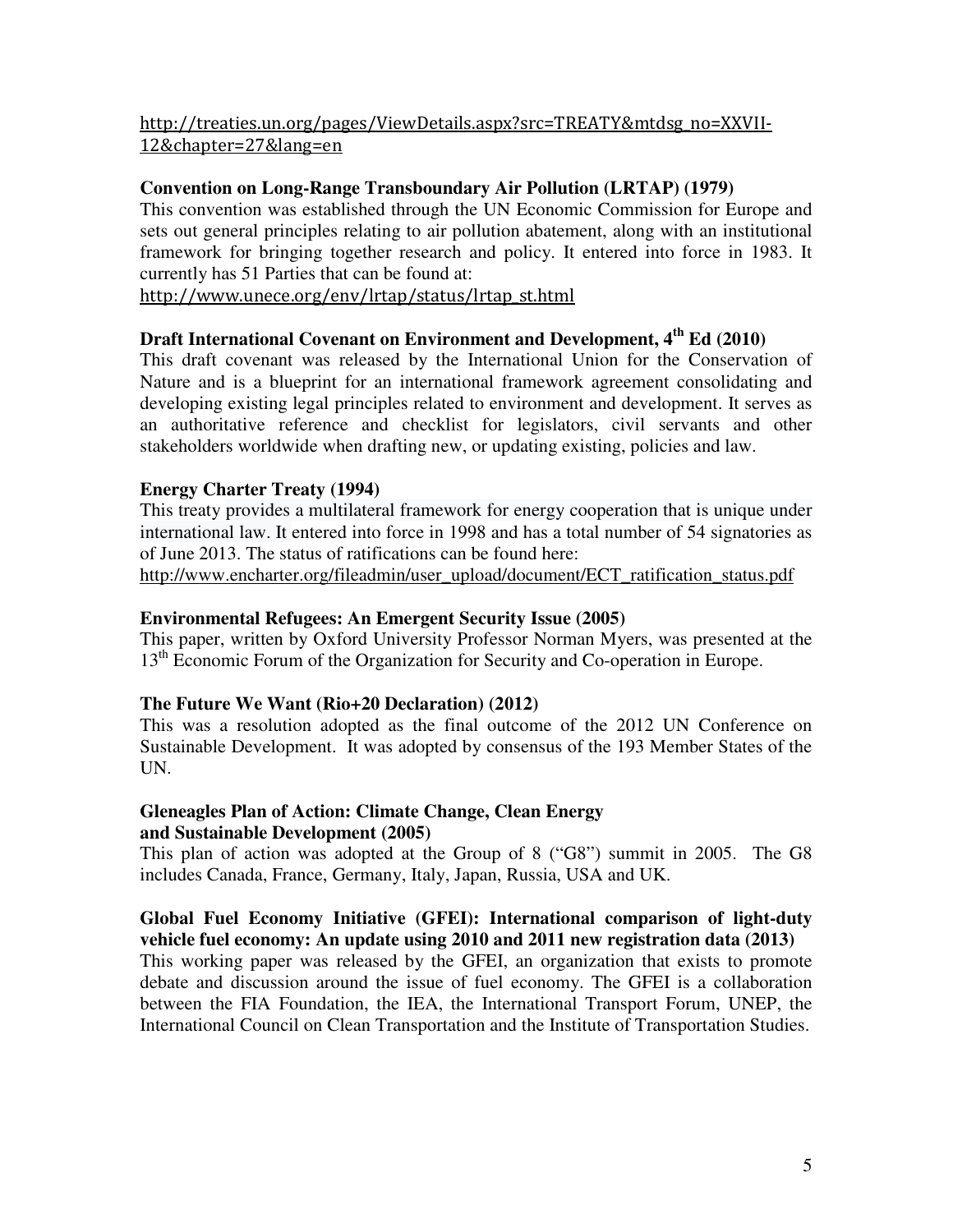### **The G20 Los Cabos Summit Leaders' Declaration (2012)**

Declaration from the meeting of the Group of 20 ("G20") held in 2012, in Los Cabos, Mexico. The Members of the G20 include: Argentina, Australia, Brazil, Canada, China, France, Germany, India, Indonesia, Italy, Japan, the Republic of Korea, Mexico, Russia, Saudi Arabia, South Africa, Turkey, the United Kingdom, the United States of America and the European Union.

### **The G20 Pittsburg Leaders' Statement (2009)**

Declaration from the meeting of the Group of 20 ("G20") held in 2009, in Pittsburg, USA. The Members of the G20 include: Argentina, Australia, Brazil, Canada, China, France, Germany, India, Indonesia, Italy, Japan, the Republic of Korea, Mexico, Russia, Saudi Arabia, South Africa, Turkey, the United Kingdom, the United States of America and the European Union.

### **The Hague Declaration on the Environment (1989)**

This declaration, initiated by the governments of the Netherlands, France and Norway, was signed by representatives of 24 states. The signatories can be found here: http://wrmin.nic.in/index3.asp?subsublinkid=292&langid=1&sslid=375

## **Intergovernmental Panel on Climate Change (IPCC) Fourth Assessment Report (2007)**

The most recent assessment report of the IPCC about the state of scientific, technical and socio-economic knowledge on climate change, its causes, potential impacts and response strategies.

# **Intergovernmental Panel on Climate Change (IPCC) Renewable Energy Sources and Climate Change Mitigation (2011)**

Report prepared by the IPCC on renewable energy and climate change mitigation.

# **International Civil Aviation Organization (ICAO) Assembly Resolution A37-19 (2010)**

Resolution adopted by the 37th ICAO Assembly, which set an aspirational goals of improving annual fuel efficiency of the international aviation sector by 2 per cent and stabilizing its global CO2 emissions at 2020 levels.

#### **International Energy Agency (IEA): Redrawing the Energy Climate Map (2013)**

This is a World Energy Outlook Special Report that maps out the current status and expectations of global climate and energy policy and sets out four specific measures for the energy sector that can be quickly and effectively implemented, at no net economic cost, to help keep the 2 °C target alive while international negotiations continue.

# **International Institute for Applied Systems Analysis (IIASA) Global Energy Assessment (2012)**

The International Institute for Applied Systems Analysis is a scientific research institute located in Laxenburg, Austria. It is supported by member organizations from 20 countries. The IIASA's Global Energy Assessment defines a new global energy policy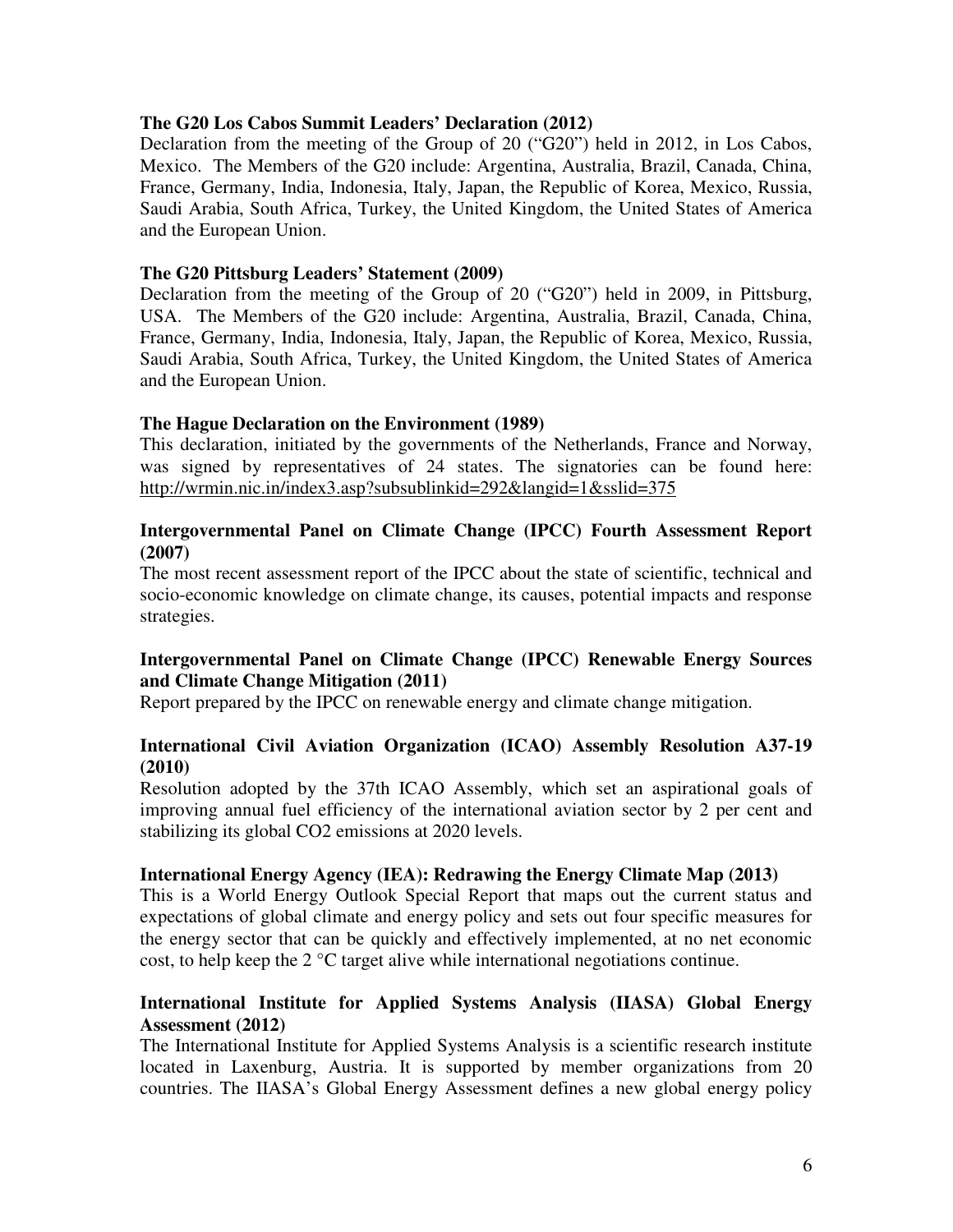agenda, proposing recommendations for how societies think about, use, and deliver energy. A list of the IIASA's member organizations can be found here: http://www.iiasa.ac.at/web/home/about/nationalmembers/National-Member-Organizations.en.html

# **International Monetary Fund (IMF): Climate Policy and the Recovery (2009)**

An IMF Staff Position Note authored by Benjamin Jones and Michael Keen.

## **International Monetary Fund (IMF): Energy Subsidy Reform: Lessons and Implications (2013)**

Report issued by the IMF providing advice on energy subsidy reform.

### **Johannesburg Plan: World Summit on Sustainable Development (WSSD) (2002)**

Implementation plan for the Johannesburg Declaration on Sustainable Development, adopted by the WSSD in 2002.

## **Joint report by IEA, OPEC, OECD and World Bank on fossil-fuel and other energy subsidies: An update of the G20 Pittsburgh and Toronto Commitments (2011)**

A document prepared for the G20 Meeting of Finance Ministers and Central Bank Governors (Paris, 14-15 October 2011) and the G20 Summit (Cannes, 3-4 November 2011).

# **Convention on Long-range Transboundary Air Pollution (LRTAP) Protocol on Further Reduction of Sulfur Emissions (1994)**

A protocol to the LRTAP Convention which has 29 parties as of June 2013. A list of parties can be found at:

http://treaties.un.org/Pages/ViewDetails.aspx?src=TREATY&mtdsg\_no=XXVII-1 e&chapter=27&lang=en

## **Montreal Protocol on Substances that Deplete the Ozone Layer (1987)**

A protocol to the Vienna Convention for the Protection of the Ozone Layer whereby parties agreed to the phasing out of the production of numerous ozone depleting substances. All 193 Member States of the UN are party to the Protocol. For a list of parties, see here:

http://ozone.unep.org/new\_site/en/treaty\_ratification\_status.php

# **Report of the Office of the United Nations High Commissioner for Human Rights on the relationship between climate change and human rights (2009)**

Report prepared at the request of the Human Rights Council, based on consultation with UN Member States, agencies, programmes and funds, regional intergovernmental organizations, national human rights institutions, and non-governmental organisations.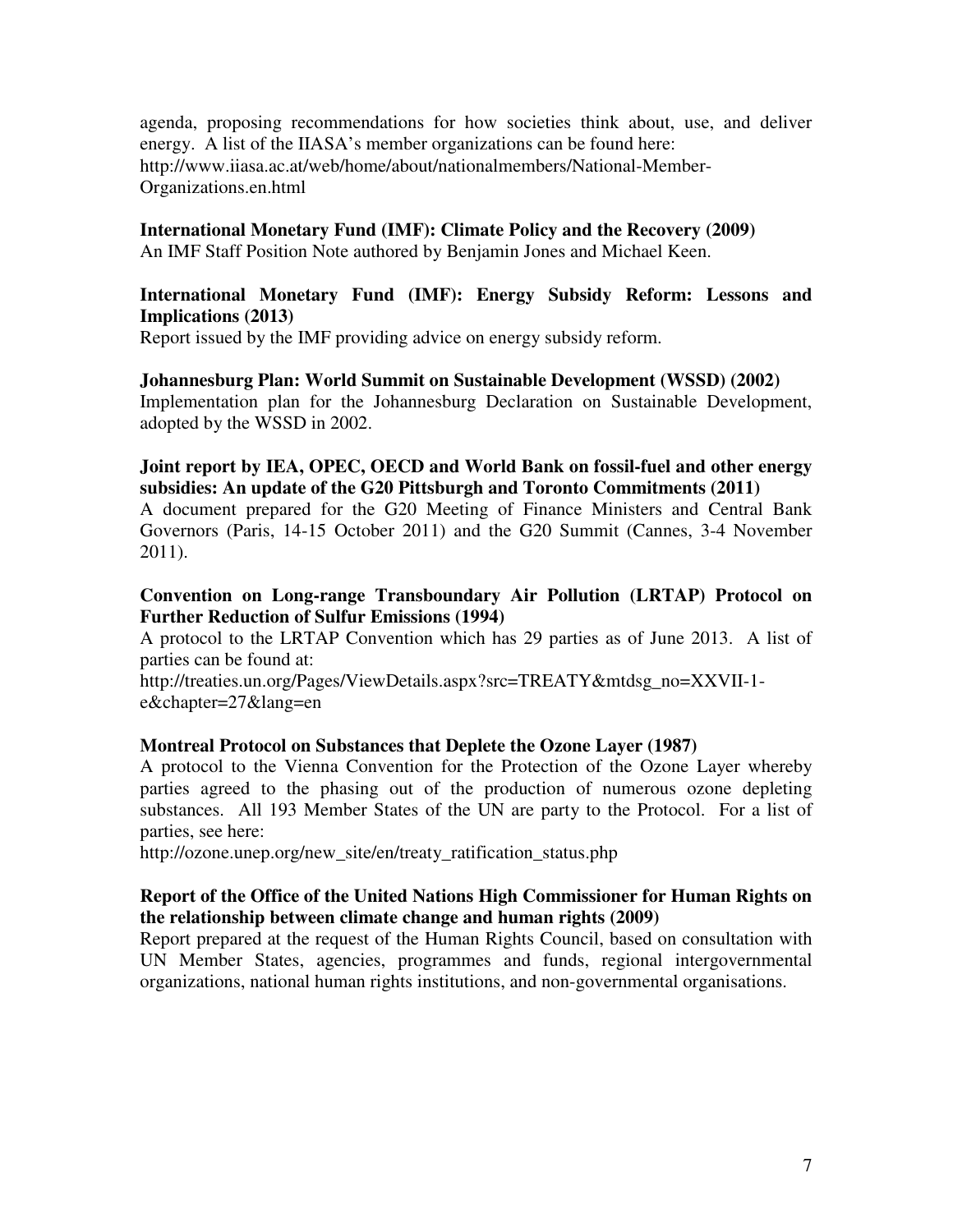# **Report of the United Nations Conference on Environment and Development (1992): Non-Legally Binding Authoritative Statement of Principles for a Global Consensus on the Management, Conservation and Sustainable Development of All Types of Forests**

Adopted by the UN Conference on Environment and Development along with Agenda 21 and the Rio Declaration.

# **Rio Declaration on Environment and Development (Rio Declaration) (1992)**

A short declaration adopted by the UN Conference on Environment and Development setting out 27 principles for future sustainable development.

## **Declaration of the United Nations Conference on the Human Environment (Stockholm Declaration) (1972)**

The declaration of the first major UN conference on the environment, which sets out 26 general principles concerning the environment and development.

# **United Nations Convention to Combat Desertification in Those Countries Experiencing Serious Drought and/or Desertification, Particularly in Africa (UNCCD) (1994)**

Adopted in 1994 and entered into force in 1996, this Convention that seeks to combat desertification and provide assistance to states dealing with the effects of drought. As of May 2012, it had 195 parties. For a list of parties to the Convention, see here: http://www.unccd.int/en/about-the-convention/the-convention/Status-ofratification/Pages/default.aspx

### **United Nations Environment Programme (UNEP) Emissions Gap Report (2012)**

First produced by UNEP in 2010, the Emission Gap Report provides information on the current trajectory of greenhouse gas emissions, and the level of reductions necessary to meet global goals regarding to the mitigation or limitation of climate change.

# **United Nations Environment Programme (UNEP) Risø Centre on Energy, Climate and Sustainable Development: Technologies for Climate Change Mitigation: Transport Sector (2011)**

A guide prepared by the UNEP Risø Centre and funded by the Global Environment Facility, that provides advice and guidance for mitigation in the transport sector.

# **United Nations Framework Convention on Climate Change (UNFCCC) documents:**

• **UNFCCC (1992)** 

Negotiated during the 1992 Rio Earth Summit and entered into force in 1994, the UNFCCC aims to prevent "dangerous" human interference with the climate system. It currently has 195 parties, who are listed here:

http://unfccc.int/essential\_background/convention/status\_of\_ratification/items/26 31.php

# • **Kyoto Protocol (1998)**

A protocol to the UNFCCC, the Kyoto Protocol was adopted in 1997 and entered into force in February 2005. It sets out quantified emissions reduction or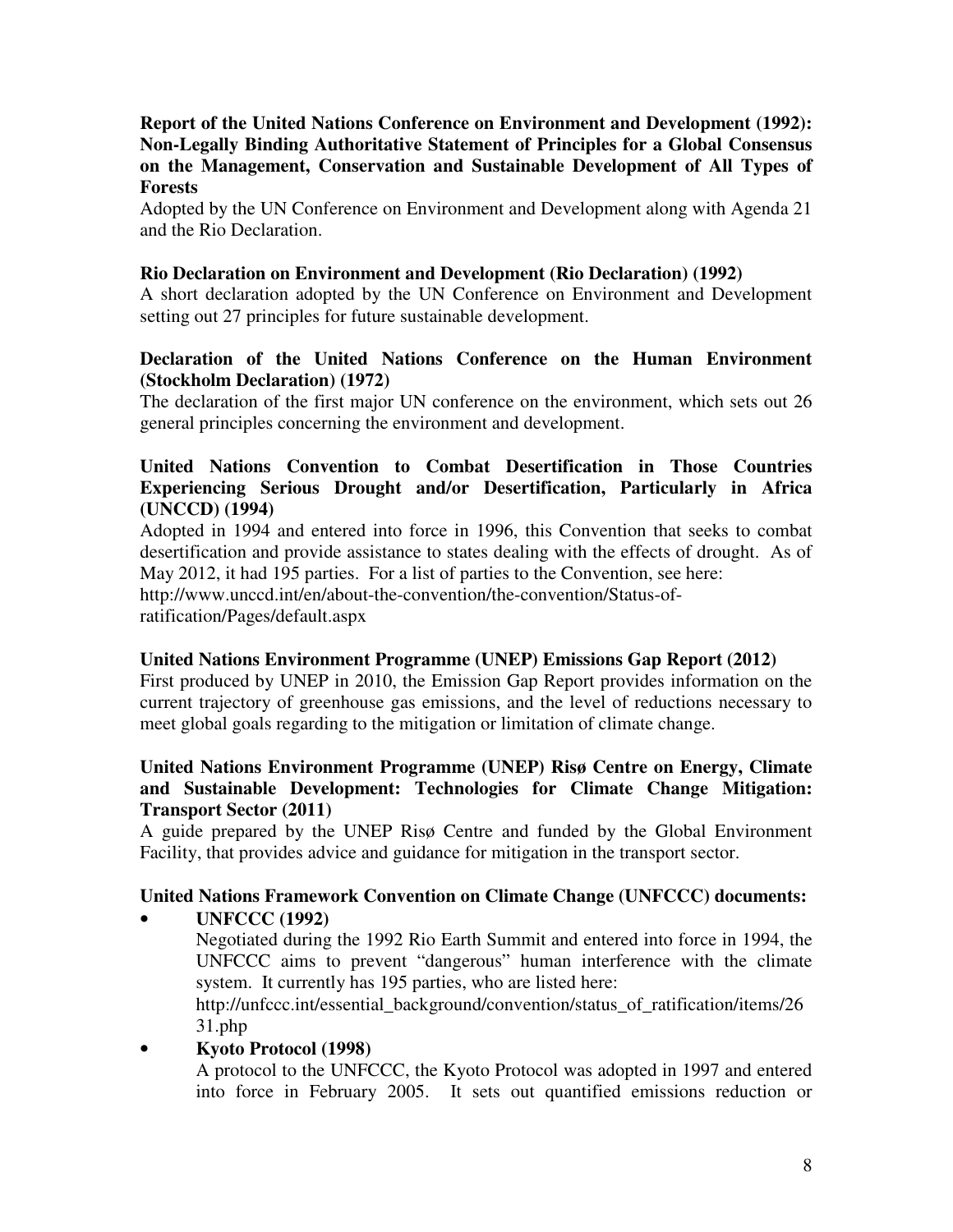limitation commitments for particular developed country Parties. It currently has 192 parties, who are listed here:

http://unfccc.int/kyoto\_protocol/status\_of\_ratification/items/2613.php

- **Bali Action Plan (CP.13) (2007)**  Outcome of the 13<sup>th</sup> Conference of the Parties to the UNFCCC.
- **Copenhagen Accord (CP.15) (2009)**  Outcomes of the 15<sup>th</sup> Conference of the Parties to the UNFCCC.
- **Cancun Agreements (CP.16) (2010)**  Outcomes of the 16<sup>th</sup> Conference of the Parties to the UNFCCC.
- **Durban Platform (CP.17) (2011)**  Outcomes of the 17<sup>th</sup> Conference of the Parties to the UNFCCC.
- **Doha Conference (CP.18) (2012)**  Decisions made at the 18<sup>th</sup> Conference of the Parties to the UNFCCC.

# **World Charter for Nature (Annex to UN General Assembly Resolution 37/7) (1982)**

Prepared with the assistance of an ad hoc group of experts, this document sets out general principles of conservation.

# **World Commission on Environment and Development: Our Common Future (1987)**

Also known as the Brundtland Report, this report was issued by the Commission (chaired by former Norwegian Prime Minister Gro Harlem Brundtland). The Commission was established by the UN to propose long-term strategies for sustainable development.

# **United Nations Environment Programme (UNEP): "30 Ways In 30 Days": inspiring action on climate change and sustainable development (2011)**

A compilation of case studies prepared by UNEP that demonstrate the feasibility of various actions to combat climate change.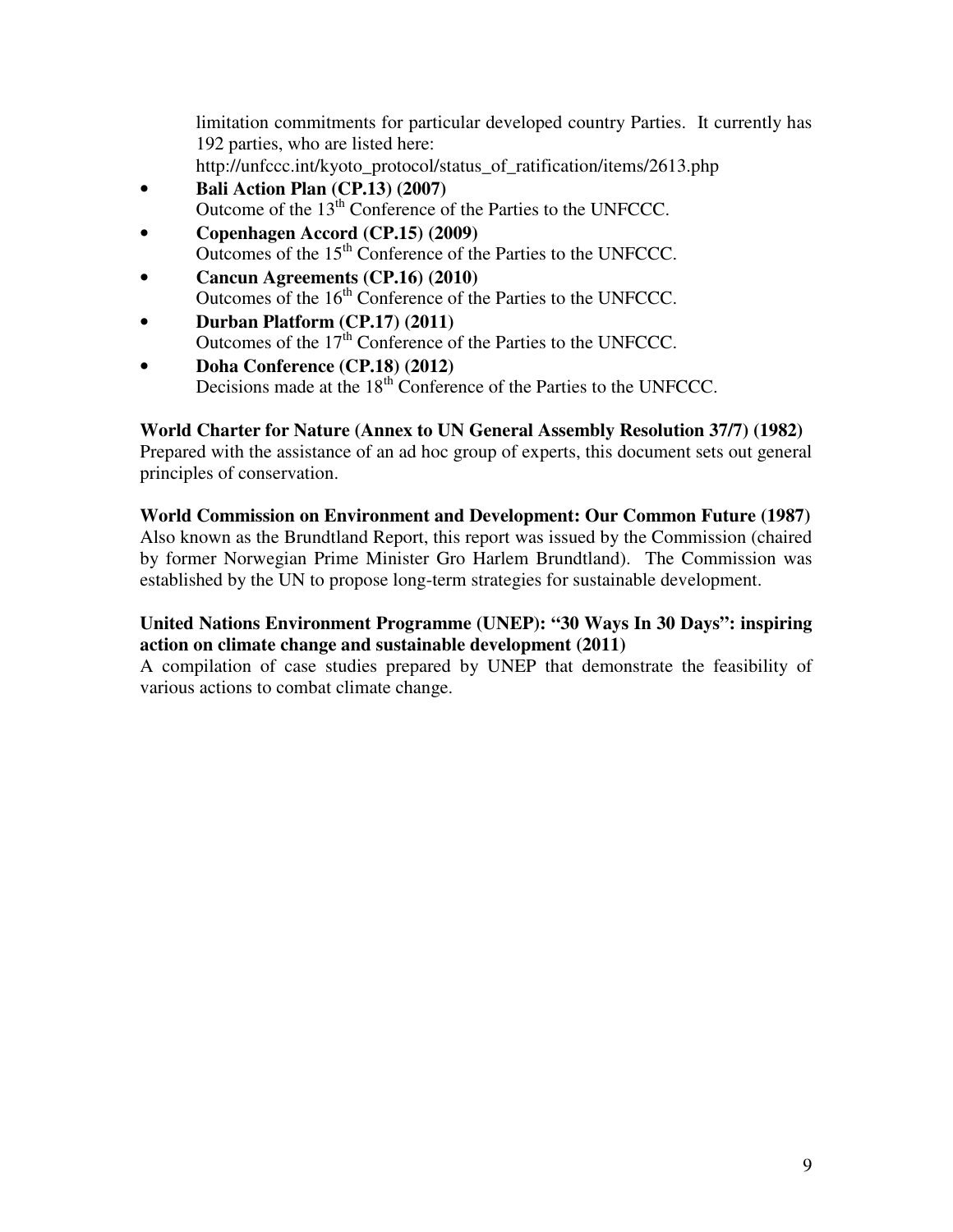# **List of Acronyms**

| <b>APEC</b>   | Asia-Pacific Economic Cooperaiton                      |
|---------------|--------------------------------------------------------|
| <b>BPOA</b>   | Barbados Programme of Action                           |
| <b>CCDP</b>   | Convention for Persons Displaced by Climate Change     |
| <b>CCS</b>    | Carbon capture and sequestration                       |
| <b>CESCR</b>  | Committee on Economic, Social and Cultural Rights      |
| <b>GEA</b>    | Global Energy Assessment (by IIASA)                    |
| <b>GFEI</b>   | Global Fuel Economy Initiative                         |
| <b>GHG</b>    | Greenhouse gas                                         |
| <b>IIASA</b>  | International Institute for Applied Systems Analysis   |
| <b>ICAO</b>   | <b>International Civil Aviation Organization</b>       |
| <b>IEA</b>    | <b>International Energy Agency</b>                     |
| <b>IMF</b>    | <b>International Monetary Fund</b>                     |
| <b>IPCC</b>   | Intergovernmental Panel on Climate Change              |
| <b>LRTAP</b>  | Convention on Long-range Transboundary Air Pollution   |
| <b>OECD</b>   | Organisation for Economic Co-operation and Development |
| <b>OHCHR</b>  | Office of the High Commissioner for Human Rights       |
| <b>OPEC</b>   | Organization of the Petroleum Exporting Countries      |
| <b>RE</b>     | Renewable energy                                       |
| <b>UN</b>     | <b>United Nations</b>                                  |
| <b>UNEP</b>   | <b>United Nations Environment Programme</b>            |
| <b>UNFCCC</b> | United Nations Framework Convention on Climate Change  |
| <b>UNGA</b>   | <b>United Nations General Assembly</b>                 |
| <b>WSSD</b>   | World Summit on Sustainable Development                |
|               |                                                        |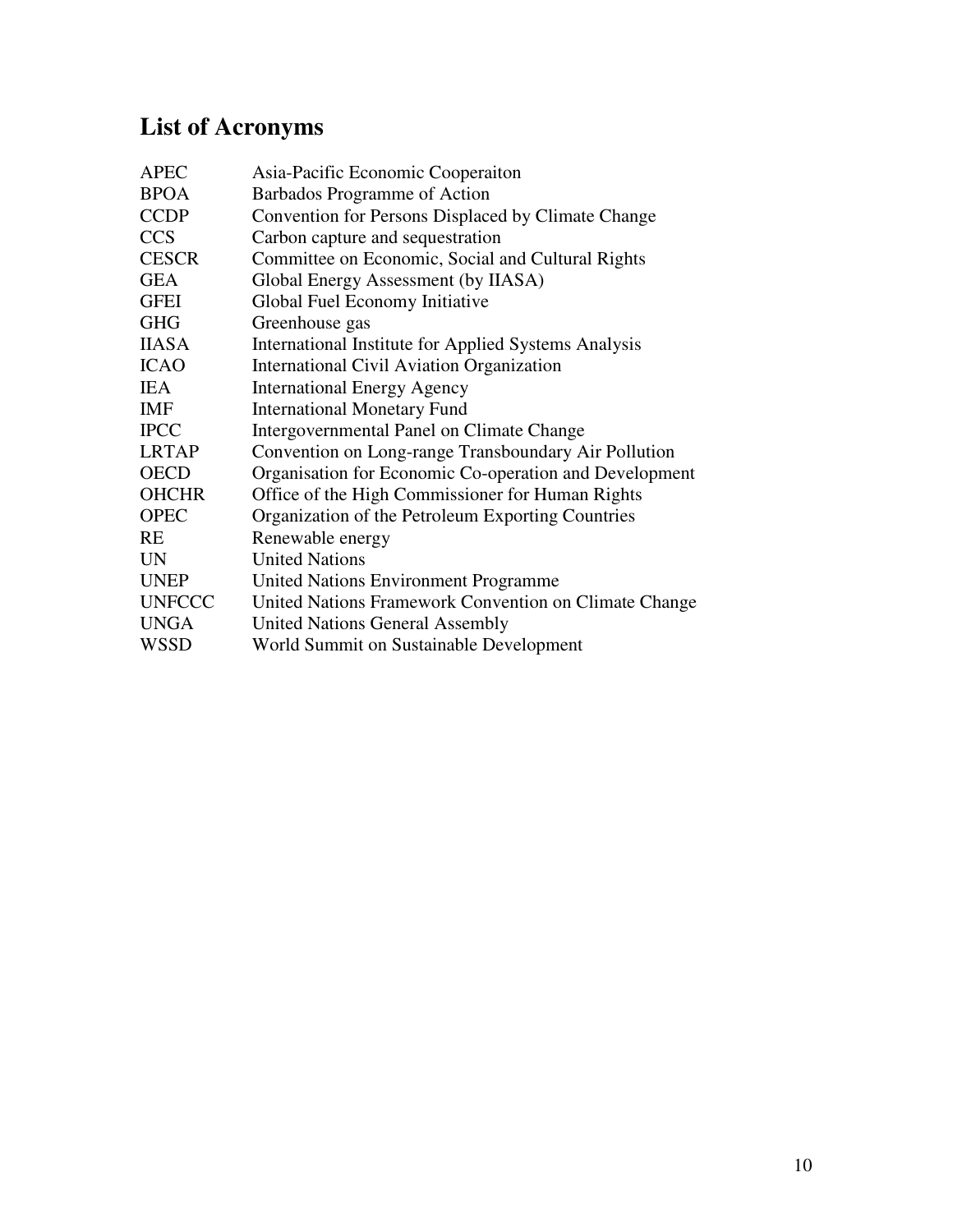# **A. Selection, design & construction of new energy generating and consuming facilities to have least impact**

# **1. Energy: General Statements on efficiency and sustainability**

# *IPCC*

"*Climate change policies related to energy efficiency and renewable energy are often economically beneficial, improve energy security and reduce local pollutant emissions*."<sup>1</sup>

"*New energy infrastructure* investments in developing countries*,* upgrades of energy infrastructure in industrialized countries, and *policies that promote energy security*, can, in many cases, *create opportunities to achieve GHG emission reductions* compared to baseline scenarios. Additional co-benefits are country-specific but often include air pollution abatement, balance of trade improvement, provision of modern energy services to rural areas and employment (high agreement, much evidence)*.*" 2

"Energy efficiency and utilisation of renewable energy offer synergies with sustainable development. In least developed countries, energy substitution can lower mortality and morbidity by reducing indoor air pollution, reduce the workload for women and children and decrease the unsustainable use of fuelwood and related deforestation."<sup>3</sup>

### *LRTAP Protocol on Further Reduction of Sulfur Emissions*

"Taking into account articles 2 to 5, the ongoing research, exchange of information and monitoring and the results thereof, the cost and effectiveness of local and other remedies and, *in order to combat air pollution\*, in particular that originating from new or rebuilt installations, each Contracting Party undertakes to develop the best policies and strategies including air quality management systems and, as part of them, control measures compatible with balanced development, in particular by using the best available technology which is economically feasible and low- and non-waste technology*."<sup>4</sup>

\*"*"Air Pollution" means the introduction by man*, *directly or indirectly, of substances or energy into the air resulting in deleterious effects* of such a nature as to endanger human health, harm living resources and ecosystems and material property and impair or interfere with amenities and other legitimate uses of the environment, and "air pollutants" shall be construed accordingly"<sup>5</sup>

"*The Parties shall*, consistent with their national laws, regulations and practices, *facilitate the exchange of technologies and techniques, including those that increase energy efficiency, the use of renewable energy* and the processing of low-sulphur fuels, to reduce sulphur emissions, particularly through the promotion of:

a) The commercial exchange of available technology;

 1 IPCC Fourth Assessment Report (2007), p.61

<sup>&</sup>lt;sup>2</sup> IPCC Fourth Assessment Report (2007), Summary for Policymakers: Mitigation, Paragraph 10

<sup>3</sup> IPCC Fourth Assessment Report (2007), p.59

<sup>4</sup> LRTAP Protocol on Further Reduction of Sulfur Emissions (1994), Article 6

<sup>&</sup>lt;sup>5</sup> LRTAP Protocol on Further Reduction of Sulfur Emissions (1994), Article 1(a)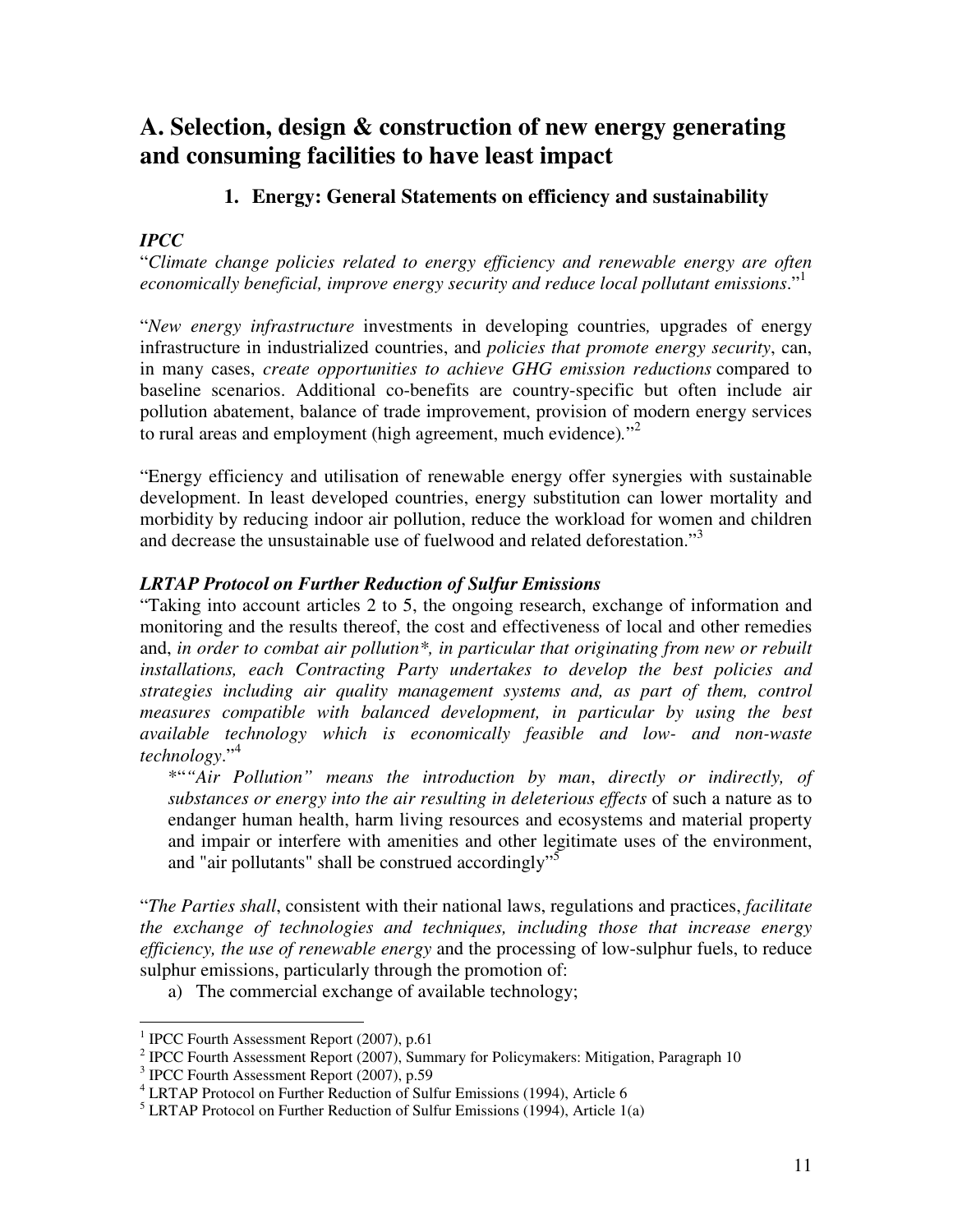- b) Direct industrial contracts and cooperation, including joint ventures;
- c) The exchange of information and experience;
- d) The provision of technical assistance."<sup>6</sup>

### *Miscellaneous*

**"**Increase investment in *cleaner production and eco-efficiency* in all countries through, inter alia, incentives and support schemes and policies directed at establishing appropriate regulatory, financial and legal frameworks. This would include actions at all levels to:

- a. Establish and support cleaner production programmes and centres and more efficient production methods by providing, inter alia, incentives and capacitybuilding to assist enterprises, especially small and medium-sized enterprises, particularly in developing countries, in improving productivity and sustainable development;
- b. Provide incentives for investment in cleaner production and eco-efficiency in all countries, such as state-financed loans, venture capital, technical assistance and training programmes for small and medium-sized companies while avoiding trade-distorting measures inconsistent with the rules of the World Trade Organization;
- c. Collect and disseminate information on cost-effective examples in cleaner production, eco-efficiency and environmental management and promote the exchange of best practices and know-how on environmentally sound technologies between public and private institutions;
- d. Provide training programmes to small and medium-sized enterprises on the use of information and communication technologies."<sup>7</sup>

"We acknowledge that green economy in the context of sustainable development and poverty eradication will enhance our ability to manage natural resources sustainably and with lower negative environmental impacts, *increase resource efficiency* and reduce  $waste$ <sup>"8</sup>

"An Integrated Energy System Strategy is Essential: An integrated approach to energy system design for sustainable development is needed – one in which energy policies are coordinated with policies in sectors such as industry, buildings, urbanization, transport, food, health, environment, climate, security, and others, to make them mutually supportive. The use of appropriate policy instruments and institutions can help foster a rapid diffusion and scale-up of advanced technologies in all sectors to simultaneously meet the multiple societal challenges related to energy. *The single most important area of action is efficiency improvement in all sectors.* This enhances supply side flexibility, allowing the GEA challenges to be met without the need for technologies such as CCS and nuclear."<sup>9</sup>

 6 LRTAP Protocol on Further Reduction of Sulfur Emissions (1994), Article 3, Paragraph 1

 $<sup>7</sup>$  Johannesburg Plan of Implementation of the World Summit of Sustainable Development (WSSD) (2002),</sup> Paragraph 16

<sup>8</sup> The Future We Want (Rio+20 Declaration) (2012), Paragraph 60

<sup>&</sup>lt;sup>9</sup> IIASA Global Energy Assessment Summary (2012), p.xvii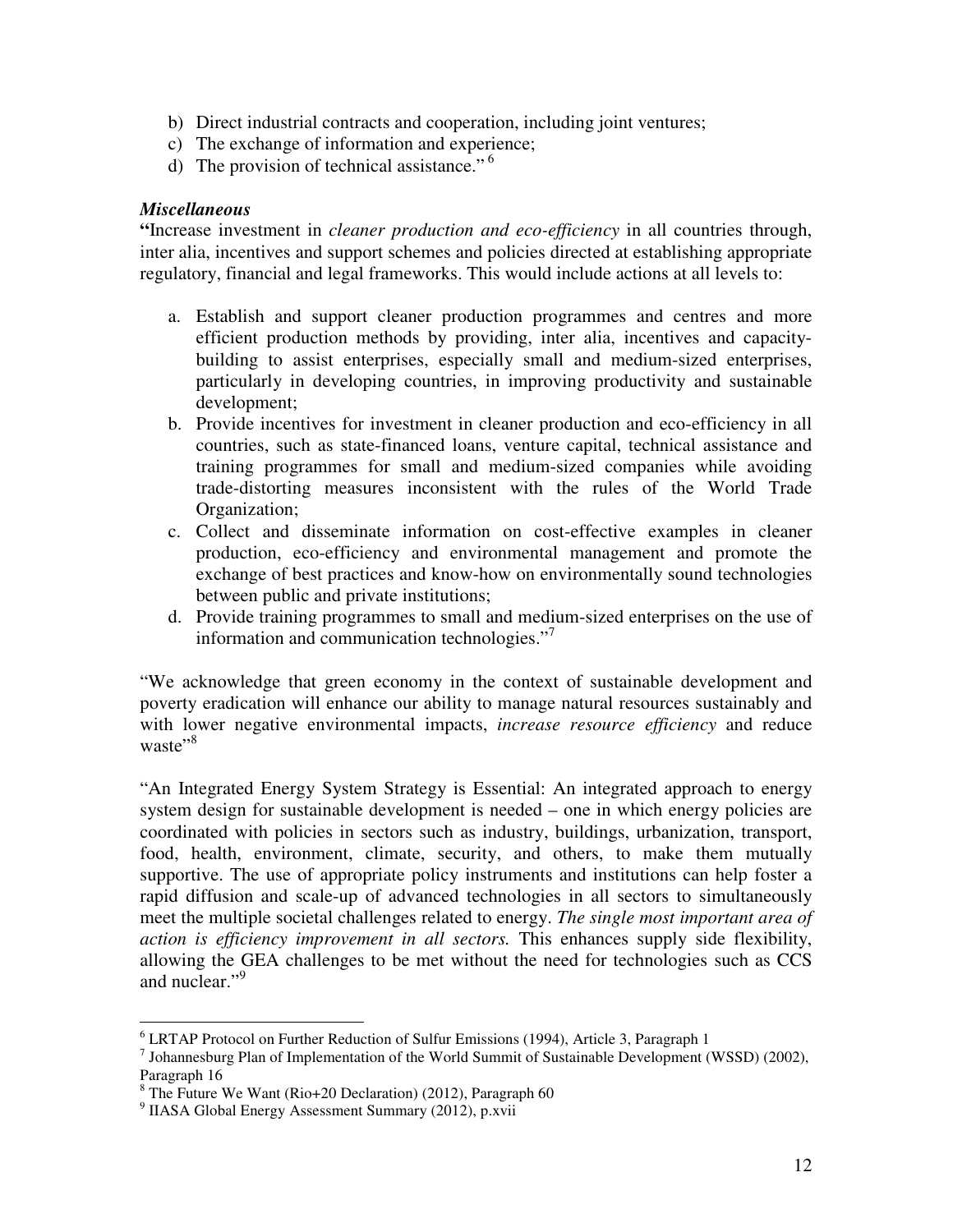"Governments at the appropriate level, with the cooperation of the relevant United Nations bodies and, as appropriate, intergovernmental and non-governmental organizations, and the private sector, should: […]

c.) *Promote the research, development, transfer and use of improved energy-efficient technologies and practices*, including endogenous technologies in all relevant sectors, giving special attention to the *rehabilitation and modernization of power systems*, with particular attention to developing countries; [...]

i.) *Build capacity for energy planning and programme management in energy efficiency, as well as for the development, introduction, and promotion of new and renewable sources of energy;* […]

j.) *Promote appropriate energy efficiency and emission standards or recommendations at the national level*, aimed at the development and use of technologies that minimize adverse impacts on the environment; $\cdot$ <sup>10</sup>

"Take joint actions and improve efforts to work together at all levels to improve access to reliable and affordable energy services for sustainable development sufficient to facilitate the achievement of the Millennium Development Goals, including the goal of halving the proportion of people in poverty by 2015, and as a means to generate other important services that mitigate poverty, bearing in mind that access to energy facilitates the eradication of poverty. This would include actions at all levels to:

 a) Improve access to reliable, affordable, economically viable, socially acceptable and environmentally sound energy services and resources, taking into account national specificities and circumstances, through various means, such as enhanced rural electrification and decentralized energy systems, *increased use of renewables, cleaner liquid and gaseous fuels and enhanced energy efficiency, by intensifying regional and international cooperation in support of national efforts*, including through capacity-building, financial and technological assistance and innovative financing mechanisms, including at the micro- and meso- levels, recognizing the specific factors for providing access to the poor"<sup>11</sup>

"Call upon Governments as well as relevant regional and international organizations and other relevant stakeholders to implement, taking into account national and regional specificities and circumstances, the recommendations and conclusions adopted by the Commission on Sustainable Development concerning energy for sustainable development at its ninth session, including the issues and options set out below, bearing in mind that in view of the different contributions to global environmental degradation, States have common but differentiated responsibilities. This would include actions at all levels to: […]

b.) *Integrate energy considerations, including energy efficiency, affordability and accessibility, into socio-economic programmes,* especially into policies of major energy-consuming sectors, and into the planning, operation and maintenance of long-lived energy consuming infrastructures, such as the public sector, transport, industry, agriculture, urban land use, tourism and construction sectors*;* […]

<sup>&</sup>lt;sup>10</sup> Agenda 21 (1992), Chapter 9.12(c)(i)(j)

<sup>&</sup>lt;sup>11</sup> Johannesburg Plan of Implementation of the World Summit of Sustainable Development (WSSD) (2002), Paragraph 9(a)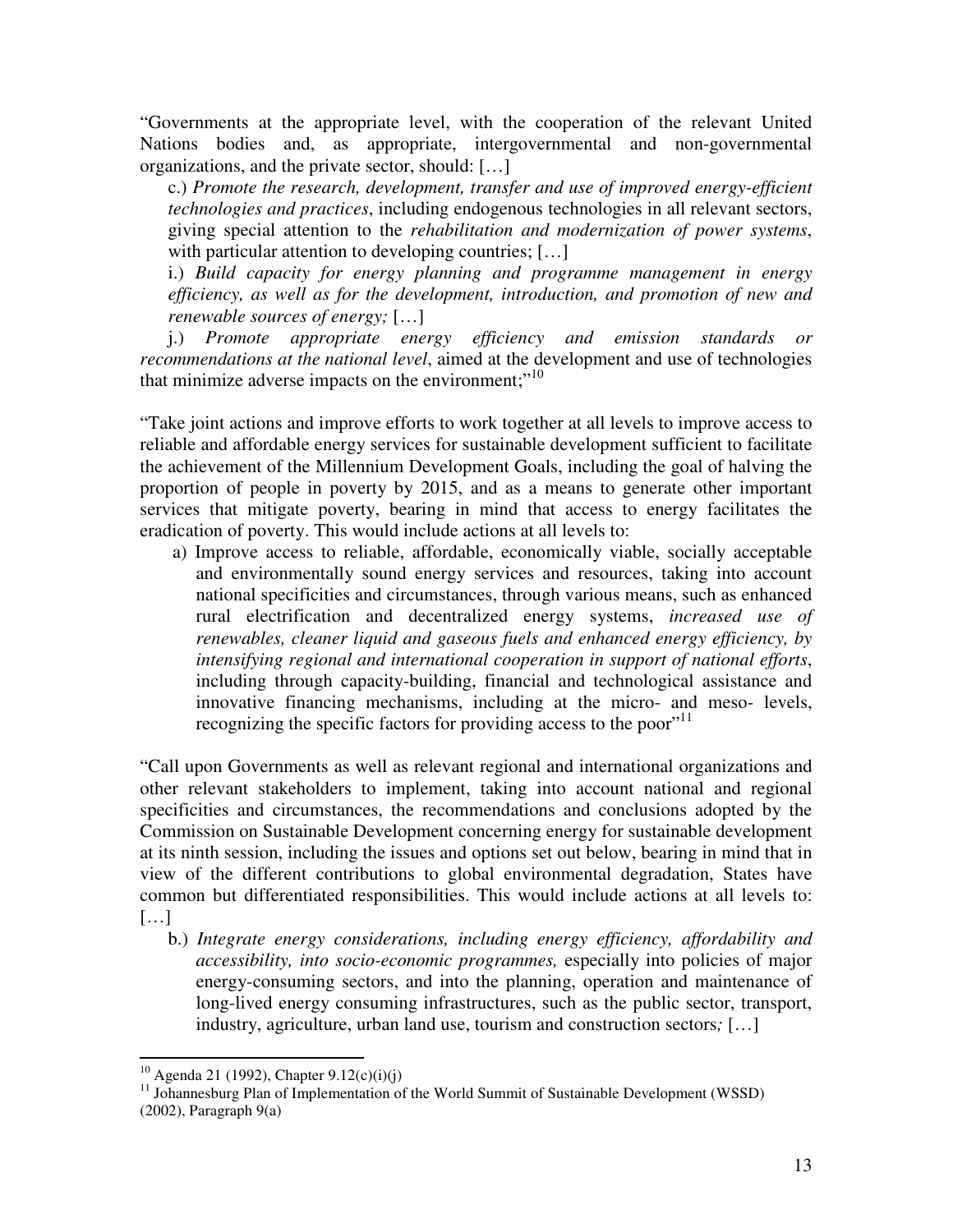- h.) *Establish domestic programmes for energy efficiency, including, as appropriate, by accelerating the deployment of energy efficiency technologies, with the necessary support of the international community;*
- i.) *Accelerate the development, dissemination and deployment of affordable and cleaner energy efficiency and energy conservation technologies*, as well as the transfer of such technologies, in particular to developing countries, on favourable terms, including on concessional and preferential terms, as mutually agreed; […]
- s.) *Strengthen national and regional energy institutions* or arrangements for enhancing regional and international cooperation on energy for sustainable development, in particular to assist developing countries in their domestic efforts to provide reliable, affordable, economically viable, socially acceptable and environmentally sound energy services to all sections of their populations;
- t.) *Countries are urged to develop and implement actions* within the framework of the ninth session of the Commission on Sustainable Development, including through public-private partnerships, taking into account the different circumstances of countries, based on lessons learned by Governments, international institutions and stakeholders, including business and industry, *in the field of access to energy, including renewable energy and energy-efficiency and advanced energy technologies, including advanced and cleaner fossil fuel technologies*;"<sup>12</sup>

"We reaffirm support for the implementation of national and subnational policies and strategies, based on individual national circumstances and development aspirations, using an appropriate energy mix to meet developmental needs, including through *increased use of renewable energy sources and other low-emission technologies, the more efficient use of energy, greater reliance on advanced energy technologies, including cleaner fossil fuel technologies, and the sustainable use of traditional energy resources.* [...]We urge governments to create enabling environments that facilitate public and private sector investment in relevant and needed cleaner energy technologies."<sup>13</sup>

"We recognize that *improving energy efficiency, increasing the share of renewable energy and cleaner and energy-efficient technologies are important for sustainable development, including in addressing climate change*. We also recognize the need for energy efficiency measures in urban planning, buildings and transportation and in the production of goods and services and the design of products. We also recognize the importance of *promoting incentives in favour of, and removing disincentives to, energy efficiency and the diversification of the energy mix, including promoting research and development in all countries, including developing countries*."<sup>14</sup>

"Adopt patterns of production, consumption, and reproduction that safeguard Earth's regenerative capacities, human rights, and community well-being. […]

b.) *Act with restraint and efficiency when using energy, and rely increasingly on renewable energy sources such as solar and wind*."<sup>15</sup>

 $12$  Johannesburg Plan of Implementation of the World Summit of Sustainable Development (WSSD)  $(2002)$ , Paragraph  $20(b)(h)(s)(t)$ 

 $13$  The Future We Want (Rio+20 Declaration) (2012), Paragraph 127

<sup>&</sup>lt;sup>14</sup> The Future We Want (Rio+20 Declaration) (2012), Paragraph 128

<sup>&</sup>lt;sup>15</sup> The Earth Charter (2000), Paragraph  $7(b)$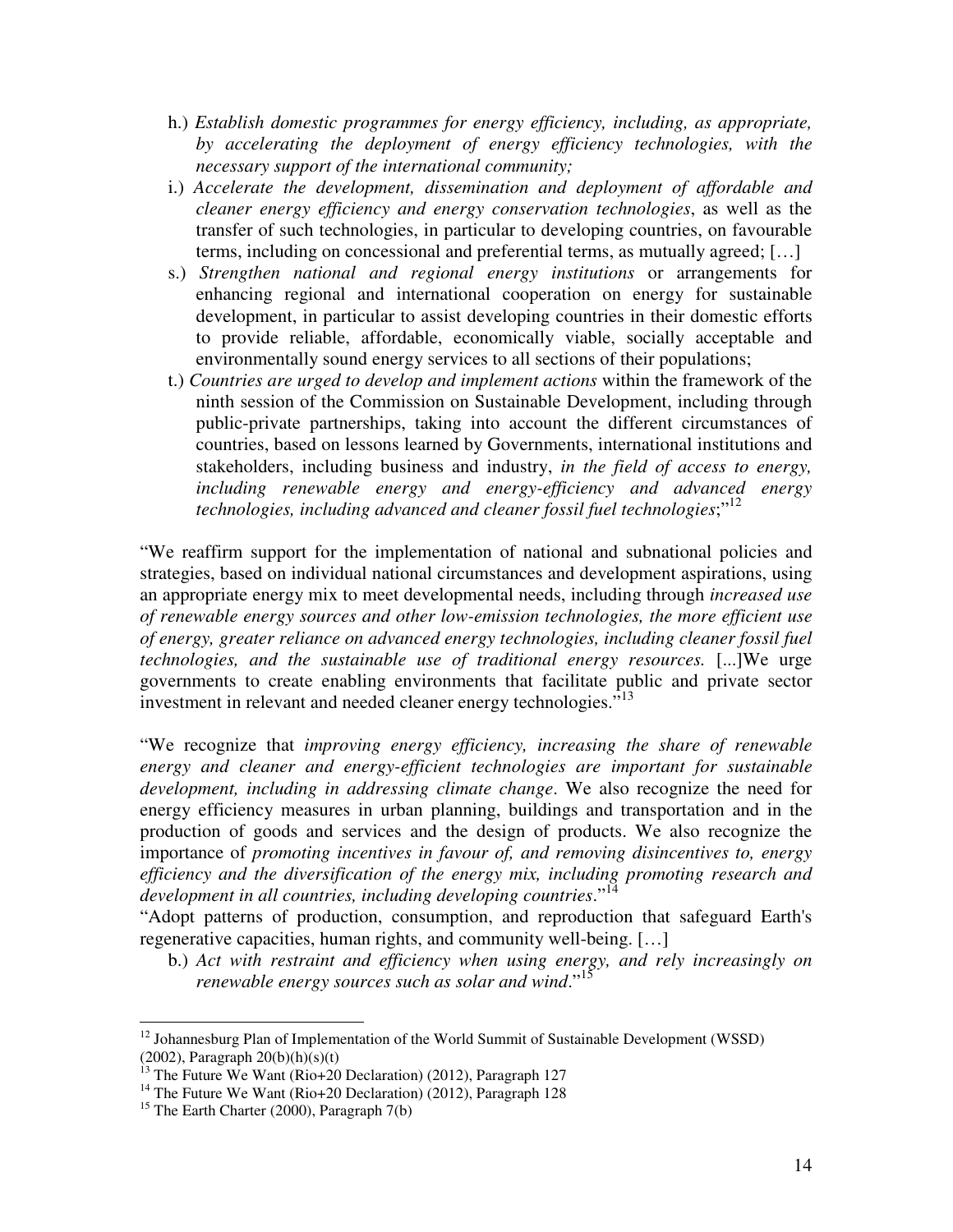### **i.) Energy Generation**

*IPCC* 

"Key mitigation technologies and practices currently available:

*-Energy supply: improved supply and distribution efficiency, fuel switching from coal to gas*; nuclear power; […]

*-renewable heat and power (hydropower, solar, wind, geothermal, and bioenergy)"*<sup>16</sup>

"*Renewable energy generally has a positive effect on energy security, employment and on air quality.* Given costs relative to other supply options, renewable electricity, which accounted for 18% of the electricity supply in 2005, can have a 30-35% share of the total electricity supply in 2030 at carbon prices up to 50 US\$/tCO<sub>2</sub>-eq<sup>-17</sup>

"There are multiple options for lowering GHG emissions from the energy system while still satisfying the global demand for energy services. Some of these possible options, such as *energy conservation and efficiency*, fossil fuel switching, *renewable energy* (RE)\*, nuclear and carbon capture and storage (CCS) were assessed in the AR4. […] As well as having a large potential to mitigate climate change, RE can provide wider benefits. *RE may, if implemented properly, contribute to social and economic development, energy access, a secure energy supply, and reducing negative impacts on the environment and health.* Under most conditions, increasing the share of RE in the energy mix will require policies to stimulate changes in the energy system. Deployment of RE technologies has increased rapidly in recent years, and their share is projected to increase substantially under most ambitious mitigation scenarios. Additional policies would be required to attract the necessary increases in investment in technologies and infrastructure."<sup>18</sup>

\*See IPCC Renewable Energy Sources and Climate Change Mitigation (2011): Summary for Policy Makers Box SPM.1 for RE sources considered in the report

"An increasing number and variety of RE policies—motivated by many factors—have driven escalated growth of RE technologies in recent years. *Government policies play a crucial role in accelerating the deployment of RE technologies.* Energy access and social and economic development have been the primary drivers in most developing countries whereas secure energy supply and environmental concerns have been most important in developed countries. The focus of policies is broadening from a concentration primarily on RE electricity to include RE heating and cooling and transportation. *RE-specific policies for research, development, demonstration and deployment help to level the playing field for RE.* 

Policies include regulations such as feed-in-tariffs, quotas, priority grid access, building mandates, biofuel blending requirements, and bioenergy sustainability criteria. Other policy categories are fiscal incentives such as tax policies and direct government

<sup>&</sup>lt;sup>16</sup> IPCC Fourth Assessment Report (2007), Table 4.2

<sup>&</sup>lt;sup>17</sup> IPCC Fourth Assessment Report (2007), Summary for Policymakers: Mitigation, Paragraph 10

<sup>&</sup>lt;sup>18</sup> IPCC Renewable Energy Sources and Climate Change Mitigation (2011): Summary for Policy Makers, Part 2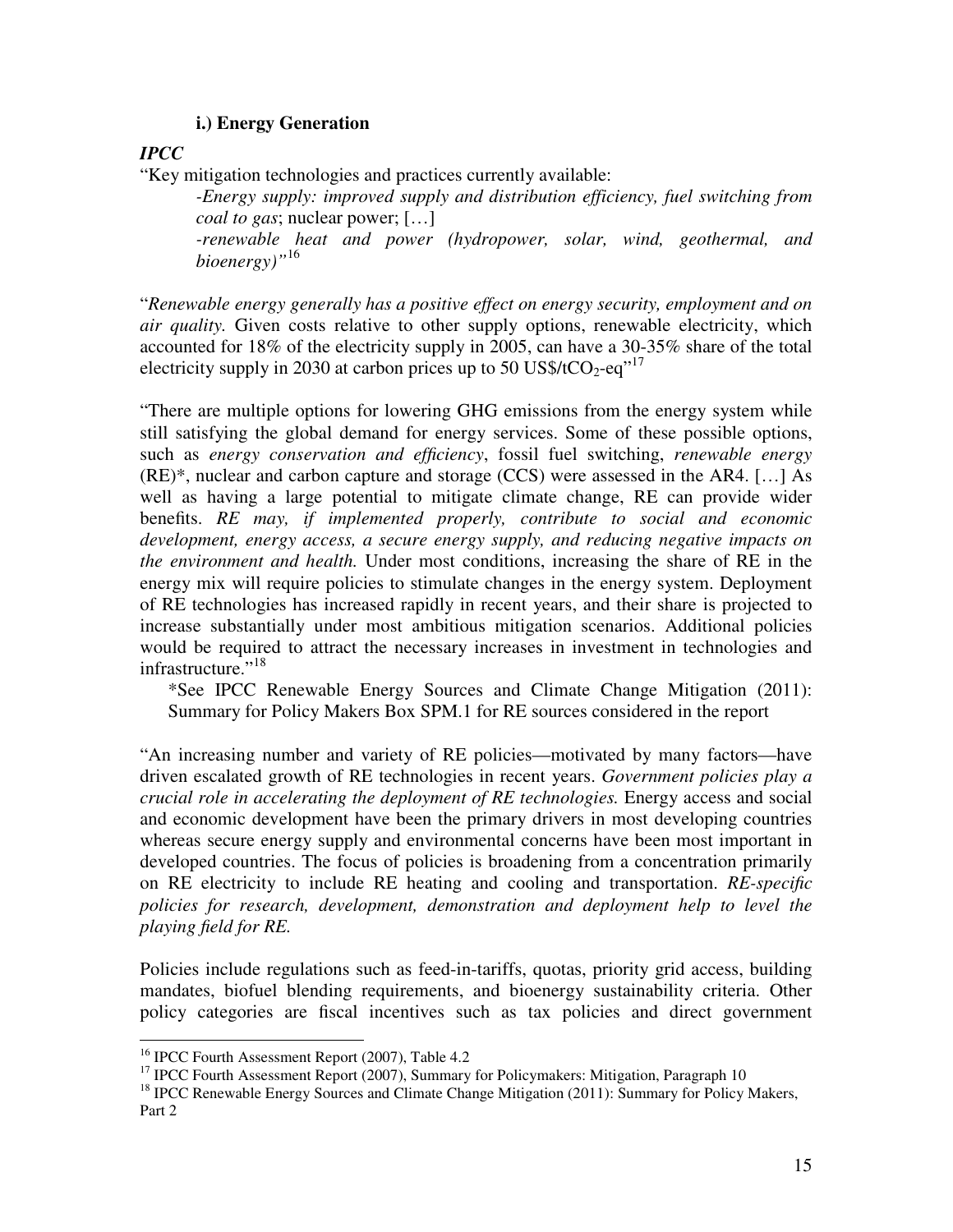payments such as rebates and grants; and public finance mechanisms such as loans and guarantees. Wider policies aimed at reducing GHG emissions such as carbon pricing mechanisms may also support RE.

 $[\ldots]$ 

*The literature indicates that long-term objectives for RE and flexibility to learn from experience would be critical to achieve cost-effective and high penetrations of RE*. This would require systematic development of policy frameworks that reduce risks and enable attractive returns that provide stability over a time frame relevant to the investment. *An appropriate and reliable mix of policy instruments, including energy efficiency policies, is even more important where energy infrastructure is still developing and energy demand is expected to increase in the future*."<sup>19</sup>

(For more detail on recommendation policy options for promoting renewable energy,, see full IPCC Renewable Energy Sources and Climate Change Mitigation (2011) report.)

# *Agenda 21*

"Reducing the amount of energy and materials used per unit in the production of goods and services can contribute both to the alleviation of environmental stress and to greater economic and industrial productivity and competitiveness. Governments, in cooperation with industry, should therefore intensify efforts to *use energy and resources in an economically efficient and environmentally sound manner* by: […]

d. *Encouraging the environmentally sound use of new and renewable sources of*  energy"<sup>20</sup>

"The objectives are to *extend the provision of more energy-efficient technology and alternative/renewable energy for human settlements* and to reduce negative impacts of energy production and use on human health and on the environment."<sup>21</sup>

"A comprehensive approach to human settlements development should include the *promotion of sustainable energy development* in all countries, as follows: […]

- ii. Formulate national action programmes to promote integrated development of energy-saving and renewable energy technologies, particularly for the use of solar, hydro, wind and biomass sources;
- iii. *Promote wide dissemination and commercialization of renewable energy technologies* through suitable measures, inter alia, fiscal and technology transfer mechanisms $"^{22}$

 $\overline{a}$ <sup>19</sup> IPCC Renewable Energy Sources and Climate Change Mitigation (2011): Summary for Policy Makers, Part 7

 $20$  Agenda 21 (1992), Chapter 4.18(d)

<sup>21</sup> Agenda 21 (1992), Chapter 7.49

 $22$  Agenda 21 (1992), Chapter 7.51(i, ii)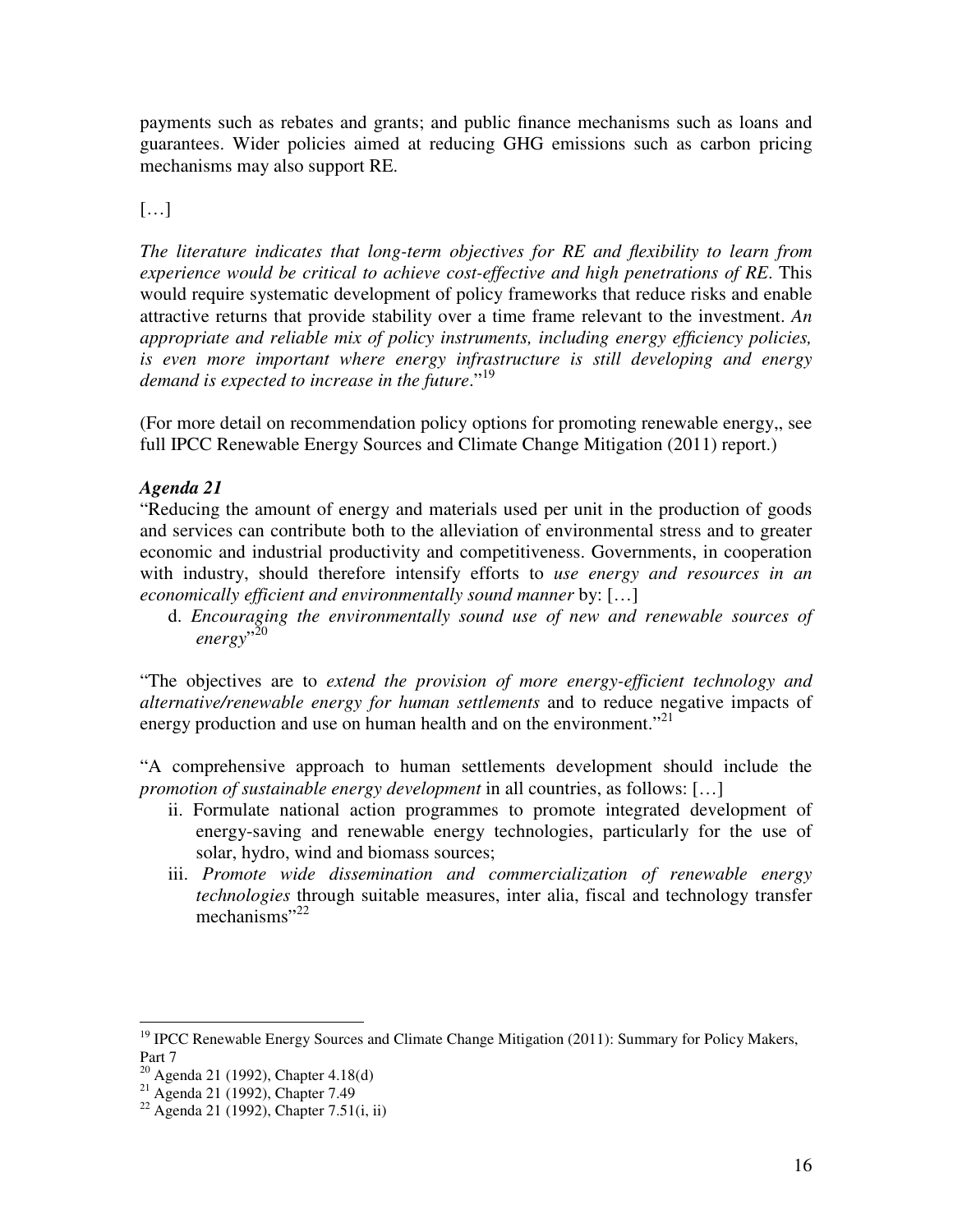"Governments at the appropriate level, with the cooperation of the relevant United Nations bodies and, as appropriate, intergovernmental and non-governmental organizations, and the private sector, should:

- d.) *Promote the research, development, transfer and use of technologies and practices for environmentally sound energy systems, including new and renewable energy systems, with particular attention to developing countries*; […]
- f.) *Review current energy supply mixes to determine how the contribution of environmentally sound energy systems as a whole, particularly new and renewable energy systems, could be increased in an economically efficient manner*, taking into account respective countries' unique social, physical, economic and political characteristics, and examining and implementing, where appropriate, measures to overcome any barriers to their development and use; […]
- i.) *Build capacity for energy planning and programme management in energy efficiency, as well as for the development, introduction, and promotion of new and renewable sources of energy*;"<sup>23</sup>

"Governments at the appropriate level, with the cooperation of the relevant United Nations bodies and, as appropriate, intergovernmental and non-governmental organizations, and the private sector, should: […]

f.) *Support the promotion of less polluting and more efficient technologies and processes in industries, taking into account area-specific accessible potentials for energy, particularly safe and renewable sources of energy, with a view to limiting industrial pollution, and adverse impacts on the atmosphere*."<sup>24</sup>

# *Gleneagles Plan of Action*

"*To respond to the scale of challenges we face, we need to diversify our energy supply mix, including increased use of renewables*. Fossil fuels will continue to be an important part of the global energy mix, and we will need to find ways to manage the associated air pollution and greenhouse gas emissions. *We need to capitalize on all the opportunities available to improve the efficiency along the entire process chain, from extraction, to energy generation and transmission, and to maximize the large and untapped potential of lower-emitting alternative sources of energy*."<sup>25</sup>

"We will *promote the continued development and commercialization of renewable energy* by: […]

- b.) welcoming the work of interested parties, including in partnerships, to take forward the Johannesburg Plan of Implementation, including the Renewable Energy and Energy Efficiency Partnership (REEEP) and the Mediterranean Renewable Energy Partnership (MEDREP);
- c.) working with developing countries to provide capacity-building assistance, develop policy frameworks, undertake research and development, and assess potential for renewable energy, including bioenergy;

<sup>&</sup>lt;sup>23</sup> Agenda 21 (1992), Chapter  $9.12(d)(f)(i)$ 

<sup>&</sup>lt;sup>24</sup> Agenda 21 (1992), Chapter 9.18(f)

 $25$  Gleneagles Plan of Action (2005), Paragraph 11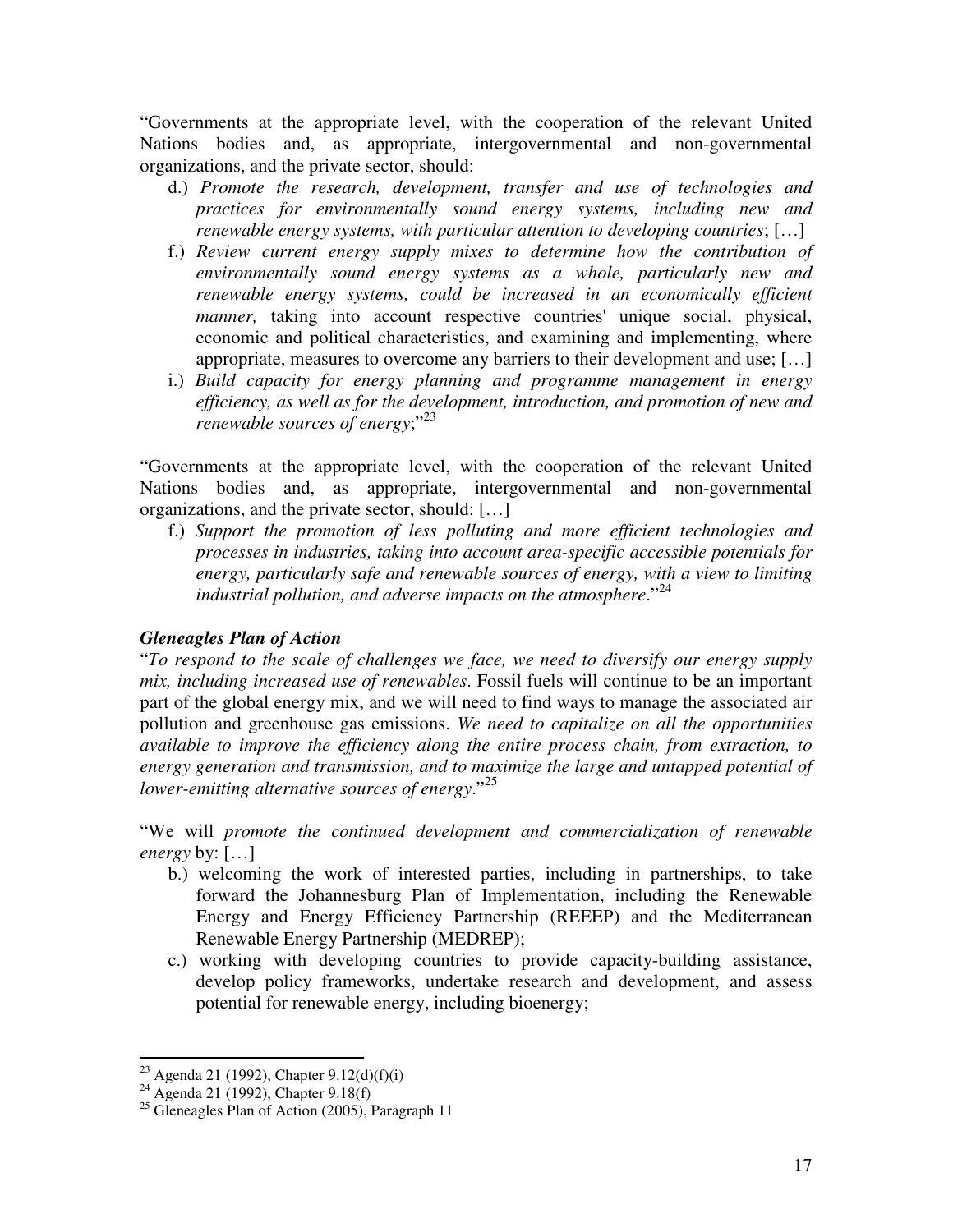- d.) launching a Global Bioenergy Partnership to support wider, cost effective, biomass and biofuels deployment, particularly in developing countries where biomass use is prevalent following the Rome International Workshop on Bioenergy;
- e.) welcoming the establishment and further development of the range of IEA implementing agreements on renewable energy."<sup>26</sup>

# *IIASA*

"The Global Energy Assessment (GEA) analysis demonstrates that *a sustainable future requires a transformation from today's energy systems to those with*: […]

(ii) *greater shares of renewable energies and advanced energy systems with carbon capture and storage (CCS) for both fossil fuels and biomass*."<sup>27</sup>

"*Renewable Energies are Abundant, Widely Available, and Increasingly Cost-effective:*  The share of renewable energy in global primary energy could increase from the current 17% to between 30% to 75%, and in some regions exceed 90%, by 2050. If carefully developed, renewable energies can provide many benefits, including job creation, increased energy security, improved human health, environmental protection, and mitigation of climate change. The major challenges, both technological and economic, are:

- reducing costs through learning and scale-up;
- creating a flexible investment environment that provides the basis for scale-up and diffusion;
- integrating renewable energies into the energy system;
- enhancing research and development to ensure technological advances; and
- assuring the sustainability of the proposed renewable technologies.

*While there remain sound economic and technical reasons for more centralized energy supplies, renewable energy technologies are also well-suited for off-grid, distributed energy supplies*."<sup>28</sup>

"*Major Changes in Fossil Energy Systems are Essential and Feasible: Transformation toward decarbonized and clean energy systems requires fundamental changes in fossil fuel use, which dominates the current energy landscape. This is feasible with known technologies. […]* 

• Growing roles for natural gas, the least carbon-intensive and cleanest fossil fuel, are feasible, including for shale gas, if related environmental issues are properly addressed."<sup>29</sup>

"*In aggregate, at least a 60–80% share of global primary energy will need to come from zero-carbon options by 2050; the electricity sector in particular will need to be almost completely decarbonized by mid-century* (low-carbon shares of 75–100%). Getting to that point requires major progress in several critical areas: […]

 $26$  Gleneagles Plan of Action (2005), Paragraph 16

<sup>27</sup> IIASA Global Energy Assessment Summary (2012), p.xv

 $28$  IIASA Global Energy Assessment Summary (2012), p.xv

 $^{29}$  IIASA Global Energy Assessment Summary (2012), p.xvii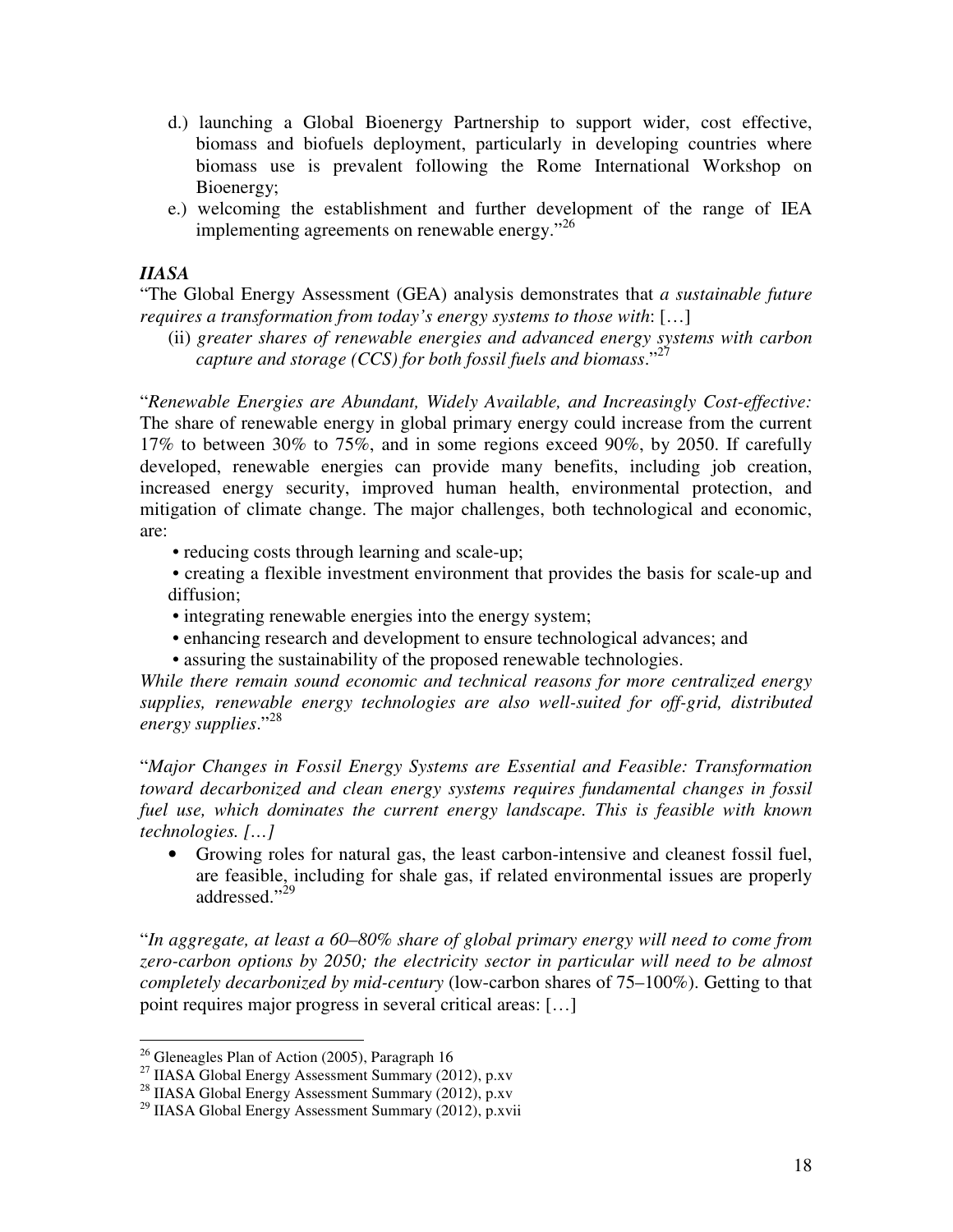Renewables: *Strong renewable energy growth beginning immediately and reaching a global share of 30–75% of primary energy by 2050, with some regions experiencing in the high case almost a complete shift towards renewables by that time* […]

Natural Gas: *Natural gas acting as a bridging or transitional technology in the short to medium term and providing 'virtual' storage for intermittent renewables* […]

Energy Storage: *Rising requirement for storage technologies and 'virtual' systems (e.g., smart grids and demand-side management) to support system integration of intermittent*  wind and solar"<sup>30</sup>

"The GEA highlights essential technology-related requirements for radical energy transformation: […]

• *rapid escalation of investments in renewable energies: hydropower, wind, solar energy, modern bioenergy, and geothermal, as well as the smart grids that enable more effective utilization of renewable energies*" 31

"Conversion of primary energy to energy carriers such as electricity, hydrogen, liquid fuels and heat along with smart transmission and distribution systems are necessary elements of an energy system meeting sustainability objectives."<sup>32</sup>

"The GEA pathways show that *renewable energies can exceed 90% of projected energy demand for specific regions*.

The GEA pathways analysis indicates that *a significant increase in renewable energy supplies is technically feasible and necessary in order to meet the GEA goals*."<sup>33</sup>

"*The GEA pathways show that renewable energies can meet up to 100% of projected energy demand for specific regions. The GEA pathways analysis indicates that a significant increase in renewable energy supplies from 17% of global primary energy use in 2009 up to 30–75% and would result in multiple benefits*."<sup>34</sup>

## *IEA*

"*To keep the door to the 2 °C target open, we propose a set of pragmatic policy actions that, without harming economic growth and using available technologies and policies, can result in a global peak in energy-related GHG emissions by 2020*. The four priority areas in our 4-for-2 °C Scenarios\* are: *specific energy efficiency measures; limits to the use and construction of inefficient coal power plants*; minimizing methane releases to the atmosphere in oil and gas production; and a partial phase-out of fossil-fuel subsidies. […] *Energy efficiency accounts for 49% of the savings realized*" 35

\*"In the 4-for-2 °C Scenario, energy-related CO2 and CH4 emissions increase from 33.3 Gt in 2010 to 34.9 Gt in 2020 (measured on a CO2-eq basis) and decline thereafter. Emissions in 2020 are 3.1 Gt lower than the course on which we otherwise

 $\overline{a}$ <sup>30</sup> IIASA Global Energy Assessment Summary (2012), p.10

 $31$  IIASA Global Energy Assessment Summary (2012), p.8

<sup>&</sup>lt;sup>32</sup> IIASA Global Energy Assessment Summary (2012), p.8

<sup>&</sup>lt;sup>33</sup> IIASA Global Energy Assessment Summary (2012), p.18

 $34$  IIASA Global Energy Assessment Summary (2012), p.56

<sup>&</sup>lt;sup>35</sup> IEA: Redrawing the Energy Climate Map (2013), Chapter 2, p.43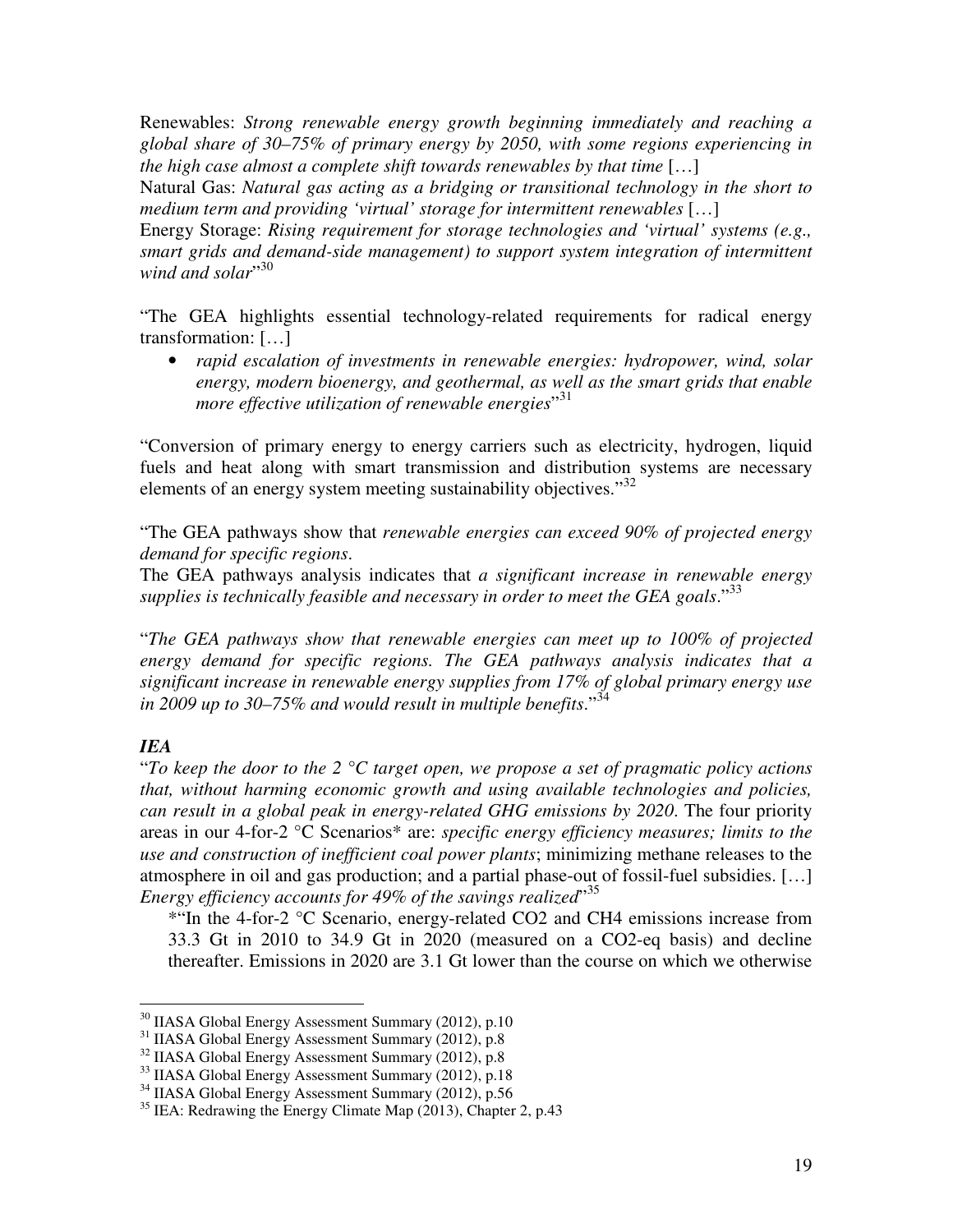appear to be set, delivering 80% of the abatement needed to be on track with a 2 °C trajectory"<sup>36</sup>

"In many countries, renewables deployment is driven by government targets. Examples include the targeted share of 20% in total energy demand by 2020 in the European Union; US state-level renewable portfolio standards, covering 30 states and the District of Columbia; existing capacity targets by technology type in China, India and Brazil and biofuels blending mandates in many countries. A wide variety of such policies and mechanisms are in place today. All are taken into account in the New Policies Scenario, the central scenario of [World Energy Outlook Report 2012 (WEO-2012)]. They include the enforcement and further strengthening of these policies where governments have announced this intention.

Renewable energy accordingly plays an important role in all our scenarios, in particular in power generation*.* Though not characterised specifically as one of the additional policies of the 4-for-2 °C Scenario, the share of renewables in global power generation increases from 20% today to 27% in 2020. This is two percentage points above the level reached in the New Policies Scenario, due to the proposed policy to reduce the use of inefficient coal-fired power generation and lower electricity demand from energy efficiency policies. In net terms, renewables meet about 60% of the increase in global electricity demand up to 2020 in the 4-for-2 °C Scenario, installed capacity reaching around 1 350 gigawatts (Gt) of hydropower, 580 Gt of wind, 265 Gt of solar photovoltaic, 135 Gt of biomass-fired power plants and 35 Gt of other renewables. The 4 for-2 °C Scenario sees cumulative investment in renewables of \$2.0 trillion up to 2020, contributing to the reduction in renewable energy technology costs post-2020, thereby facilitating steeper emissions reductions then*.* 

*Increasing deployment of renewables is supported by subsidies, which help overcome deployment barriers.* In power generation, these subsidies are set to increase to \$142 billion in 2020 in the 4-for-2 °C Scenario, up from \$64 billion in 2011. This is 5% over the level reached in the New Policies Scenario in 2020 (due to lower wholesale electricity prices from lower international fuel prices), but is offset by the wider economic gains achieved from lower fossil-fuel prices. Biofuels (mostly supported by blending mandates) received subsidies totalling \$24 billion in 2011 these rise to \$47 billion in 2020 in the 4 for-2 °C Scenario. The European Union, United States and China account for the bulk of renewables subsidies, today (85%) and in 2020 (77%).<sup>37</sup>

"*In the power sector, for example, a profound change in the way electricity is generated is needed post-2020. In the 4-for-2 °C Scenario, the share of low-carbon technologies including renewables, nuclear and CCS, reaches 40% in 2020, up from 32% today, but this is still well short of the required level of almost 80% in 2035*, [... .] Achieving this target will require the use of all low-carbon technologies, with the largest contribution coming from increased use of renewables, as electricity output from hydro, wind,

 $\overline{a}$  $36$  IEA: Redrawing the Energy Climate Map (2013), Chapter 2, p.43

<sup>&</sup>lt;sup>37</sup> IEA: Redrawing the Energy Climate Map (2013), Chapter 2, Box 2.2, p.50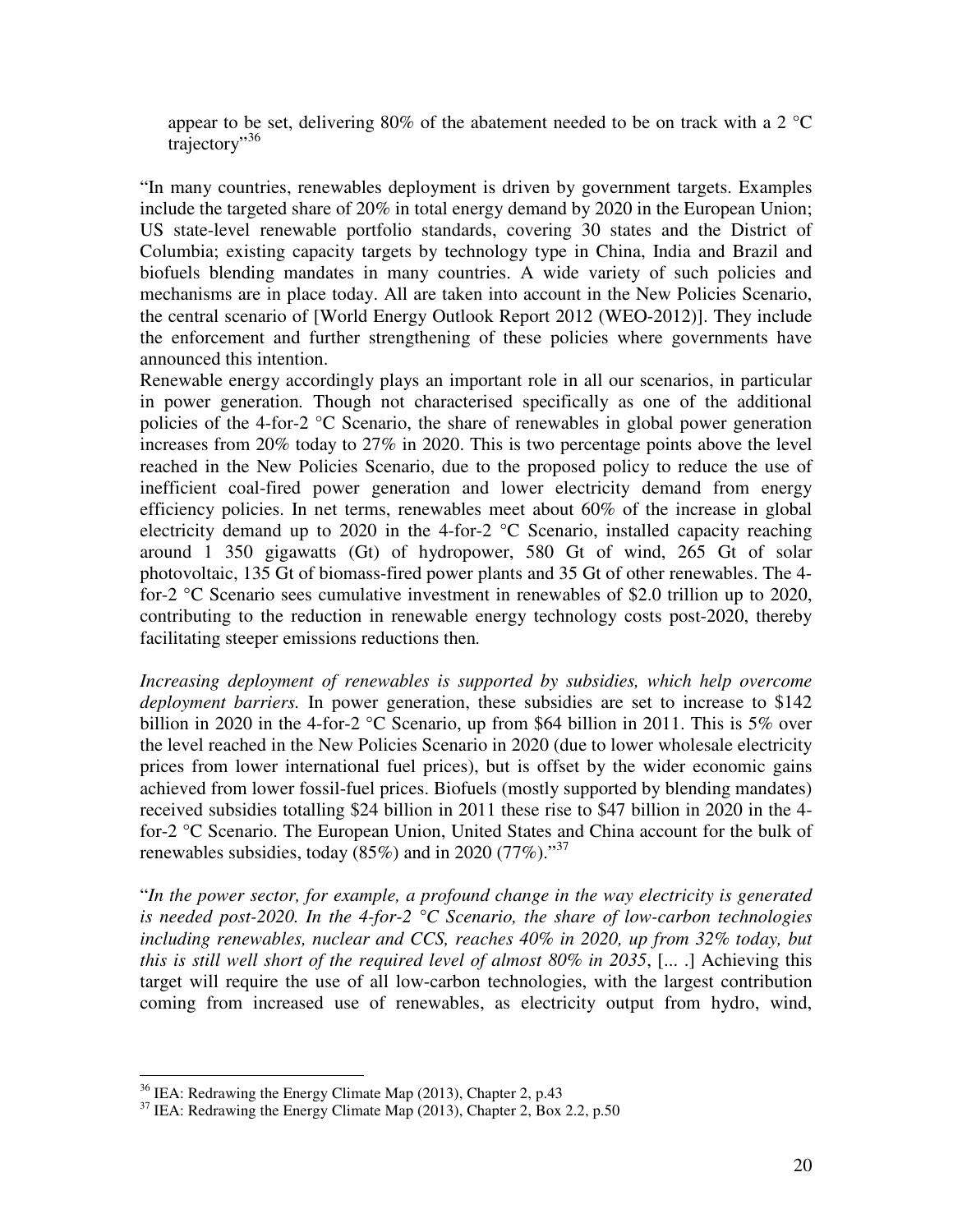biomass, solar and other renewables combined in 2035 is over 4 000 terawatt-hours (Tth) (or almost 40%) higher than in the 4-for-2  $\rm{^{\circ}C}$  Scenario (Figure 2.18).<sup>38</sup>

# *Miscellaneous*

"Each Party included in Annex I, in achieving its quantified emission limitation and reduction commitments under Article 3, in order to promote sustainable development, shall:

- (a) Implement and/or further elaborate policies and measures in accordance with its national circumstances, such as: […]
	- (iv) *Research on, and promotion, development and increased use of, new and renewable forms of energy*" 39

"Call upon Governments as well as relevant regional and international organizations and other relevant stakeholders to implement, taking into account national and regional specificities and circumstances, the recommendations and conclusions adopted by the Commission on Sustainable Development concerning energy for sustainable development at its ninth session, including the issues and options set out below, bearing in mind that in view of the different contributions to global environmental degradation, States have common but differentiated responsibilities. This would include actions at all levels to: […]

- c.) Develop and disseminate *alternative energy technologies with the aim of giving a greater share of the energy mix to renewable energies, improving energy efficiency and greater reliance on advanced energy technologies, including cleaner fossil fuel technologies*;
- d.) Combine, as appropriate, the *increased use of renewable energy resources, more efficient use of energy, greater reliance on advanced energy technologies, including advanced and cleaner fossil fuel technologies, and the sustainable use of traditional energy resources, which could meet the growing need for energy services in the longer term to achieve sustainable development*;
- e.) *Diversify energy supply by developing advanced, cleaner, more efficient, affordable and cost-effective energy technologies,* including fossil fuel technologies and *renewable energy technologies,* hydro included, and their transfer to developing countries on concessional terms as mutually agreed. With a sense of urgency, *substantially increase the global share of renewable energy sources* with the objective of increasing its contribution to total energy supply*,* recognizing the role of national and voluntary regional targets as well as initiatives, where they exist, and ensuring that energy policies are supportive to developing countries' efforts to eradicate poverty, and regularly evaluate available data to review progress to this end; […]
- t.) *Countries are urged to develop and implement actions* within the framework of the ninth session of the Commission on Sustainable Development, including through public-private partnerships, taking into account the different circumstances of countries, based on lessons learned by Governments, international institutions and stakeholders, including business and industry, *in the field of access to energy,*

 $\overline{a}$  $38$  IEA: Redrawing the Energy Climate Map (2013), Chapter 2, p.76

<sup>39</sup> Kyoto Protocol (1998), Article 2, Paragraph 1(a)(iv)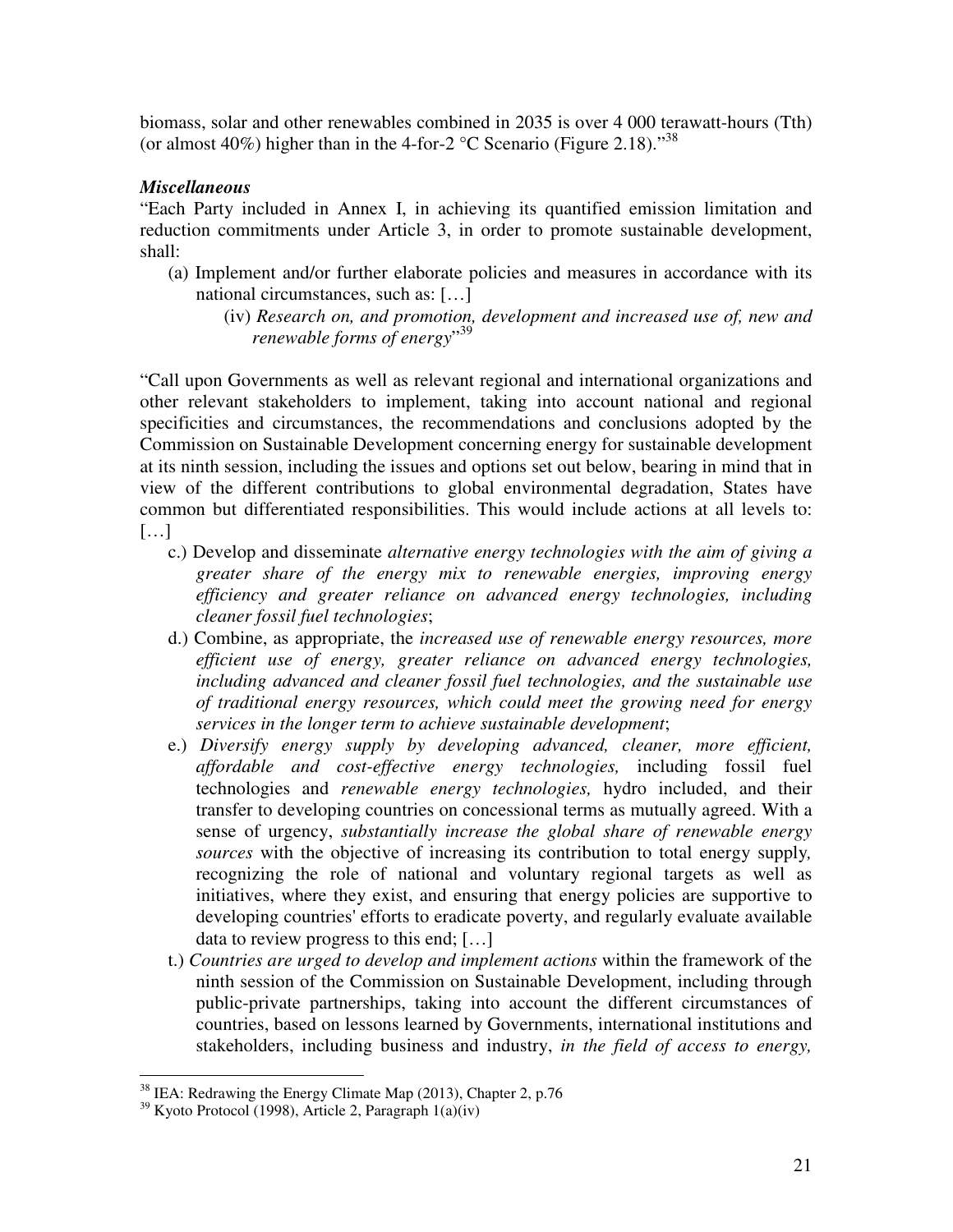*including renewable energy and energy-efficiency and advanced energy technologies, including advanced and cleaner fossil fuel technologies*;"<sup>40</sup>

"We reaffirm support for the implementation of national and subnational policies and strategies, based on individual national circumstances and development aspirations, using an appropriate energy mix to meet developmental needs, including through *increased use of renewable energy sources and other low-emission technologies, the more efficient use of energy, greater reliance on advanced energy technologies, including cleaner fossil fuel technologies, and the sustainable use of traditional energy resources*. We commit to promoting sustainable modern energy services for all through national and subnational efforts, inter alia, on electrification and dissemination of sustainable cooking and heating solutions, including through collaborative actions to share best practices and adopt policies, as appropriate. *We urge governments to create enabling environments that facilitate public and private sector investment in relevant and needed cleaner energy technologies*."<sup>41</sup>

"We recognize that *improving energy efficiency, increasing the share of renewable energy and cleaner and energy-efficient technologies* are important for sustainable development, including in addressing climate change. We also recognize the need for energy efficiency measures in urban planning, buildings and transportation and in the production of goods and services and the design of products. We also recognize the importance of *promoting incentives in favour of, and removing disincentives to, energy efficiency and the diversification of the energy mix,* including promoting research and development in all countries, including developing countries."<sup>42</sup>

LRTAP establishes emissions limits for new stationary combustion sources of sulfur emissions, which would include many fossil fueled power stations: "Each Party, except those Parties subject to the United States/Canada Air Quality Agreement of 1991, shall as a minimum:

(a) Apply emission limit values at least as stringent as those specified in annex V to all major new stationary combustion sources  $[...]^{343}$ 

# **ii.) Energy Consumption**

# *Agenda 21*

"Special attention should be paid to the demand for natural resources generated by unsustainable consumption and to the *efficient use of those resources consistent with the goal of minimizing depletion and reducing pollution.* Although consumption patterns are very high in certain parts of the world, the basic consumer needs of a large section of humanity are not being met. This results in excessive demands and unsustainable lifestyles among the richer segments, which place immense stress on the environment. The poorer segments, meanwhile, are unable to meet food, health care, shelter and

 $\overline{a}$ <sup>40</sup> Johannesburg Plan of Implementation of the World Summit of Sustainable Development (WSSD) (2002), Paragraph 20(c-e)(t)

<sup>&</sup>lt;sup>41</sup> The Future We Want (Rio+20 Declaration) (2012), Paragraph 127

<sup>&</sup>lt;sup>42</sup> The Future We Want (Rio+20 Declaration) (2012), Paragraph 128

 $43$  LRTAP Protocol on Further Reduction of Sulfur Emissions (1994), Paragraph 5(a)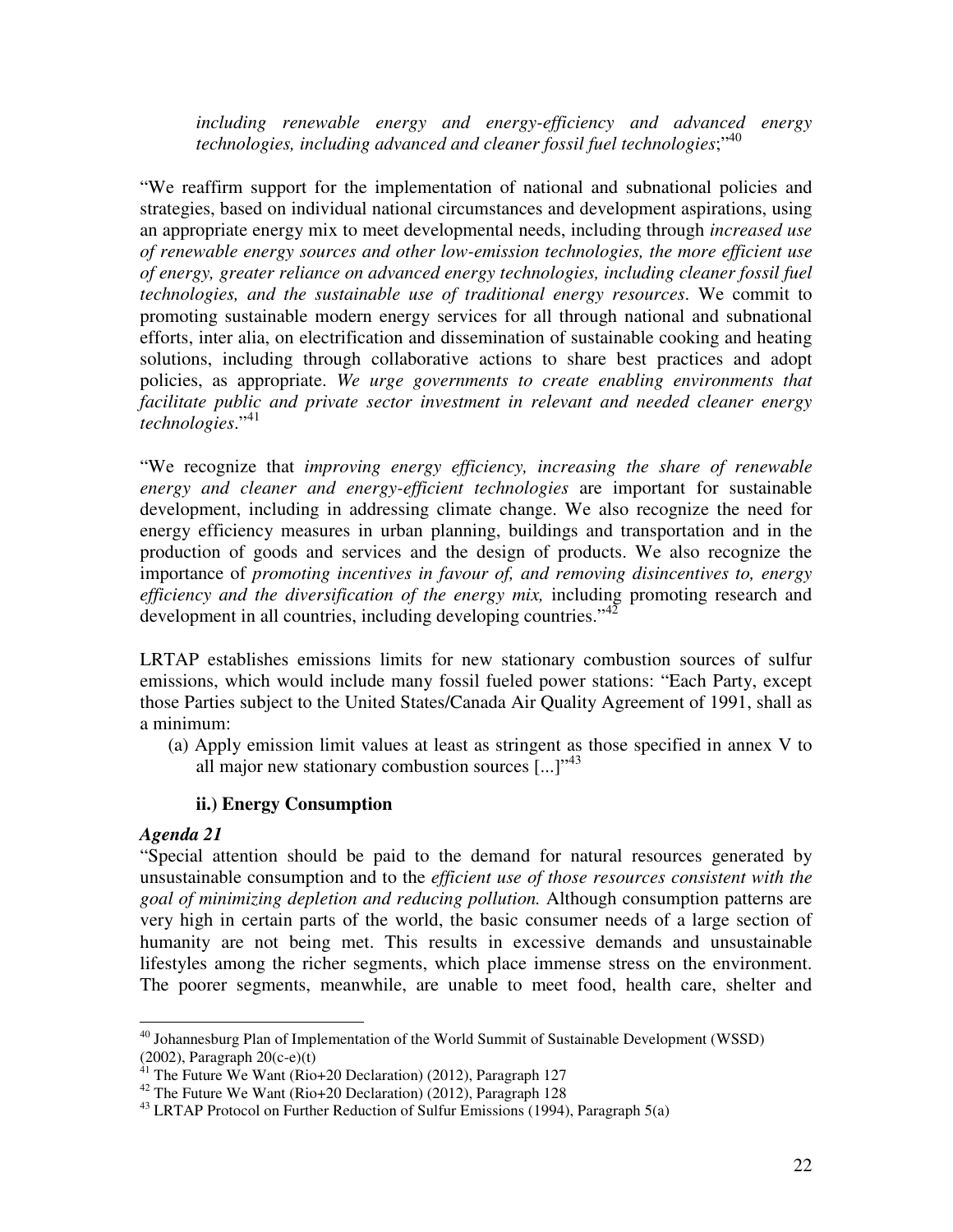educational needs. Changing consumption patterns will require a multipronged strategy focusing on demand, meeting the basic needs of the poor, and reducing wastage and the use of finite resources in the production process."<sup>44</sup>

"*Reducing the amount of energy and materials used per unit in the production of goods and services* can contribute both to the alleviation of environmental stress and to greater economic and industrial productivity and competitiveness. Governments, in cooperation with industry, should therefore *intensify efforts to use energy and resources in an economically efficient and environmentally sound manner* […]"<sup>45</sup>

"Achieving the goals of environmental quality and sustainable development will require *efficiency in production and changes in consumption patterns in order to emphasize optimization of resource use and minimization of waste*. In many instances, this will require reorientation of existing production and consumption patterns that have developed in industrial societies and are in turn emulated in much of the world."<sup>46</sup>

"In the years ahead, Governments, working with appropriate organizations, should strive to meet the following broad objectives: […]

a) To *promote efficiency in production processes and reduce wasteful consumption* in the process of economic growth, taking into account the development needs of developing countries"<sup>47</sup>

# *Gleneagles Plan of Action*

"1. We will take forward actions in the following key areas: -Transforming the way we use energy […]

2. *Improvements to energy efficiency have benefits for economic growth and the environment*, as well as co-benefits such as reducing greenhouse gas emissions, preventing pollution, alleviating poverty, improving security of energy supply, competitiveness and improving health and employment.

3. At Evian, *we agreed that energy efficiency is a key area for G8 action*. And following agreement at the Sea Island Summit in 2004, the 3Rs (Reduce, Reuse, Recycle) initiative was launched in Tokyo this April—an important step towards encouraging more efficient use of resources and materials, which increases economic competitiveness whilst decreasing environmental impacts."<sup>48</sup>

"To *encourage co-ordination of international policies on labeling, standard setting and testing procedures for energy efficiency appliances*, we will:

a. promote the application of the IEA's 1 Watt Initiative;

 $\overline{a}$ <sup>44</sup> Agenda 21 (1992), Chapter 4.5

<sup>45</sup> Agenda 21 (1992), Chapter 4.18

<sup>46</sup> Agenda 21 (1992), Chapter 4.15

<sup>47</sup> Agenda 21 (1992), Chapter 4.17(a)

<sup>48</sup> Gleneagles Plan of Action (2005), Paragraphs 1-3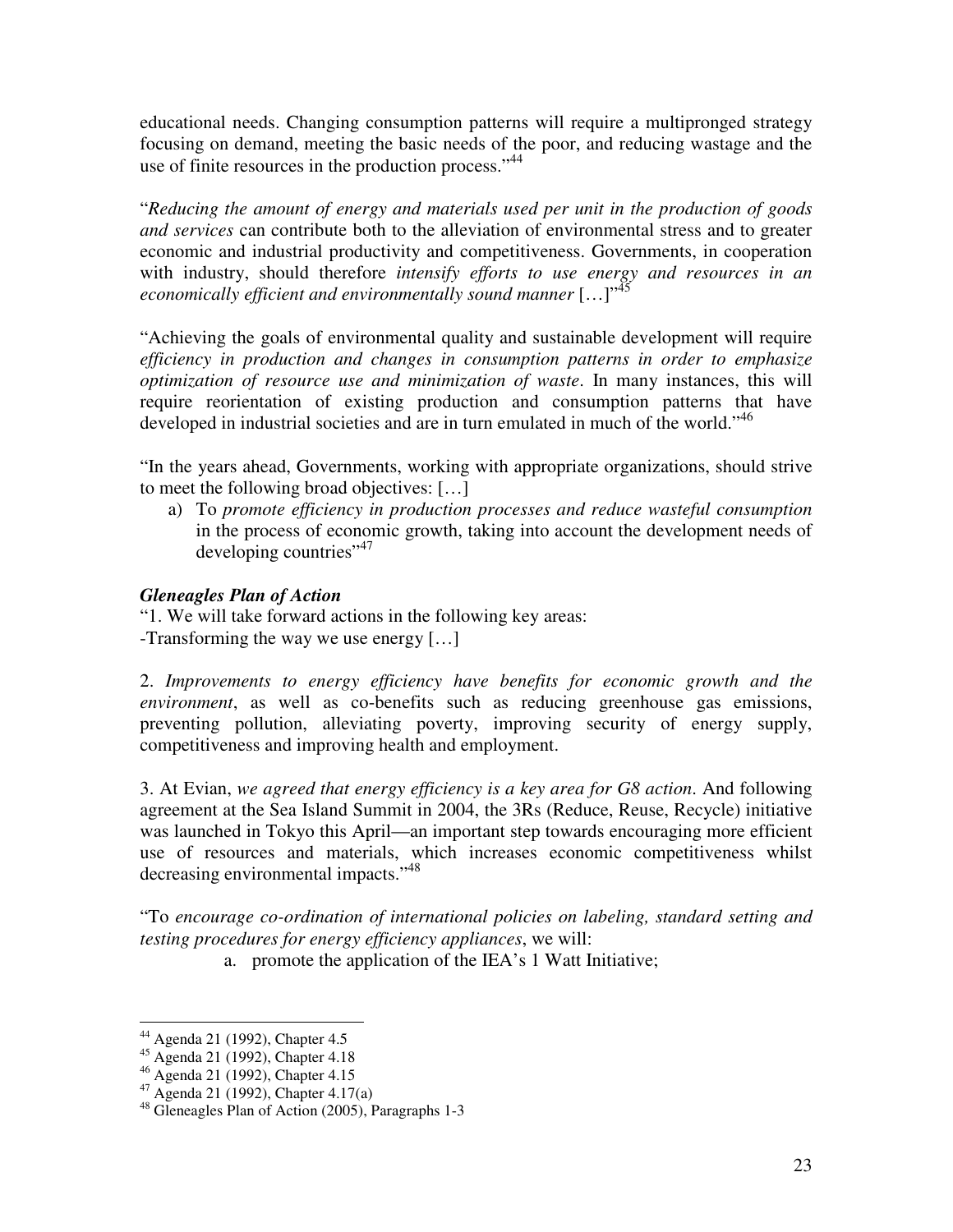- b. ask the IEA to undertake a study to review existing global appliance standards and codes, building on its existing capacity on energy efficiency in appliances;
- c. extend the use of clear and consistent labeling to raise consumer awareness of energy consumption of appliances;
- d. work nationally and in co-operation with other countries to seek improvements in the efficiency and environmental performance of products in priority sectors; and
- e. explore the potential to co-ordinate standards with other countries, building on the examples provided by existing international bodies."<sup>49</sup>

"We will:

- a.) work with the multilateral development banks to expand the use of voluntary energy savings assessments as a part of major investments in new or existing projects in energy intensive sectors;
- b.) invite the IEA to develop its work to assess efficiency performance and *seek to identify areas where further analysis of energy efficiency measures by industry sector could add value, across developed and interested developing countries*;
- c.) develop partnerships, including sectoral and cross-border partnerships, with industry to reduce the greenhouse gas emissions intensity of the major industrial sectors of our economies; and
- d.) continue to support the work of the UNFCCC clearing house on technology transfer TT:Clear in disseminating information on available technologies, and *cooperate further on sharing information on best practices and national policies to encourage the deployment of energy efficiency technologies*" 50

# *Energy Charter Treaty*

"In pursuit of sustainable development and taking into account its obligations under those international agreements concerning the environment to which it is party, each Contracting Party shall strive to minimize in an economically efficient manner harmful Environmental Impacts occurring either within or outside its Area from all operations within the Energy Cycle in its Area, taking proper account of safety. In doing so each Contracting Party shall act in a Cost-Effective manner. In its policies and actions each Contracting Party shall strive to take precautionary measures to prevent or minimize environmental degradation. The Contracting Parties agree that the polluter in the Areas of Contracting Parties, should, in principle, bear the cost of pollution, including transboundary pollution, with due regard to the public interest and without distorting Investment in the Energy Cycle or international trade. Contracting Parties shall accordingly: […]

(d) have particular regard to *Improving Energy Efficiency,* to developing and using *renewable energy sources,* to promoting the use of cleaner fuels and to employing technologies and technological means that reduce pollution; […]

(g) promote and co-operate in the research, development and application of *energy efficient and environmentally sound technologies, practices and processes* which will

 $\overline{\phantom{a}}$ 

<sup>&</sup>lt;sup>49</sup> Gleneagles Plan of Action (2005), Paragraph 6

<sup>50</sup> Gleneagles Plan of Action (2005), Paragraph 9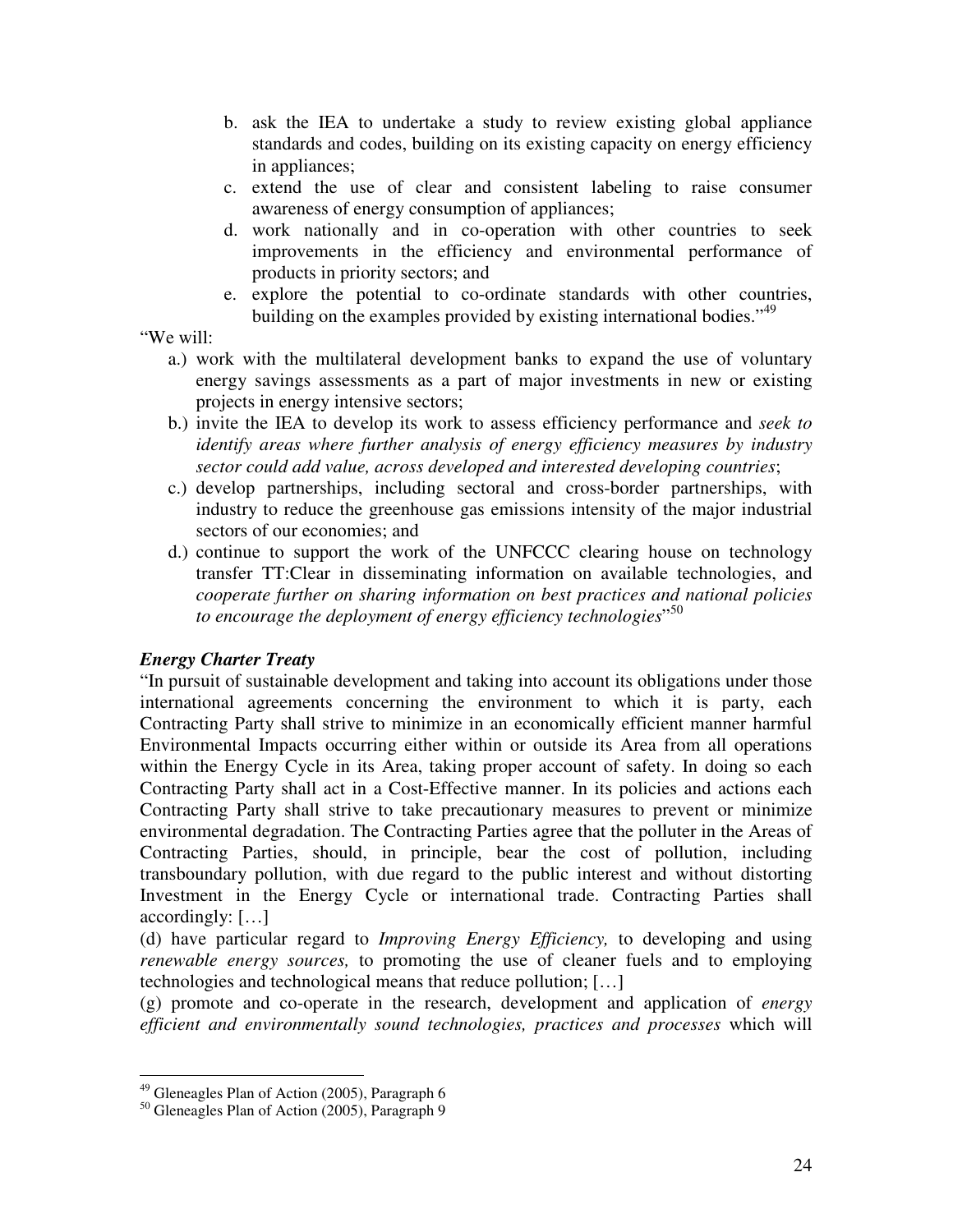minimize harmful Environmental Impacts of all aspects of the Energy Cycle in an economically efficient manner"<sup>51</sup>

"(1) *Contracting Parties shall co-operate and, as appropriate, assist each other in developing and implementing energy efficiency policies, laws and regulations*.

(2) *Contracting Parties shall establish energy efficiency policies and appropriate legal and regulatory frameworks which promote, inter alia*:

- (a) *efficient functioning of market mechanisms* including market-oriented price formation and a fuller reflection of environmental costs and benefits;
- (b) *reduction of barriers to energy efficiency, thus stimulating investments*;
- (c) *mechanisms for financing energy efficiency initiatives*;
- (d) *education and awareness*;
- (e) *dissemination and transfer of technologies*;
- (f) *transparency of legal and regulatory frameworks*.

(3) Contracting Parties shall strive to achieve the full benefit of energy efficiency throughout the Energy Cycle. To this end they shall, to the best of their competence, *formulate and implement energy efficiency policies and cooperative or coordinated actions based on Cost-Effectiveness and economic efficiency*, taking due account of environmental aspects.

(4) *Energy efficiency policies shall include both short-term measures for the adjustment of previous practices and long-term measures to improve energy efficiency throughout the Energy Cycle*."<sup>52</sup>

For further detail on financing issues, see the Energy Charter Treaty: Protocol on Energy Efficiency and Related Environmental Aspects (PEEREA), Article 6 for Financing and Financial Incentives of energy efficiency and energy-related environmental protection investments.

"(1) In order to achieve the policy aims formulated according to Article 5, each Contracting Party shall *develop, implement and regularly update energy efficiency programmes best suited to its circumstances*.

- (2) These programmes may include activities such as the:
	- (a) development of long-term energy demand and supply scenarios to guide decisionmaking;
	- (b) assessment of the energy, environmental and economic impact of actions taken;
	- (c) definition of standards designed to improve the efficiency of energy using equipment, and efforts to harmonize these internationally to avoid trade distortions;
	- (d) development and encouragement of private initiative and industrial cooperation, including joint ventures:
	- (e) promotion of the use of the most energy efficient technologies that are economically viable and environmentally sound;

<sup>&</sup>lt;sup>51</sup> Energy Charter Treaty (1994), Article 19, Paragraph  $1(d)(g)$ 

<sup>&</sup>lt;sup>52</sup> Energy Charter Treaty: Protocol on Energy Efficiency and Related Environmental Aspects (PEEREA) (1994), Article 3, Paragraphs 1-4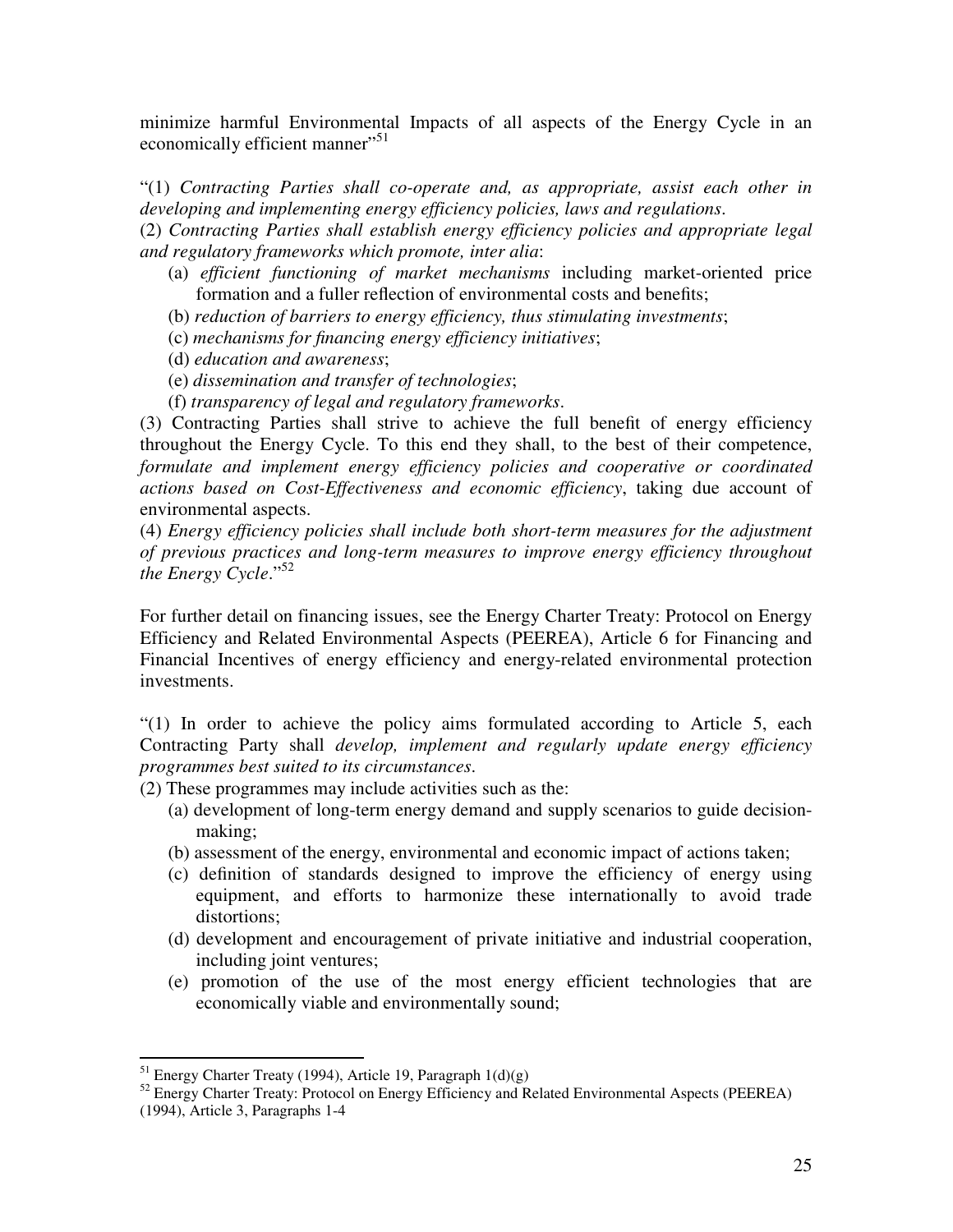- (f) encouragement of innovative approaches for investments in energy efficiency improvements, such as Third Party Financing and co-financing;
- (g) development of appropriate energy balances and data bases, for example with data on energy demand at a sufficiently detailed level and on technologies for Improving Energy Efficiency;
- (h) promotion of the creation of advisory and consultancy services which may be operated by public or private industry or utilities and which provide information about energy efficiency programmes and technologies, and assist consumers and enterprises;
- (i) support and promotion of cogeneration and of measures to increase the efficiency of district heat production and distribution systems to buildings and industry;
- (j) establishment of specialized energy efficiency bodies at appropriate levels, that are sufficiently funded and staffed to develop and implement policies.

(3) In implementing their energy efficiency programmes, Contracting Parties shall ensure that adequate institutional and legal infrastructures exist."<sup>53</sup>

"The signatories agree that *co-operation is necessary in the field of efficient use of energy and energy-related environmental protection*. This should include:

- ensuring, in a cost-effective manner, consistency between relevant energy policies and environmental agreements and conventions;
- ensuring market-oriented price formation, including a fuller reflection of environmental costs and benefits;
- the use of transparent and equitable market-based instruments designed to achieve energy objectives and reduce environmental problems;
- the creation of framework conditions for the exchange of know-how regarding environmentally sound energy technologies and efficient use of energy;

• the creation of framework conditions for profitable investment in energy efficiency projects."<sup>54</sup>

# *IIASA*

"The Global Energy Assessment (GEA) highlights *essential technology-related requirements for radical energy transformation*:

• significantly *larger investment in energy efficiency improvements especially end-use across all sectors*, with a focus on new investments as well as major retrofits"<sup>55</sup>

"*Quickly improving energy efficiency through new investments and retrofits requires focused and aggressive policies that support rapid innovation through more stringent regulations of energy efficiency, fiscal incentives for new technologies, and pricing GHG emissions*. Combined with higher energy prices, a culture of conservation among

 $\overline{a}$ <sup>53</sup> Energy Charter Treaty: Protocol on Energy Efficiency and Related Environmental Aspects (PEEREA) (1994), Article 8

<sup>&</sup>lt;sup>54</sup> Energy Charter Treaty: Concluding Document of the Hague Conference on the European Energy Charter  $(1994)$ , Title II, Paragraph 7

 $\frac{55}{11}$  IIASA Global Energy Assessment Summary (2012), p.8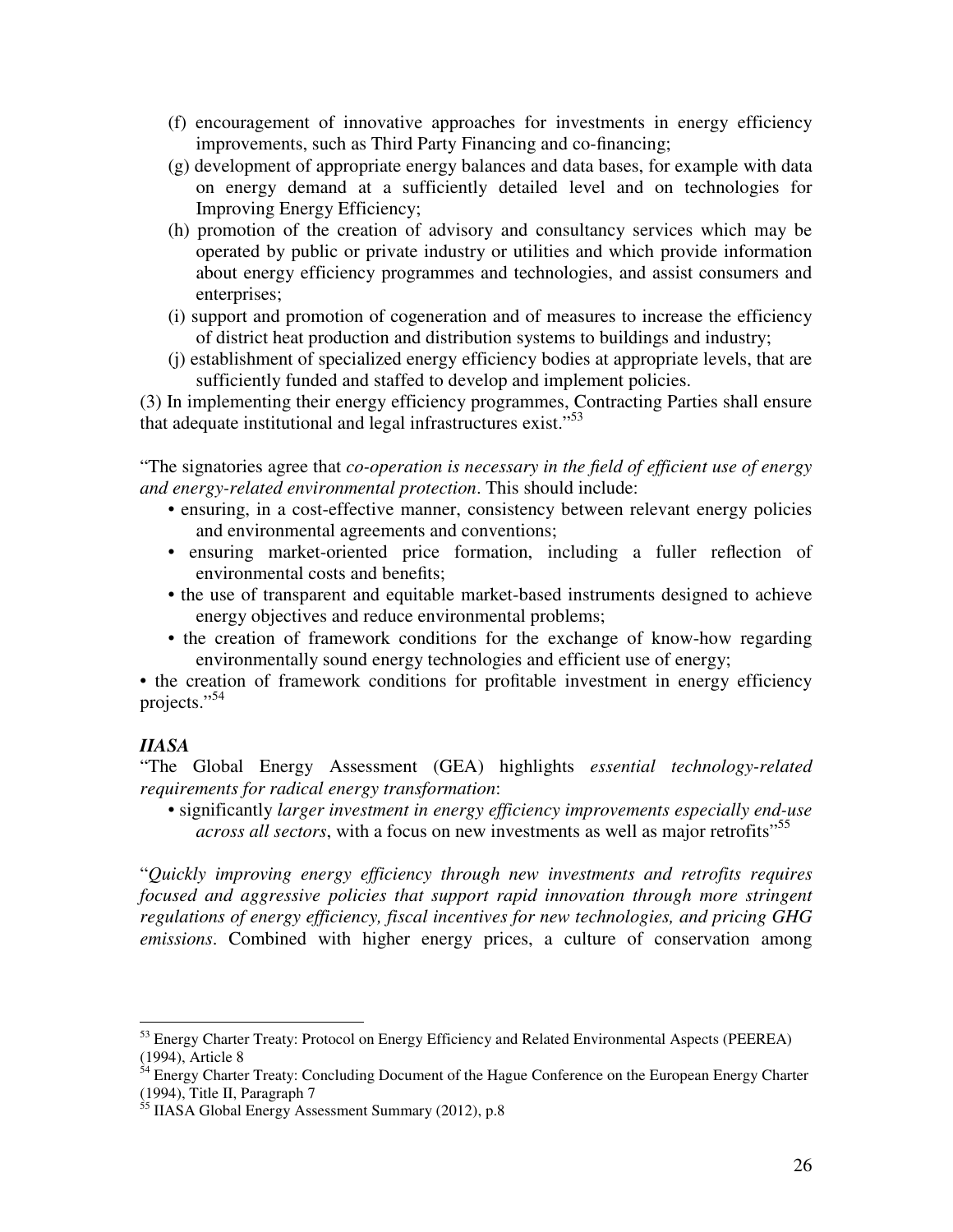consumers and firms, and an increase in urban density societies can realize a dramatic increase in energy efficiency."<sup>56</sup>

"These cost factors and rebound effects mean that subsidies to encourage acquisition of energy-efficient devices are unlikely, on their own, to cause the dramatic energy efficiency gains called for in the Global Energy Assessment analysis. For these gains to be realized, carefully targeted policies are needed. For example, *strong efficiency regulations have proven effective*. These are updated regularly and have incentives to reward manufacturers who push technology designs toward advanced efficiency by using electricity tariffs that reward efficiency investments and conservation."<sup>57</sup>

"*Energy Efficiency is an Immediate and Effective Option*: Efficiency improvement is proving to be the most cost-effective, near-term option with multiple benefits, such as reducing adverse environmental and health impacts, alleviating poverty, enhancing energy security and flexibility in selecting energy supply options, and creating employment and economic opportunities. Research shows that required improvements in energy efficiency particularly in end-use can be achieved quickly. For example: [...]

through a combination of increased energy efficiency and increased use of renewable energy in the industry supply mix, it is possible to produce the increased industrial output needed in 2030 (95% increase over 2005) while maintaining the 2005 level of GHG emissions."<sup>58</sup>

"The GEA analysis demonstrates that a sustainable future requires a transformation from today's energy systems to those with:

(i) *radical improvements in energy efficiency, especially in end use* […]. *Large, early, and sustained investments, combined with supporting policies, are needed to implement and finance change*. Many of the investment resources can be found through forward-thinking domestic and local policies and institutional mechanisms that can also support their effective delivery. Some investments are already being made in these options, and should be strengthened and widely applied through new and innovative mechanisms to create a major energy system transformation by  $2050.^{59}$ 

### *Miscellaneous*

"On the other hand, while energy efficiency, too, has been high on the policy agenda in recent years, existing and planned policies are likely to leave two-thirds of the global economically viable energy efficiency potential untapped. Therefore, *much wider adoption of efficiency measures will be necessary* to fulfill the energy efficiency expectations of a scenario consistent with the achievement of the international 2  $^{\circ}C$ climate target."<sup>60</sup>

 $\overline{a}$ <sup>56</sup> IIASA Global Energy Assessment Summary (2012), p.12

<sup>57</sup> IIASA Global Energy Assessment Summary (2012), p.12

<sup>58</sup> IIASA Global Energy Assessment Summary (2012), p.xvi

<sup>59</sup> IIASA Global Energy Assessment Summary (2012), p.xv

 $60$  IEA: Redrawing the Energy Climate Map (2013), Chapter 2, p.45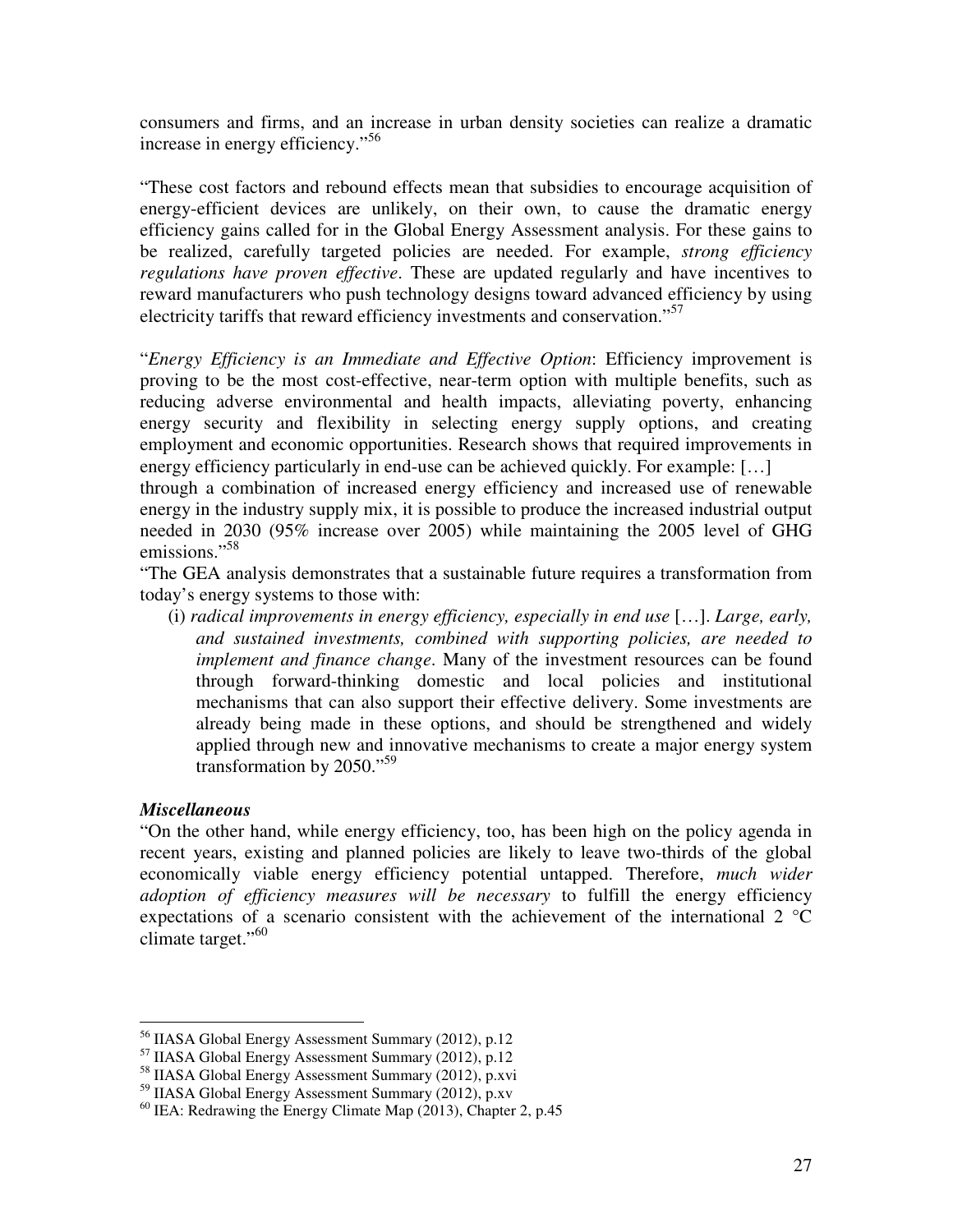"Each Party included in Annex I, in achieving its quantified emission limitation and reduction commitments under Article 3, in order to promote sustainable development, shall:

a) *Implement and/or further elaborate policies* and measures in accordance with its national circumstances, *such as*:

(i) *Enhancement of energy efficiency in relevant sectors of the national*  economy"<sup>61</sup>

"Parties shall reduce and seek to eliminate unsustainable patterns of consumption and production. Such strategies shall be designed to reduce the use of non-renewable resources in the production process. To this end, the Parties shall: […]

b.) *ensure that all raw materials and energy are conserved and used as efficiently as possible in all products and processes*" 62

"*Key mitigation technologies and practices currently available*: Industry: *More efficient end-use electrical equipment*" 63

"It is often *more cost-effective to invest in end-use energy efficiency improvement than in increasing energy supply* to satisfy demand for energy services. Efficiency improvement has a positive effect on energy security, local and regional air pollution abatement, and employment"<sup>64</sup>

# **2. Water conservation and efficiency**

### *The Berlin Rules on Water Resources*

"*States shall take all appropriate measures to manage waters sustainably*" where ""Sustainable use" means the integrated management of resources to assure efficient use of and equitable access to waters for the benefit of current and future generations while preserving renewable resources and maintaining non-renewable resources to the maximum extent reasonably possible."<sup>65</sup>

"1. Basin States shall in their respective territories *manage the waters of an international drainage basin in an equitable and reasonable manner having due regard for the obligation not to cause significant harm to other basin States*.

2. In particular, *basin States shall develop and use the waters of the basin in order to attain the optimal and sustainable use thereof and benefits therefrom*, taking into account the interests of other basin States, consistent with adequate protection of the waters."<sup>66</sup>

"1. Equitable and reasonable use within the meaning of Article 12 is to be determined through consideration of all relevant factors in each particular case.

 $61$  Kyoto Protocol (1998), Article 2, Paragraph  $1(a)(i)$ 

 $^{62}$  Draft International Covenant on Environment and Development,  $4^{\text{th}}$  Ed (2010), Article 32

<sup>63</sup> IPCC Fourth Assessment Report (2007), Table 4.2

<sup>&</sup>lt;sup>64</sup> IPCC Fourth Assessment Report (2007), Summary for Policymakers: Mitigation, Paragraph 10

 $65$  The Berlin Rules on Water Resources (1994), Article 7

<sup>66</sup> The Berlin Rules on Water Resources (1994), Article 12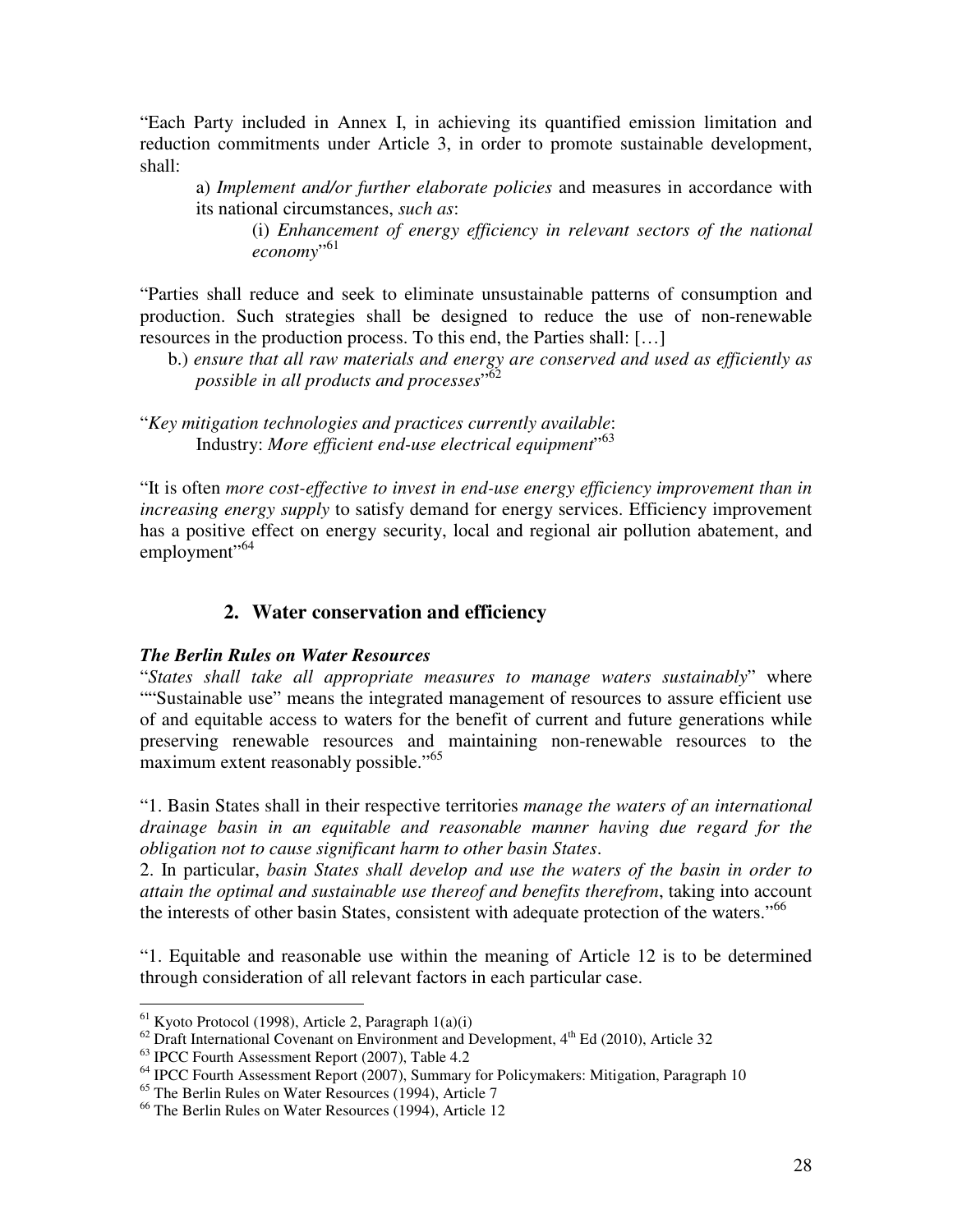- 1. Relevant factors to be considered include, but are not limited to: […]
	- f. *Conservation, protection, development, and economy of use of the water resources of the international drainage basin and the costs of measures taken to achieve these purposes*" 67

"*States shall undertake prior and continuing assessment of the impact of programs, projects, or activities that may have a significant effect on the aquatic environment or the sustainable development of waters*."<sup>68</sup>

#### *Miscellaneous*

"Invites all Parties to enhance action on adaptation under the Cancun Adaptation Framework, taking into account their common but differentiated responsibilities and respective capabilities, and specific national and regional development priorities, objectives and circumstances, by undertaking, inter alia, the following:

(a) *Planning, prioritizing and implementing adaptation actions*, including projects and programmes<sup>1</sup> (footnote 1: Including in the areas of *water resources*; health; agriculture and food security; infrastructure; socioeconomic activities; terrestrial, freshwater and marine ecosystems; and coastal zones) and actions identified in national and subnational adaptation plans and strategies, national adaptation programmes of action of the least developed countries, national communications, technology needs assessments and other relevant national planning documents<sup>"69</sup>

"The natural resources of the earth, including the air, *water*, land, flora and fauna and especially representative samples of natural ecosystems, *must be safeguarded for the benefit of present and future generations through careful planning or management*, as appropriate." $70$ 

"Natural resources shall not be wasted, but used with a restraint appropriate to the principles set forth in the present Charter, in accordance with the following rules: […]

(c) *Resources, including water, which are not consumed as they are used shall be reused or recycled*" 71

"*All States*, according to their capacity and available resources, and through bilateral or multilateral cooperation, including the United Nations and other relevant organizations as appropriate, *could implement the following activities to improve integrated water resources management:* […]

l.) *Promotion of water conservation through improved water-use efficiency and wastage minimization schemes for all users, including the development of water*saving devices"<sup>72</sup>

 $\overline{a}$ <sup>67</sup> The Berlin Rules on Water Resources (1994), Article 13

<sup>68</sup> The Berlin Rules on Water Resources (1994), Article 29

<sup>69</sup> Cancun Agreements (2010), Paragraph 14

<sup>70</sup> Stockholm Declaration (1972), Principle 2

<sup>&</sup>lt;sup>71</sup> World Charter for Nature (1982), Paragraph  $10(c)$ 

 $72$  Agenda 21 (1992), Chapter 18.12(1)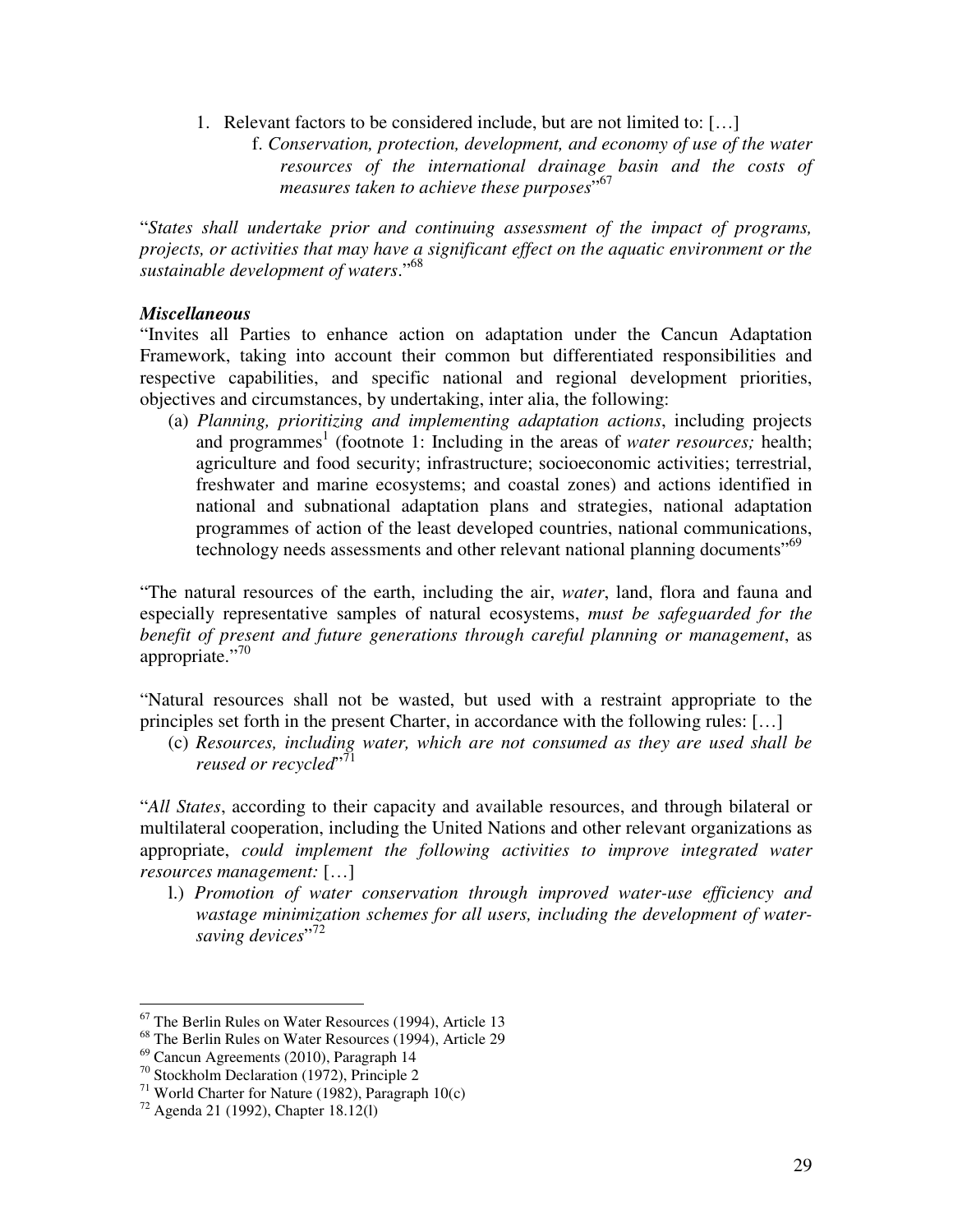For more information regarding freshwater resources, see Agenda 21, Chapter 18: Protection of the quality and Supply of Freshwater Resources: Application of Integrated Approaches to the Development, Management and Use of Water Resources.

"Develop integrated water resources management and water efficiency plans by 2005, with support to developing countries, through actions at all levels to:

- a. Develop and implement national/regional strategies, plans and programmes with regard to integrated river basin, watershed and groundwater management and *introduce measures to improve the efficiency of water infrastructure to reduce losses and increase recycling of water*;
- b. Employ the full range of policy instruments, including regulation, monitoring, voluntary measures, market and information-based tools, land-use management and cost recovery of water services, without cost recovery objectives becoming a barrier to access to safe water by poor people, and adopt an integrated water basin approach;
- c. *Improve the efficient use of water resources and promote their allocation among competing uses* in a way that gives priority to the satisfaction of basic human needs and balances the requirement of preserving or restoring ecosystems and their functions, in particular in fragile environments, with human domestic, industrial and agriculture needs, including safeguarding drinking water quality;
- d. Develop programmes for mitigating the effects of extreme water-related events;
- e. *Support the diffusion of technology and capacity-building for non-conventional water resources and conservation technologies*, to developing countries and regions facing water scarcity conditions or subject to drought and desertification, through technical and financial support and capacity-building;
- f. *Support, where appropriate, efforts and programmes for energy-efficient, sustainable and cost-effective desalination of seawater, water recycling and water harvesting from coastal fogs in developing countries*, through such measures as technological, technical and financial assistance and other modalities;
- g. Facilitate the establishment of public-private partnerships and other forms of partnership that give priority to the needs of the poor, within stable and transparent national regulatory frameworks provided by Governments, while respecting local conditions, involving all concerned stakeholders, and monitoring the performance and improving accountability of public institutions and private companies."<sup>73</sup>

"As various studies document, *the negative effects of climate change on water supply and on the effective enjoyment of the right to water can be mitigated through the adoption of appropriate measures and policies*."<sup>74</sup>

"The right to water is implicit in Article 11 of the International Covenant on Economic, Social and Cultural Rights  $(ICESCR)^{75}$ , as interpreted by the Committee on Economic,

 $73$  Johannesburg Plan of Implementation of the World Summit of Sustainable Development (WSSD) (2002), Paragraph 26

 $74$  OHCHR Report on the Relationship Between Climate Change and Human Rights (2009), Paragraph 30

<sup>&</sup>lt;sup>75</sup> International Covenant on Economic, Social and Cultural Rights, 6 I.L.M. 368 (1967).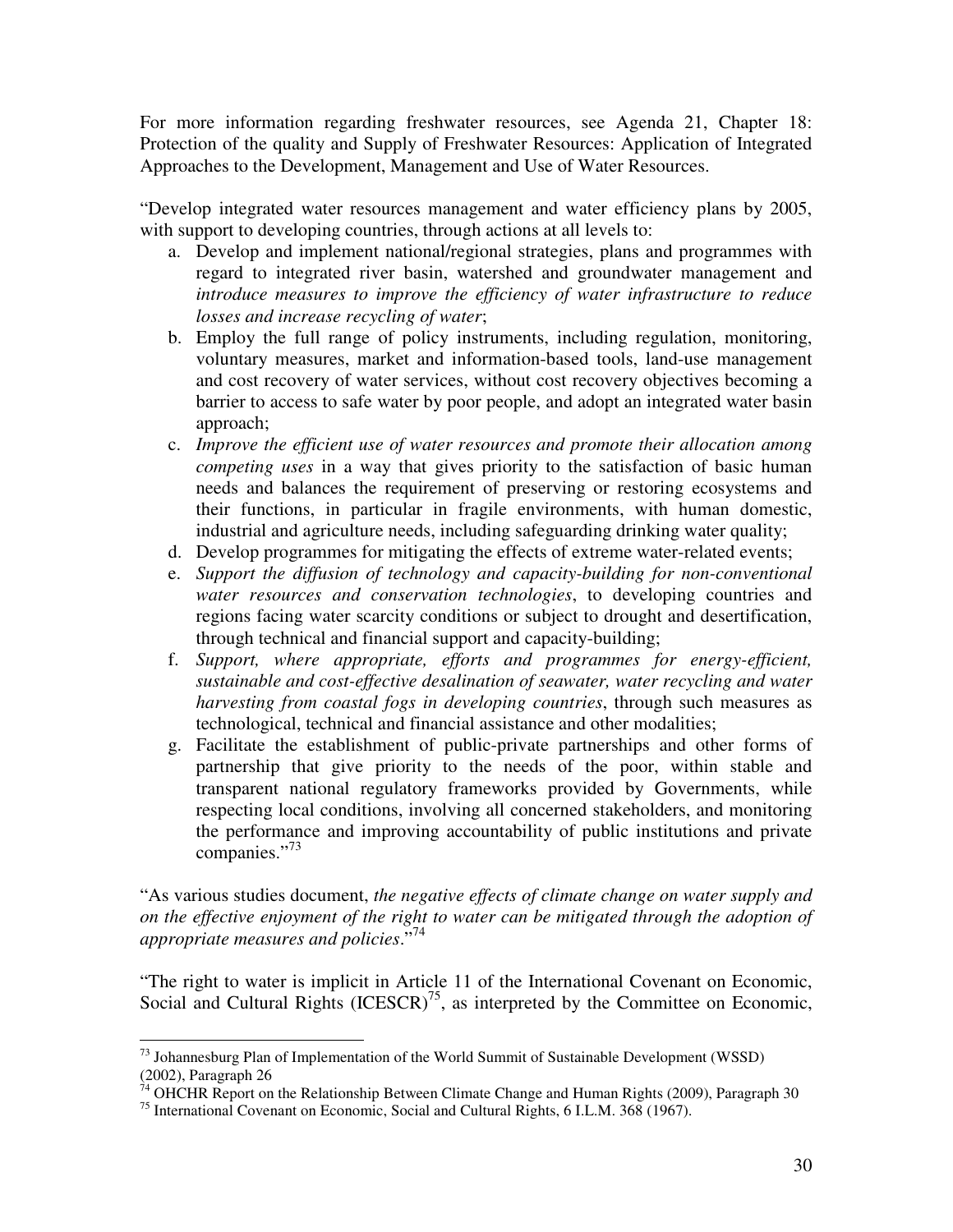Social and Cultural Rights (CESCR), which defines the right to water as water as "the right of everyone to sufficient, safe, acceptable, physically accessible and affordable water for personal and domestic uses.""<sup>76</sup>

"In pursuing the objective of this Convention, the Parties shall: […]

d.) *promote cooperation among affected country Parties in the fields* of environmental protection and *the conservation of land and water resources, as they relate to desertification and drought*" 77

"*The Parties shall, in particular, take all appropriate measures*: […]

(b) *To ensure that transboundary waters are used with the aim of ecologically sound and rational water management, conservation of water resources and environmental protection*; 78

"In taking the measures referred to in paragraphs 1 and 2 of this article, the Parties shall be guided by the following principles: […]

(c) *Water resources shall be managed so that the needs of the present generation are met without compromising the ability of future generations to meet their own needs*."<sup>79</sup>

"Utilization of an international watercourse in an equitable and reasonable manner […]5 requires taking into account all relevant factors and circumstances, including: […]

(f) *Conservation, protection, development and economy of use of the water resources*  of the watercourse and the costs of measures taken to that effect<sup>,80</sup>

"Protect and restore the integrity of Earth's ecological systems, with special concern for biological diversity and the natural processes that sustain life. […]

e.) *Manage the use of renewable resources such as water*, soil, forest products, and marine life *in ways that do not exceed rates of regeneration and that protect the health of ecosystems*."<sup>81</sup>

"Parties shall take all appropriate measures to maintain and restore the quality of all forms of water, including both salt and fresh water, whether contained in the atmosphere, the oceans, in underground aquifers or watercourses such as lakes and rivers to meet basic human needs and as an essential component of aquatic systems. *Parties also shall take all appropriate measures, in particular through integrated conservation and management of water resources and appropriate sanitary measures, to ensure the* 

 $\overline{a}$ <sup>76</sup> CESCR, General Comment No. 15: The Right to Water, E/C.12/2002/11 (2003), quoted in OHCHR Climate Change and the Human Rights to Water and Sanitation: Position Paper, p.9

<sup>&</sup>lt;sup>77</sup> United Nations Convention to Combat Desertification in Those Countries Experiencing Serious Drought and/or Desertification, Particularly in Africa (UNCCD) (1994), Article 4, Paragraph 2(d)

 $^{78}$  Convention on the Protection and Use of Transboundary Watercourses and International Lakes (1992), Paragraph 2(b)(c)

 $79$  Convention on the Protection and Use of Transboundary Watercourses and International Lakes (1992), Paragraph 5

<sup>&</sup>lt;sup>80</sup> Convention on the Law of the Non-navigational Uses of International Watercourses (1997), Article 6, Paragraph 1(f)

<sup>&</sup>lt;sup>81</sup> The Earth Charter (2000), Paragraph  $5(e)$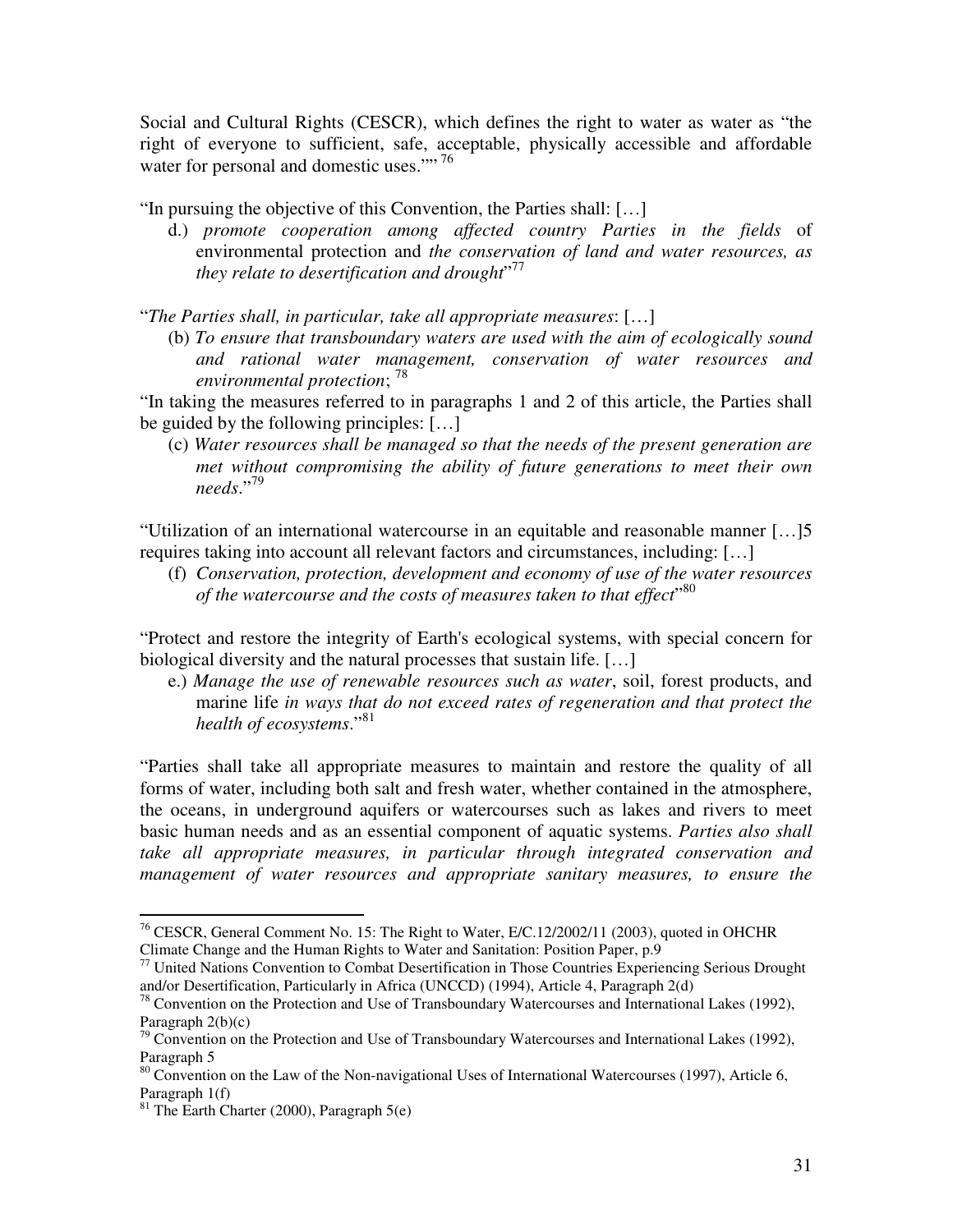*availability of sufficient quantities of water to satisfy basic human needs and to maintain aquatic systems.*" 82

# **3. Provisions relating to specific regions**

### **Small Island Developing Nations:**

"Climate Change and Sea Level Rise: National Action, Policies and Measures:

viii.) *Promote a more efficient use of energy resources in development planning* and use appropriate methods to minimize the adverse effects of climate change on the sustainable development of those resources."<sup>83</sup>

"Energy Resources: National Action, Policies and Measures: […]

- ii.) *Promote the efficient use of energy and the development of environmentally sound sources of energy and energy-efficient technologies*, paying special attention to the possibilities of using, where appropriate, economic instruments and incentive structures and the increasing economic possibilities of renewable sources of energy;  $[\ldots]$
- iv.) *Strengthen research capabilities and develop technologies to encourage the efficient utilization of non-renewable sources of energy*."<sup>84</sup>

"Energy Resources: National Actions, Policies and Measures:

(iii) *Establish and/or strengthen, where appropriate, research capabilities in the development and promotion of new and renewable sources of energy, including wind, solar, geothermal, hydroelectric, wave and biomass energy, and ocean thermal energy conversion*."<sup>85</sup>

### "Energy Resources: Regional Action:

i.) *Establish or strengthen research and policy capabilities in the development of new and renewable sources of energy, including wind, solar, geothermal, hydroelectric, wave and biomass energy*."<sup>86</sup>

### **Asia:**

"In preparing and implementing national action programmes, the affected country Parties of the region [Asia], consistent with their respective circumstances and policies, may, inter alia, as appropriate: […]

g.) *promote the integrated management of drainage basins, the conservation of soil resources, and the enhancement and efficient use of water resources*" 87

 $\overline{a}$  $82$  Draft International Covenant on Environment and Development,  $4<sup>th</sup>$  Ed (2010), Article 22

<sup>&</sup>lt;sup>83</sup> Barbados Program of Action (BPOA) (1994): Report of the Global Conference on the Sustainable Development of Small Island Developing States, Part IA(viii)

 $84$  Barbados Program of Action (BPOA) (1994): Report of the Global Conference on the Sustainable Development of Small Island Developing States, Part VIIA(ii)(iv)

<sup>&</sup>lt;sup>85</sup> Barbados Program of Action (BPOA) (1994): Report of the Global Conference on the Sustainable Development of Small Island Developing States, Part VIIA(iii)

<sup>&</sup>lt;sup>86</sup> Barbados Program of Action (BPOA) (1994): Report of the Global Conference on the Sustainable Development of Small Island Developing States, Part VIIB(i)

<sup>&</sup>lt;sup>87</sup> United Nations Convention to Combat Desertification in Those Countries Experiencing Serious Drought and/or Desertification, Particularly in Africa (UNCCD) (1994), Annex II, Article 4, Paragraph 1(g)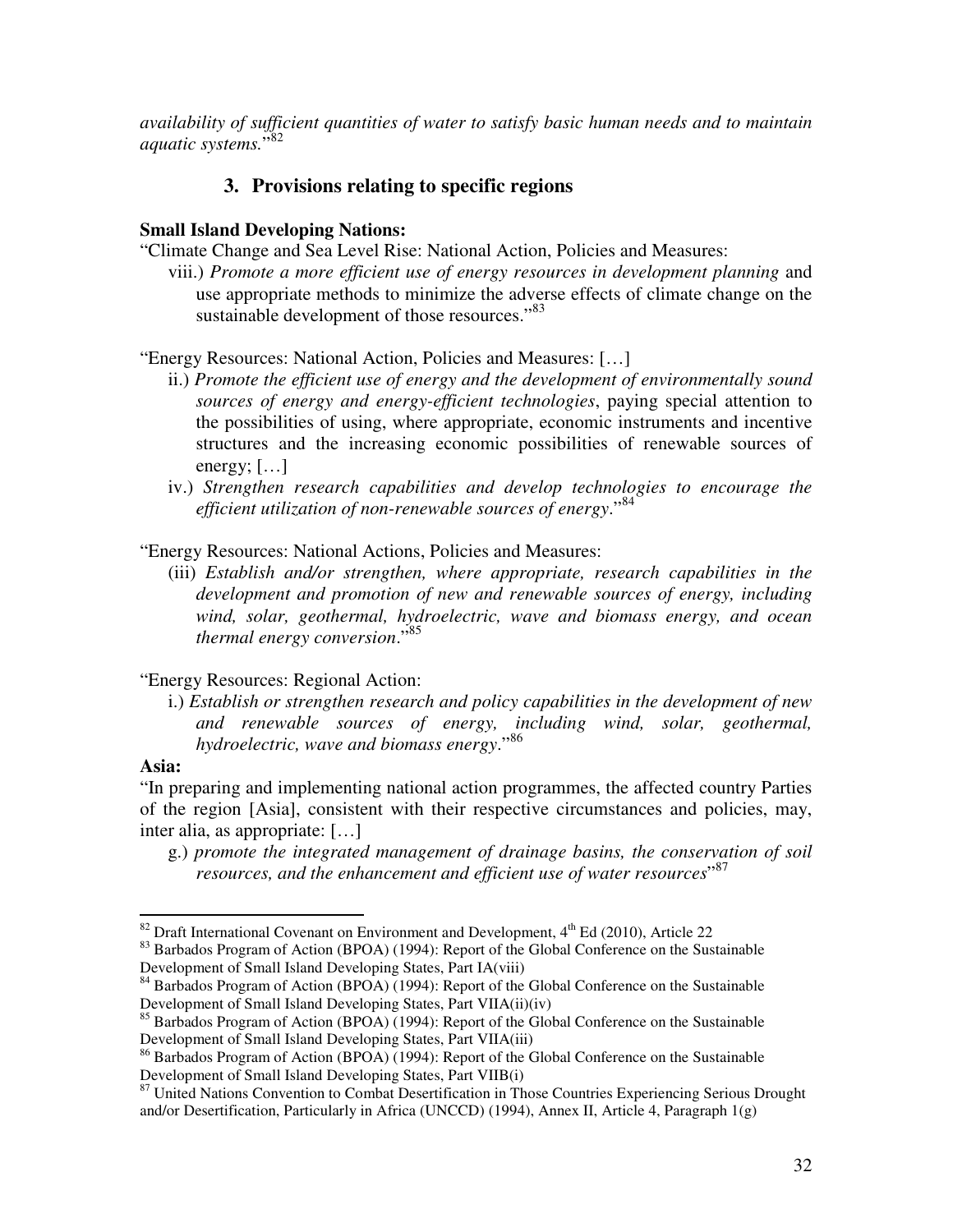#### **Latin America and the Caribbean:**

"In the light of their respective situations, the affected country Parties of the region [Latin American and the Caribbean] may take account, inter alia, of the following thematic issues in developing their national strategies for action to combat desertification and/or mitigate the effects of drought, pursuant to article 5 of the Convention: […]

f.) rational management and conservation of soil resources and *exploitation and efficient use of water resources*" 88

#### **Africa:**

 $\overline{a}$ 

"Deal effectively with energy problems in Africa, including through initiatives to: […]

j.) […] (ii) *Provide support to implement other initiatives on energy, including the promotion of cleaner and more efficient use of natural gas and increased use of renewable energy, and to improve energy efficiency and access to advanced energy technologies, including cleaner fossil fuel technologies, particularly in rural and peri-urban areas*" 89

<sup>88</sup> United Nations Convention to Combat Desertification in Those Countries Experiencing Serious Drought and/or Desertification, Particularly in Africa (UNCCD) (1994), Annex III, Article 4, Paragraph 1(f) <sup>89</sup> Johannesburg Plan of Implementation of the World Summit of Sustainable Development (WSSD)

<sup>(2002),</sup> Paragraph 62(j(ii))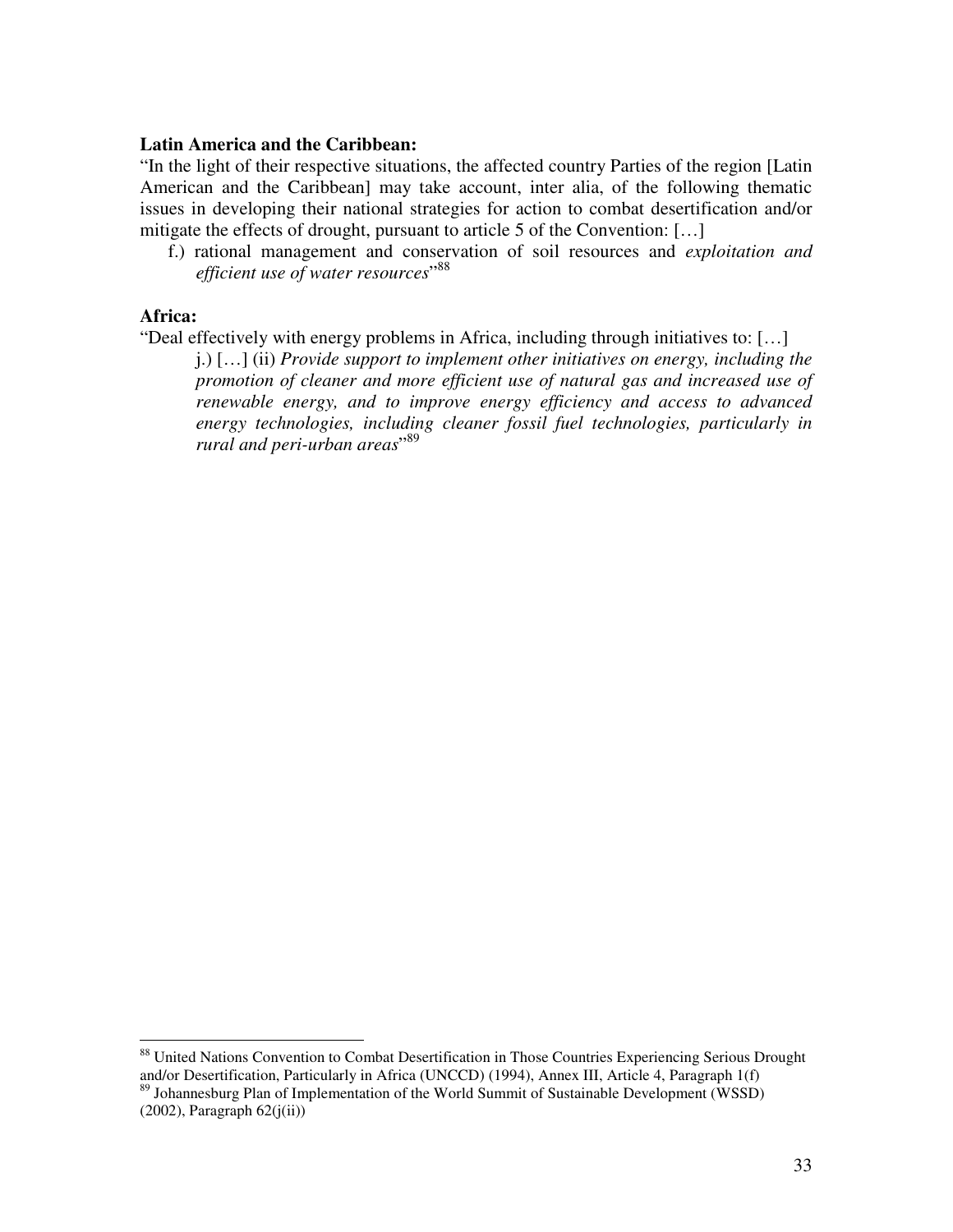# **B. Phase-out of old highly polluting facilities**

# **1. Closure or conversion to renewables**

# *IEA*

 $\overline{1}$ 

"To keep the door to the  $2 \text{ °C}$  target open, we propose a set of pragmatic policy actions that, without harming economic growth and using available technologies and policies, can result in a global peak in energy-related GHG emissions by 2020. The four priority areas in our 4-for-2 °C Scenarios are: specific energy efficiency measures; *limits to the use and construction of inefficient coal power plants*; minimizing methane releases to the atmosphere in oil and gas production; and a partial phase-out of fossil-fuel subsidies. […] *limitations on inefficient coal-fired power plants [account] for 21% [of the savings realized]*. [...] Restrictions on coal use support the growth of renewables, which increase their share in power generation to 27% in 2020, up from around 20% today.<sup>"90</sup>

"In the power sector, we first assume that a ban is introduced on the construction of new subcritical coal-fired power plants (although it does not apply to units already under construction). The means of implementing such a policy is likely to differ by market, but a variety of options is already available including: *the adoption of stringent energy efficiency or CO2 emissions standards for coal power plants; the adoption of air pollution standards or pricing the use of carbon, for example through an emissions trading scheme.* Second, for existing inefficient coal power plants, we assume that their level of operation is reduced to the extent achievable, with the constraint of maintaining adequate electricity supply. The impact of this assumption varies by region, reflecting differences in the power generation fleet, the quality of coal used and the level of electricity demand. Intervention for existing units is likely to take a more direct regulatory form, for example assigning power production limits to each generator according to the make-up of its power plant fleet (in liberalised markets), or allocating generation slots, renewing (or not) operational licences or altering the dispatch schedule to favour more efficient plants (in regulated markets)."<sup>91</sup>

"In the 4-for-2 °C Scenario, the use of the least efficient coal-fired power plants is reduced, relative to the New Policies Scenario. We assume a ban is introduced prohibiting the construction of new subcritical coal-fired power plants. Plants that have recently been built or are already under construction and have therefore yet to recover their investment cost, continue to operate, albeit at reduced levels. Those inefficient plants that have already repaid their investment costs are either retired or idled. *Possible levers to achieve this policy include:* 

- *Adoption of energy efficiency or CO2 emissions standards for coal-fired power plants.*
- *Adoption of air pollution standards.*
- *Pricing the use of carbon, for example through an emissions trading scheme.*

 $90$  IEA: Redrawing the Energy Climate Map (2013), Chapter 2, p.43

<sup>&</sup>lt;sup>91</sup> IEA: Redrawing the Energy Climate Map (2013), Chapter 2, p.48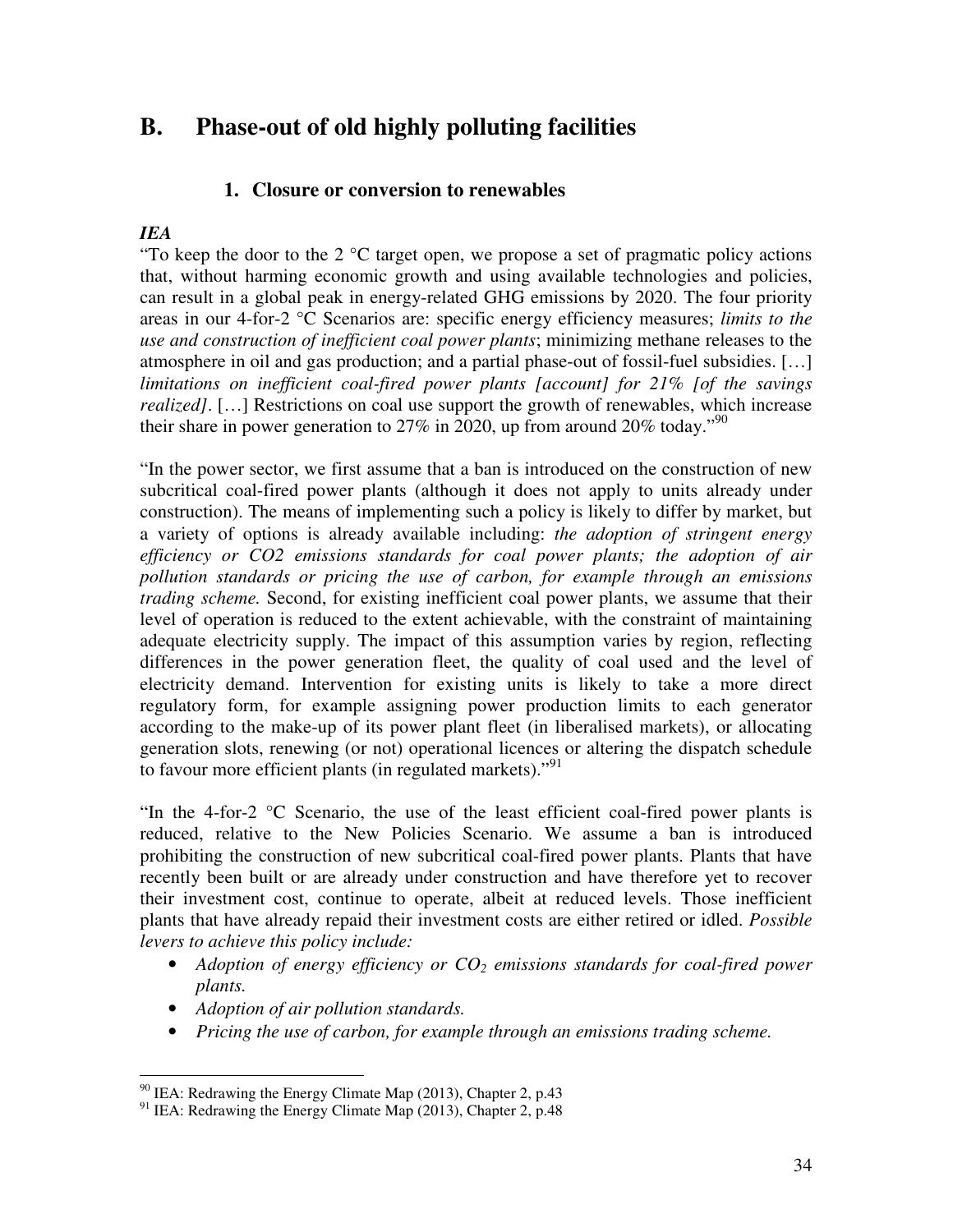- *Assigning power production limits for each generator to incentivise the use of the most efficient plants (typically in liberalised markets).*
- *Allocation of generation slots, renewing (or not) operational licences or altering the dispatch schedule in favour of more efficient plants (typically in regulated*  markets)."<sup>92</sup>

For more on this topic and country-specific analyses, see IEA: Redrawing the Energy Climate Map (2013), pp.59-62.

### *Miscellaneous*

"*The discharge of toxic substances or of other substances and the release of heat, in such quantities or concentrations as to exceed the capacity of the environment to render them harmless, must be halted in order to ensure that serious or irreversible damage is not inflicted upon ecosystems*."<sup>93</sup>

"Governments at the appropriate level, with the cooperation of the relevant United Nations bodies and, as appropriate, intergovernmental and non-governmental organizations, and the private sector, should:

a.) In accordance with national socio-economic development and environment priorities, evaluate and, as appropriate, *promote cost-effective policies or programmes, including administrative, social and economic measures, in order to minimize industrial pollution and adverse impacts on the atmosphere*" 94

"Reduce respiratory diseases and other health impacts resulting from air pollution, with particular attention to women and children, by: […]

c.) *Strengthening and supporting efforts for the reduction of emissions through the use of cleaner fuels and modern pollution control techniques*" 95

"Many industrial facilities in developing countries are new and include the latest technology with the lowest specific emissions. However, *many older, inefficient facilities remain in both industrialized and developing countries. Upgrading these facilities can deliver significant emission reductions*" 96

### **2. Carbon capture and sequestration**

### *IIASA*

 $\overline{a}$ 

"The GEA analysis demonstrates that a sustainable future requires a transformation from today's energy systems to those with: […]

(ii) *greater shares of renewable energies and advanced energy systems with carbon capture and storage (CCS) for both fossil fuels and biomass*."<sup>97</sup>

 $92$  IEA: Redrawing the Energy Climate Map (2013), Chapter 2, p.58

 $93$  Stockholm Declaration (1972), Principle 6

<sup>94</sup> Agenda 21 (1992), Paragraph 9.18(a)

<sup>&</sup>lt;sup>95</sup> Johannesburg Plan of Implementation of the World Summit of Sustainable Development (WSSD) (2002), Paragraph 56(c)

<sup>&</sup>lt;sup>96</sup> IPCC Fourth Assessment Report (2007), Summary for Policymakers: Mitigation, Paragraph 13

 $97$  IIASA Global Energy Assessment Summary (2012), p.xv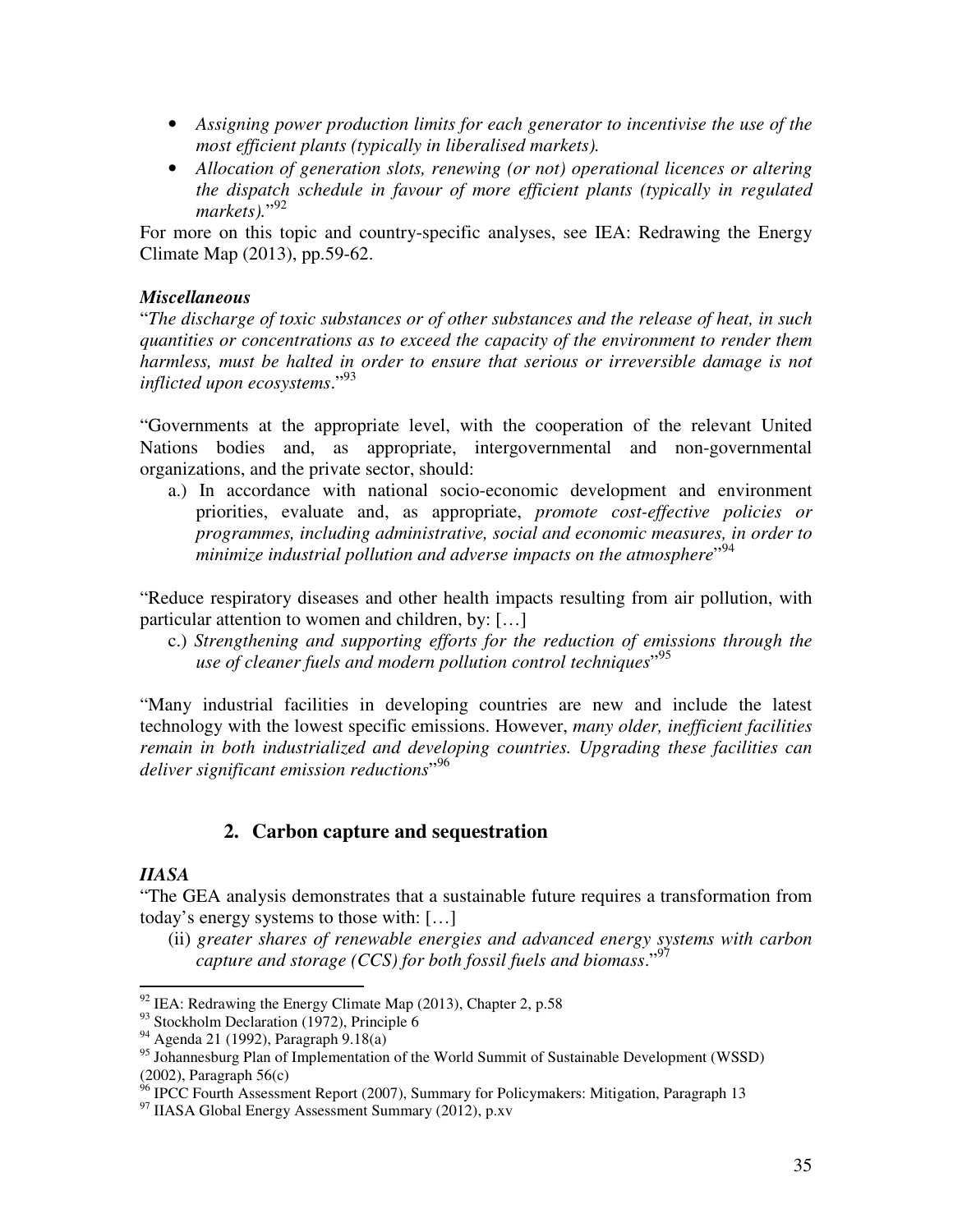"*Major Changes in Fossil Energy Systems are Essential and Feasible:* Transformation toward decarbonized and clean energy systems requires fundamental changes in fossil fuel use, which dominates the current energy landscape. This is feasible with known technologies.

- *CO2 capture and storage (CCS), which is beginning to be used, is key. Expanding CCS will require reducing its costs, supporting scale-up, assuring carbon storage integrity and environmental compatibility, and securing approval of storage sites.*
- Co-processing of biomass and coal or natural gas with CCS, using known technologies, is important for co-producing electricity and low-carbon liquid fuels for transportation and for clean cooking. Adding CCS to such coproduction plants is less costly than for plants that make only electricity."<sup>98</sup>

"In aggregate, at least a 60–80% share of global primary energy will need to come from zero-carbon options by 2050; the electricity sector in particular will need to be almost completely decarbonized by mid-century (low-carbon shares of 75–100%). Getting to that point requires major progress in several critical areas: […]

*Coal : A complete phase-out of coal power without CCS by 2050* […]

*Carbon Capture and Storage: Fossil CCS as an optional bridging or transitional technology in the medium term unless there is high energy demand, in which case CCS may be essential*. CCS technology offers one potentially relatively low-cost pathway to low carbon energy. CCS in conjunction with sustainable biomass is deployed in many pathways to achieve negative emissions and thus help achieve climate stabilization. "<sup>99</sup>

"*In industrial countries, where energy infrastructures are largely already in place, a high priority could be overhauling existing coal power plant sites to add additional capabilities (such as co-production of power and fuels) and CCS*. Simply switching from coal to natural gas power generation without CCS will not achieve the needed carbon emission reductions."<sup>100</sup>

"*Significant scale-up will be needed to achieve large reductions in CO2 emissions through CCS.* A five- to ten-fold scale-up in the size of individual projects is needed to capture and store emissions from a typical coal-fired power plant. A thousand-fold scaleup in CCS would be needed to reduce emissions by billions of tonnes per year."<sup>101</sup>

For additional information regarding CCS, including worldwide storage capacity, costs, and access to capital, see IIASA Global Energy Assessment Summary (2012), p.58-59.

### *Miscellaneous*

 $\overline{a}$ 

"Each Party included in Annex I, in achieving its quantified emission limitation and reduction commitments under Article 3, in order to promote sustainable development, shall:

<sup>&</sup>lt;sup>98</sup> IIASA Global Energy Assessment Summary (2012), p.xvii

<sup>&</sup>lt;sup>99</sup> IIASA Global Energy Assessment Summary (2012), p.10

<sup>&</sup>lt;sup>100</sup> IIASA Global Energy Assessment Summary (2012), p.19

<sup>&</sup>lt;sup>101</sup> IIASA Global Energy Assessment Summary (2012), p.58-59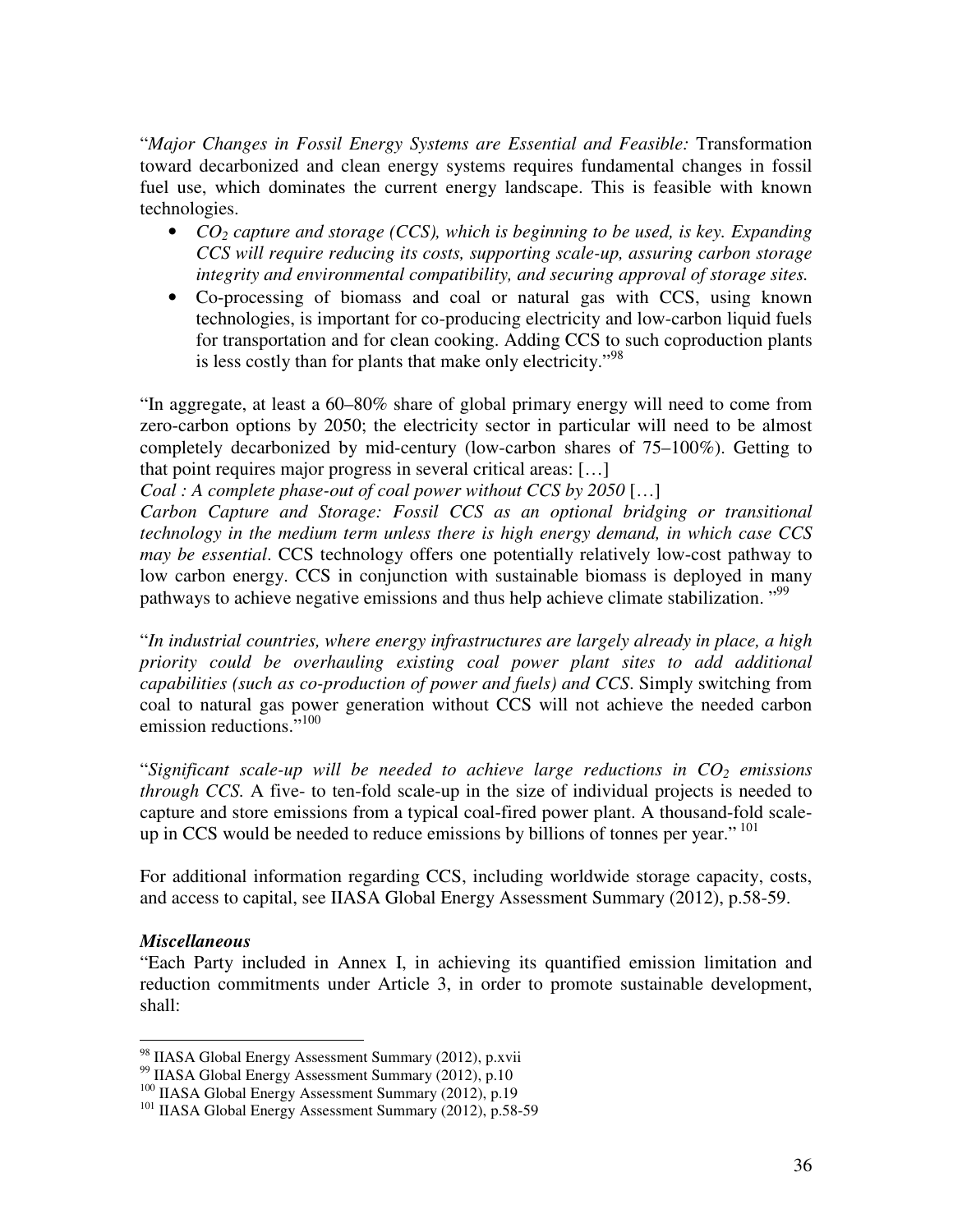- (a) Implement and/or further elaborate policies and measures in accordance with its national circumstances, such as: […]
	- (iv) *Research on, and promotion, development and increased use of, new and renewable forms of energy, of carbon dioxide sequestration technologies and of advanced and innovative environmentally sound technologies*;"<sup>102</sup>

"*Key mitigation technologies and practices currently available: early application of carbon dioxide capture and storage (CCS)*" 103

"*CCS in underground geological formations is a new technology with the potential to make an important contribution to mitigation by 2030*. Technical, economic and regulatory developments will affect the actual contribution"<sup>104</sup>

"*In relative terms, the largest scale-up, post-2020, is needed for CCS*, at seven times the level achieved in the 4-for-2 °C Scenario, or around 3 100 Tth in 2035, with installation in industrial facilities capturing close to 1.0 Gt CO2 in 2035. Projects in operation today in all sectors capture only 6 Mt CO2, implying a very rapid deployment of CCS in many applications."<sup>105</sup>

"*CCS deployment requires strong policy action, as present market conditions are*  insufficient and current CO2 pricing mechanisms have failed to provide adequate *incentives to drive it.* Governments need to put in place incentive policies that support not only demonstration projects but also wider deployment. The optimal portfolio of incentive policies needs to evolve as the technology develops from being relatively untested at a large scale to being well-established. The incentive policy portfolio should initially be weighted towards technology-specific support, explicitly targeting the development of CCS into a commercial activity through the provision of capital grants, investment tax credits, credit guarantees and/or insurance. At the early stage, measures are needed to enable projects to move ahead in order to generate replicable knowledge and experience. Targeted sector-specific industrial strategies are then needed to move CCS from the pilot project phase to demonstration and then deployment phases. In the long term, a technology-neutral form of support, e.g. in the form of a CO2 price, allows the deployment of CCS to be considered in relation to other cost-effective abatement options."<sup>106</sup>

For more information on CCS, see IEA: Redrawing the Climate Energy Map (2013), pp.77-80.

"*We will work to accelerate the development and commercialization of Carbon Capture and Storage technology by:*

 $\overline{a}$  $102$  Kyoto Protocol, Article 2, Paragraph  $1(a)(iv)$ 

<sup>&</sup>lt;sup>103</sup> IPCC Fourth Assessment Report (2007), Table 4.2

<sup>&</sup>lt;sup>104</sup> IPCC Fourth Assessment Report (2007), Summary for Policymakers: Mitigation, Paragraph 10

 $105$  IEA: Redrawing the Energy Climate Map (2013), Chapter 2, p.77

<sup>&</sup>lt;sup>106</sup> IEA: Redrawing the Energy Climate Map (2013), Chapter 2, Box 2.4, p.79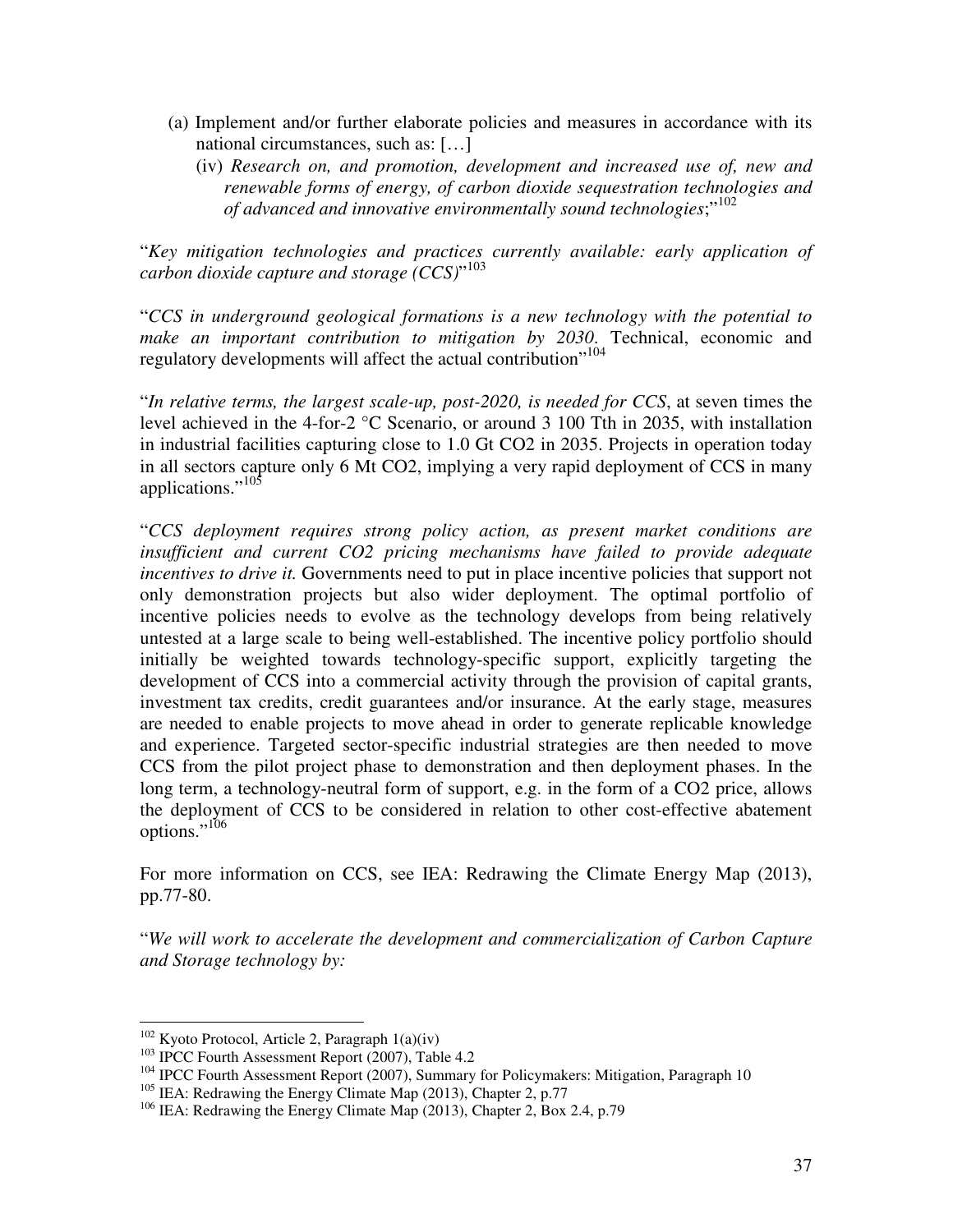- a.) endorsing the objectives and activities of the Carbon Sequestration Leadership Forum (CSLF) and encouraging the Forum to work with broader civil society and to address the barriers to the public acceptability of CCS technology;
- b.) inviting the IEA to work with the CSLF to hold a workshop on short-term opportunities for CCS in the fossil fuel sector, including from Enhanced Oil Recovery and  $CO<sub>2</sub>$  removal from natural gas production;
- c.) inviting the IEA to work with the CSLF to study definitions, costs, and scope for 'capture ready' plant and consider economic incentives;
- d.) collaborating with key developing countries to research options for geological  $CO<sub>2</sub>$  storage; and
- *e.)* working with industry and with national and international research programs and partnerships to explore the potential of CCS technologies, including with developing countries.*" 107*

<sup>&</sup>lt;sup>107</sup> Gleneagles Plan of Action (2005), Paragraph 14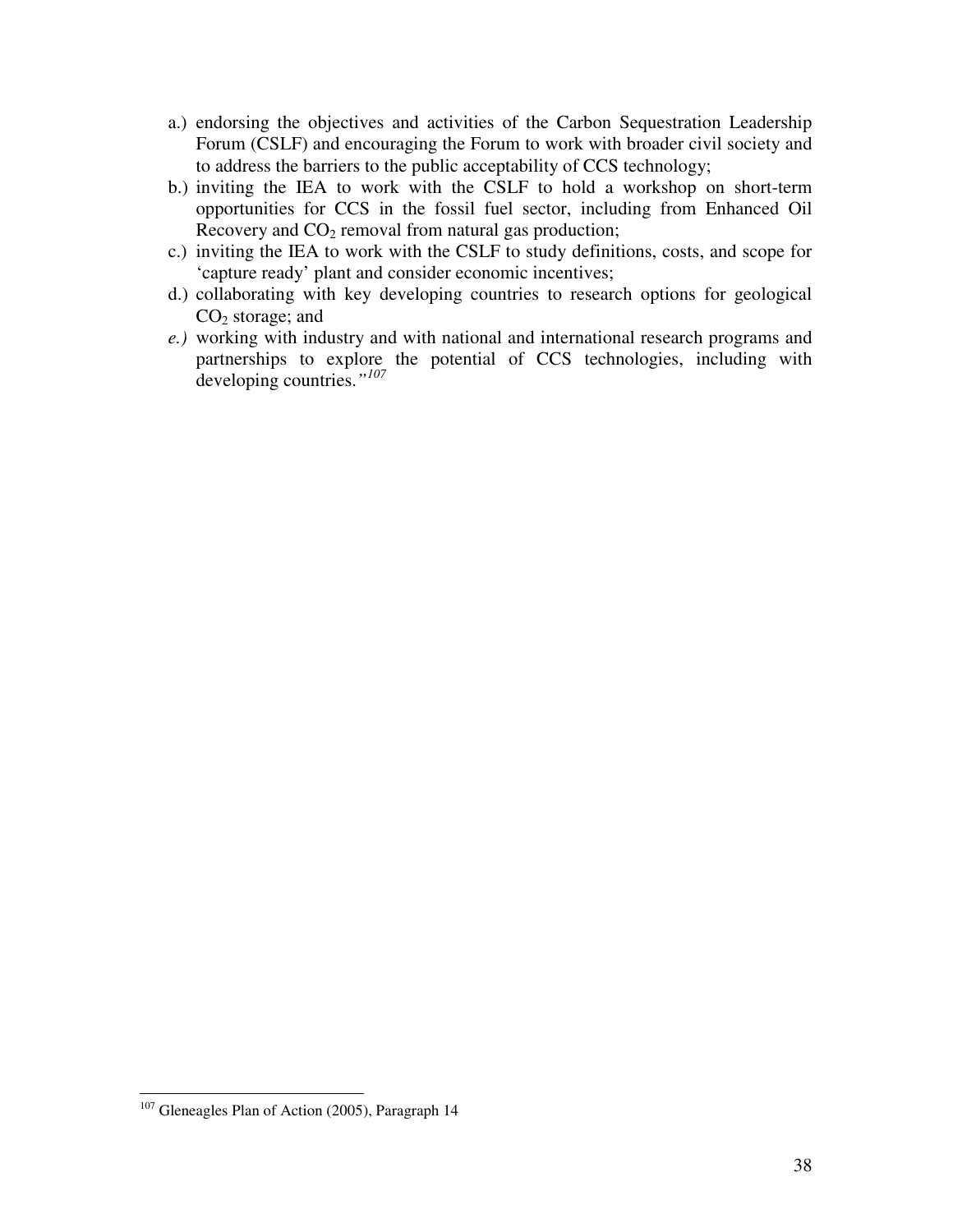# **C. Energy efficiency improvements to existing buildings, facilities**

## *IPCC*

"Key mitigation technologies and practices currently available:

*Buildings: Efficient lighting and day lighting; more efficient electrical appliances and heating and cooling devices; improved cook stoves, improved insulation; passive and active solar design for heating and cooling; alternative refrigeration fluids, recovery and recycling of fluorinated gases* […]

Policies, measures and instruments shown to be environmentally effective: Appliance standards and labeling, building codes and certification, demand-side management programmes, public sector leadership programmes, including procurement, incentives for energy service companies*"*<sup>108</sup>

 "*Energy efficiency options for new and existing buildings could considerably reduce CO2 emissions with net economic benefit.* Many barriers exist against tapping this potential, but there are also large co-benefits (high agreement, much evidence).

- By 2030, about 30% of the projected GHG emissions in the building sector can be avoided with net economic benefit
- Energy efficient buildings, while limiting the growth of  $CO<sub>2</sub>$  emissions, can also improve indoor and outdoor air quality, improve social welfare and enhance energy security
- Opportunities for realising GHG reductions in the building sector exist worldwide. However, multiple barriers make it difficult to realise this potential. These barriers include availability of technology, financing, poverty, higher costs of reliable information, limitations inherent in building designs and an appropriate portfolio of policies and programs
- The magnitude of the above barriers is higher in the developing countries and this makes it more difficult for them to achieve the GHG reduction potential of the building sector"<sup>109</sup>

## *UNEP*

 $\overline{a}$ 

"*In the building sector promising policies include:*

*(i) building codes and* 

*(ii) appliance standards.* 

The motivation for these policies has been mostly to reduce residential and private sector energy use and costs and to increase safety. "<sup>110</sup>

"*Best practice policies in the building sector: building codes* Introduction:

<sup>&</sup>lt;sup>108</sup> IPCC Fourth Assessment Report (2007), Table 4.2

<sup>&</sup>lt;sup>109</sup> IPCC Fourth Assessment Report (2007), Summary for Policymakers: Mitigation, Paragraph 12

 $110$  UNEP Emissions Gap Report (2012), p.5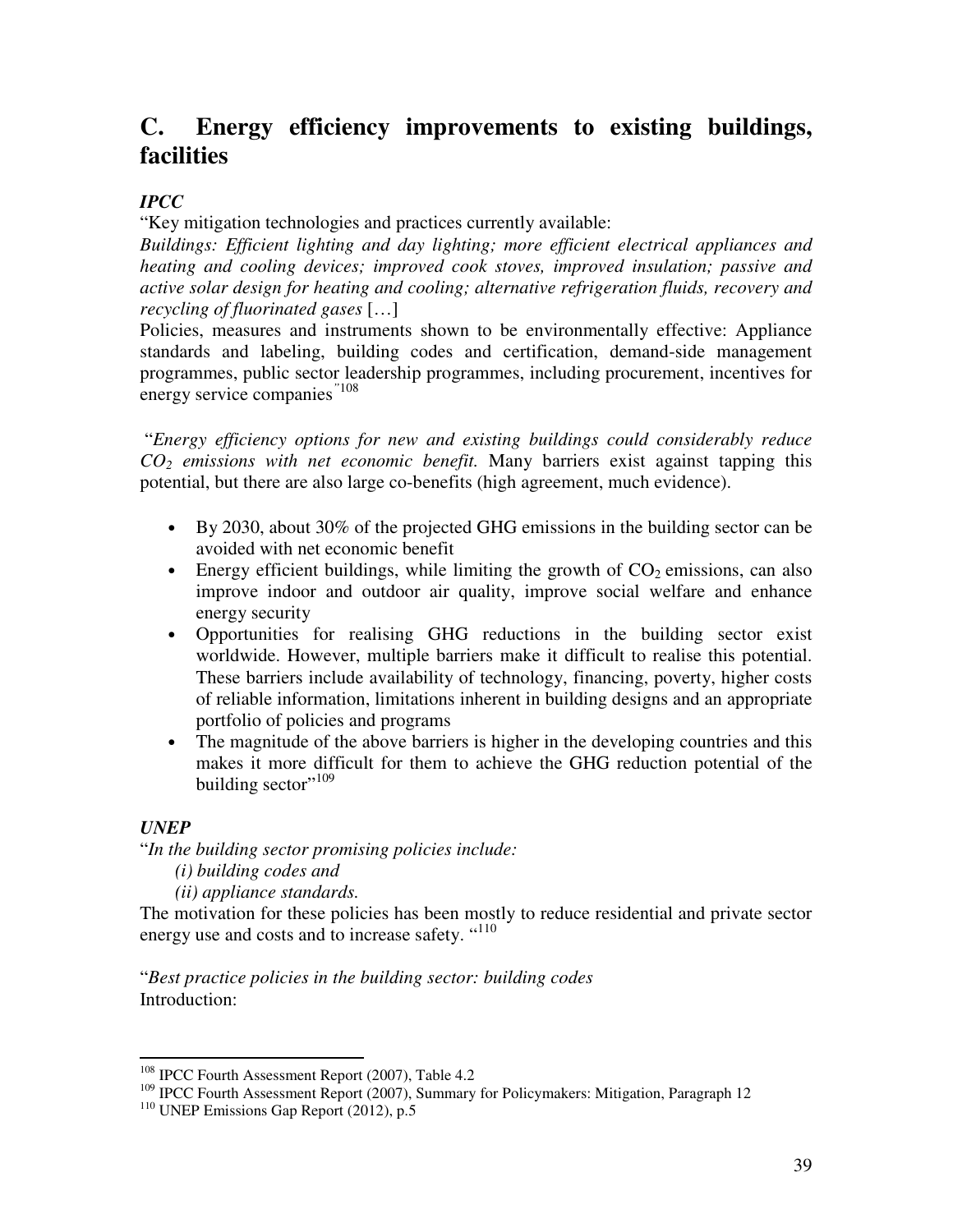Building codes are regulatory instruments that set standards for specific technologies or energy performance levels and can be applied to both new buildings or to retrofits of existing buildings. The building sector contributes around 8% of global greenhouse gas emissions and approximately one third of all energy-related greenhouse gas emissions. In addition to the reduction potential for 2020 listed in Table 4.1, *the sector has been recognized as having the largest longer-term, cost-effective greenhouse gas mitigation potential of any industrial sector* (IPCC, 2007; Ürge-Vorsatz et al., 2012b). While there is extensive greenhouse gas mitigation potential in the building sector, buildings are long-lived. A combination of slow turnover and retrofit rates implies that the shorter term potential is significantly below the longer term potential. A recent scenario-based study (Urge-Vorsatz et al., 2012b) estimates the global emission reduction potential to be approximately 2.1 GtCOe by 2020, but up to 9 GtCOe by 2050. To illustrate, this implies that *by 2050,* the building sector could consume 30% less energy compared to 2005, despite a close to 130% projected increase in built floor area over the same period. Figure 4.1 illustrates these scenarios.

#### "Lock-in" and urgency of action

The long-lived nature of buildings also implies that there is a risk of "locking in" energy inefficiencies resulting in emissions that are substantially higher than necessary. For instance, if policy development and reform continues at current rates […], it is estimated that emission reductions will be 1.6 GtCO<sub>2</sub>e in 2020 and 4.5 GtCO<sub>2</sub>e in 2050, in contrast to the 2.1 GtCO<sub>2</sub>e in 2020 and 9 GtCO<sub>2</sub>e in 2050 estimated to be technically and economically feasible. *The strength and appropriateness of building sector policies in place over the next few years will therefore determine total building emissions for several decades to come – pointing to the advantages of quick action.* If the building sector is to reduce emissions sufficiently to contribute to achieving the 2<sup>o</sup>C target, policy packages containing state of the art building codes may need to become mandatory over the next 10 years in all the major economies such as the USA, India, China and the European Union.

#### Policies that work

*Building codes are an example of visible success in the field of climate-related policy-making.* Few other areas exist where policies have been put in place over the last decade to achieve significant emission reductions, while providing the same or even increased service levels. Leading European countries have used the last 20 to 30 years to develop and increase the stringency of building energy policies. However, China has taken only a decade to develop and implement its first generation codes and under the  $12<sup>th</sup>$  five year plan is rapidly increasing the stringency of codes and mandating the application of energy efficiency standards to renovation projects. In the USA, two sets of codes are in place, but there is potential for further action. *Building codes that set minimum energy performance requirements have proven to be among the most effective policy tools for cost-effective energy savings and greenhouse gas reductions. To be most effective, they should be implemented as a core element of integrated packages of regulatory standards, financial incentives, and voluntary programmes*. In practice, building codes have proven more efficient than market-based instruments in the residential and commercial sectors, due to market imperfections such as owner-tenant and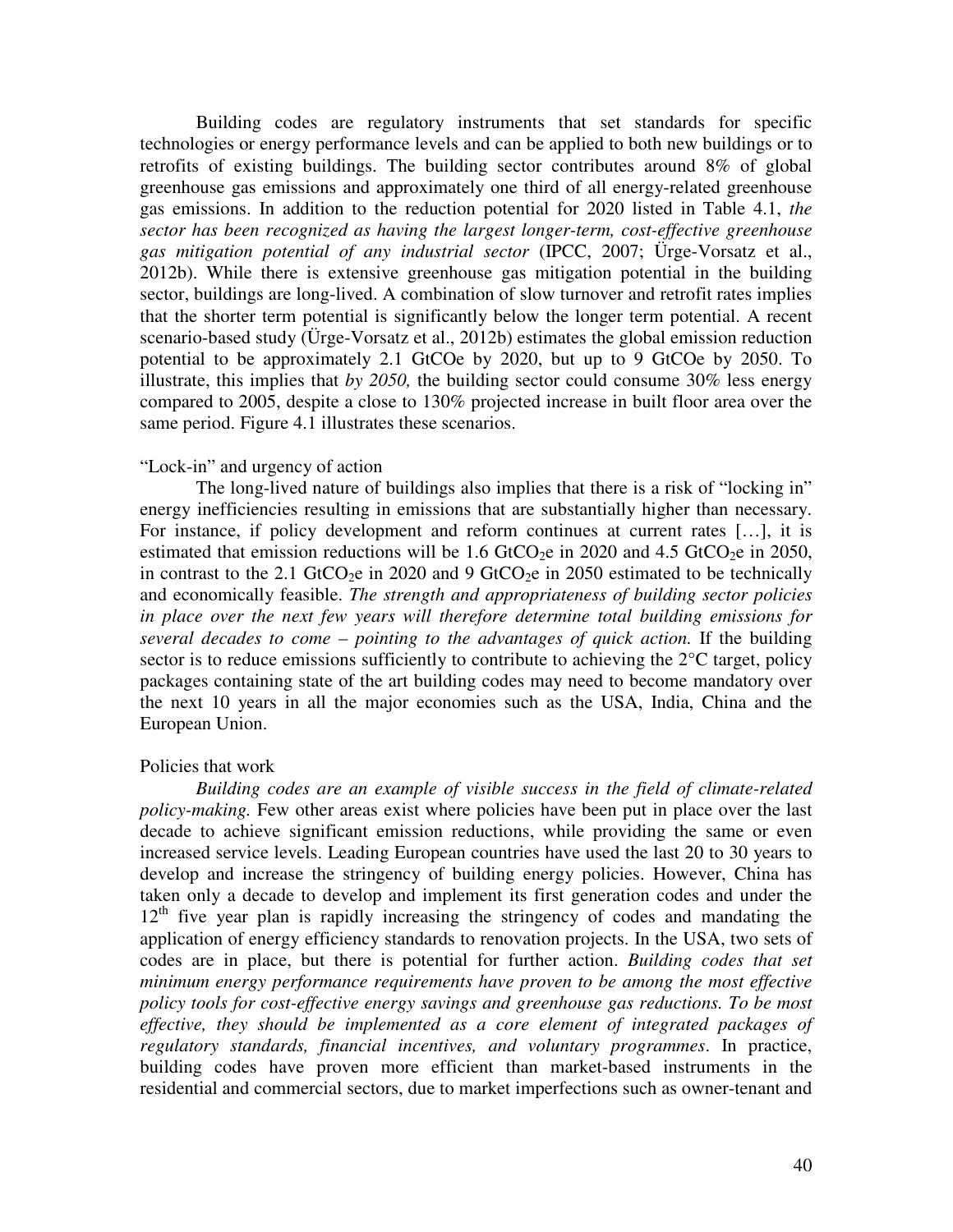builder-occupant split incentives; inadequate information and associated high transaction costs; risk aversion towards higher first-costs; first-cost psychology barriers; and other factors. In general, *effective policies for reducing greenhouse gas emissions from the building sector set targets for absolute energy performance for new buildings and occasionally for retrofits*. *Absolute targets provide a more certain policy environment for market transformation that can help drive demand for more energy efficient buildings.* Policy targets for mandatory energy-efficient renovation of existing buildings are under way within the European Union and in different parts of China and the USA. Although state-of-the-art, these targets have yet to become widely implemented in building codes, which implies that even in the most progressive jurisdictions, there is significant potential for scaling up mandatory energy efficient renovation to further reduce emissions. With regard to cost-effectiveness, very few studies exist that rigorously evaluate costeffectiveness on a comparable basis. Available estimates however, show attractive ranges. For example, one study estimates that emission reductions from buildings in the EU region could have an average cost of less than  $36.5$  US\$/tCO<sub>2</sub>e with a cost range spanning  $-109$  to 49 US\$/tCO<sub>2</sub>e. Generally, the overall cost-efficiency that can be achieved will be dependent on the design of the building code and how the code is implemented."<sup>111</sup>

Additional information regarding building codes can be found in the UNEP Emissions Gap Report (2012), sections "Drivers and co-benefits, lessons and scope for scaling up", and "Best practice policies in the building sector: appliance standards and labels."

### *IEA*

"In a special focus on energy efficiency, the WEO-2012 identified an extensive range of measures, by country and by sector, capable of reducing energy consumption in a costeffective manner. However, since implementation of some of the efficiency policies identified in WEO-2012 would depend upon the prior elimination of serious market barriers (which in practice could take considerable time), only a selected sub-set of the measures are adopted in 4-for-2 °C Scenario, namely:

- *(i) reducing energy use from new space and water heating, as well as cooling equipment;*
- *(ii) more efficient lighting and new appliances*; […].

Measures to meet the objectives are already widely deployed in many countries, using readily available technologies and methods."<sup>112</sup>

Key energy efficiency measures include:

- *More efficient heating and cooling systems in residential and commercial buildings through minimum energy performance standards (MEPS) for new equipment, and technology switching, such as through greater use of heat recovery and better use of automation and control systems.*
- *More efficient appliances and lighting in residential and commercial buildings.*

 $\overline{\phantom{a}}$  $111$  UNEP Emissions Gap Report (2012), p.34

 $112$  IEA: Redrawing the Energy Climate Map (2013), Chapter 2, p.47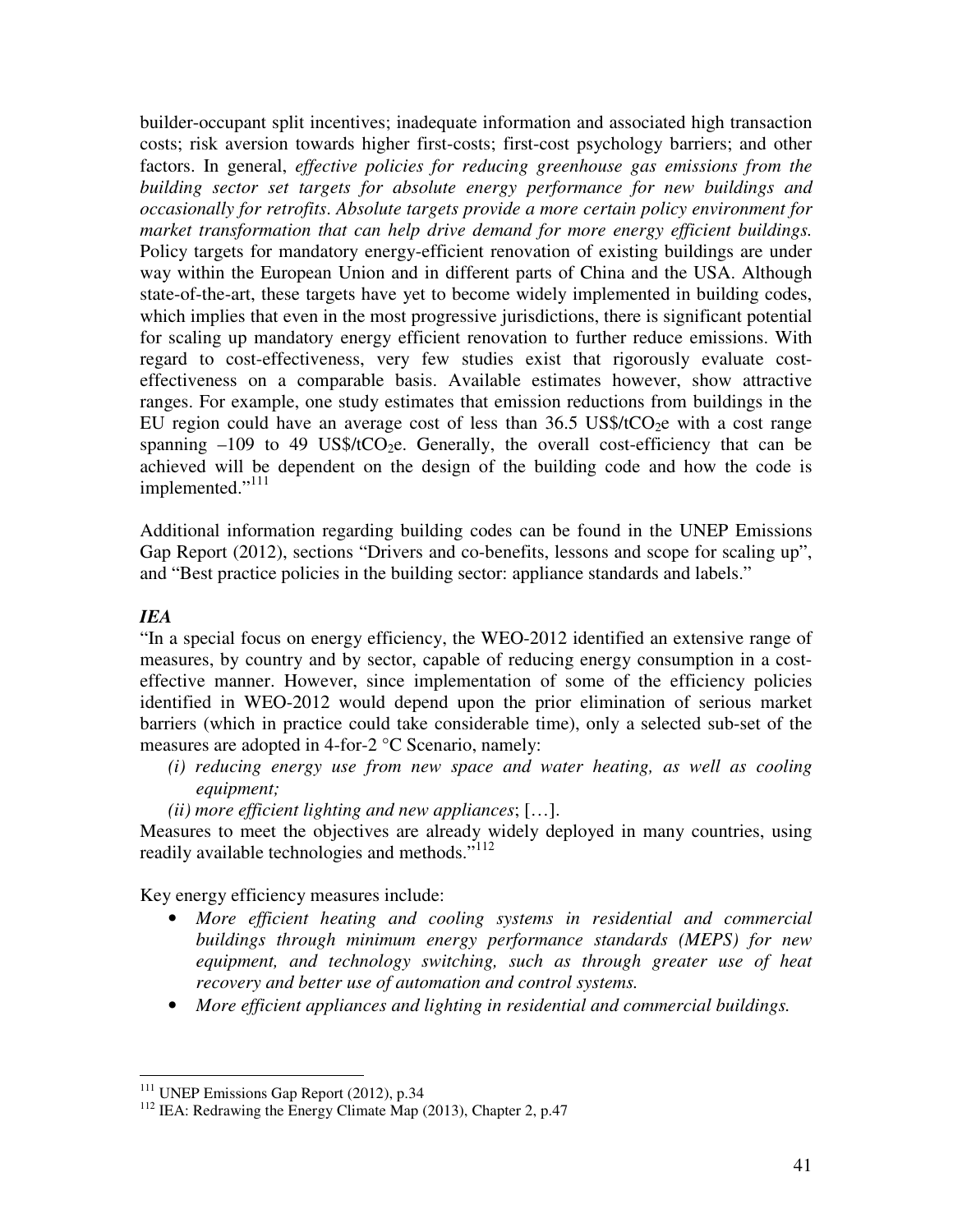• *Use of more efficient electric motor systems in industrial applications, such as pumping, compressing air, and other types of mechanical handling and*   $processing.$   $\lceil ... \rceil$ <sup>,113</sup>

For additional information on country-specific efficiency information, progress reports, and recommendations (primarily about India and China), see IEA Redrawing the Energy Climate Map (2013), pp.54-56.

"*Efficient use of energy in buildings, including energy used for heating, cooling, appliances and lighting, has recently attracted considerable attention as policies in place or under consideration tap only around one-fifth of the economic potential*. In 2013, for example, the Major Economies Forum initiated a dialogue among its member countries with a view to their setting voluntary intensity targets for energy consumption in buildings. In terms of heating and cooling, *installing more efficient equipment (such as gas heating systems, heat pumps and high efficiency air-conditioners) is one of the best means of reducing emissions in the short term, although the potential to improve the building envelope is also vast*. Several countries have already adopted voluntary programmes, e.g. India or Brazil, or binding ones, such as the United States, to advance uptake of more efficient equipment.

[…]

 $\overline{\phantom{a}}$ 

There is considerable scope in all regions to reduce emissions stemming from the use of appliances and lighting. This is linked, in part, to their important share in overall electricity demand today: lighting and appliances alone are responsible for 37% of electricity demand in OECD countries and 26% in non-OECD countries. Due to the relatively short operating lifespan of the equipment concerned, MEPS for appliances and lighting are particularly effective and are already widely used in many countries. Most OECD countries have adopted such standards for a wide range of products, as has China. Russia is phasing out incandescent light bulbs (100 watts and above), while India is set to adopt mandatory standards and labelling for room air conditioners and refrigerators. At the Clean Energy Ministerial in New Delhi in April 2013, ministers highlighted the importance of the Superefficient Equipment and Appliance Deployment (SEAD) initiative as a means to progress quickly and cheaply towards a more sustainable future. In the 4-for-2  $\degree$ C Scenario, the contribution of appliances and lighting to additional energy efficiency-related savings is particularly large in the United States, at 44% in 2020. The bulk of these savings could be achieved by tightening the MEPS that already exist. Appliances and lighting are responsible for close to 40% of the efficiency-related savings in India, a high share that reflects the current dearth of efficiency standards. In absolute terms, the largest reductions are made in China (125 Mt  $CO<sub>2</sub>$ -eq), followed by the United States (around 85 Mt) and the European Union (around 60 Mt), where we assume that the new EcoDesign Directive that covers fifteen product groups is further strengthened. Across all countries, there is still considerable potential to expand both the range of products that are covered by MEPS and the stringency of the standards."<sup>114</sup>

 $113$  IEA: Redrawing the Energy Climate Map (2013), Chapter 2, p.53

<sup>&</sup>lt;sup>114</sup> IEA: Redrawing the Energy Climate Map (2013), Chapter 2, p.56-7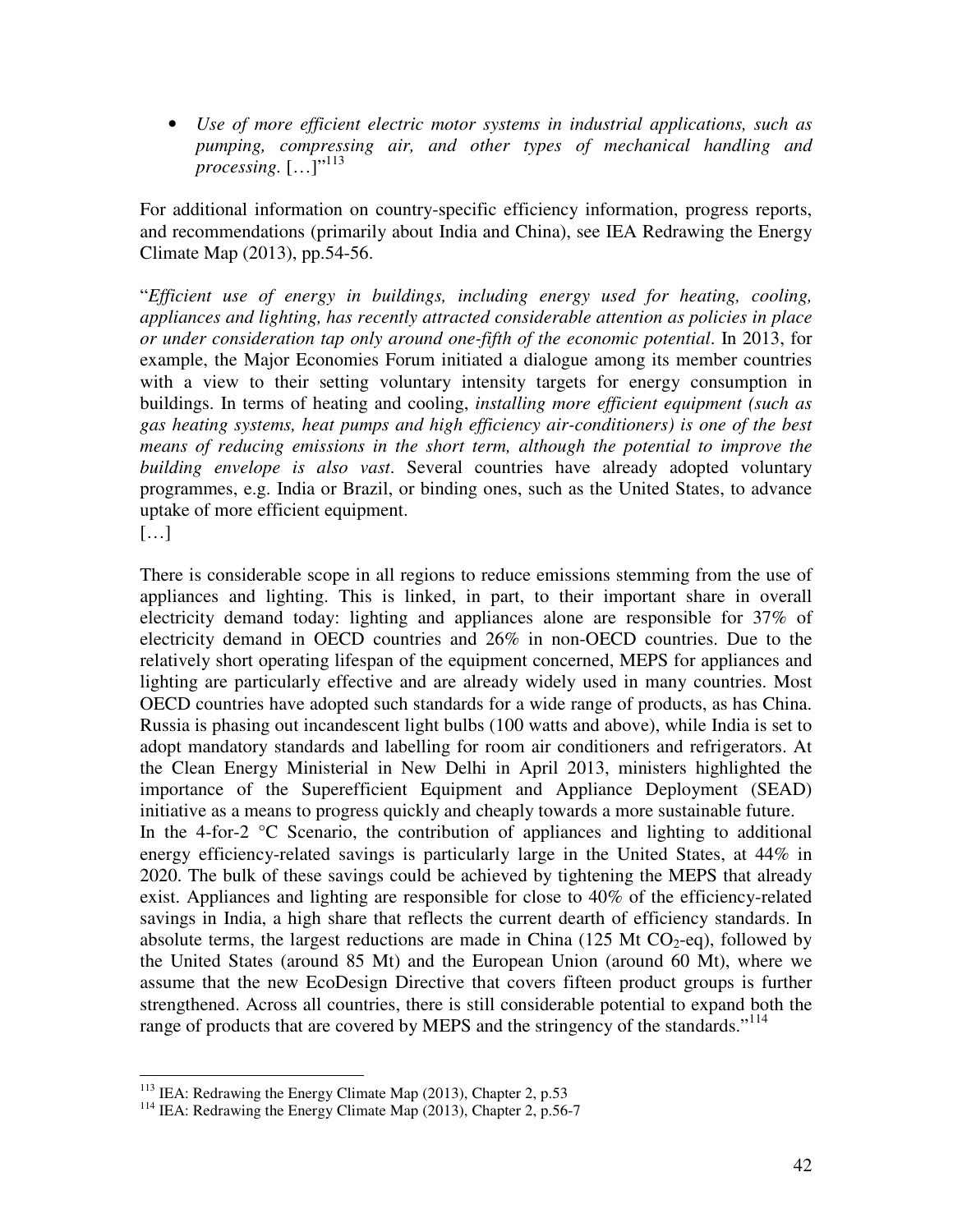## *Gleneagles Plan of Action*

"*To promote energy efficient buildings, we will*:

- a.) *invite the International Energy Agency to review existing building standards and codes in developed and developing countries, develop energy indicators to assess efficiency, and identify policy best practices*;
- b.) *encourage the work of existing partnerships such as the Renewable Energy and Energy Efficiency Partnerships in outreach to developing countries*; and
- c.) *develop domestic guidelines or standards for the procurement and management of public buildings in our respective countries*."<sup>115</sup>

## *IIASA*

"*Standards for building codes, heating and cooling, appliances, fuel economy, and industrial energy management are one of the most effective policy tools for improving energy efficiency and should be adopted globally*. These regulatory policies are most effective when combined with fiscal incentives and attention-attracting measures such as information, awareness, and public leadership programs."<sup>116</sup>

"*In the buildings sector, new and existing technologies as well as non-technological opportunities represent a major opportunity for transformative change of energy use*. Passive houses that reduce energy use for heating and cooling by 90% or more, for example, are already found in many countries. Increased investments in a more energyefficient building shell are in part offset by lower or fully eliminated investments in heating/cooling systems, with energy costs for operation almost avoided, making these new options very attractive. Passive house performance is possible also for existing buildings, if it is included as a performance goal when major renovations are done. Energy Plus houses, delivering net energy to the grid over a year, have been constructed even in high latitudes. Building-integrated solar photovoltaics can contribute to meeting the electricity demand in buildings, especially in single-family homes, and solar water heaters can cover all or part of the heat required for hot water demand. However, requiring buildings to be zero-energy or net-energy suppliers may not be the lowest-cost or most sustainable approach in addressing the multiple GEA goals and typically may not be possible, depending on location.

*Analysis carried out under the Global Energy Assessment (GEA) pathway framework demonstrates that a reduction of global final energy use for heating and cooling of about 46% is possible by 2050 compared with 2005 through full use of today's best practices in design, construction, and building operation technology and know-how.* This can be obtained even while increasing amenities and comfort and simultaneously accommodating an increase in global floor area of over 126%.

There is, however, a significant risk of lock-in. *If stringent building codes are not introduced universally and energy retrofits accelerate but are not subject to state-of-theart efficiency levels, substantial energy use and corresponding GHG emissions can be* 

 $\overline{\phantom{a}}$ <sup>115</sup> Gleneagles Plan of Action (2005), Paragraph 5

<sup>&</sup>lt;sup>116</sup> IIASA Global Energy Assessment Summary (2012), p.12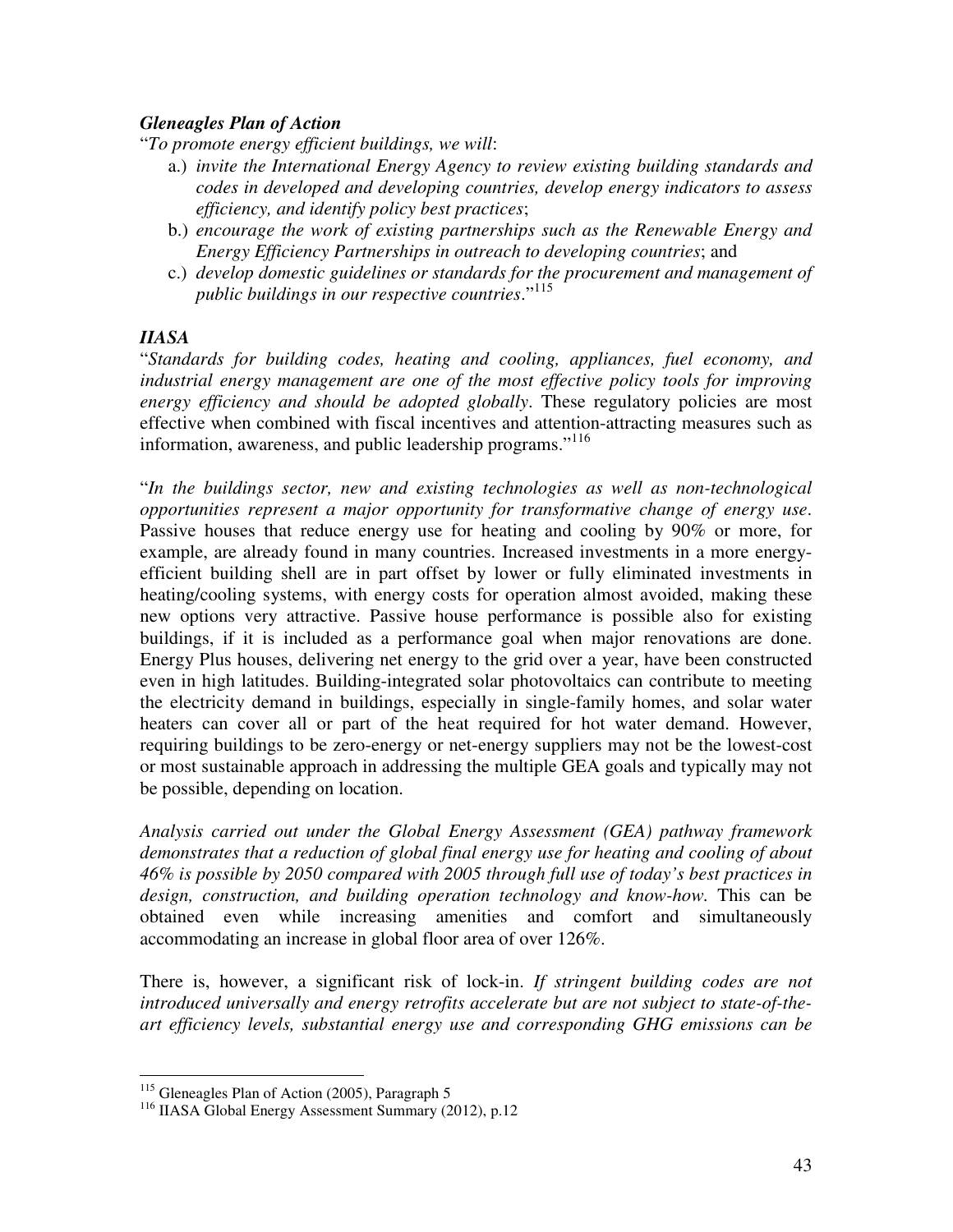*'locked-in' for many decades.* This could lead to a 33% increase in global energy use for buildings by 2050 instead of a decrease of 46%. "<sup>117</sup>

"Policy portfolios tailored to different target groups and a specific set of barriers are needed. Nevertheless, *deep reductions in building-energy use will not be possible without ambitious and strictly enforced performance standards, including building codes for new construction and renovation as well as appliance standards*."<sup>118</sup>

### *Miscellaneous*

"A comprehensive approach to human settlements development should include the promotion of sustainable energy development in all countries, as follows: […]

iv. *Carry out information and training programmes directed at manufacturers and users in order to promote energy-saving techniques and energy-efficient*  appliances"<sup>119</sup>

 $\overline{a}$ <sup>117</sup> IIASA Global Energy Assessment Summary (2012), pp.12-13

<sup>&</sup>lt;sup>118</sup> IIASA Global Energy Assessment Summary (2012), pp.53

 $119$  Agenda 21 (1992), Chapter 7.51(a(iv))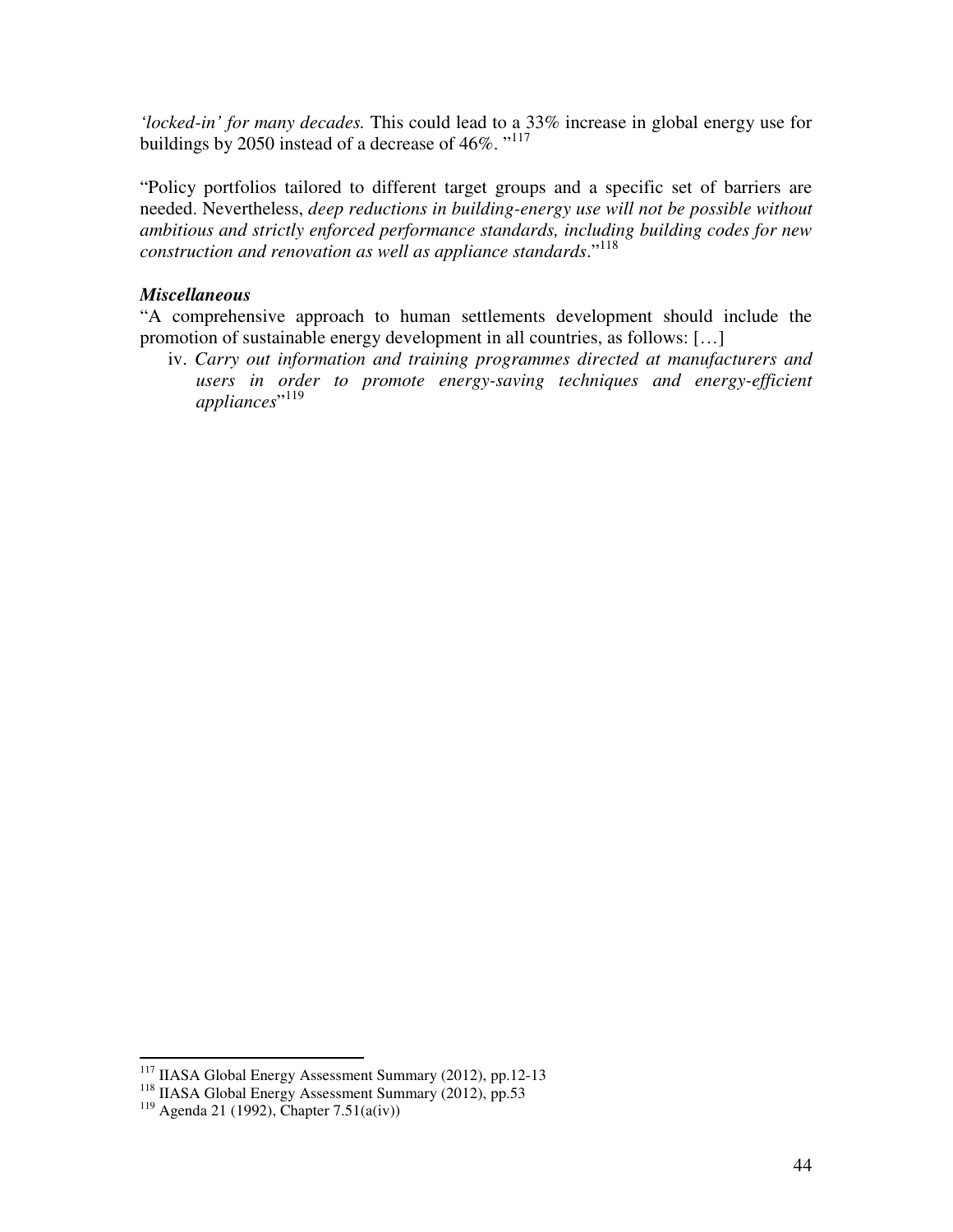# **D. Conversion of vehicle fleets**

## **1. Fuel Economy Standards**

### *IEA*

"The four policy measures adopted in the 4-for-2  $\degree$ C Scenario are: [...]

• *Targeted specific energy efficiency improvements in the industry, buildings and transport sectors*."<sup>120</sup>

"In a special focus on energy efficiency, the WEO-2012 identified an extensive range of measures, by country and by sector, capable of reducing energy consumption in a costeffective manner. However, since implementation of some of the efficiency policies identified in WEO-2012 would depend upon the prior elimination of serious market barriers (which in practice could take considerable time), only a selected sub-set of the measures are adopted in 4-for-2 °C Scenario, namely: [...]

(iv) *setting standards for new vehicles in road transport. Measures to meet the objectives are already widely deployed in many countries, using readily available technologies and methods*."<sup>121</sup>

"In the 4-for-2 °C Scenario, energy efficiency is the largest contributor to the reduction in global greenhouse-gas emissions, resulting in savings of 1.5 Gt CO2-eq in 2020, or almost half of the total abatement relative to the New Policies Scenario. As indicated above, while there is a raft of efficiency policies capable of reducing energy consumption and therefore emissions, we have focused on just four key measures on the basis that they can be quickly implemented and that the mechanics of implementation have already been developed in numerous countries. The selected policies are applied to new equipment and technologies: they exclude the early retirement of existing stock.

*Key energy efficiency measures include: […]* 

• *Fuel-economy standards and fuel-economy labelling for new passenger light-duty vehicles (PLDVs) and freight trucks in road transport*."<sup>122</sup>

"Road transport, which is currently responsible for around  $16\%$  of  $CO<sub>2</sub>$  emissions from the energy sector, has received a lot of policy attention in recent years, as high oil prices and rising demand for mobility have strengthened the case for efficiency improvements. *Many governments have adopted fuel-economy policies in a bid to reduce the burden on consumers and the cost of oil imports. PLDV standards have been adopted most widely, including in many of the major car markets in OECD countries. Outside OECD countries, only China has adopted such standards, though India plans to do so.* Fueleconomy standards for trucks are also increasingly receiving the attention of policy makers and have been adopted in several OECD countries. Though essential to realising fuel efficiency in road transport, standards are and should be complemented by

 $\overline{a}$  $120$  IEA: Redrawing the Energy Climate Map (2013), Chapter 2, p.46

<sup>&</sup>lt;sup>121</sup> IEA: Redrawing the Energy Climate Map (2013), Chapter 2, p.47

 $122$  IEA: Redrawing the Energy Climate Map (2013), Chapter 2, p.53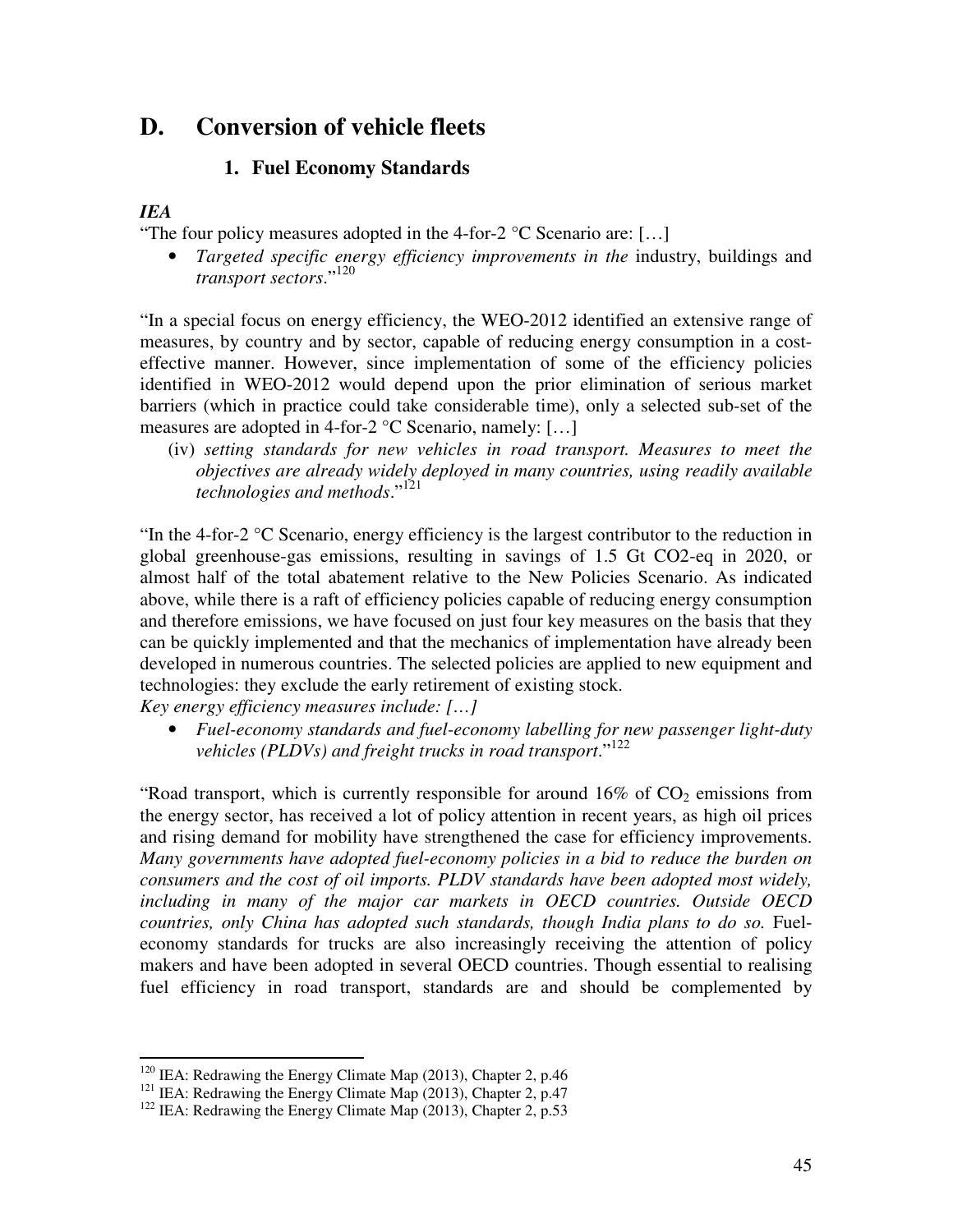supporting policies to overcome the barriers associated with their deployment, such as information gaps. "<sup>123</sup>

† "Policies targeting road transport make up a smaller share of abatement, partly because of the lead times required for more efficient vehicles to penetrate the vehicle stock and because the New Policies Scenario takes into account the numerous policies already in place to improve efficiency in road transport (thus reducing the scope for further gains in the 4-for-2  $\mathrm{^{\circ}C}$  Scenario)."<sup>124</sup>

## *Miscellaneous*

"States shall:

a.) establish specific environmental standards, in particular environmental quality standards, *emissions standards, technological standards and product standards*, aimed at preventing or abating interferences with natural resources or the environment"<sup>125</sup>

"*Key mitigation technologies and practices currently available: More fuel-efficient vehicles; hybrid vehicles; cleaner diesel vehicles; biofuels* 

*Policies, measures and instruments shown to be environmentally effective: Mandatory fuel economy; biofuel blending and CO2 standards for road transport*" 126

"There are multiple mitigation options in the transport sector, but their effect may be counteracted by growth in the sector. Mitigation options are faced with many barriers, such as consumer preferences and lack of policy frameworks (medium agreement, medium evidence).

• *Improved vehicle efficiency measures, leading to fuel savings, in many cases have net benefits* (at least for light-duty vehicles), but the market potential is much lower than the economic potential due to the influence of other consumer considerations, such as performance and size. There is not enough information to assess the mitigation potential for heavy-duty vehicles. Market forces alone, including rising fuel costs, are therefore not expected to lead to significant emission reductions"<sup>127</sup>

""Improve" policies that work: *Vehicle Performance Standards for New Light-duty Vehicles* 

This section provides an overview of vehicle performance standards for new light-duty vehicles, which establish minimum requirements based on fuel consumption or greenhouse gas emissions per unit of distance travelled. A number of regulatory

 $\overline{a}$  $123$  IEA: Redrawing the Energy Climate Map (2013), Chapter 2, p.57

<sup>&</sup>lt;sup>124</sup> IEA: Redrawing the Energy Climate Map (2013), Chapter 2, p.54

<sup>&</sup>lt;sup>125</sup> World Commission on Environment and Development, Our Common Future—Legal Principles (1987), Article 4

<sup>&</sup>lt;sup>126</sup> IPCC Fourth Assessment Report (2007), Table 4.2

<sup>&</sup>lt;sup>127</sup> IPCC Fourth Assessment Report (2007), Summary for Policymakers: Mitigation, Paragraph 11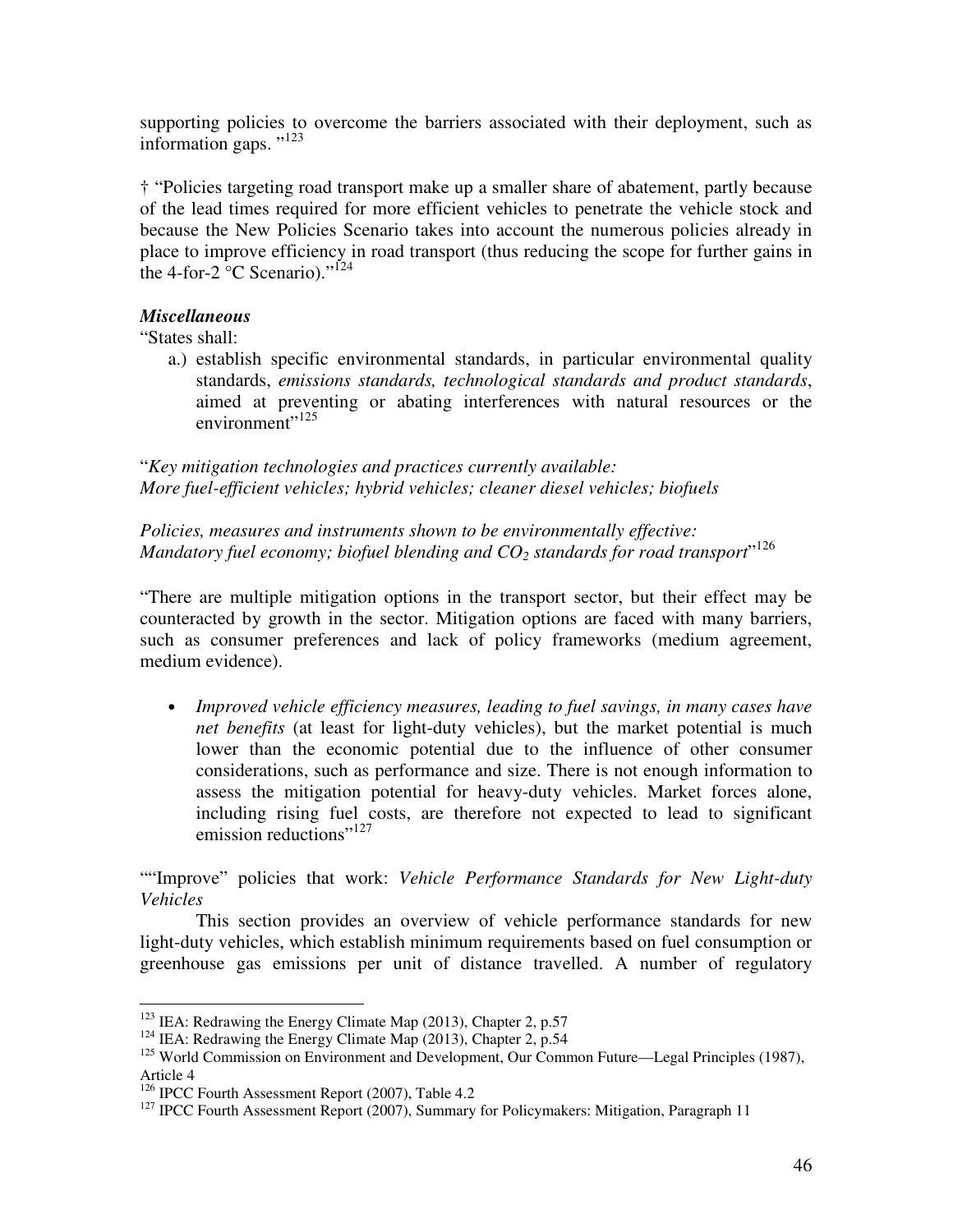approaches to reducing light-duty vehicle fuel consumption and greenhouse gas emissions have evolved through the last several decades, relying on different test procedures, formulas, performance-based attributes and baselines. Seven countries including Australia, Canada, China, the European Union, Japan, South Korea, and USA, have established or are in the process of revising light-duty vehicle fuel consumption or greenhouse gas emission standards.

These standards have a proven track record for achieving vehicle efficiency improvements. Approved and proposed vehicle performance standards are expected to reduce fuel consumption and greenhouse gas emissions of the new light-duty fleet in these countries by over 50% by 2025 from 2000 levels. Because these standards have been implemented at the national level, their effects on total greenhouse gas emission reductions are substantial. Adopted vehicle performance standards for the light-duty fleet are estimated to result in emission reductions of  $0.8$  GtCO<sub>2</sub>e globally in 2020. In the case of the USA, the standards targeting model years 2012–16 are expected to save each car owner about US\$3,000 over the life of the vehicle. Vehicle performance standards also stimulate technology innovation by requiring automakers to build more efficient vehicles. Substantial improvements in vehicle efficiency can be realized through engine transmission and driveline improvements, hybrid systems, lightweight materials and better aerodynamics and rolling resistance."<sup>128</sup>

"The average fuel economy of the global light duty vehicle fleet can be improved by at least 50 per cent by 2050, relative to 2005 levels. But realizing this improvement will require a global approach – and this includes involving developing countries, only a handful of which currently have in place any policies on vehicle fuel efficiency. The Global Fuel Economy Initiative (GFEI) is acting now to help these countries evaluate and apply the wealth of knowledge and technology available to make their growth greener. Cutting fuel consumption in half by increasing fuel and vehicle efficiency would reduce global emissions of CO2 by over one gigatonne a year – effectively capping them at current levels – and would also cut oil import bills by over \$400 billion (based on an oil price of \$100 a barrel). […]*GFEI aims to encourage countries to commit to ambitions but achievable vehicle sector emissions reductions that will contribute to a 50 per cent improvement in vehicle efficiency worldwide by 2050: the 50 by 50 campaign.*" 129

"Given the slower rate of improvement between 2005 and 2011, *average fuel economy from 2012 to 2030 needs to improve by 3% per year.* Reaching this target at a global level is ambitious but appears achievable. For example, the enacted fuel economy standards around the globe require rapid annual improvements, up to 4.7%. Such improvement rates will hopefully become evident in future updates, but in any case many countries do not yet have standards. In particular, non-OECD countries have not been making sufficient progress towards better fuel economy over the 6-year period, and as non-OECD market growth is increasing much faster than OECD markets, most focus in the near future should be placed in helping non-OECD countries to develop and deploy more stringent fuel economy policies. OECD countries are on the right track but need to

<sup>&</sup>lt;sup>128</sup> UNEP Emissions Gap Report (2012), p.40

 $129$  30 Ways in 30 Days UNEP: inspiring action on climate change and sustainable development (2011),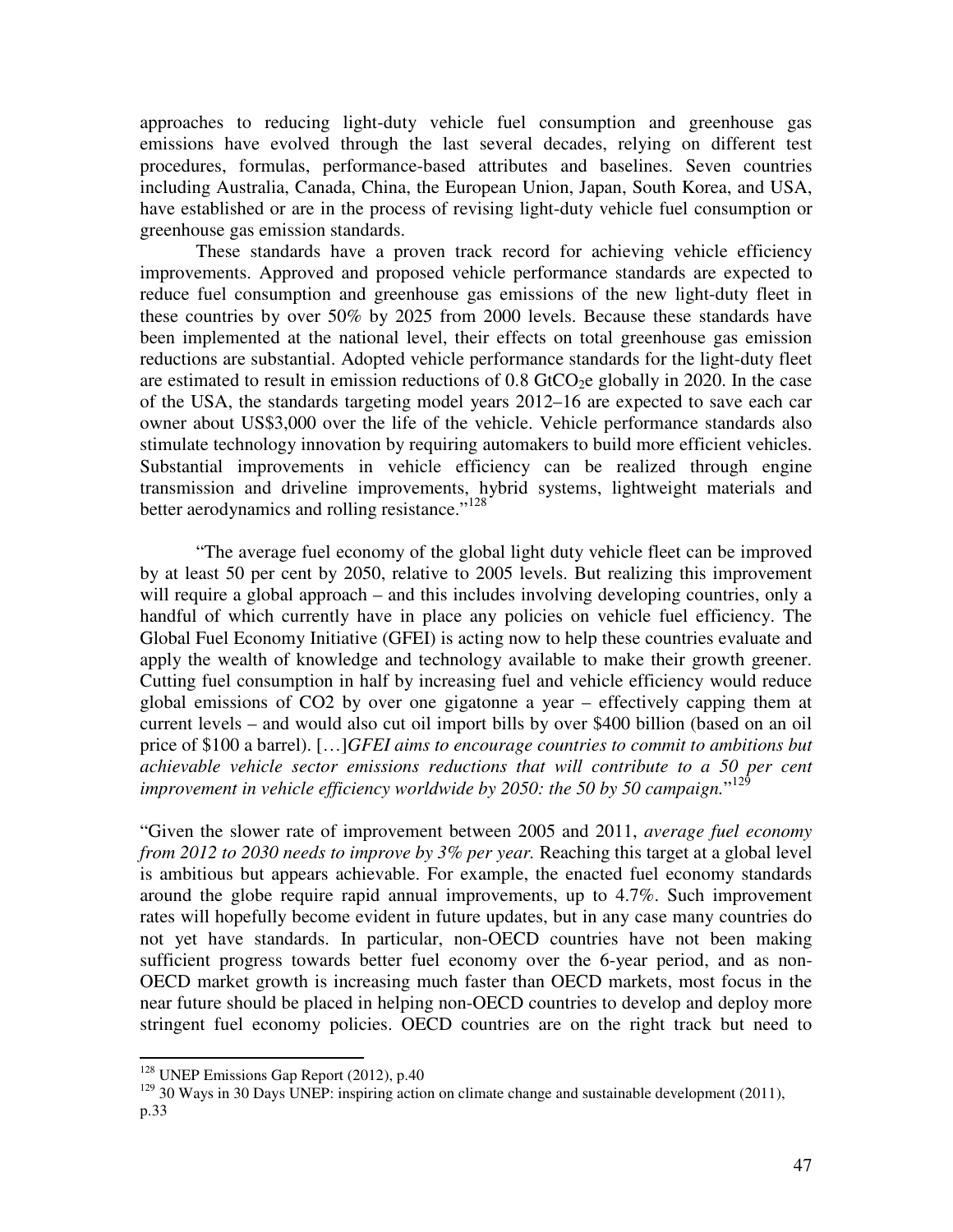slightly accelerate the trend to meet the GFEI target in 2030, which will be more and more challenging as the target gets closer. The technical potential to reach the GFEI target has been demonstrated, but policies are needed to ensure these technologies are widely adopted in the mass market."<sup>130</sup>

"Each Party included in Annex I, in achieving its quantified emission limitation and reduction commitments under Article 3, in order to promote sustainable development, shall:

- (a) Implement and/or further elaborate policies and measures in accordance with its national circumstances, such as: […]
	- (vii) *Measures to limit and/or reduce emissions of greenhouse gases not controlled by the Montreal Protocol in the transport sector*" 131

"We support the development of sustainable transport systems, including energy-efficient multimodal transport systems, notably public mass transportation systems, *clean fuels and vehicles,* as well as improved transportation systems in rural areas*.*" 132

Policies, measures and instruments shown to be environmentally effective: taxes on vehicle purchase, registration, use and motor fuels; road and parking pricing investment in attractive public transport facilities and non-motorised forms of transport.<sup>133</sup>

"In the transport sector – A cluster of successful policies are described by the concept 'Avoid-Shift-Improve'.

These include: (i) transportation-related land use policies,

(ii) bus rapid transit, and

(iii) *vehicle performance standards* for new light-duty vehicles."<sup>134</sup>

""Improve" policies – aim and examples

These are policies aimed at improving the energy efficiency of vehicles and fuels through the introduction of new vehicle technologies and policies, including *vehicle performance standards*, voluntary programmes, fiscal mechanisms, *low carbon and alternative fuels*, *financial subsidies for advanced vehicle technologies, fleet scrappage programmes, amongst others.* The aim is to ensure that future vehicles and fuels are cleaner, and to encourage efficient vehicles."<sup>135</sup>

"We will encourage the development of *cleaner, more efficient and lower-emitting vehicles*, and promote their deployment, by:

a.) adopting ambitious policies to encourage sales of such vehicles in our countries, including making use of public procurement as appropriate to accelerate market development;

 $\overline{a}$ <sup>130</sup> Global Fuel Economy Initiative (GFEI): International comparison of light-duty vehicle fuel economy: An update using 2010 and 2011 new registration data (2013), p.1

<sup>&</sup>lt;sup>131</sup> Kyoto Protocol (1998), Article 2, Paragraph  $1(a)(vi)$ 

<sup>&</sup>lt;sup>132</sup> The Future We Want (Rio+20 Declaration) (2012), Paragraph 133

<sup>&</sup>lt;sup>133</sup> IPCC Fourth Assessment Report (2007), Table 4.2

 $134$  UNEP Emissions Gap Report (2012), Executive Summary, p.5

<sup>&</sup>lt;sup>135</sup> UNEP Emissions Gap Report (2012), p.39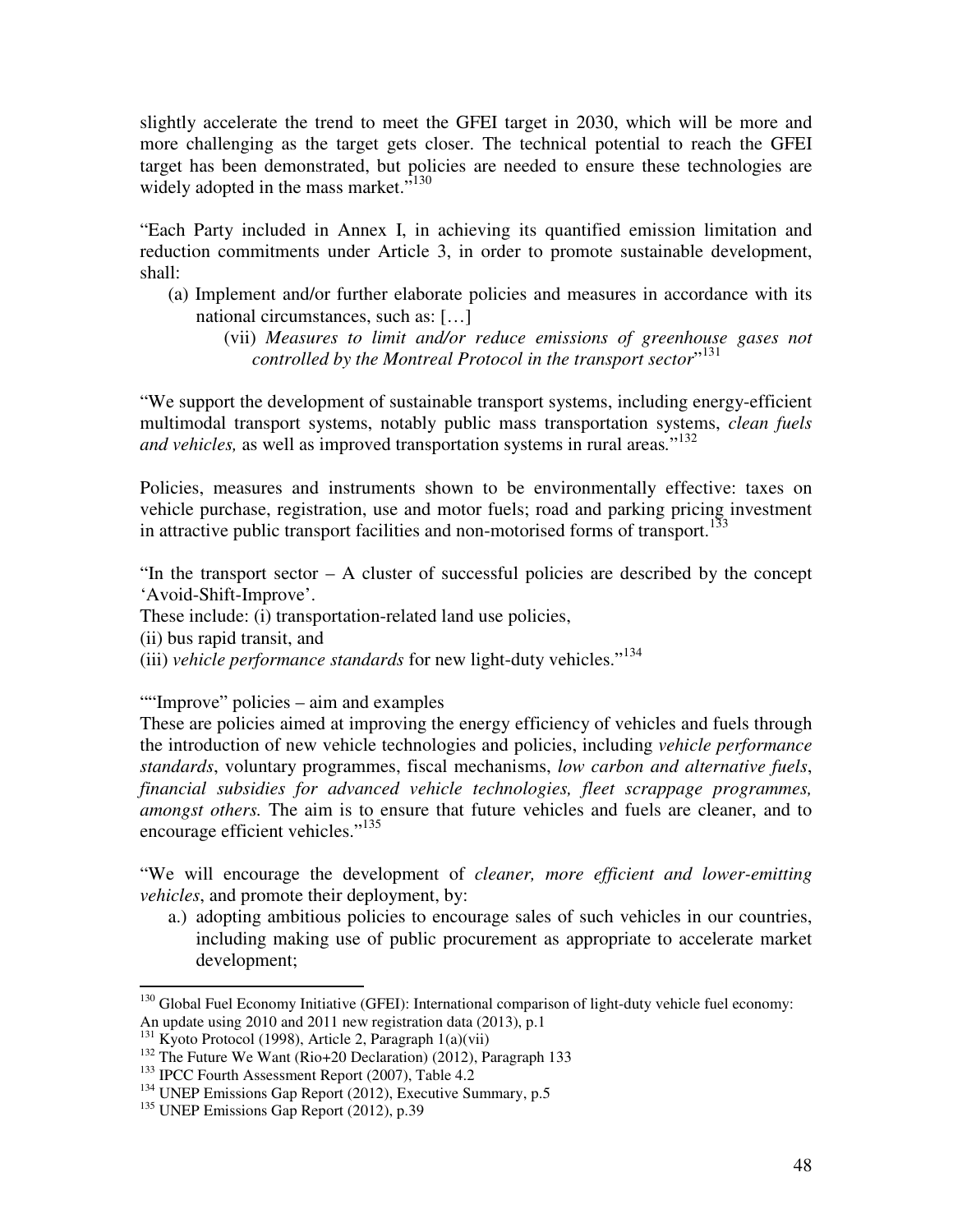- b.) asking the IEA to review existing standards and codes for vehicle efficiency and identify best practice;
- c.) encouraging co-operation on technology research, development, and, where relevant, deployment in areas including cleaner gasoline and diesel technologies, biofuels, synthetic fuels, hybrid technology, battery performance and hydrogenpowered fuel cell vehicles;
- d.) continuing our discussions on these issues at the United Kingdom's international conference in November on cleaner, more efficient vehicles; and
- e.) raising consumer awareness of the environmental impact of their vehicle choices, including through clear and consistent labeling for relevant energy consumption, efficiency and exhaust emissions data, and encouraging the provision of clearer information on the result of driving behavior and choices for mode of transport."<sup>136</sup>

"There are still many opportunities to improve conventional vehicle technologies. The combination of introducing incremental efficiency technologies, increasing the efficiency of converting the fuel energy to work by improving drive train efficiency, and recapturing energy losses and reducing loads (weight, rolling, air resistance, and accessory loads) on the vehicle has the potential to approximately double the fuel efficiency of 'new' lightduty vehicles from 7.5 liters per 100 km in 2010 to 3.0 liters per 100 km by 2050.

The emergence of electric drive technologies such as plug-in hybrid electric vehicles allows for zero tailpipe emissions for low driving ranges, up to around 50 kilometers in urban conditions. All-electric battery vehicles can achieve a very high efficiency (more than 90%, four times the efficiency of an internal combustion engine vehicle but excluding the generation and transmission of the electricity), but they have a low driving range and short battery life. If existing fuel saving and hybrid technologies are deployed on a broad scale, fleet-average specific fuel savings of a factor of two can be obtained in the next decade."<sup>137</sup>

"Take joint actions and improve efforts to work together at all levels to improve access to reliable and affordable energy services for sustainable development sufficient to facilitate the achievement of the Millennium Development Goals, including the goal of halving the proportion of people in poverty by 2015, and as a means to generate other important services that mitigate poverty, bearing in mind that access to energy facilitates the eradication of poverty. This would include actions at all levels to: […]

d.) *Support the transition to the cleaner use of liquid and gaseous fossil fuels, where considered more environmentally sound, socially acceptable and cost-effective*" 138

For additional examples of domestic fuel economy standards, see: GFEI, FIA Foundation et. al., "50 By 50": Making Cars 50% More Fuel Efficient by 2050 Worldwide (2009).

<sup>&</sup>lt;sup>136</sup> Gleneagles Plan of Action (2005), Paragraph 7

<sup>&</sup>lt;sup>137</sup> IIASA Global Energy Assessment Summary (2012), p.15

<sup>&</sup>lt;sup>138</sup> Johannesburg Plan of Implementation of the World Summit of Sustainable Development (WSSD) (2002), Paragraph 9(d)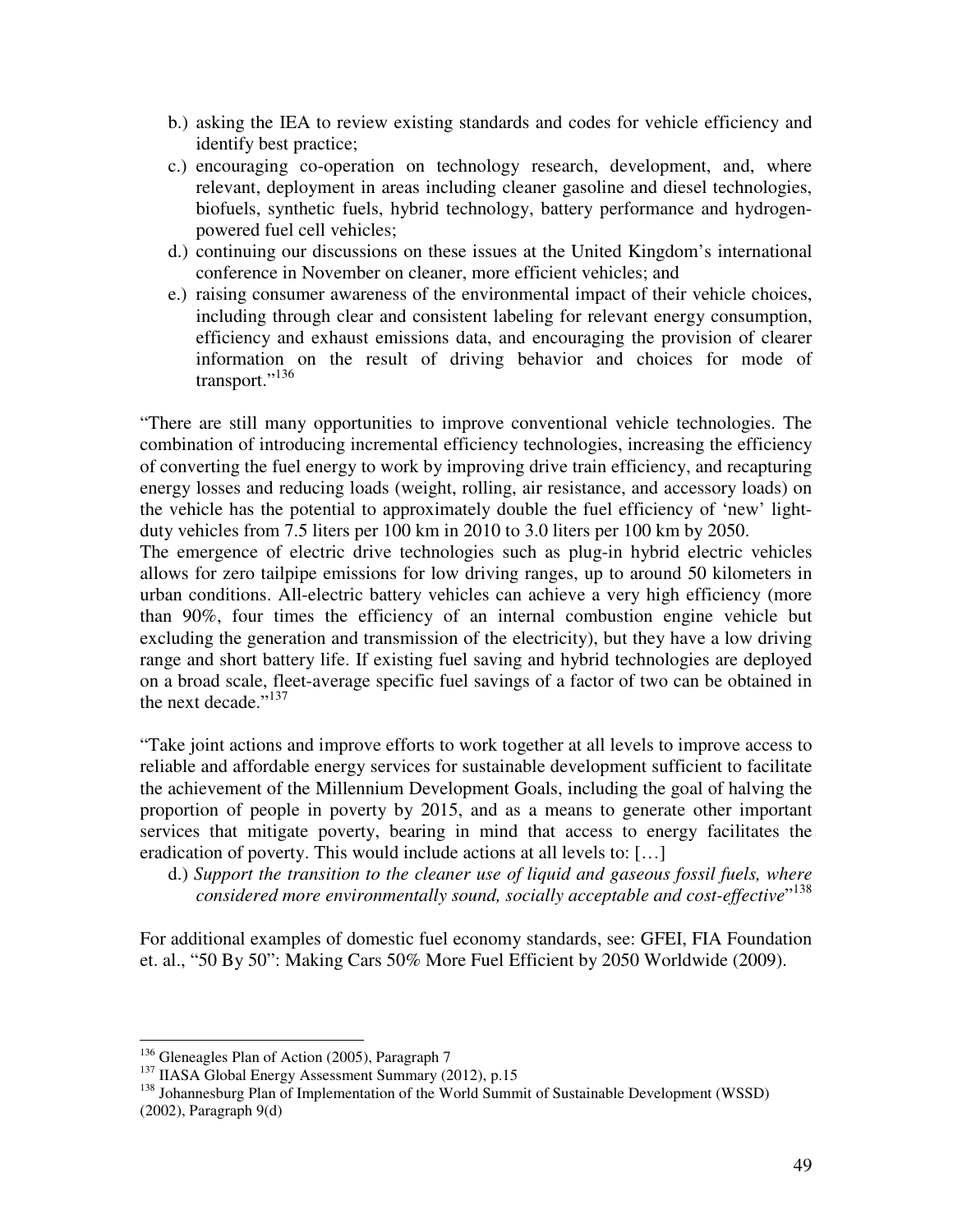## **2. Maritime and Aviation Emissions**

"*The Parties included in Annex I shall pursue limitation or reduction of emissions of greenhouse gases not controlled by the Montreal Protocol from aviation and marine bunker fuels, working through the International Civil Aviation Organization and the International Maritime Organization, respectively*."<sup>139</sup>

"*Resolves that States and relevant organizations will work through ICAO to achieve a global annual average fuel efficiency improvement of 2 per cent until 2020 and an aspirational global fuel efficiency improvement rate of 2 per cent per annum from 2021 to 2050, calculated on the basis of volume of fuel used per revenue tonne kilometre performed*" under the condition that "... the goals mentioned in paragraph 4 above would not attribute specific obligations to individual States, and the different circumstances, respective capabilities and contribution of developing and developed States to the concentration of aviation GHG emissions in the atmosphere will determine how each State may voluntarily contribute to achieving the global aspirational goals"<sup>140</sup>

In July 2011, the Marine Environmental Protection Committee of the International Maritime Organization added a new energy efficiency chapter to MARPOL Annex VI – Regulations on the prevention of air pollution from ships. The chapter includes requirements that will lead to significant reductions in fuel usage. The decision can be viewed at:

http://www.imo.org/OurWork/Environment/PollutionPrevention/AirPollution/Pages/Brea kthrought-at-MEPC-62.aspx

"We will:

 $\overline{a}$ 

a.) undertake a programme of collaborative work to explore and accelearate the potential for operational advances (including air traffic control and ground operations) that will continue to enhance safety, *improve fuel efficiency* and *reduce emissions in air transport*; "141

"Aviation transportation presents unique challenges owing to the requirement for very high density fuels. Studies indicate that fuel efficiency of aviation can be improved by 40–50% by 2050 through a variety of means, including technology, operation, and management of air traffic. As aviation's growth rate is projected to be the highest of the transport sub-sectors, such efficiency improvements will not be enough to keep overall energy use in the sector from increasing; thus, *alternative low-carbon, high energydensity fuels will play a crucial role in decarbonizing emissions from aviation*.

In the maritime sector, a combination of technical measures could reduce total energy use by 4–20% in older ships and 5–30% in new ships by applying state-of-the-art knowledge, such as hull and propeller design and maintenance. Reducing the speed at which a ship

<sup>&</sup>lt;sup>139</sup> Kyoto Protocol (1998), Article 2, Paragraph 2

<sup>&</sup>lt;sup>140</sup> ICAO Assembly Resolution A37-19, Paragraph 4

<sup>&</sup>lt;sup>141</sup> Gleneagles Plan of Action (2005), Paragraph 8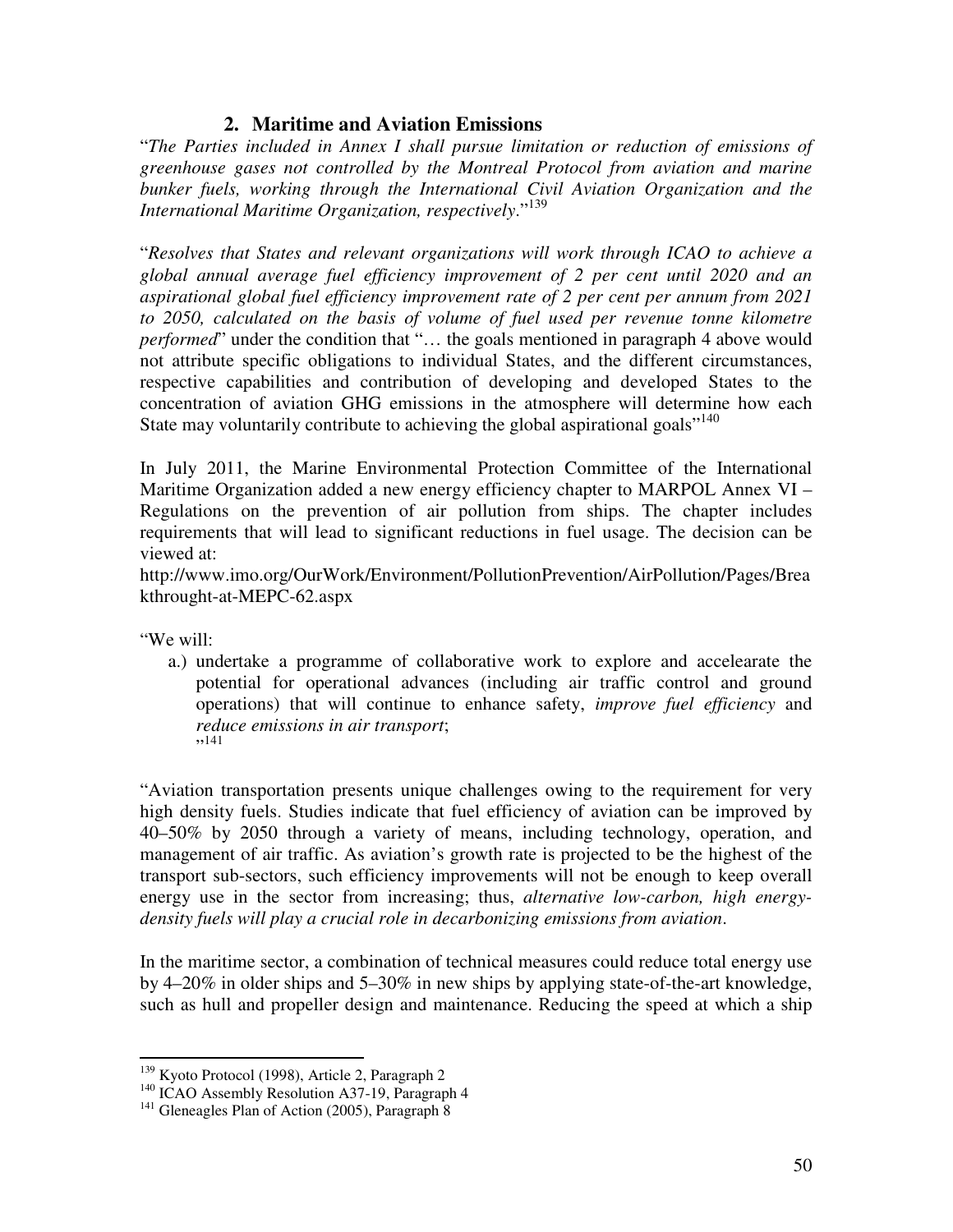operates brings significant benefits in terms of lower energy use. For example, cutting a ship's speed from 26 to 23 knots can yield a 30% fuel saving."<sup>142</sup>

 $\mathbb{R}^n$ 

 $\overline{a}$ <sup>142</sup> IIASA Global Energy Assessment Summary (2012), p.51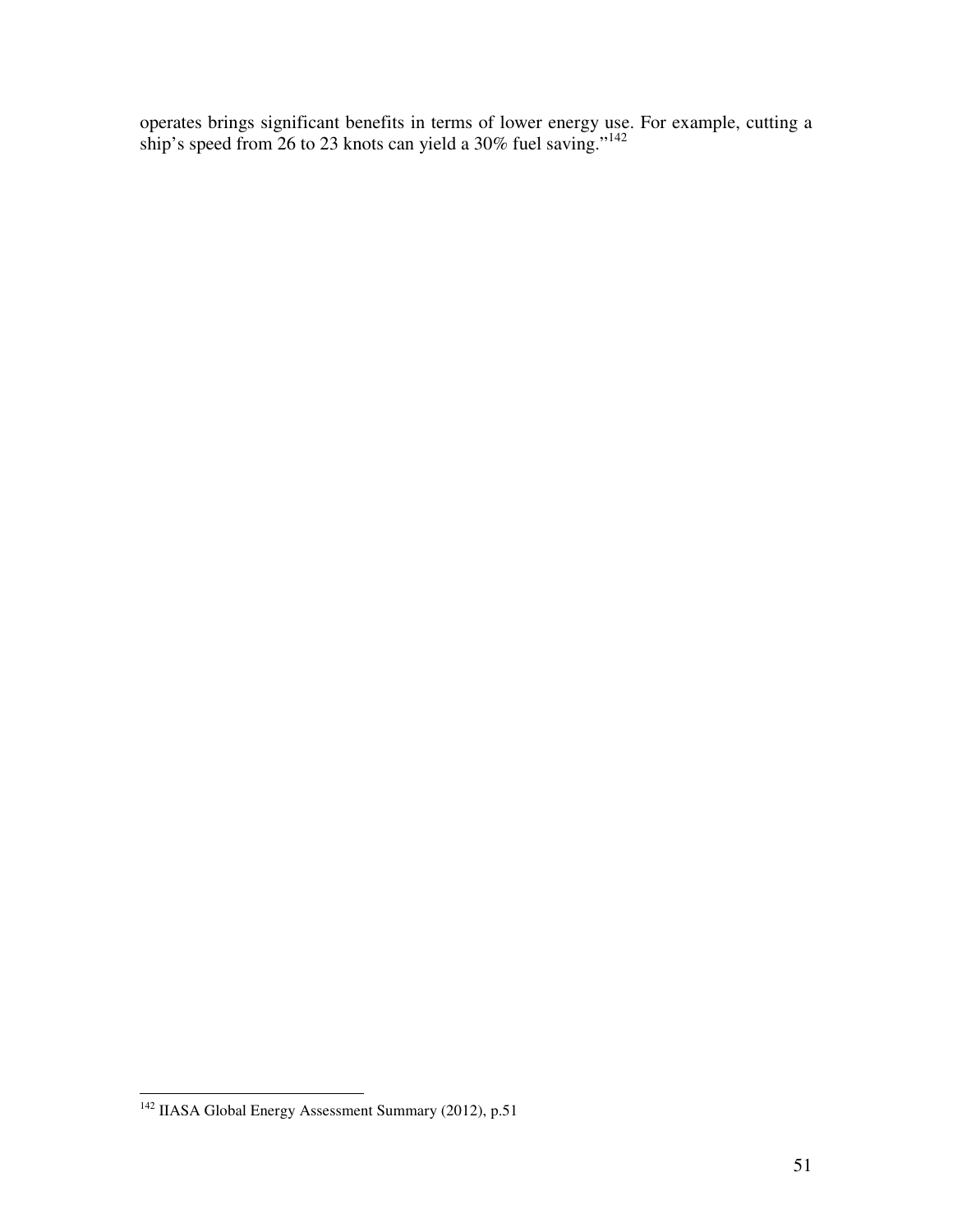# **E. Elimination of fossil fuel subsidies**

#### *IEA*

 $\overline{a}$ 

"To keep the door to the  $2 \text{ °C}$  target open, we propose a set of pragmatic policy actions that, without harming economic growth and using available technologies and policies, can result in a global peak in energy-related GHG emissions by 2020. *The four priority areas in our 4-for-2*  $\rm{^{\circ}C}$  *Scenarios*<sup> $143$ </sup> *are*: specific energy efficiency measures; limits to the use and construction of inefficient coal power plants; minimizing methane releases to the atmosphere in oil and gas production; and *a partial phase-out of fossil-fuel subsidies*. [...] *the partial phase-out of fossil-fuel subsidies [accounts] for 12% [of the savings realized]*…"<sup>144</sup>

"*Subsidies for fossil-fuel consumption lead to an inefficient allocation of resources and market distortion by encouraging excessive energy use.* While they may have wellintentioned objectives, social ones for example, in practice they have usually proven to be an unsuccessful or inefficient means of achieving their goals. Moreover, they invariably have unintended negative consequences, such as encouraging wasteful and inefficient consumption, thereby contributing to climate change. The latest IEA estimates indicate that fossil-fuel consumption subsidies amounted to \$523 billion in 2011, up almost  $30\%$ on 2010 and six times more than the global financial support given to renewables. In those regions where the subsidies exist, this level of subsidy equates to an incentive of \$110 per tonne  $CO<sub>2</sub>$  to consume fossil fuels. Fossil-fuel subsidies are often intended to improve access to modern energy services for the poor, but our analysis indicates that only 8% of the subsidy granted typically reaches the poorest income group. *Political support for fossil-fuel subsidy reform has been building in recent years, and G20 and APEC (Asia-Pacific Economic Cooperation) member economies have made commitments to phase out inefficient fossil-fuel subsidies and many are now moving ahead with implementation.*"<sup>145</sup>

For more information on fossil fuel subsidies and country-specific policies, see IEA: Redrawing the Energy Climate Map, pp.67-70.

† "Because of the social sensitivity of the issue (and because every country must consider its specific circumstances), there is a raft of key principles to be adhered to when implementing such reforms. For example, inadequate information about existing subsidies is frequently an impediment. *Before taking a decision about reform, governments must first precisely examine energy subsidies, including their beneficiaries, to identify low-income groups that depend on subsidies for access to basic energy services, and quantify their costs and benefits, in order to determine which subsidies are most wasteful or inefficient.* Making more information available to the general public,

<sup>&</sup>lt;sup>143</sup> "In the 4-for-2 °C Scenario, energy-related CO2 and CH4 emissions increase from 33.3 Gt in 2010 to 34.9 Gt in 2020 (measured on a CO2-eq basis) and decline thereafter. Emissions in 2020 are 3.1 Gt lower than the course on which we otherwise appear to be set, delivering 80% of the abatement needed to be on track with a 2 °C trajectory"- IEA: Redrawing the Energy Climate Map (2013), Chapter 2, p.43

<sup>&</sup>lt;sup>144</sup> IEA: Redrawing the Energy Climate Map (2013), Chapter 2, p.43

 $145$  IEA: Redrawing the Energy Climate Map (2013), Chapter 2, p.50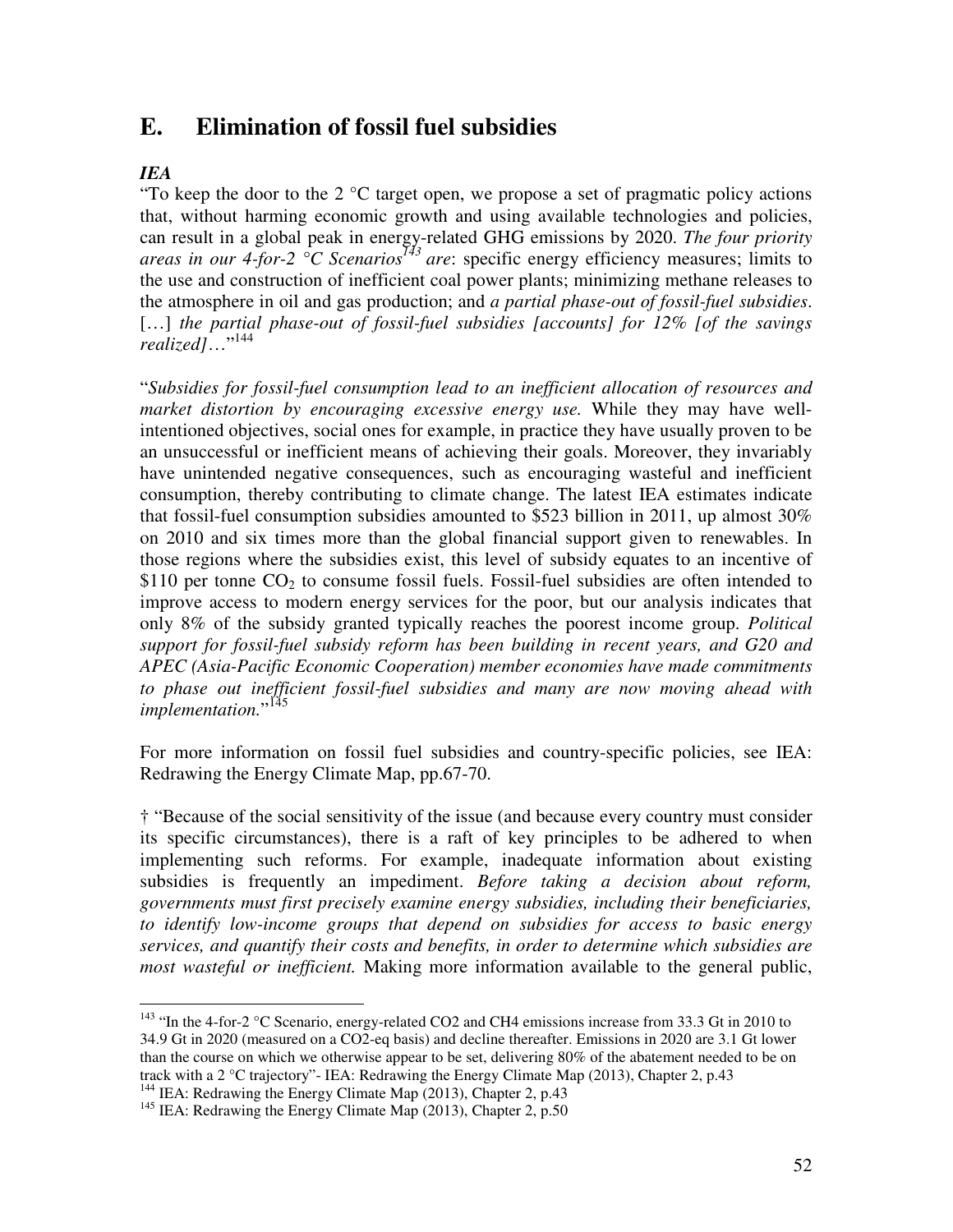particularly about the budgetary burden of subsidies, is a necessary step in building support for reform.

While the removal of fossil-fuel subsidies tends to improve long-term economic competitiveness and fiscal balances, it may, nonetheless, have negative economic consequences in the short term, particularly for certain groups, and any such reform must be carried out in a way that allows both energy and other industries time to adjust. Governments may well be wise to dissociate themselves from direct responsibility for price-setting, either by liberalising energy markets, or, at least, by establishing automatic mechanisms for price changes."<sup>146</sup>

## *Miscellaneous*

"Each Party included in Annex I, in achieving its quantified emission limitation and reduction commitments under Article 3, in order to promote sustainable development, shall:

- (a) Implement and/or further elaborate policies and measures in accordance with its national circumstances, such as: […]
	- (v*) Progressive reduction or phasing out* of market imperfections, fiscal incentives, tax and duty exemptions and *subsidies in all greenhouse gas emitting sectors that run counter to the objective of the Convention and application of market instruments*" 147

**"**Call upon Governments as well as relevant regional and international organizations and other relevant stakeholders to implement, taking into account national and regional specificities and circumstances, the recommendations and conclusions adopted by the Commission on Sustainable Development concerning energy for sustainable development at its ninth session, including the issues and options set out below, bearing in mind that in view of the different contributions to global environmental degradation, States have common but differentiated responsibilities. This would include actions at all levels to:  $[\ldots]$ 

q.) Take action, where appropriate, to *phase out subsidies in this area that inhibit sustainable development*, taking fully into account the specific conditions and different levels of development of individual countries and considering their adverse effect, particularly on developing countries"<sup>148</sup>

"*Countries reaffirm the commitments they have made to phase out harmful and inefficient fossil fuel subsidies that encourage wasteful consumption and undermine sustainable development*. We invite others to consider rationalizing inefficient fossil fuel subsidies by removing market distortions, including restructuring taxation and phasing out harmful subsidies, where they exist, to reflect their environmental impacts, with such policies taking fully into account the specific needs and conditions of developing countries, with

<sup>&</sup>lt;sup>146</sup> IEA: Redrawing the Energy Climate Map (2013), Chapter 2, p.69

<sup>&</sup>lt;sup>147</sup> Kyoto Protocol (1998), Article 2, Paragraph  $1(a)(v)$ 

<sup>&</sup>lt;sup>148</sup> Johannesburg Plan of Implementation of the World Summit of Sustainable Development (WSSD) (2002), Paragraph 20(q)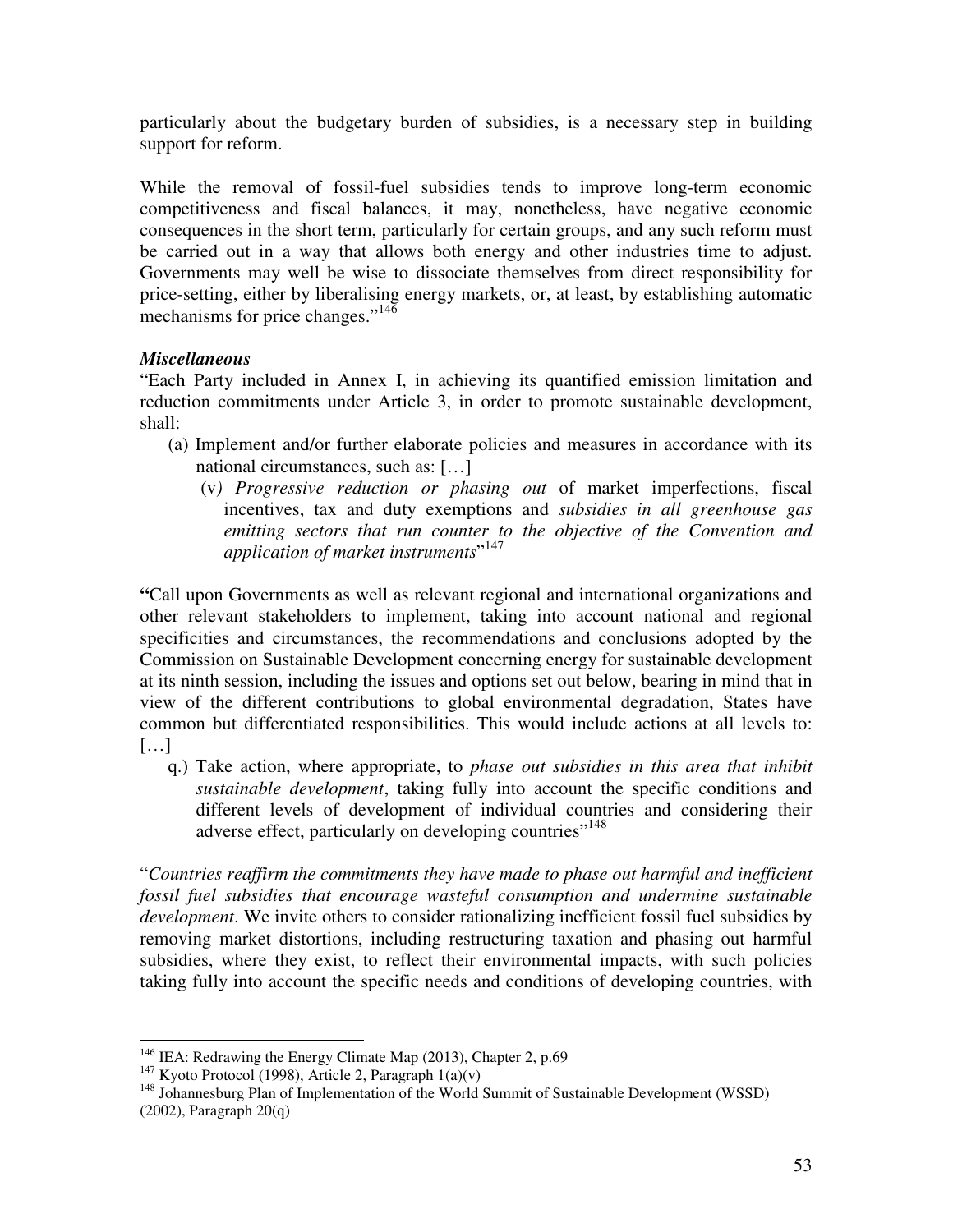the aim of minimizing the possible adverse impacts on their development and in a manner that protects the poor and the affected communities."<sup>149</sup>

"Policies, measures and instruments shown to be environmentally effective: *Reduction of fossil fuel subsidies*" 150

"Energy subsidies are pervasive and impose substantial fiscal and economic costs in most regions. […] *Removing these subsidies could lead to a 13 percent decline in CO<sup>2</sup> emissions and generate positive spillover effects by reducing global energy demand.* 

Country experiences suggest there are six key elements for subsidy reform. These are:

- (i) a comprehensive energy sector reform plan entailing clear long-term objectives, analysis of the impact of reforms, and consultation with stakeholders;
- (ii) an extensive communications strategy, supported by improvements in transparency, such as the dissemination of information on the magnitude of subsidies and the recording of subsidies in the budget;
- (iii) appropriately phased price increases, which can be sequenced differently across energy products;
- (iv) improving the efficiency of state-owned enterprises to reduce producer subsidies;
- (v) targeted measures to protect the poor; and
- (vi) institutional reforms that depoliticize energy pricing, such as the introduction of automatic pricing mechanisms."<sup>151</sup>

"*Today we agreed: To phase out and rationalize over the medium term inefficient fossil fuel subsidies while providing targeted support for the poorest.* Inefficient fossil fuel subsidies encourage wasteful consumption, reduce our energy security, impede investment in clean energy sources and undermine efforts to deal with the threat of climate change." $152$ 

"*Inefficient fossil fuel subsidies encourage wasteful consumption, distort markets, impede investment in clean energy sources and undermine efforts to deal with climate change.* The Organization for Economic Cooperation and Development (OECD) and the IEA have found that eliminating fossil fuel subsidies by 2020 would reduce global greenhouse gas emissions in 2050 by ten percent. Many countries are reducing fossil fuel subsidies while preventing adverse impact on the poorest. Building on these efforts and recognizing the challenges of populations suffering from energy poverty, *we commit to*:

•*Rationalize and phase out over the medium term inefficient fossil fuel subsidies that encourage wasteful consumption*. As we do that, we recognize the importance of providing those in need with essential energy services, including through the use of targeted cash transfers and other appropriate mechanisms. This reform will not apply to our support for clean energy, renewables, and technologies that dramatically reduce greenhouse gas emissions. We will have our Energy and Finance Ministers,

<sup>&</sup>lt;sup>149</sup> The Future We Want (Rio+20 Declaration) (2012), Paragraph 225

<sup>&</sup>lt;sup>150</sup> IPCC Fourth Assessment Report (2007), Table 4.2

<sup>&</sup>lt;sup>151</sup> IMF: Energy Subsidy Reform: Lessons and Implications (2013), Executive Summary, p.1

<sup>&</sup>lt;sup>152</sup> The G20 Pittsburg Leaders' Statement (2009), Paragraph 24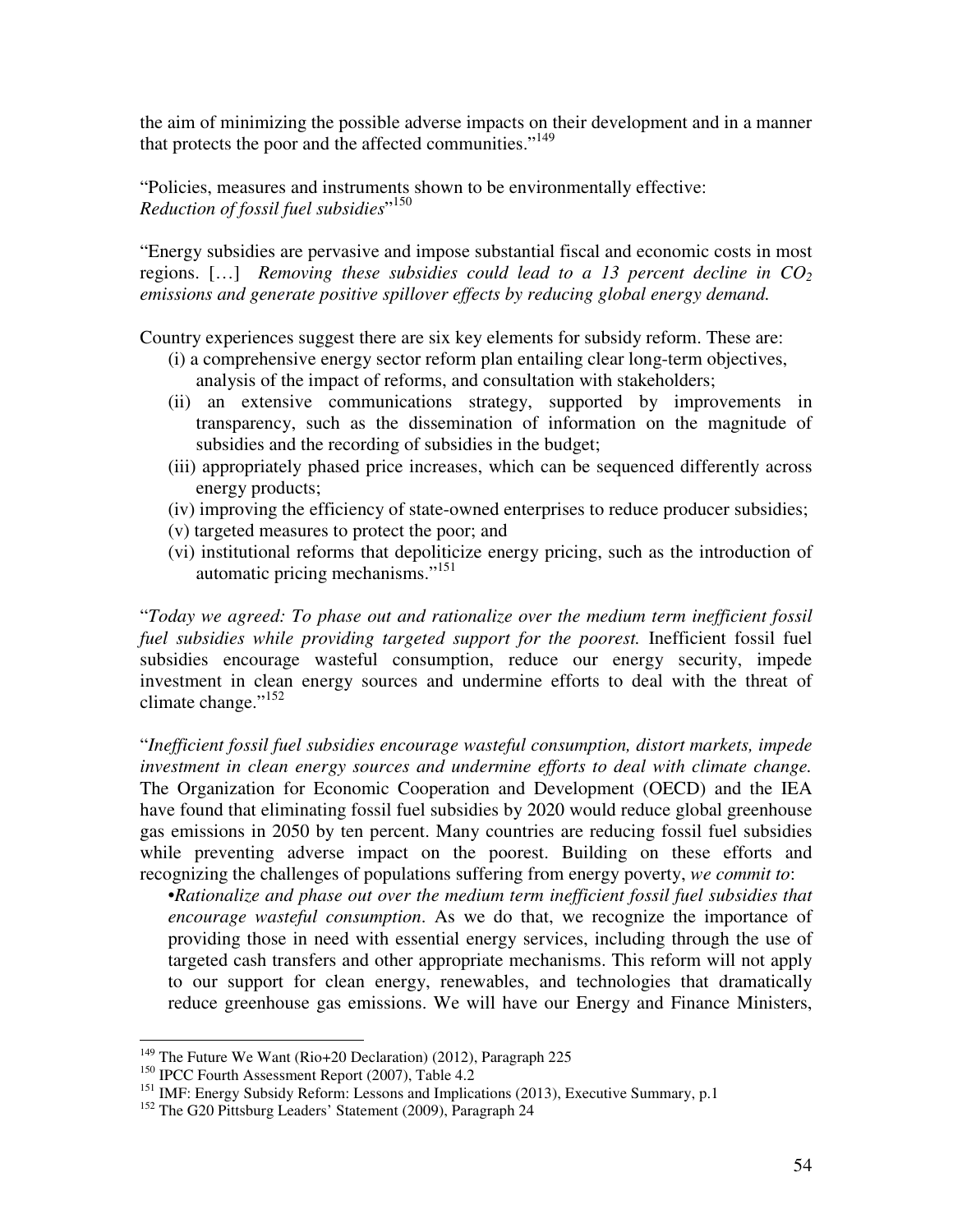based on their national circumstances, develop implementation strategies and timeframes, and report back to Leaders at the next Summit. We ask the international financial institutions to offer support to countries in this process. *We call on all nations to adopt policies that will phase out such subsidies worldwide*."<sup>153</sup>

"*We welcome the progress report on fossil fuel subsidies, and we reaffirm our commitment to rationalize and phase out inefficient fossil fuel subsides that encourage wasteful consumption over the medium term while providing targeted support for the poorest.*" 154

"*There remains scope in many emerging and developing countries for reducing energy subsidies, with sizable benefits for both public finances and efforts to reduce greenhouse gas emissions.* Fuel subsidies, valued at over \$300 billion per annum, continue to create significant macroeconomic and fiscal vulnerabilities, particularly in low- and middleincome countries. They are widely recognized to be a badly targeted way of helping the poor: one recent review estimates that over 80 percent of the benefits from fuel subsidies commonly goes to the top three income quintiles. Such subsidies clearly create incentives for emissions-intensive energy use: the IEA (2009) estimates that their elimination could reduce greenhouse gas emissions by around 12 percent by 2050. The recent commitment by G-20 members to eliminate subsidies is an important step, both in itself and as an example for others."<sup>155</sup>

"*Inefficient fossil fuel subsidies that encourage wasteful consumption are economically costly to taxpayers, can damage the environment through increased emissions of greenhouse gases and other air pollutants, and by distorting the energy mix.* Several studies have also found that subsidies to fossil-fuel use tend to benefit high-income households more than the poor, due to the former's higher per capita consumption levels. According to the IEG study, the bottom 40% of the population in terms of income distribution received only 15-20% of the fuel subsidies in developing countries. However, a reform of inefficient fossil-fuel subsidies that encourage wasteful consumption may require some safety net to protect low-income households and other vulnerable populations that would otherwise benefit from such measures."<sup>156</sup>

"*Reflecting economic, social and environmental externalities in the market conditions is therefore a necessary first step to provide appropriate incentives for redirecting private sector investments. Such measures would include removal, or at least substantial reduction, of subsidies to fossil fuels without CCS*" 157

<sup>&</sup>lt;sup>153</sup> The G20 Pittsburg Leaders' Statement (2009), Paragraph 29-30

<sup>154</sup> G20 Los Cabos Summit Leaders' Declaration (2012), Paragraph 74

<sup>&</sup>lt;sup>155</sup> IMF: Climate Policy and the Recovery (2009), p.9

<sup>&</sup>lt;sup>156</sup> Joint report by IEA, OPEC, OECD and World Bank on fossil-fuel and other energy subsidies: An update of the G20 Pittsburgh and Toronto Commitments (2011), Paragraph 1.3

 $157$  IIASA Global Energy Assessment Summary (2012), p.11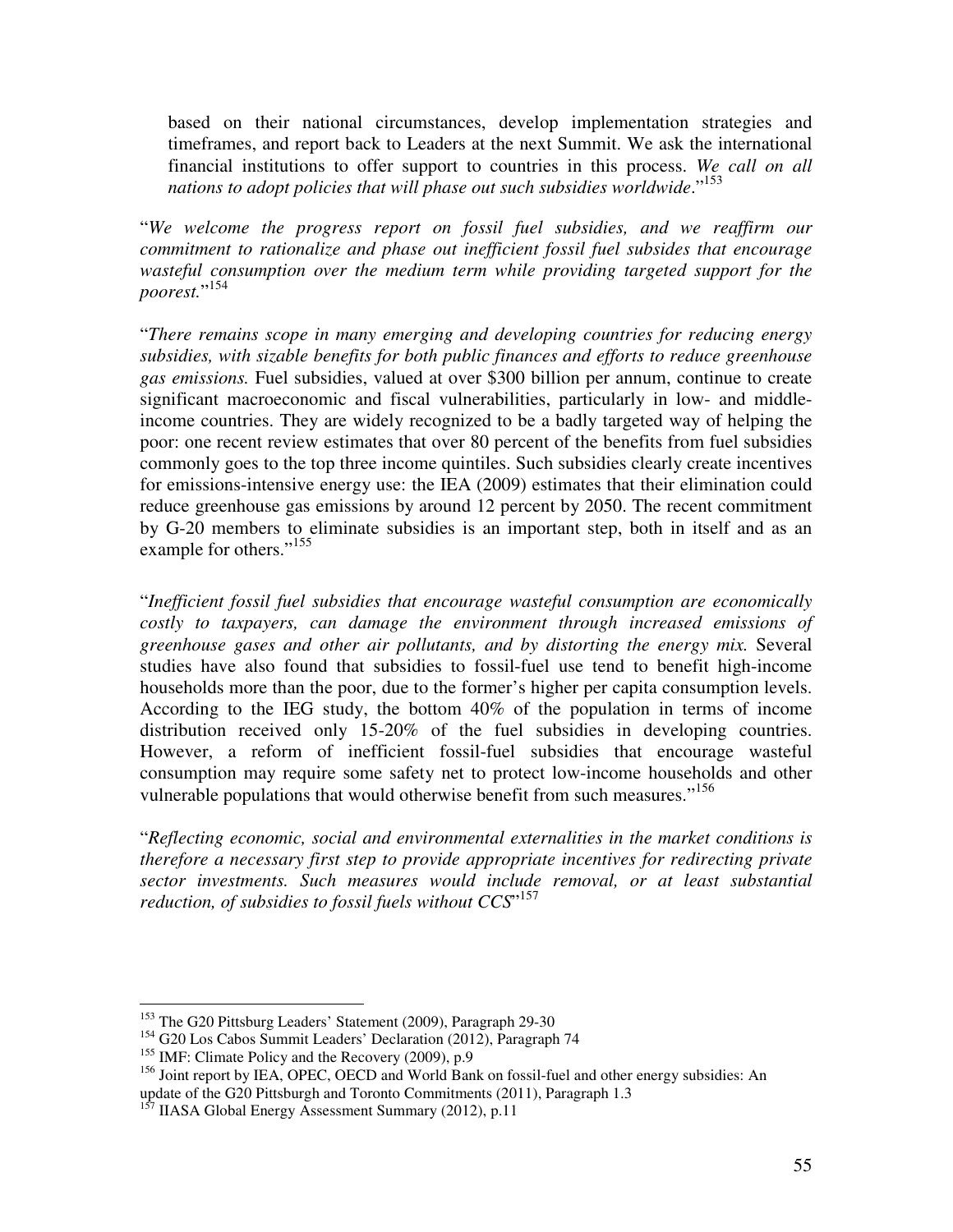"We also commit to *rationalise and phase out over the medium term fossil fuel subsidies that encourage wasteful consumption*, while recognising the importance of providing those in need with essential energy services."<sup>158</sup>

Note: this commitment was been reaffirmed by the APEC leaders in 2010 and 2011.

 $\overline{a}$ <sup>158</sup> Asia-Pacific Economic Cooperation (APEC) Forum, Leaders' Declaration (2009).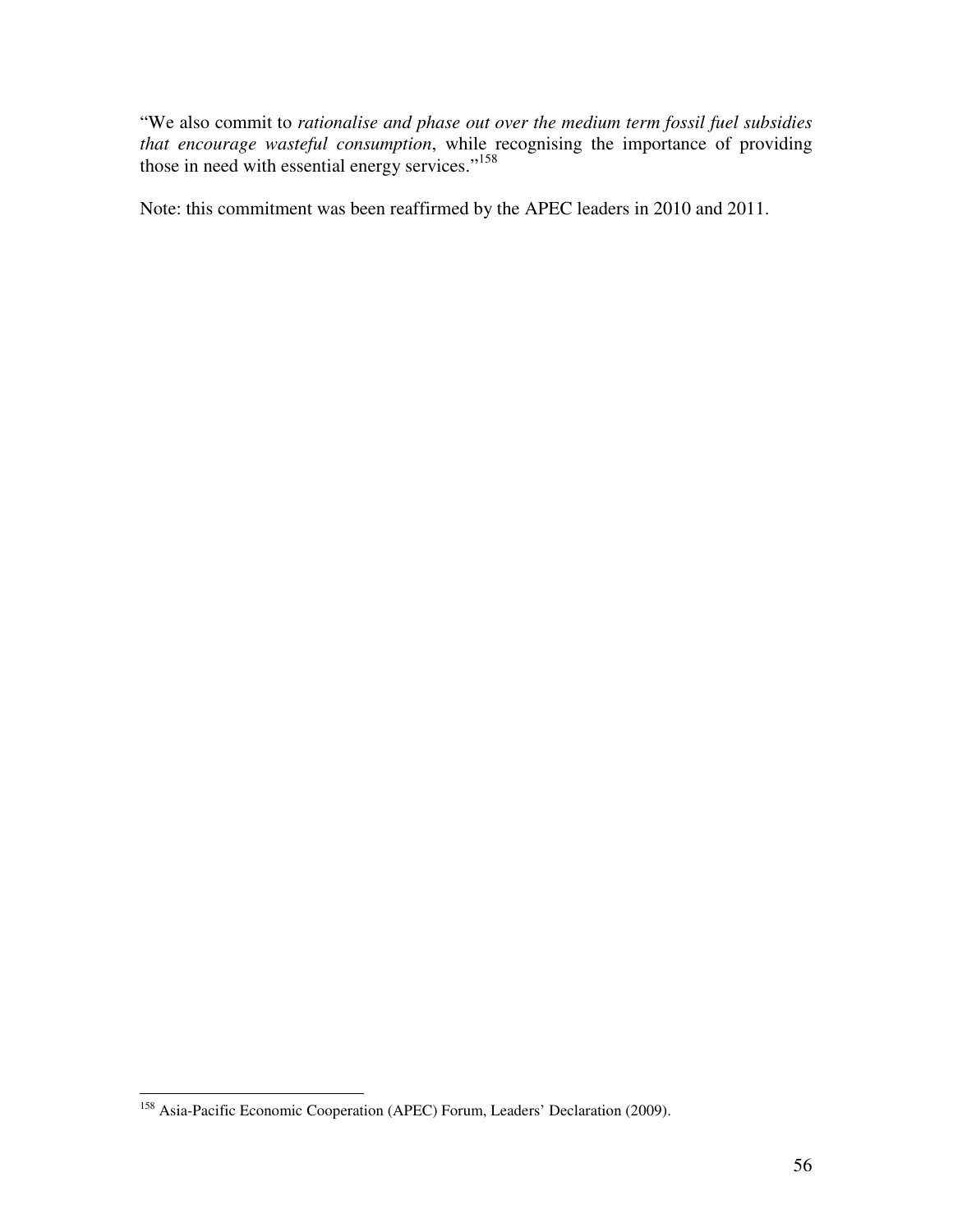# **F. Reduction of deforestation**

#### *UNFCCC Agreements*

"The net changes in greenhouse gas emissions by sources and removals by sinks resulting from direct human-induced land-use change and forestry activities, limited to afforestation, reforestation and deforestation since 1990, measured as verifiable changes in carbon stocks in each commitment period, shall be used to meet the commitments under this Article of each Party included in Annex I."<sup>159</sup>

"*Encourages all Parties to find effective ways to reduce the human pressure on forests that results in greenhouse gas emissions, including actions to address drivers of deforestation*" 160

"*Encourages developing country Parties to contribute to mitigation actions in the forest sector by undertaking the following activities,* as deemed appropriate by each Party and in accordance with their respective capabilities and national circumstances:

*(a) Reducing emissions from deforestation*" 161

"Also requests developing country Parties, when developing and implementing their national strategies or action plans, to address, inter alia, *the drivers of deforestation and forest degradation, land tenure issues, forest governance issues, gender considerations and the safeguards identified in paragraph 2 of appendix I to this decision, ensuring the* full and effective participation of relevant stakeholders, inter alia indigenous peoples and local communities; $"162"$ 

"In the development of its work programme, the Subsidiary Body for Scientific and Technological Advice is requested to:

(a) *Identify land use, land-use change and forestry activities in developing countries, in particular those that are linked to the drivers of deforestation and forest degradation, identify the associated methodological issues to estimate emissions and removals resulting from these activities, and assess the potential contribution of these activities to the mitigation of climate change, and report on the findings and outcomes of this work to the Conference of the Parties (COP) at its eighteenth session on the outcomes of the work referred to in this paragraph*" 163

"Decides to launch a comprehensive process to enable the full, effective and sustained implementation of the Convention through long-term cooperative action, now, up to and beyond 2012, in order to reach an agreed outcome and adopt a decision at its fifteenth session, by addressing, inter alia: […]

(b) Enhanced national/international action on mitigation of climate change, including, inter alia, consideration of: […]

<sup>&</sup>lt;sup>159</sup> Kyoto Protocol (1998), Article 3, Paragraph 3

<sup>&</sup>lt;sup>160</sup> Cancun Agreements (2010), Paragraph 68

<sup>&</sup>lt;sup>161</sup> Cancun Agreements (2010), Paragraph 70(a)

 $162$  Cancun Agreements (2010), Paragraph 72

<sup>&</sup>lt;sup>163</sup> Cancun Agreements (2010), Appendix II; later recalled in Durban Platform (2011), Paragraph 62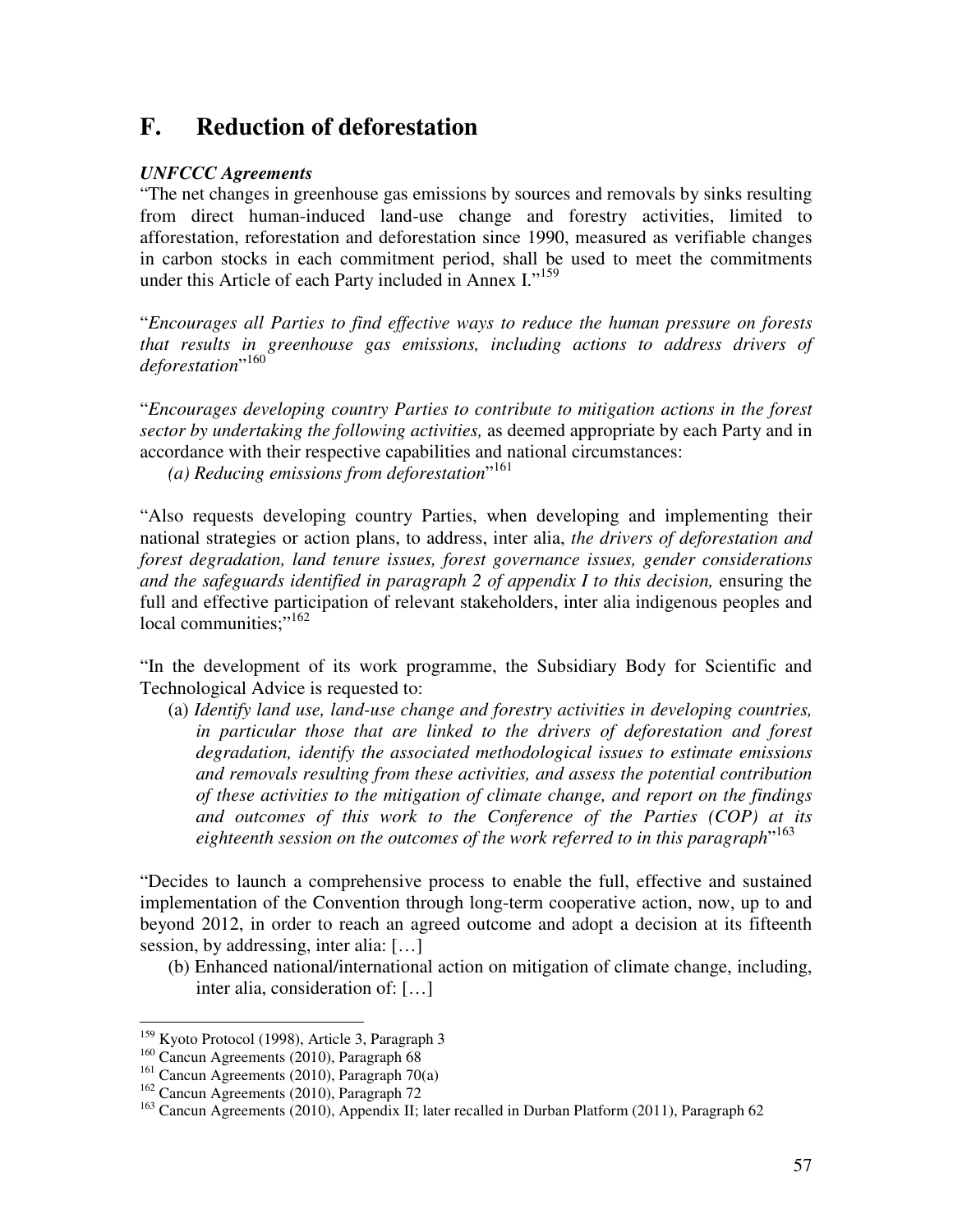(iii) *Policy approaches and positive incentives on issues relating to reducing emissions from deforestation and forest degradation in developing countries; and the role of conservation, sustainable management of forests and enhancement of forest carbon stocks in developing countries*" 164

Bali Action Plan: Reducing emissions from deforestation in developing countries: approaches to stimulate action

" 1. Invites Parties to further strengthen and support ongoing efforts to *reduce emissions from deforestation and forest degradation* on a voluntary basis;

2. Encourages all Parties, in a position to do so, to support capacity-building, provide technical assistance, facilitate the transfer of technology to improve, inter alia, data collection, estimation of emissions from deforestation and forest degradation, monitoring and reporting, and address the institutional needs of developing countries to estimate and reduce emissions from deforestation and forest degradation;

3. Further encourages Parties to explore a range of actions, identify options and undertake efforts, including demonstration activities, to *address the drivers of deforestation relevant to their national circumstances, with a view to reducing emissions from deforestation and forest degradation and thus enhancing forest carbon stocks due to sustainable management of forests*;

4. Encourages, without prejudice to future decisions of the Conference of the Parties, the use of the indicative guidance provided in the annex to this decision as an aid in undertaking and evaluating the range of demonstration activities;

5. Invites Parties, in particular Parties included in Annex II to the Convention, to mobilize resources to support efforts in relation to the actions referred to in paragraphs 1- 3 above;

6. Encourages the use of the most recent reporting guidelines as a basis for reporting greenhouse gas emissions from deforestation, noting also that Parties not included in Annex I to the Convention are encouraged to apply the Good Practice Guidance for Land Use, Land-Use Change and Forestry; [...]"<sup>165</sup>

## *Agenda 21*

 $\overline{a}$ 

"Governments at the appropriate level, with the cooperation of the relevant United Nations bodies and, as appropriate, intergovernmental and non-governmental organizations, and the private sector, should: […]

d.) *Promote sustainable management and cooperation in the conservation and enhancement, as appropriate, of sinks and reservoirs of greenhouse gases, including biomass, forests and oceans*, as well as other terrestrial, coastal and marine ecosystems."<sup>166</sup>

"*There are major weaknesses in the policies, methods and mechanisms adopted to support and develop the multiple ecological, economic, social and cultural roles of trees, forests and forest lands*. Many developed countries are confronted with the effects of air pollution and fire damage on their forests. More effective measures and approaches are

 $164$  Bali Action Plan (2007), Paragraph  $1(a(iii))$ 

 $165$  Bali Action Plan (2007), Decision 2, Paragraphs 1-6

<sup>166</sup> Agenda 21 (1992), Chapter 9.21(d)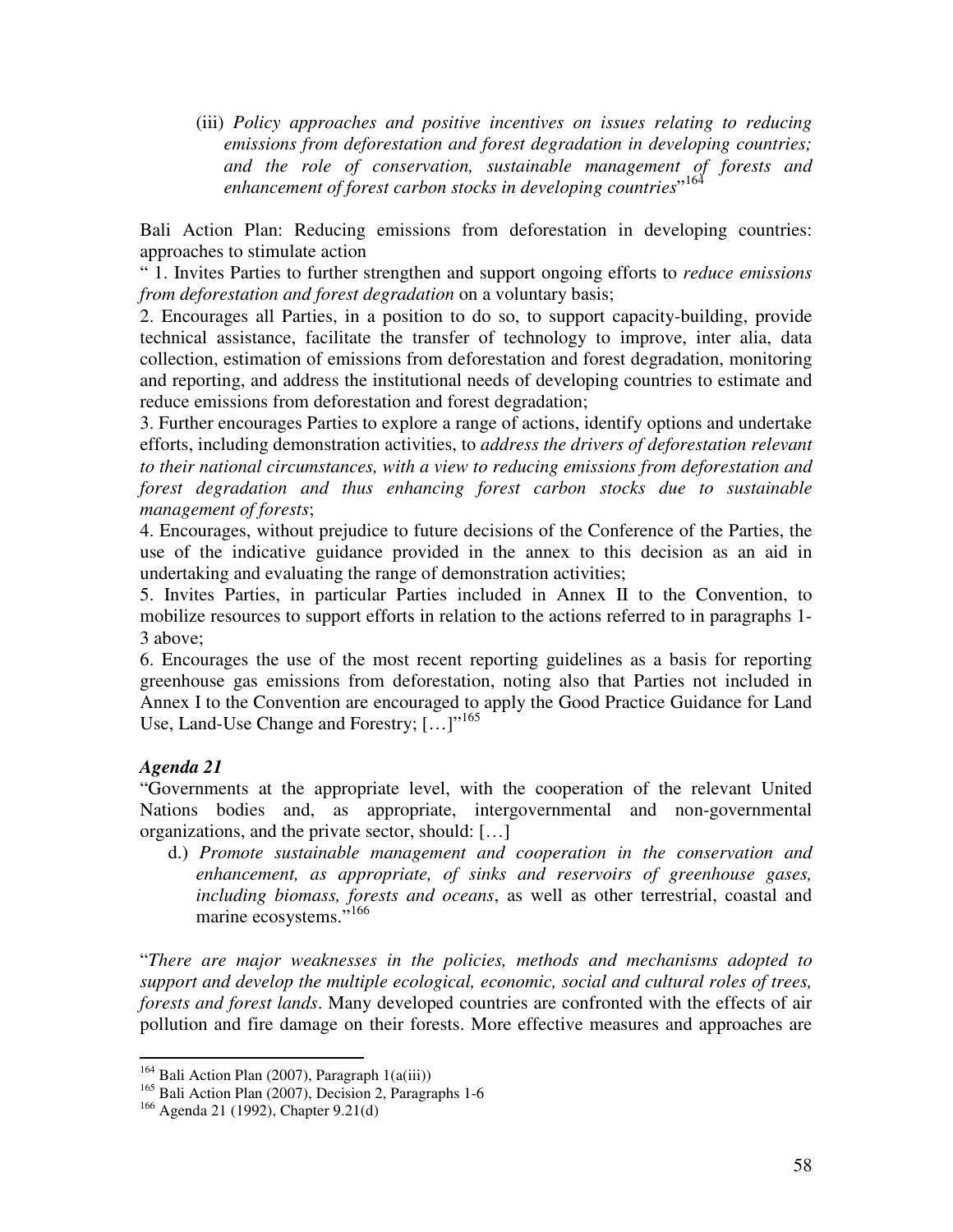often required at the national level to improve and harmonize policy formulation, planning and programming; legislative measures and instruments; development patterns; participation of the general public, especially women and indigenous people; involvement of youth; roles of the private sector, local organizations, non-governmental organizations and cooperatives; development of technical and multidisciplinary skills and quality of human resources; forestry extension and public education; research capability and support; administrative structures and mechanisms, including intersectoral coordination, decentralization and responsibility and incentive systems; and dissemination of information and public relations. This is especially important to ensure a rational and holistic approach to the sustainable and environmentally sound development of forests. *The need for securing the multiple roles of forests and forest lands through adequate and appropriate institutional strengthening has been repeatedly emphasized in many of the reports, decisions and recommendations of FAO, ITTO, UNEP, the World Bank, IUCN and other organizations.*" 167

"*Governments at the appropriate level, with the support of regional, subregional and international organizations, should, where necessary, enhance institutional capability to promote the multiple roles and functions of all types of forests and vegetation inclusive of other related lands and forest-based resources in supporting sustainable development and environmental conservation in all sectors*. This should be done, wherever possible and necessary, by strengthening and/or modifying the existing structures and arrangements, and by improving cooperation and coordination of their respective roles. $\frac{1}{2}$ <sup>168</sup>

"*Governments should recognize the importance of categorizing forests, within the framework of long-term forest conservation and management policies, into different forest types and setting up sustainable units in every region/watershed with a view to securing the conservation of forests*. *Governments, with the participation of the private sector, non-governmental organizations, local community groups, indigenous people, women, local government units and the public at large, should act to maintain and expand the existing vegetative cover* wherever ecologically, socially and economically feasible, through technical cooperation and other forms of support."<sup>169</sup>

For additional information, refer to Agenda 21, Chapter 11: Combating Deforestation.

### *WSSD (2002)*

 $\overline{a}$ 

"Mountain ecosystems support particular livelihoods and include significant watershed resources, biological diversity and unique flora and fauna. Many are particularly fragile and vulnerable to the adverse effects of climate change and need specific protection. *Actions at all levels are required to*: […]

<sup>&</sup>lt;sup>167</sup> Agenda 21 (1992), Chapter 11.1

<sup>&</sup>lt;sup>168</sup> Agenda 21 (1992), Chapter 11.3

<sup>&</sup>lt;sup>169</sup> Agenda 21 (1992), Chapter 11.13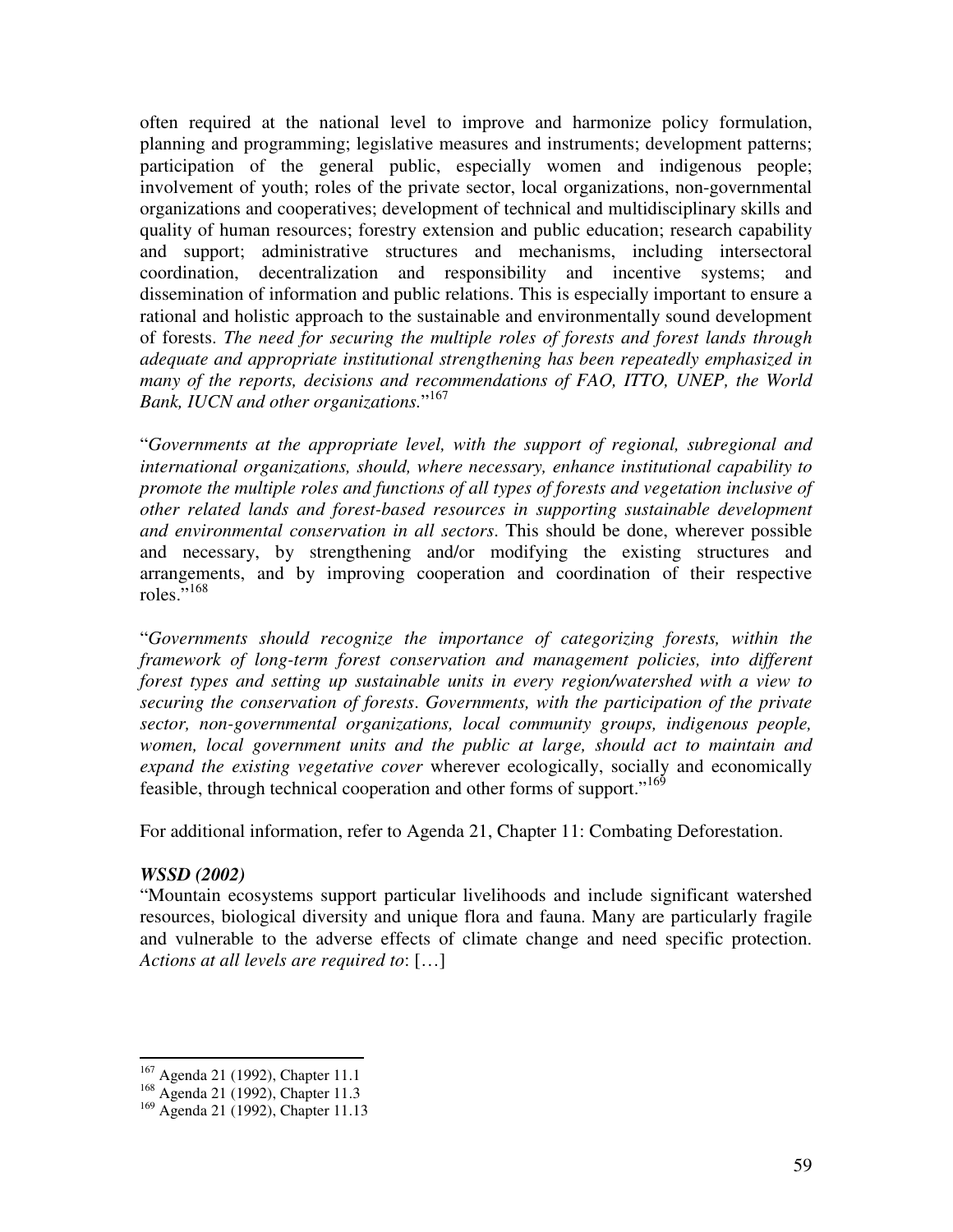b.) *Implement programmes to address, where appropriate, deforestation*, erosion, land degradation, loss of biodiversity, disruption of water flows and retreat of glaciers"<sup>170</sup>

"Forests and trees cover nearly one third of the Earth's surface. *Sustainable forest management of both natural and planted forests and for timber and non-timber products is essential to achieving sustainable development as well as a critical means to eradicate poverty, significantly reduce deforestation,* halt the loss of forest biodiversity and land and resource degradation and improve food security and access to safe drinking water and affordable energy; in addition, it highlights the multiple benefits of both natural and planted forests and trees and contributes to the well-being of the planet and humanity. The achievement of sustainable forest management, nationally and globally, including through partnerships among interested Governments and stakeholders, including the private sector, indigenous and local communities and non-governmental organizations, is an essential goal of sustainable development. *This would include actions at all levels to*: […]

e.) *Develop and implement initiatives to address the needs of those parts of the world that currently suffer from poverty and the highest rates of deforestation and where international cooperation would be welcomed by affected Governments*" 171

### *UN-REDD Programme 2011-2015 Strategy*

"The goal of significantly reducing emissions from deforestation and forest degradation can best be achieved through a strong global partnership to create a REDD+ mechanism under the United Nations Framework Convention on Climate Change (UNFCCC). Such a partnership must be based on a commitment, on one hand, by developing countries to embark on low-carbon, climate resilient development, and on the other hand, by developed countries to provide predictable and significant funding as an incentive for reduced forest-based carbon emissions."<sup>172</sup>

"*It is estimated that a 25 per cent reduction in annual global deforestation rates could be achieved by 2015 if financing of US\$22-38 billion were made available from 2010-2015 for results-based incentives and capacity building, complementing other bilateral and multilateral REDD+ efforts*."<sup>173</sup>

"Mission: *To support countries' efforts to reduce emissions from deforestation and forest degradation through national REDD+ strategies that transform their forest sectors so as to contribute to human well-being and meet climate change mitigation and adaptation aspirations.*" 174

 $170$  Johannesburg Plan of Implementation of the World Summit of Sustainable Development (WSSD) (2002), Paragraph 42(b)

<sup>&</sup>lt;sup>171</sup> Johannesburg Plan of Implementation of the World Summit of Sustainable Development (WSSD) (2002), Paragraph 45(e)

<sup>&</sup>lt;sup>172</sup> UN-REDD Programme 2011-2015 Strategy, p.1

 $173$  UN-REDD Programme 2011-2015 Strategy, p.2

<sup>&</sup>lt;sup>174</sup> UN-REDD Programme 2011-2015 Strategy, p.6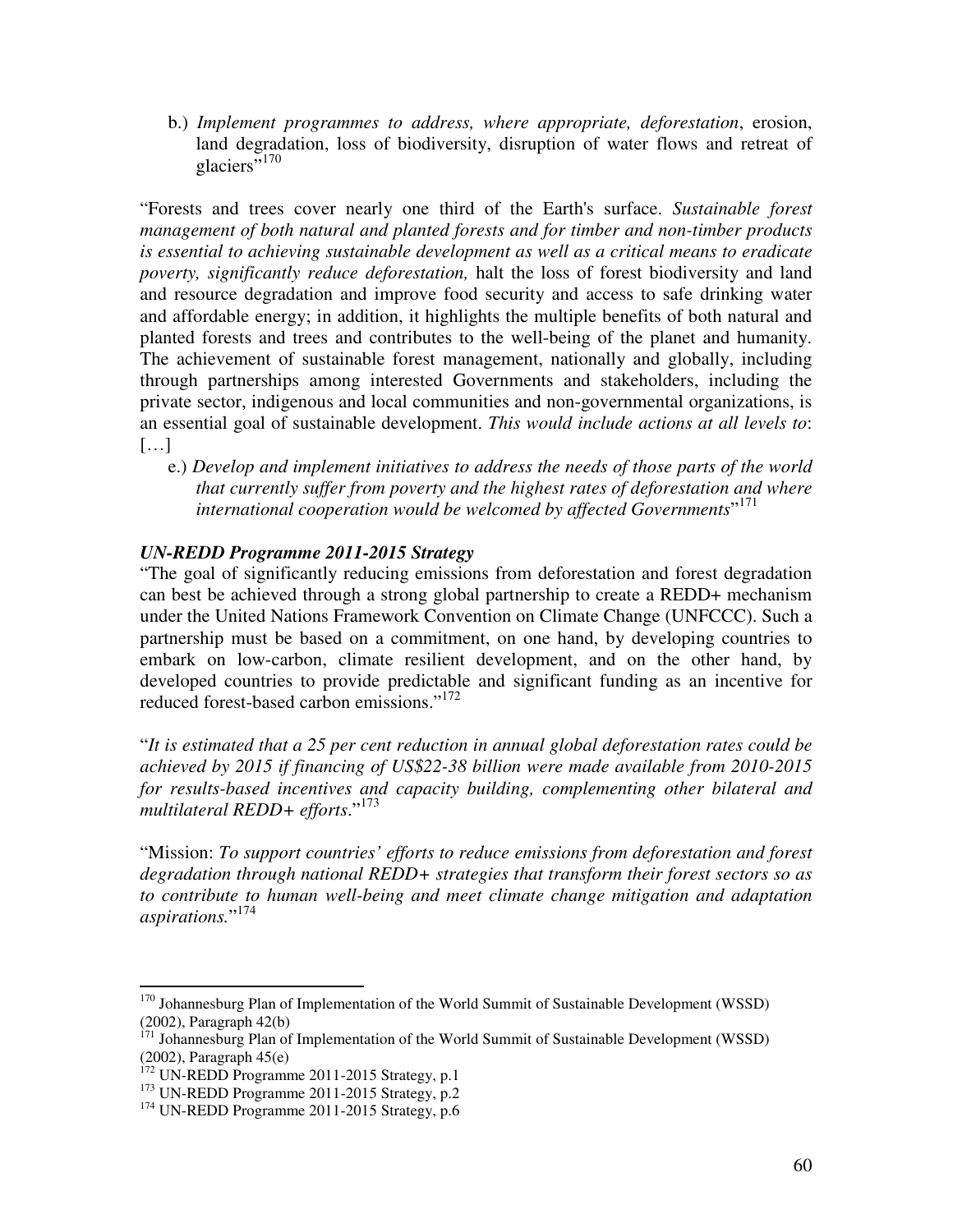#### *Miscellaneous*

"*We call for enhanced efforts to achieve the sustainable management of forests, reforestation, restoration and afforestation, and we support all efforts that effectively slow, halt and reverse deforestation and forest degradation, including promoting trade in legally harvested forest products.* We note the importance of such ongoing initiatives as reducing emissions from deforestation and forest degradation in developing countries, and the role of conservation, sustainable management of forests and enhancement of forest carbon stocks in developing countries. We call for increased efforts to strengthen forest governance frameworks and means of implementation, in accordance with the nonlegally binding instrument on all types of forests in order to achieve sustainable forest management. To this end, we commit to improving the livelihoods of people and communities by creating the conditions needed for them to sustainably manage forests, including by strengthening cooperation arrangements in the areas of finance, trade, transfer of environmentally sound technologies, capacity-building and governance, as well as by promoting secure land tenure, particularly with regard to decision-making and benefit-sharing, in accordance with national legislation and priorities."<sup>175</sup>

"Policies, measures and instruments shown to be environmentally effective: *reduced deforestation* 

*Financial incentives (national and international) to increase forest area, to reduce deforestation and to maintain and manage forests; land-use regulation and enforcement*<sup>176</sup>

"*Forest-related mitigation activities can considerably reduce emissions from sources and increase CO2 removals by sinks at low costs*, and can be designed to create synergies with adaptation and sustainable development (high agreement, much evidence).

- About 65% of the total mitigation potential (up to 100 US\$/tCO<sub>2</sub>-eq) is located in the tropics and about 50% of the total could be achieved by reducing emissions from deforestation
- Climate change can affect the mitigation potential of the forest sector (i.e., native and planted forests) and is expected to be different for different regions and subregions, both in magnitude and direction
- Forest-related mitigation options can be designed and implemented to be compatible with adaptation, and can have substantial co-benefits in terms of employment, income generation, biodiversity and watershed conservation, renewable energy supply and poverty alleviation"<sup>177</sup>

Refer to UNEP Emissions Gap Report (2012), Chapter 4.3.4 for a discussion of deforestation policies and initiatives, focused particularly on Brazil's past strategies.

"Best practice policies to curb deforestation […]

 $\overline{a}$ <sup>175</sup> The Future We Want (Rio+20 Declaration) (2012), Paragraph 193

<sup>&</sup>lt;sup>176</sup> IPCC Fourth Assessment Report (2007), Table 4.2

<sup>&</sup>lt;sup>177</sup> IPCC Fourth Assessment Report (2007), Summary for Policymakers: Mitigation, Paragraph 15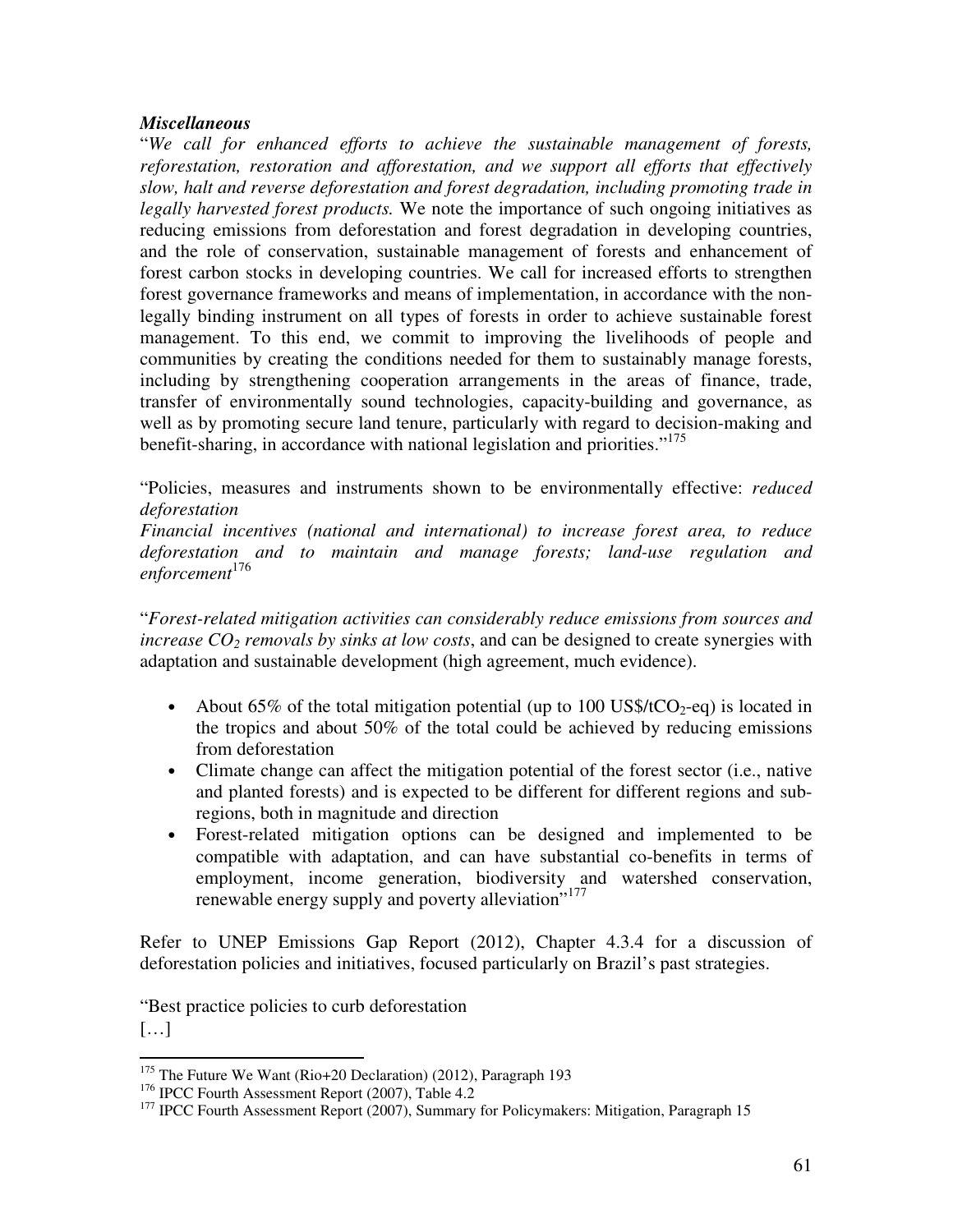Scope for scaling-up

The previous sections illustrate that policies to curb deforestation typically require cross-sector policy coordination involving multiple stakeholders. Similarly, a policy mix of incentives, disincentives, and appropriate enabling policies may be most appropriate. But which enabling factors are key to replicating and scaling-up successful policies?

First*,* countries may learn from the Brazilian experience, where the capacity to properly monitor deforestation was a key factor in reducing deforestation. Monitoring can be strengthened without major changes in regulation or political support, and requires mainly financial resources and technology transfer.

Second*,* to achieve large-scale results, countries need strong political commitment from the core of government. In both Costa Rica and Brazil, this provided the basis for developing and implementing comprehensive strategies across sectors and levels of government.

Third, […] *protected areas generally have an important impact on conserving forests, but they can be even more effective if they are positioned near deforestation frontiers or areas liable to future threats*. Protected areas with sustainable use of natural resources provide an interesting compromise between local livelihoods and environmental interests, and could therefore serve as an option in areas where there is conflicting interest between forest conservation and local livelihoods.

Fourth*, in Brazil, a sudden increase in enforcement of existing forestry laws triggered strong reactions from agricultural interests against the laws. To avoid a similar situation, countries may have to combine enforcement with new legislation and institutions.* Costa Rica's combination of incentives, disincentives and enabling measures is a noteworthy example of an easy-to-accept policy mix.

Fifth*, well-defined land tenure can provide an incentive for conserving forests.* Once stronger institutions and secure property rights to forestlands have been established, economic incentives for conservation in private properties may become nationally applicable, rather than restricted to pilot projects. To maximize effectiveness, PES schemes may target areas where deforestation risks and forest services such as medicinal plants, watershed protection, and lumber are most abundant.

Finally, *economy-wide policies can in some cases be one of the underlying causes of deforestation*. *While some land-clearing incentives, such as global commodity prices, are usually outside a particular government's control, others including taxes, subsidies, credit provision, and regulations, are not. Removing perverse national policy incentives may reduce both government budgets and forest pressures, resulting in a win-win situation* [...] .<sup>,178</sup>

"*New and additional financial resources should be provided to developing countries to enable them to sustainably manage, conserve and develop their forest resources, including through afforestation, reforestation and combating deforestation and forest and land degradation*."<sup>179</sup>

 $\overline{\phantom{a}}$ <sup>178</sup> UNEP Emissions Gap Report (2012), Chapter 4.3.4

<sup>&</sup>lt;sup>179</sup> Rio Declaration (1992), Annex III, Paragraph 10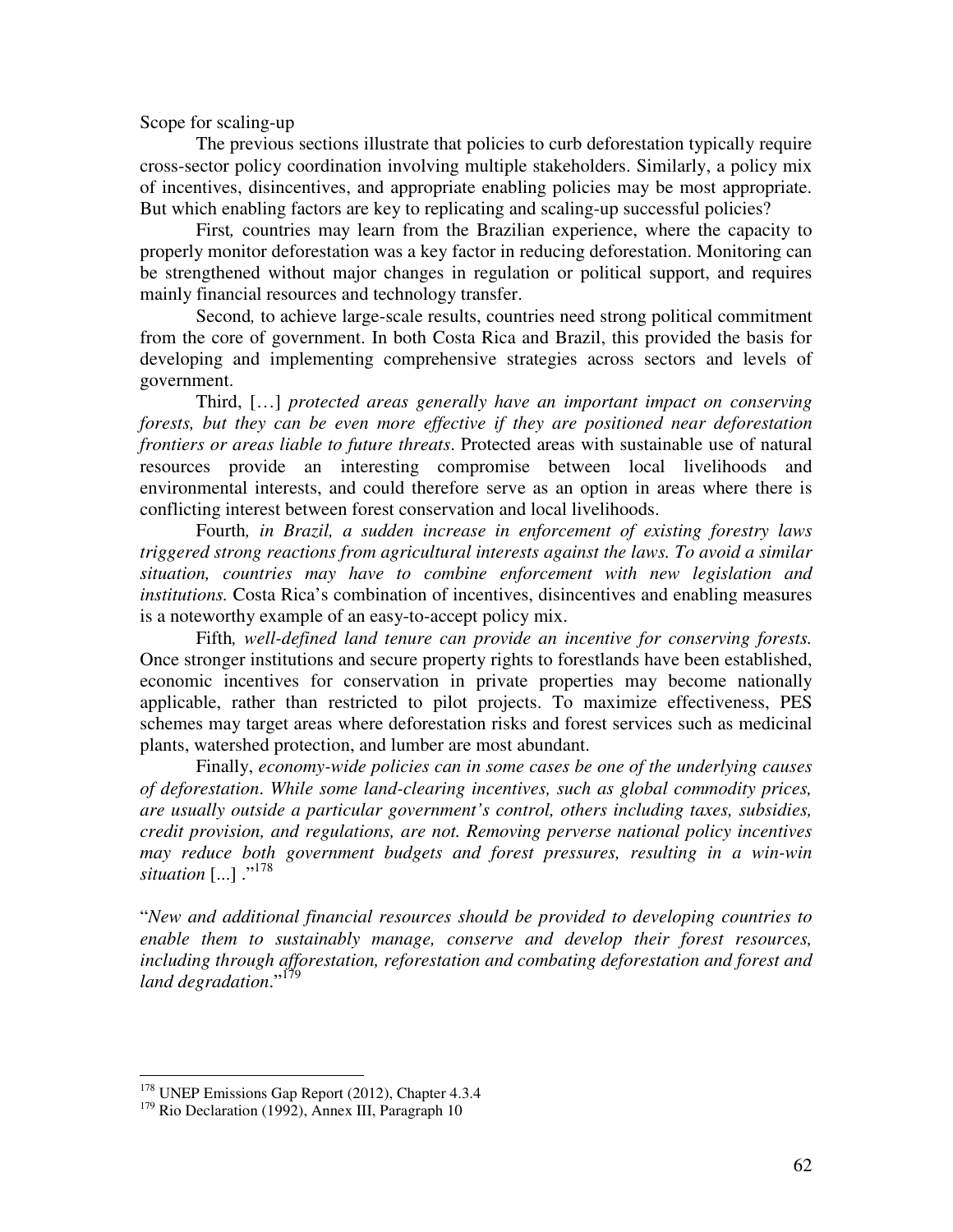# **G. Technology transfer to developing countries**

## *UNFCCC Agreements*

"*All Parties, taking into account their common but differentiated responsibilities and their specific national and regional development priorities, objectives and circumstances, shall:* […]

(c) *promote and cooperate in the development, application and diffusion, including transfer, of technologies, practices and processes that control, reduce or prevent anthropogenic emissions of greenhouse gases not controlled by the Montreal Protocol in all relevant sectors, including the energy, transport, industry, agriculture, forestry and waste management sectors*" 180

"The developed country Parties and other developed Parties included in Annex II shall provide new and additional financial resources to meet the agreed full costs incurred by developing country Parties in complying with their obligations under Article 12, paragraph 1. *They shall also provide such financial resources, including for the transfer of technology, needed by the developing country Parties to meet the agreed full incremental costs of implementing measures that are covered by paragraph 1 of this Article and that are agreed between a developing country Party and the international entity or entities referred to in Article 11, in accordance with that Article*."<sup>181</sup>

"*The developed country Parties and other developed Parties included in Annex II shall take all practicable steps to promote, facilitate and finance, as appropriate, the transfer of, or access to, environmentally sound technologies and know-how to other Parties, particularly developing country Parties, to enable them to implement the provisions of the Convention*. In this process, the developed country Parties shall support the development and enhancement of endogenous capacities and technologies of developing country Parties. Other Parties and organizations in a position to do so may also assist in facilitating the transfer of such technologies $"^{182}$ 

"The extent to which developing country Parties will effectively implement their commitments under the Convention will depend on the effective implementation by developed country Parties of their commitments under the Convention related to financial resources and transfer of technology and will take fully into account that economic and social development and poverty eradication are the first and overriding priorities of the developing country Parties."<sup>183</sup>

"In the implementation of the commitments in this Article, *the Parties shall give full consideration to what actions are necessary under the Convention, including actions related to funding, insurance and the transfer of technology, to meet the specific needs and concerns of developing country Parties arising from the adverse effects of climate change and/or the impact of the implementation of response measures*, especially on:

<sup>&</sup>lt;sup>180</sup> UNFCCC (1992) Article 4, Paragraph 1(c)

<sup>&</sup>lt;sup>181</sup> UNFCCC (1992) Article 4, Paragraph 3

 $182$  UNFCCC (1992) Article 4, Paragraph 5

<sup>&</sup>lt;sup>183</sup> UNFCCC (1992) Article 4, Paragraph 7; also repeated in Durban Platform (2011), Paragraph 57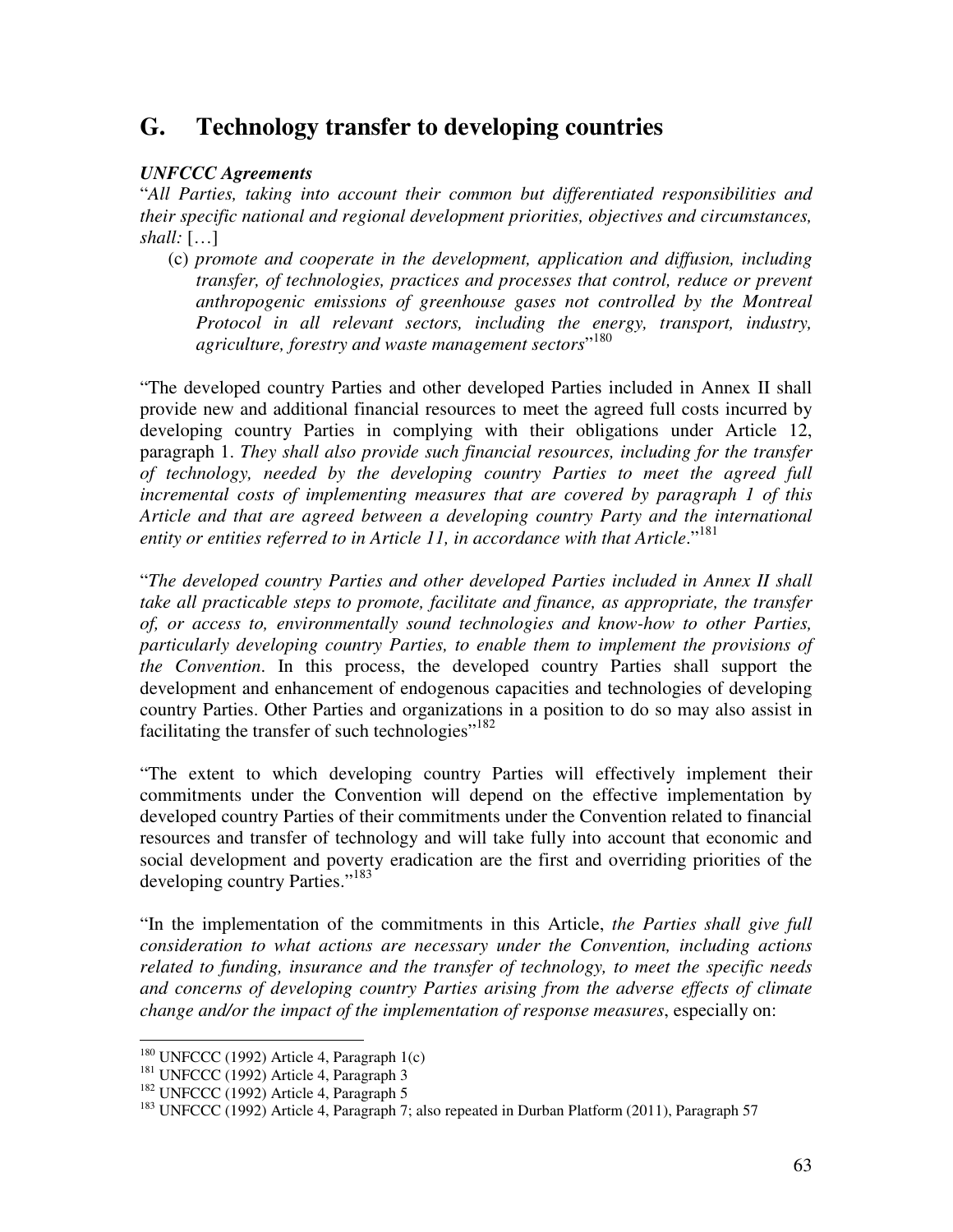- (a) Small island countries;
- (b) Countries with low-lying coastal areas;
- (c) Countries with arid and semi-arid areas, forested areas and areas liable to forest decay;
- (d) Countries with areas prone to natural disasters;
- (e) Countries with areas liable to drought and desertification;
- (f) Countries with areas of high urban atmospheric pollution;
- (g) Countries with areas with fragile ecosystems, including mountainous ecosystems;
- (h) Countries whose economies are highly dependent on income generated from the production, processing and export, and/or on consumption of fossil fuels and associated energy-intensive products; and
- (i) Landlocked and transit countries.

Further, the Conference of the Parties may take actions, as appropriate, with respect to this paragraph."<sup>184</sup>

"*The Parties shall take full account of the specific needs and special situations of the*  least developed countries in their actions with regard to funding and transfer of *technology*."<sup>185</sup>

"*All Parties*, taking into account their common but differentiated responsibilities and their specific national and regional development priorities, objectives and circumstances, without introducing any new commitments for Parties not included in Annex I, but reaffirming existing commitments under Article 4, paragraph 1, of the Convention, and continuing to advance the implementation of these commitments in order to achieve sustainable development, taking into account Article 4, paragraphs 3, 5 and 7, of the Convention, *shall*: […]

 (c) *Cooperate in the promotion of effective modalities for the development, application and diffusion of, and take all practicable steps to promote, facilitate and finance, as appropriate, the transfer of, or access to, environmentally sound technologies, know-how, practices and processes pertinent to climate change, in particular to developing countries,* including the formulation of policies and programmes for the effective transfer of environmentally sound technologies that are publicly owned or in the public domain and the creation of an enabling environment for the private sector, to promote and enhance the transfer of, and access to, environmentally sound technologies"<sup>186</sup>

"In the context of the implementation of Article 4, paragraph 1, of the Convention, in accordance with the provisions of Article 4, paragraph 3, and Article 11 of the Convention, and through the entity or entities entrusted with the operation of the financial mechanism of the Convention, *the developed country Parties and other developed Parties included in Annex II to the Convention shall*: […]

<sup>&</sup>lt;sup>184</sup> UNFCCC (1992) Article 4, Paragraph 8

 $185$  UNFCCC (1992) Article 4, Paragraph 9

 $186$  Kyoto Protocol (1998), Article  $10(c)$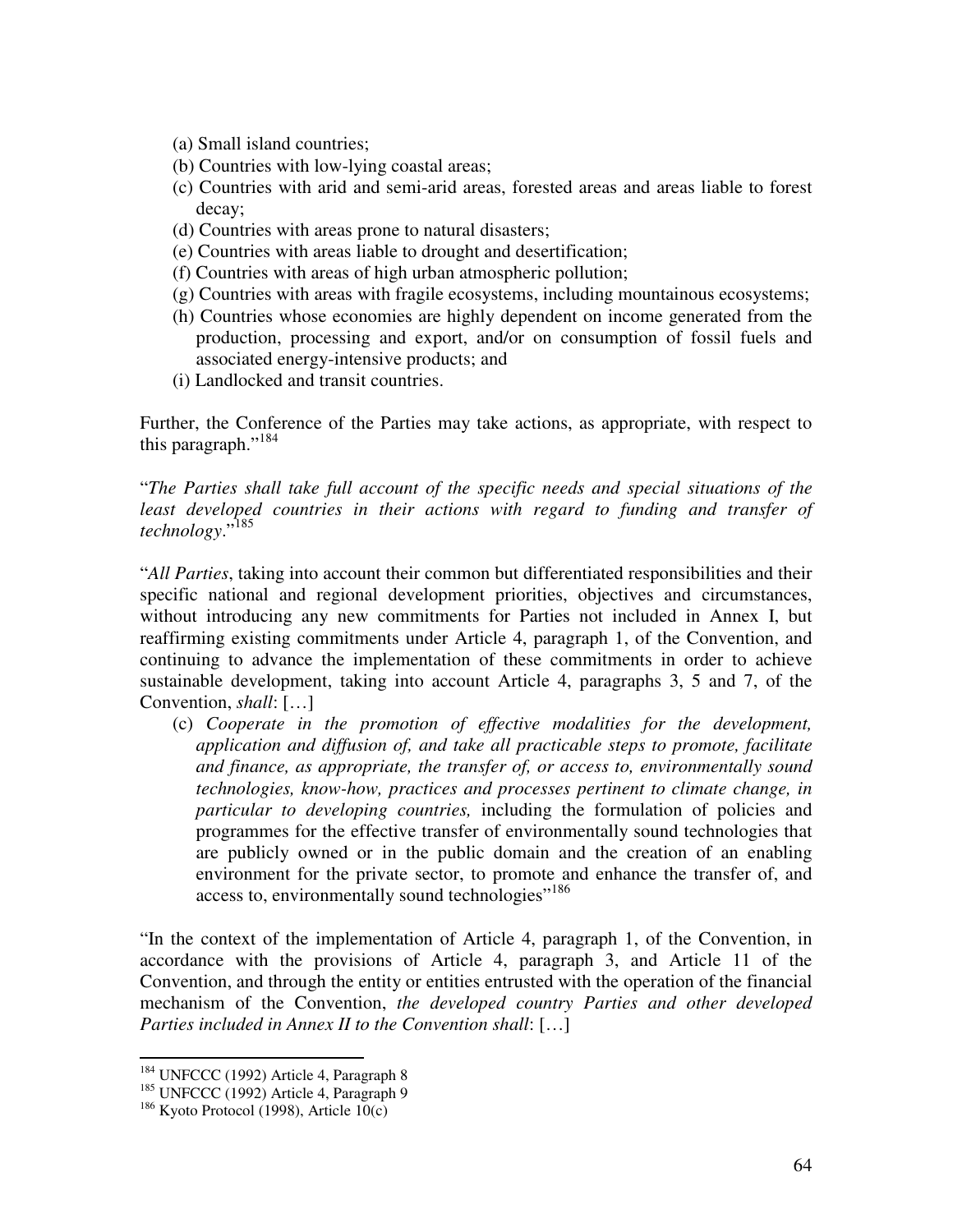(b) *Also provide such financial resources, including for the transfer of technology, needed by the developing country Parties to meet the agreed full incremental costs of advancing the implementation of existing commitments under Article 4, paragraph 1, of the Convention* that are covered by Article 10 and that are agreed between a developing country Party and the international entity or entities referred to in Article 11 of the Convention, in accordance with that Article."<sup>187</sup>

"Decides to launch a comprehensive process to enable the full, effective and sustained implementation of the Convention through long-term cooperative action, now, up to and beyond 2012, in order to reach an agreed outcome and adopt a decision at its fifteenth session, by addressing, inter alia: […]

- (d) *Enhanced action on technology development and transfer to support action on mitigation and adaptation, including, inter alia, consideration of* 
	- (i) Effective mechanisms and enhanced means for the removal of obstacles to, and provision of financial and other incentives for, scaling up of the development and transfer of technology to developing country Parties in order to promote access to affordable environmentally sound technologies;
	- (ii) Ways to accelerate deployment, diffusion and transfer of affordable environmentally sound technologies;
	- (iii) Cooperation on research and development of current, new and innovative technology, including win-win solutions;
	- (iv) The effectiveness of mechanisms and tools for technology cooperation in specific sectors; "<sup>188</sup>

The Bali Action Plan: Decision 3/CP.13: Development and transfer of technologies under the Subsidiary Body for Scientific and Technological Advice established the Expert Group on Technology Transfer. For further details refer to original document.

Excerpts from Annex I: Recommendations for enhancing the implementation of the framework for meaningful and effective actions to enhance the implementation of Article 4, paragraph 5, of the Convention**. <sup>189</sup>** For full text, refer to original document.

"Based on lessons learned in the implementation of this theme, the following recommendations are made to enhance the implementation of this theme:

- (a) Preparation of technical studies on barriers, good practice and recommendations for developing enhanced enabling environments that accelerate the development and transfer of environmentally sound technologies (ESTs), at the national and international levels. This should cover related trade issues, technology development (including endogenous technologies), and technology push and market pull factors for consideration by the SBSTA;
- (b) *To encourage Parties to avoid trade and intellectual property rights policies, or lack thereof, restricting transfer of technology*;

 $\overline{a}$  $187$  Kyoto Protocol (1998), Article 11, paragraph 2(b)

<sup>&</sup>lt;sup>188</sup> Bali Action Plan (2007), Decision 1, Paragraph 1(d)(i, ii, iii, iv) (e)(i)

<sup>189</sup> Bali Action Plan (2007), Annex I, Paragraphs 1-24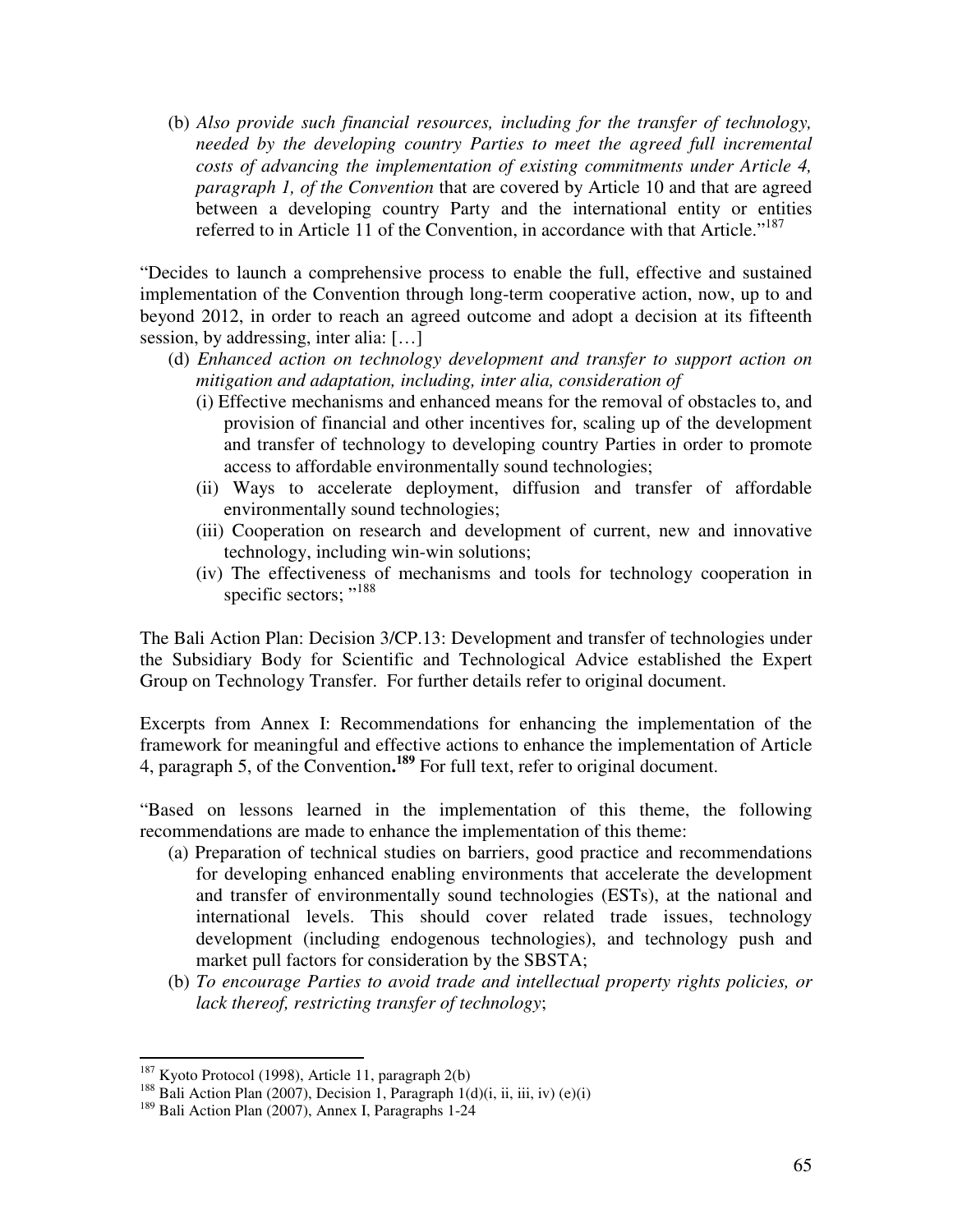- (c) *To encourage Parties to make available through TT:CLEAR and other means information on ongoing and planned publicly funded research and development (R&D) activities where there are opportunities for non-Annex I Parties to jointly participate in such R&D activities*, along with the terms under which Parties might participate and the steps necessary to establish such a collaborative relationship;
- (d) *Close cooperation with public and/or private partnerships that focus on improving enabling environments for accelerating development and transfer of ESTs* and which have been established in the context of processes such as the World Summit on Sustainable Development, the Group of Eight and other initiatives (Renewable Energy and Energy Efficiency Partnership, Johannesburg Renewable Energy Coalition, Carbon Sequestration Leadership Forum, and CTI and other International Energy Agency implementing agreements);
- (e) *To encourage Parties to integrate the objective of technology transfer into national policies and to enhance the interaction between governments and the private sector*."<sup>190</sup>

"Activities relating to capacity-building are also listed under other sections of these recommendations. Based on lessons learned in the implementation of this theme, the following additional recommendations are made to enhance its implementation:

- (a) *To encourage Parties, IGOs and other institutions and initiatives to support capacity building activities to promote technology transfer, at the regional and national levels*, that are targeted to respond to priority capacity-building needs identified by non-Annex I Parties in their TNAs, national communications and other national reports;
- (b) The secretariat to prepare periodic reports containing information relating to capacity-building needs for the development, deployment, application and transfer of technologies from all relevant sources of information, such as national communications of non-Annex I Parties, reports of TNAs and National Capacity Self Assessment reports supported by the GEF for consideration by the SBSTA. To the extent possible those reports could identify key elements for successful capacity-building for development and transfer of technologies for both mitigation of and adaptation to climate change;
- (c) To increase communication and outreach with regard to technology transfer activities under the framework and the work of the EGTT by creating learning centres (tools and methods) and partnership fairs (opportunities) in parallel with subsidiary body sessions and side events;
- (d) *To encourage Parties, IGOs and other institutions and initiatives to organize training in management and operation of climate technologies*; to establish/strengthen relevant organizations/institutions in developing countries for capacity-building for technology transfer; to establish/strengthen training, expert exchange, scholarship and cooperative research programmes in relevant national and regional institutions in developing countries for transfer of ESTs; and to

<sup>&</sup>lt;sup>190</sup> Bali Action Plan (2007), Decision 3, Annex I, Paragraph 12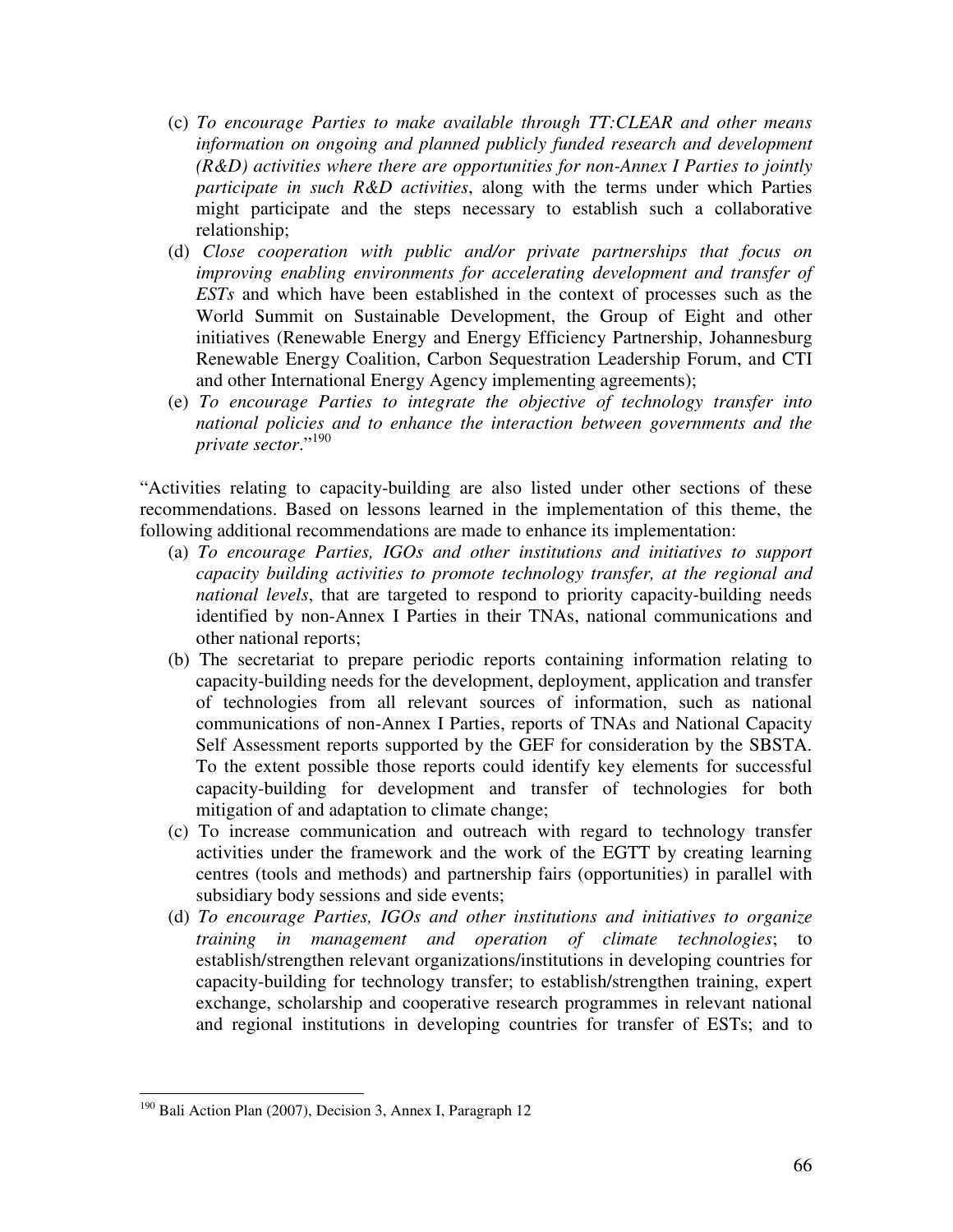organize seminars/training/workshops on capacity-building for adapting to the adverse effects of climate change."<sup>191</sup>

"*Innovative options for financing the development and transfer of technologies*  The recommended actions in this area are:

- (d) *To encourage Parties to create an environment conducive for private sector investments* by providing such incentives as greater access to multilateral sources and other sources of targeted "smart" subsidy schemes that trigger private sector co-financing;
- (e) *To encourage Parties to scale up and/or develop innovative public-private financing mechanisms and instruments that increase access to developing country project and business developers that play a role in the transfer, development and/or deployment of ESTs* [...]"<sup>192</sup>

Refer to Annex II of the Bali Action Plan for details regarding the Expert Group on Technology Transfer.

"*We agree that developed countries shall provide adequate, predictable and sustainable financial resources, technology and capacity-building to support the implementation of adaptation action in developing countries*."<sup>193</sup>

"*Scaled up, new and additional, predictable and adequate funding as well as improved access shall be provided to developing countries, in accordance with the relevant provisions of the Convention, to enable and support enhanced action on mitigation, including substantial finance to reduce emissions from deforestation and forest degradation (REDD-plus), adaptation, technology development and transfer and capacity-building, for enhanced implementation of the Convention*."<sup>194</sup>

"2) Further affirms that:

- (a) *Scaled-up overall mitigation efforts that allow for the achievement of desired stabilization levels are necessary, with developed country Parties showing leadership by undertaking ambitious emission reductions and providing technology, capacity-building and financial resources to developing country Parties*, in accordance with the relevant provisions of the Convention; [...]
- (c) *All Parties should cooperate, consistent with the principles of the Convention, through effective mechanisms, enhanced means and appropriate enabling environments, and enhance technology development and the transfer of technologies to developing country Parties to enable action on mitigation and adaptation*;"<sup>195</sup>

 $\overline{a}$ <sup>191</sup> Bali Action Plan (2007), Decision 3, Annex I, Paragraph 14

<sup>&</sup>lt;sup>192</sup> Bali Action Plan (2007), Decision 3, Annex I, Paragraph 17

<sup>193</sup> Copenhagen Accord (2009), Paragraph 3

 $194$  Copenhagen Accord (2009), Paragraph 8

<sup>&</sup>lt;sup>195</sup> Cancun Agreements (2010) (2010), Paragraph 1, 2(a)(c)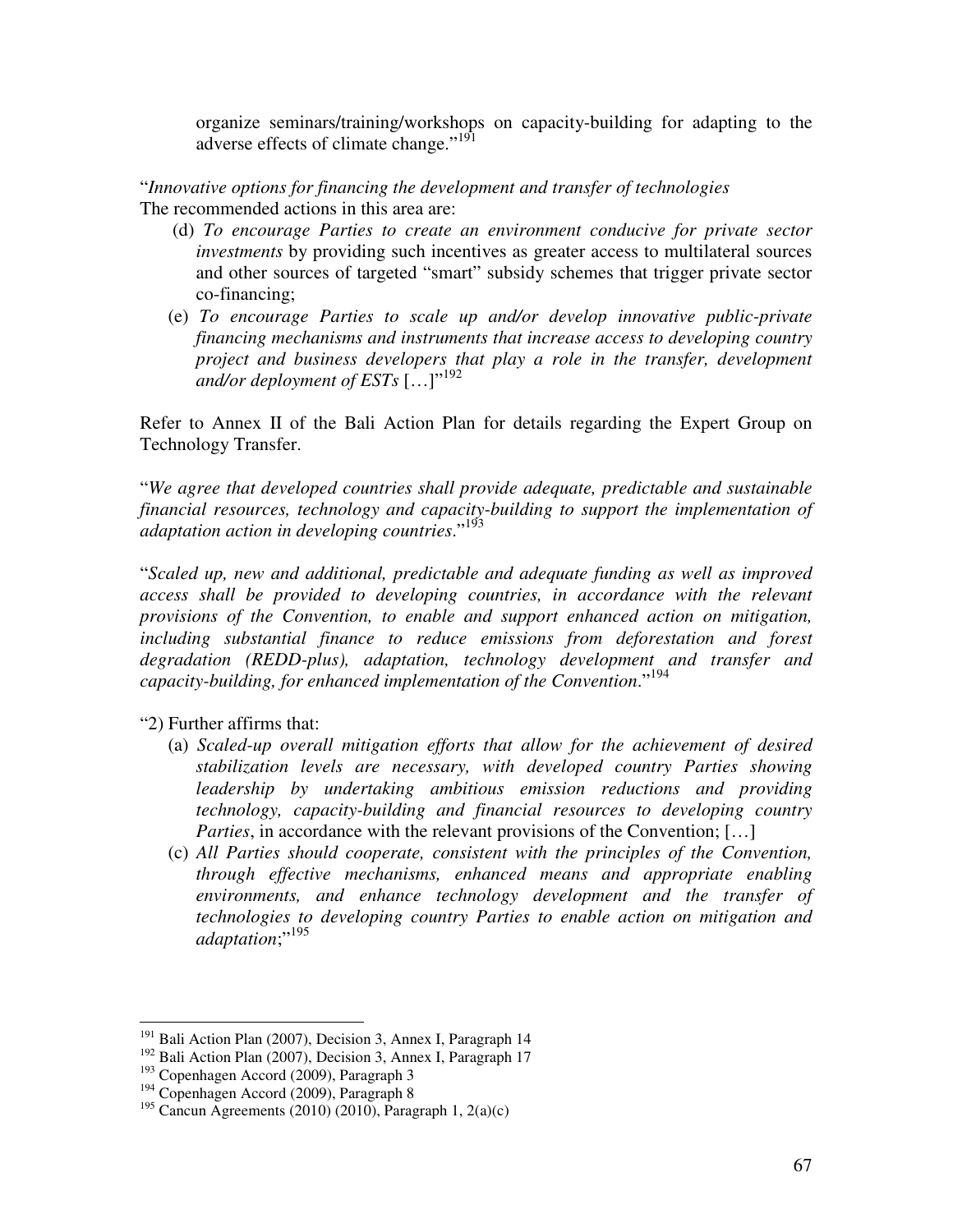"*Invites all Parties to enhance action on adaptation under the Cancun Adaptation Framework*, taking into account their common but differentiated responsibilities and respective capabilities, and specific national and regional development priorities, objectives and circumstances, *by undertaking, inter alia, the following*: […]

(g) *Research, development, demonstration, diffusion, deployment and transfer of technologies, practices and processes, and capacity-building for adaptation, with a view to promoting access to technologies, in particular in developing country Parties*" 196

"*Requests developed country Parties to provide developing country Parties, taking into account the needs of those that are particularly vulnerable, with long-term, scaled-up, predictable, new and additional finance, technology and capacity-building*" 197

"Developed countries should submit annual greenhouse gas inventories and inventory reports and biennial reports on their progress in achieving emission reductions, including information on mitigation actions to achieve their quantified economy-wide emission targets and emission reductions achieved, projected emissions and the provision of financial, technology and capacity-building support to developing country Parties; […]

(c) *Developed countries shall improve the reporting of information on the provision of financial, technology and capacity-building support to developing country Parties*;"<sup>198</sup>

"Recognizing that developing country Parties are already contributing and will continue to contribute to a global mitigation effort in accordance with the principles and provisions of the Convention, and could enhance their mitigation actions, depending on provision of finance, technology and capacity-building support by developed country Parties"<sup>199</sup>

"Decides that, in accordance with Article 4, paragraph 3, of the Convention, *developed country Parties shall provide enhanced financial, technological and capacity-building support for the preparation and implementation of nationally appropriate mitigation actions of developing country Parties and for enhanced reporting by these Parties*" 200

"*Urges Parties, in particular developed country Parties, to support*, through multilateral and bilateral channels, the development of national strategies or action plans, policies and measures and capacity-building, followed by the implementation of national policies and measures and national strategies or action plans that could involve *further capacitybuilding, technology development and transfer and results-based demonstration activities,* including consideration of the safeguards referred to in paragraph 2 of appendix I to this decision, taking into account the relevant provisions on finance including those relating to reporting on support<sup> $201$ </sup>

<sup>&</sup>lt;sup>196</sup> Cancun Agreements (2010) (2010), Paragraph  $14(g)$ 

 $197$  Cancun Agreements (2010) (2010), Paragraph 18

<sup>&</sup>lt;sup>198</sup> Cancun Agreements (2010) (2010), Paragraph  $40(c)$ 

<sup>199</sup> Cancun Agreements (2010) (2010), Paragraph 47

 $200$  Cancun Agreements (2010) (2010), Paragraph 52

 $201$  Cancun Agreements (2010) (2010), Paragraph 76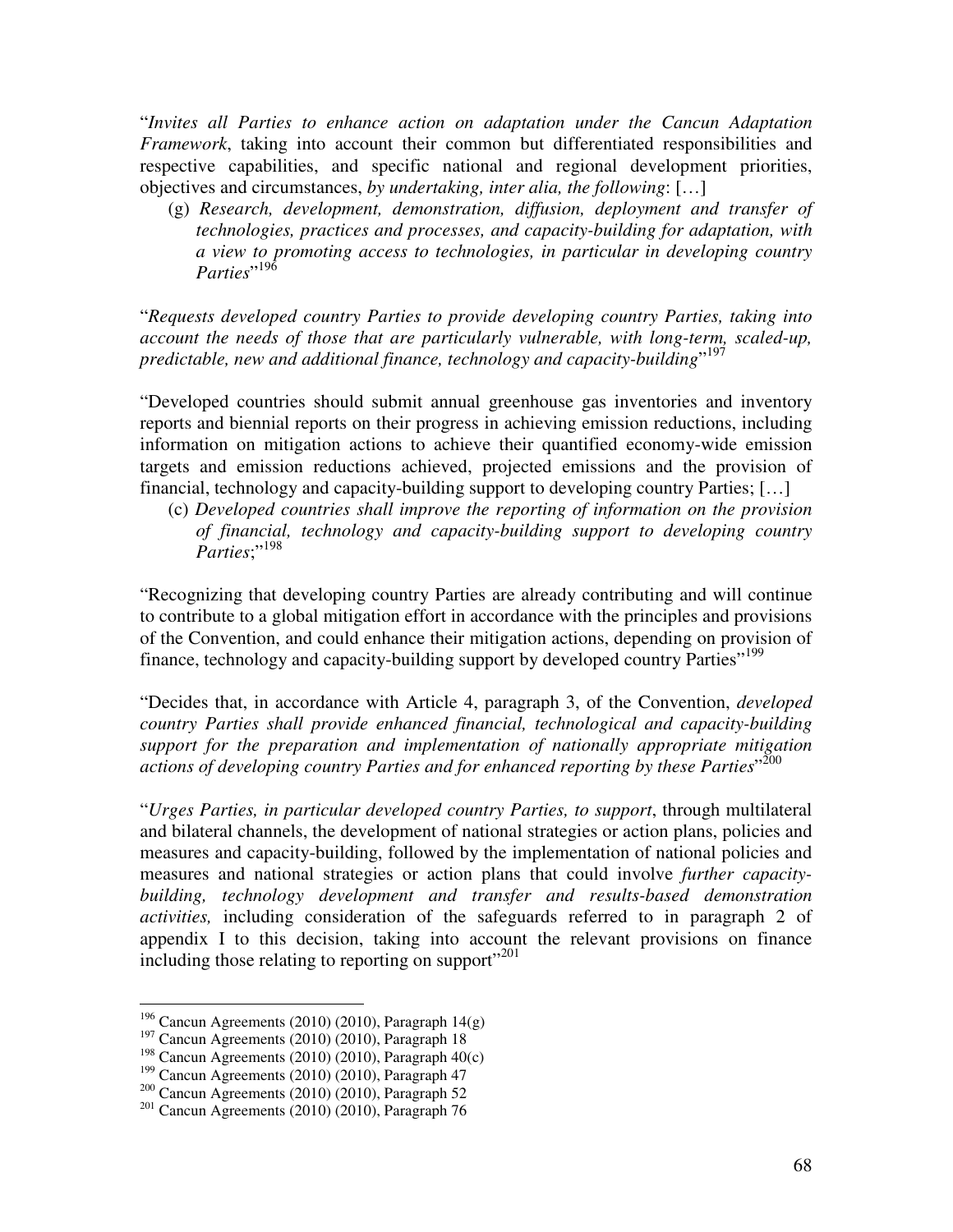"Also urges developed country Parties to strive to implement policies and measures to respond to climate change in such a way as to avoid negative social and economic consequences for developing country Parties, taking into account Article 3 of the Convention, *and to assist these Parties to address such consequences by providing support, including financial resources, transfer of technology* and capacity-building, in accordance with Article 4 of the Convention, to build up the resilience of societies and economies negatively affected by response measures"<sup>202</sup>

"Confirming the importance of promoting and enhancing national and international cooperative action on the development and transfer of environmentally sound technologies to developing country Parties to support action on mitigation and adaptation now, up to and beyond 2012, in order to achieve the ultimate objective of the Convention, Recognizing that an early and rapid reduction in emissions and the urgent need to adapt to the adverse impacts of climate change *require large-scale diffusion and transfer of, or access to, environmentally sound technologies*,

*Stressing the need for effective mechanisms, enhanced means, appropriate enabling environments and the removal of obstacles to the scaling up of the development and transfer of technology to developing country Parties*,"<sup>203</sup>

"*Further decides to accelerate action consistent with international obligations, at different stages of the technology cycle, including research and development, demonstration, deployment, diffusion and transfer of technology* (hereinafter referred in this decision as technology development and transfer) *in support of action on mitigation and adaptation*" 204

"*Encourages Parties*, in the context of Article 4, paragraphs 1(c) and 5, of the Convention and consistent with their respective capabilities and national circumstances and priorities, *to undertake domestic actions identified through country-driven approaches, to engage in bilateral and multilateral cooperative activities on technology development and transfer and to increase private and public research, development and demonstration in relation to technologies for mitigation and adaptation*" 205

"Decides that the Climate Technology Centre shall facilitate a network of national, regional, sectoral and international technology networks, organizations and initiatives with a view to engaging the participants of the Network effectively in the following functions: […]

(b) *Stimulating and encouraging, through collaboration with the private sector, public institutions, academia and research institutions, the development and transfer of existing and emerging environmentally sound technologies*, as well as opportunities for North–South, South–South and triangular technology cooperation;

 $202$  Cancun Agreements (2010) (2010), Paragraph 89

 $203$  Cancun Agreements (2010) (2010), Paragraph 112

 $204$  Cancun Agreements (2010) (2010), Paragraph 115

<sup>205</sup> Cancun Agreements (2010) (2010), Paragraph 116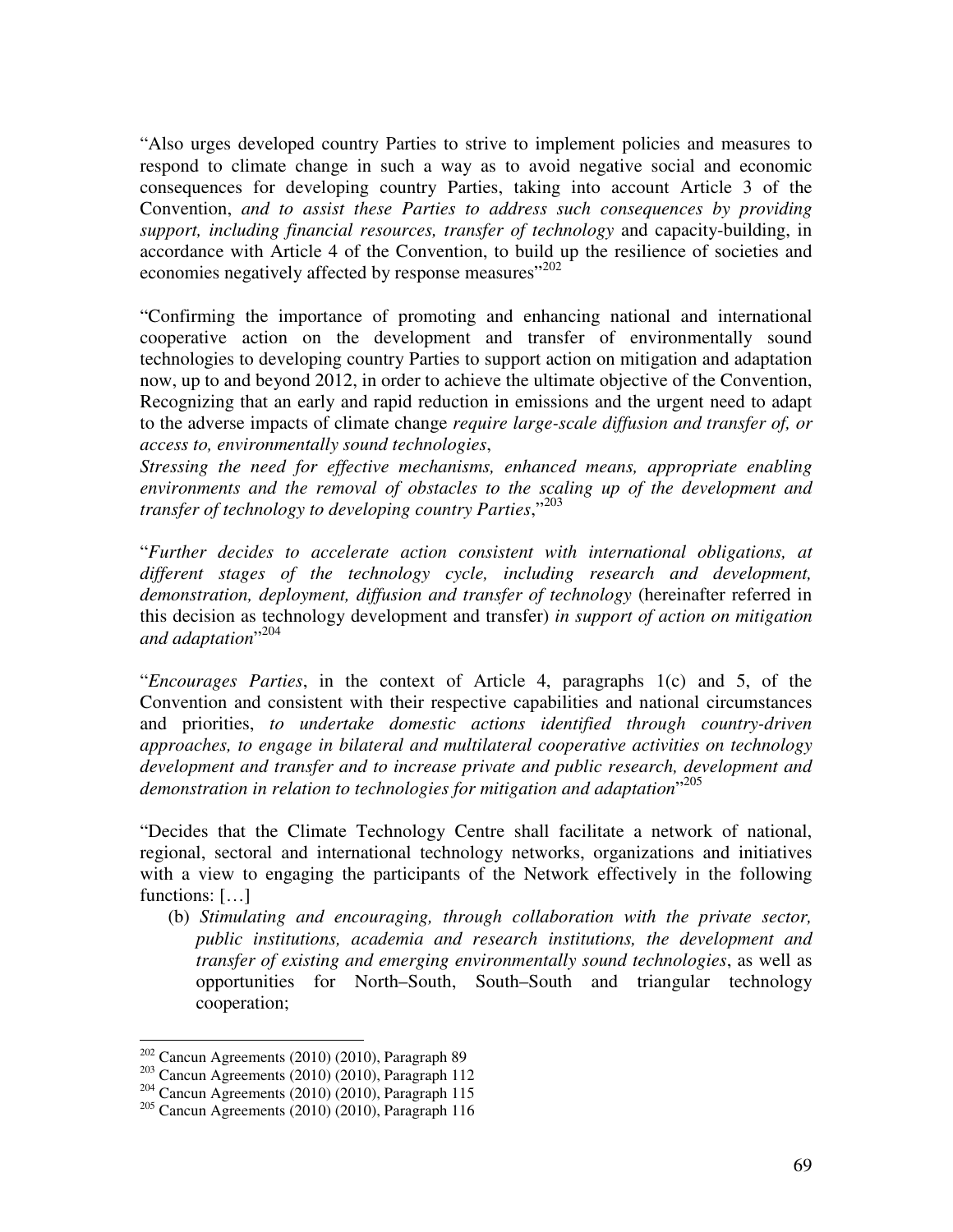- (c) *Facilitating a network of national, regional, sectoral and international technology centres, networks, organization and initiatives with a view to*: […]
	- (ii) *Facilitating international partnerships among public and private stakeholders to accelerate the innovation and diffusion of environmentally sound technologies to developing country Parties*;
	- (iii) *Providing, at the request of a developing country Party, in-country technical assistance and training to support identified technology actions in developing country Parties*" 206

"Decides that capacity-building support to developing country Parties should be enhanced with a view to strengthening endogenous capacities at the subnational, national or regional levels, as appropriate, taking into account gender aspects, to contribute to the achievement of the full, effective and sustained implementation of the Convention, by, inter alia: […]

(e) *Supporting existing and emerging capacity-building needs identified in the areas of mitigation, adaptation, technology development and transfer, and access to financial resources*" 207

See Appendix IV for Composition and Mandate of the Technology Executive Committee. "Also reaffirming that, in accordance with Article 4, paragraph 3, of the Convention, developed country Parties shall provide enhanced financial, technology and capacitybuilding support for the preparation and implementation of nationally appropriate mitigation actions of developing country Parties,<sup>7208</sup>

"*Affirming that there is a need to give full consideration to what actions are necessary, including actions related to funding, insurance and the transfer of technology, to meet the specific needs and concerns of developing country Parties arising from the impact of the implementation of response measures*; […]

Also reaffirming that developed country Parties are urged to strive to implement policies and measures to respond to climate change in such a way as to avoid negative social and economic consequences for developing country Parties, taking into account Article 3 of the Convention, and to assist these Parties to address such consequences *by providing support, including financial resources, transfer of technology and capacity-building, in accordance with Article 4 of the Convention, to build up the resilience of societies and economies negatively affected by response measures*" 209

"*Invites Annex I Parties that are in a position to do so*, through multilateral agencies, including through the Global Environment Facility within its mandate, bilateral agencies and the private sector or through any further arrangements, as appropriate, *to make available the capacity- building, financial, technical and technology transfer assistance for Annex I Parties undergoing the process of transition to a market economy in order to assist these Parties in the development and implementation of their national low-carbon* 

<sup>&</sup>lt;sup>206</sup> Cancun Agreements (2010), Paragraph  $123(b)(c(ii)(iii))$ 

 $207$  Cancun Agreements (2010), Paragraph 130(e)

<sup>&</sup>lt;sup>208</sup> Durban Platform (2011) (2011), Paragraph 31

 $209$  Durban Platform (2011) (2011), Paragraph 86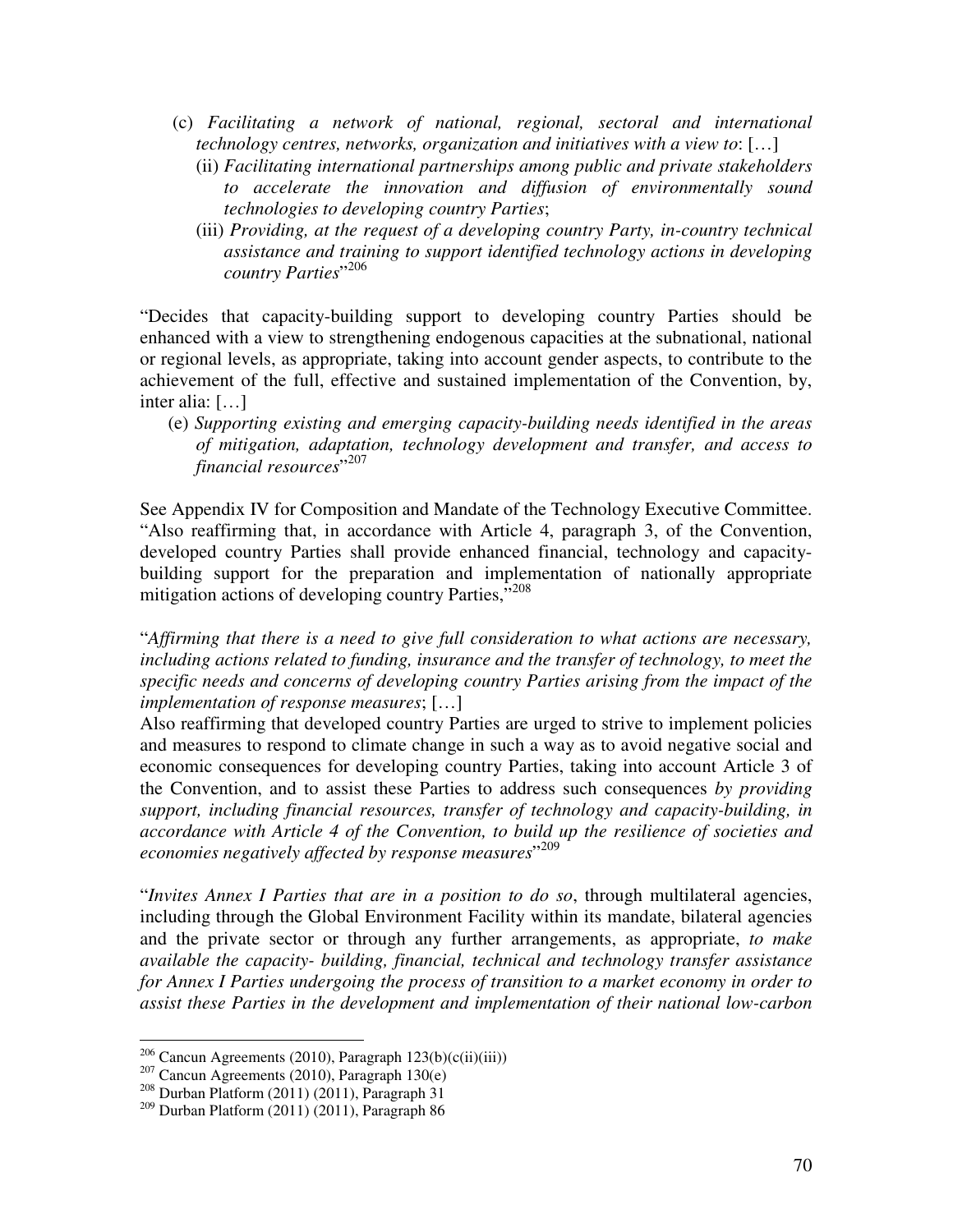*development strategies and action plans consistent with their national priorities and with their emission reduction targets*" 210

"*Each Annex II Party shall provide information on measures taken to promote, facilitate and finance the transfer of, access to and the deployment of climate-friendly technologies for the benefit of non-Annex I Parties, and for the support of the development and enhancement of endogenous capacities and technologies of non-Annex I Parties. Parties may also provide information on success and failure stories*."<sup>211</sup>

"*Each Annex II Party shall provide, in textual and tabular formats, information on measures and activities related to technology transfer implemented or planned since its last national communication or biennial report*. In reporting such measures and activities, Annex II Parties shall, to the extent possible, provide information on the recipient country, the target area of mitigation or adaptation, the sector involved and the sources of technology transfer from the public or private sectors, and shall distinguish between activities undertaken by the public and private sectors."<sup>212</sup>

See Annex III to the Durban Platform: UNFCCC biennial update reporting guidelines for Parties not included in Annex I to the Convention for more information on finance, technology and capacity-building needs and support received.

See Annex VII to the Durban Platform: "Terms of reference of the Climate Technology Centre and Network"

"Also decides that Parties' efforts should be undertaken on the basis of equity and common but differentiated responsibilities and respective capabilities, and *the provision of finance, technology transfer and capacity-building to developing countries in order to support their mitigation and adaptation actions under the Convention,* and take into account the imperatives of equitable access to sustainable development, the survival of countries and protecting the integrity of Mother Earth<sup>"213</sup>

"*Also agrees that the role of the Convention in promoting the implementation of approaches to address loss and damage associated with the adverse effects of climate change includes, inter alia, the following*: […]

(c) *Enhancing action and support, including finance, technology and capacitybuilding, to address loss and damage associated with the adverse effects of climate change*" 214

"*Requests developed country Parties to provide developing country Parties with finance, technology and capacity-building, in accordance with decision 1/CP.16 and other relevant decisions of the Conference of the Parties*" 215

<sup>210</sup> Durban Platform (2011), Paragraph 168

<sup>&</sup>lt;sup>211</sup> Durban Platform (2011), Annex I, Paragraph 21

<sup>212</sup> Durban Platform (2011), Annex I, Paragraph 22

 $2^{13}$  Doha Conference (2012), Decision 1, Paragraph 2

<sup>&</sup>lt;sup>214</sup> Doha Conference (2012), Decision 3, Paragraph  $5(c)$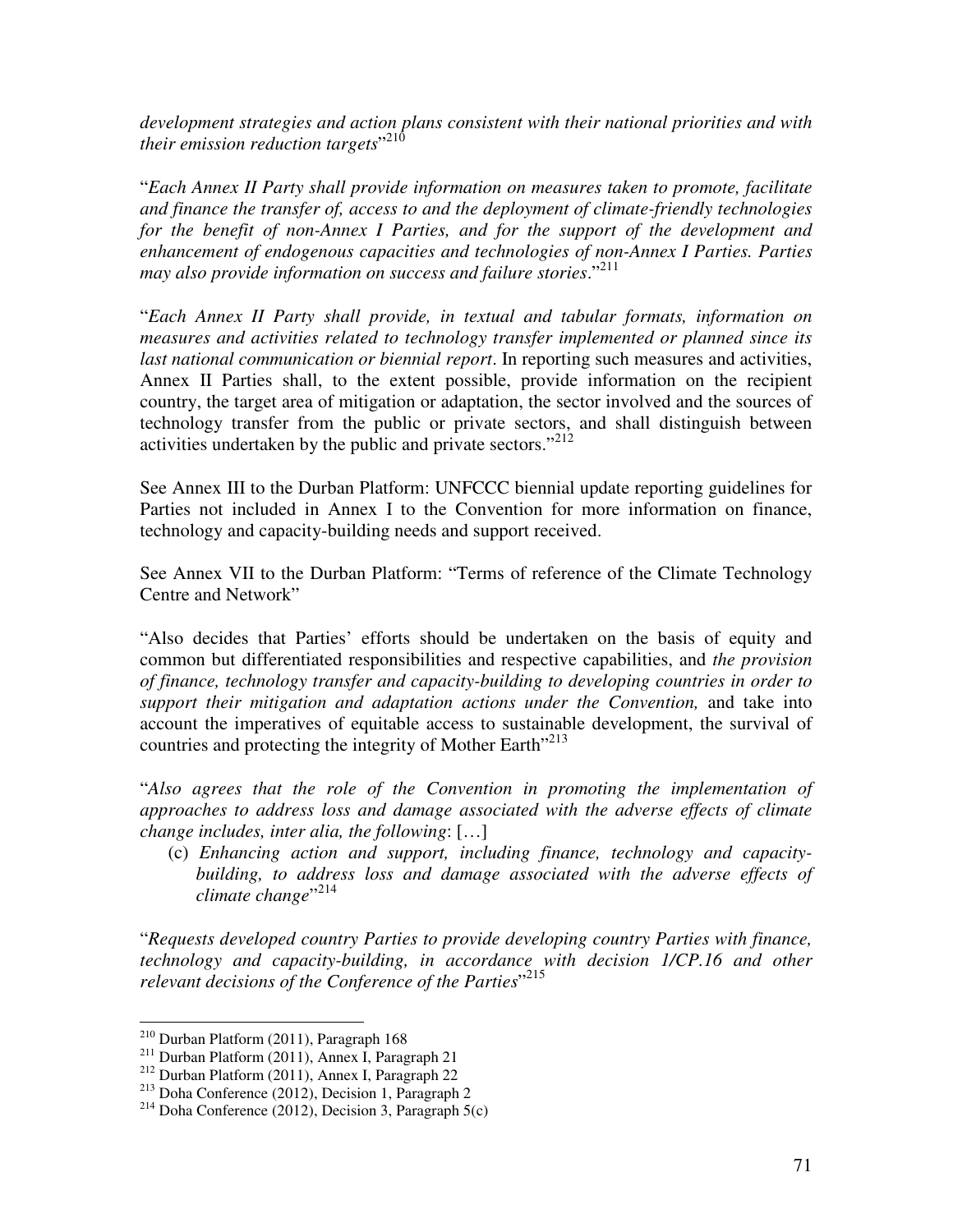#### *Stockholm Declaration*

"*Environmental deficiencies generated by the conditions of under-development and natural disasters pose grave problems and can best be remedied by accelerated development through the transfer of substantial quantities of financial and technological assistance* as a supplement to the domestic effort of the developing countries and such timely assistance as may be required."<sup>216</sup>

"*Science and technology*, as part of their contribution to economic and social development, *must be applied to the identification, avoidance and control of environmental risks and the solution of environmental problems and for the common good of mankind*."<sup>217</sup>

"Scientific research and development in the context of environmental problems, both national and multinational, must be promoted in all countries, especially the developing countries. In this connection, the free flow of up-to-date scientific information and transfer of experience must be supported and assisted, to facilitate the solution of environmental problems; *environmental technologies should be made available to*  developing countries on terms which would encourage their wide dissemination without *constituting an economic burden on the developing countries*."<sup>218</sup>

### *Agenda 21*

"In the years ahead, Governments, working with appropriate organizations, should strive to meet the following broad objectives: […]

c.) To reinforce both values that encourage sustainable production and consumption patterns and *policies that encourage the transfer of environmentally sound technologies to developing countries*."<sup>219</sup>

"Reducing the amount of energy and materials used per unit in the production of goods and services can contribute both to the alleviation of environmental stress and to greater economic and industrial productivity and competitiveness. *Governments*, in cooperation with industry, *should therefore intensify efforts to use energy and resources in an economically efficient and environmentally sound manner by*: […]

c.) *Assisting developing countries to use these technologies efficiently and to develop technologies suited to their particular circumstances*;"<sup>220</sup>

"*Governments* at the appropriate level, with the cooperation of the relevant United Nations bodies and, as appropriate, intergovernmental and non-governmental organizations, and the private sector, *should*: […]

b.) *Facilitate at the international, regional, subregional and national levels access to and the transfer of safe, efficient, including resource-efficient, and less polluting* 

<sup>215</sup> Doha Conference (2012), Decision 3, Paragraph 8

<sup>216</sup> Stockholm Declaration, Principle 9

<sup>&</sup>lt;sup>217</sup> Stockholm Declaration, Principle 18

<sup>218</sup> Stockholm Declaration, Principle 20

<sup>&</sup>lt;sup>219</sup> Agenda 21 (1992), Chapter  $4.17(c)$ 

 $220$  Agenda 21 (1992), Chapter 4.18(c)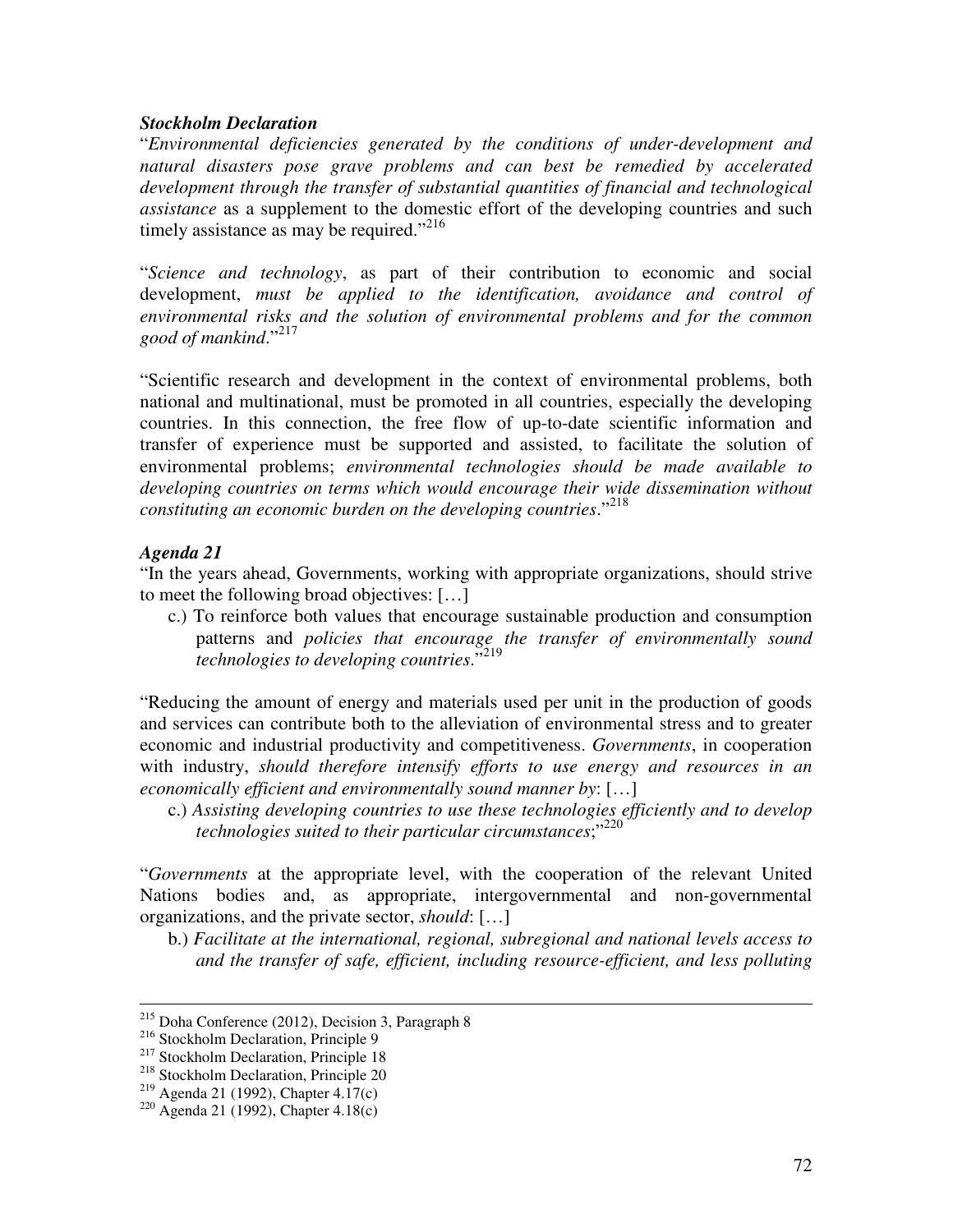*transport technologies, particularly to the developing countries, including the implementation of appropriate training programmes*

- c.) *Promote the research, development, transfer and use of improved energy-efficient technologies and practices*, including endogenous technologies in all relevant sectors, giving special attention to the rehabilitation and modernization of power systems, with particular attention to developing countries
- d.) *Promote the research, development, transfer and use of technologies and practices for environmentally sound energy systems, including new and renewable energy systems, with particular attention to developing countries*" 221

"*Governments* at the appropriate level, with the cooperation of the relevant United Nations bodies and, as appropriate, intergovernmental and non-governmental organizations, and the private sector, *should*: […]

- b.) Encourage industry to increase and strengthen its capacity to develop technologies, products and processes that are safe, less polluting and make more efficient use of all resources and materials, including energy;
- c.) *Cooperate in the development and transfer of such industrial technologies and in the development of capacities to manage and use such technologies, particularly with respect to developing countries*" 222

See Agenda 21 Chapter 34 for "Transfer of Environmentally Sound Technology, Cooperation and Capacity Building".

"*Governments and international organizations should promote, and encourage the private sector to promote, effective modalities for the access and transfer, in particular to developing countries, of environmentally sound technologies by means of activities, including the following*:

- a. Formulation of policies and programmes for the effective transfer of environmentally sound technologies that are publicly owned or in the public domain;
- b. Creation of favourable conditions to encourage the private and public sectors to innovate, market and use environmentally sound technologies;
- c. Examination by Governments and, where appropriate, by relevant organizations of existing policies, including subsidies and tax policies, and regulations to determine whether they encourage or impede the access to, transfer of and introduction of environmentally sound technologies;
- d. Addressing, in a framework which fully integrates environment and development, barriers to the transfer of privately owned environmentally sound technologies and adoption of appropriate general measures to reduce such barriers while creating specific incentives, fiscal or otherwise, for the transfer of such technologies;
- e. In the case of privately owned technologies, the adoption of the following measures, in particular for developing countries:

<sup>&</sup>lt;sup>221</sup> Agenda 21 (1992), Chapter  $9.12(b)(c)(d)$ 

<sup>222</sup> Agenda 21 (1992), Chapter 9.18(b)(c)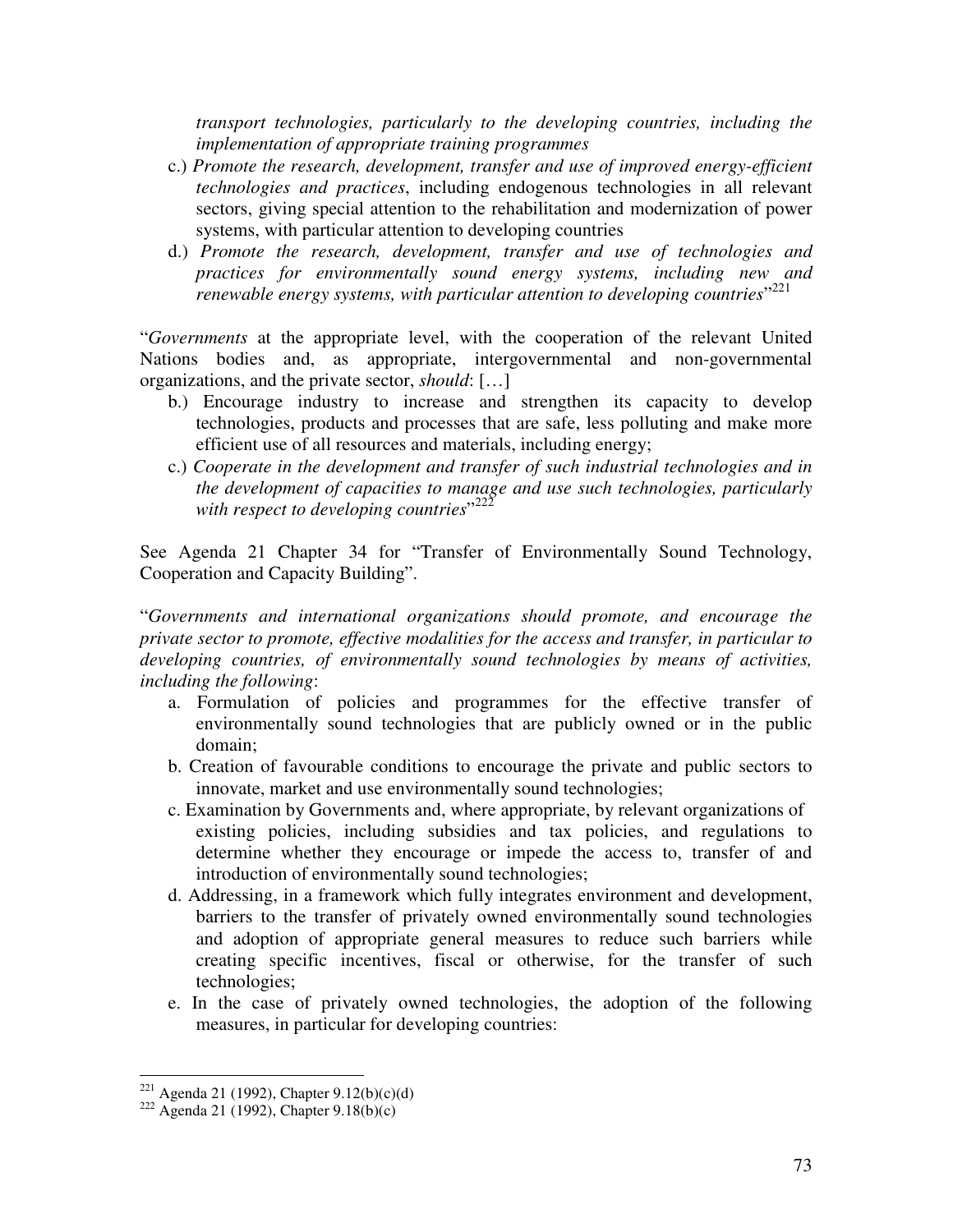- i. Creation and enhancement by developed countries, as well as other countries which might be in a position to do so, of appropriate incentives, fiscal or otherwise, to stimulate the transfer of environmentally sound technology companies, in particular to developing countries, as integral to sustainable development;
- ii. Enhancement of the access to and transfer of patent protected environmentally sound technologies, in particular to developing countries;
- iii. Purchase of patents and licences on commercial terms for their transfer to developing countries on non-commercial terms as part of development cooperation for sustainable development, taking into account the need to protect intellectual property rights;
- iv. In compliance with and under the specific circumstances recognized by the relevant international conventions adhered to by States, the undertaking of measures to prevent the abuse of intellectual property rights, including rules with respect to their acquisition through compulsory licensing, with the provision of equitable and adequate compensation;
- v. Provision of financial resources to acquire environmentally sound technologies in order to enable in particular developing countries to implement measures to promote sustainable development that would entail a special or abnormal burden to them;
- vi. Development of mechanisms for the access to and transfer of environmentally sound technologies, in particular to developing countries, while taking into account development in the process of negotiating an international code of conduct on transfer of technology, as decided by UNCTAD at its eighth session, held at Cartagena de Indias, Colombia, in February 1992.
- f. Improvement of the capacity to develop and manage environmentally sound technologies", 223

# *WSSD (2002)*

"Take joint actions and improve efforts to work together at all levels to improve access to reliable and affordable energy services for sustainable development sufficient to facilitate the achievement of the Millennium Development Goals, including the goal of halving the proportion of people in poverty by 2015, and as a means to generate other important services that mitigate poverty, bearing in mind that access to energy facilitates the eradication of poverty. *This would include actions at all levels to*:

a.) *Improve access to reliable, affordable, economically viable, socially acceptable and environmentally sound energy services and resources*, taking into account national specificities and circumstances, through various means, such as enhanced rural electrification and decentralized energy systems, increased use of renewables, cleaner liquid and gaseous fuels and enhanced energy efficiency, by intensifying regional and international cooperation in support of national efforts, *including through capacity-building, financial and technological assistance and* 

 $\overline{a}$ <sup>223</sup> Agenda 21 (1992), Paragraph 34.18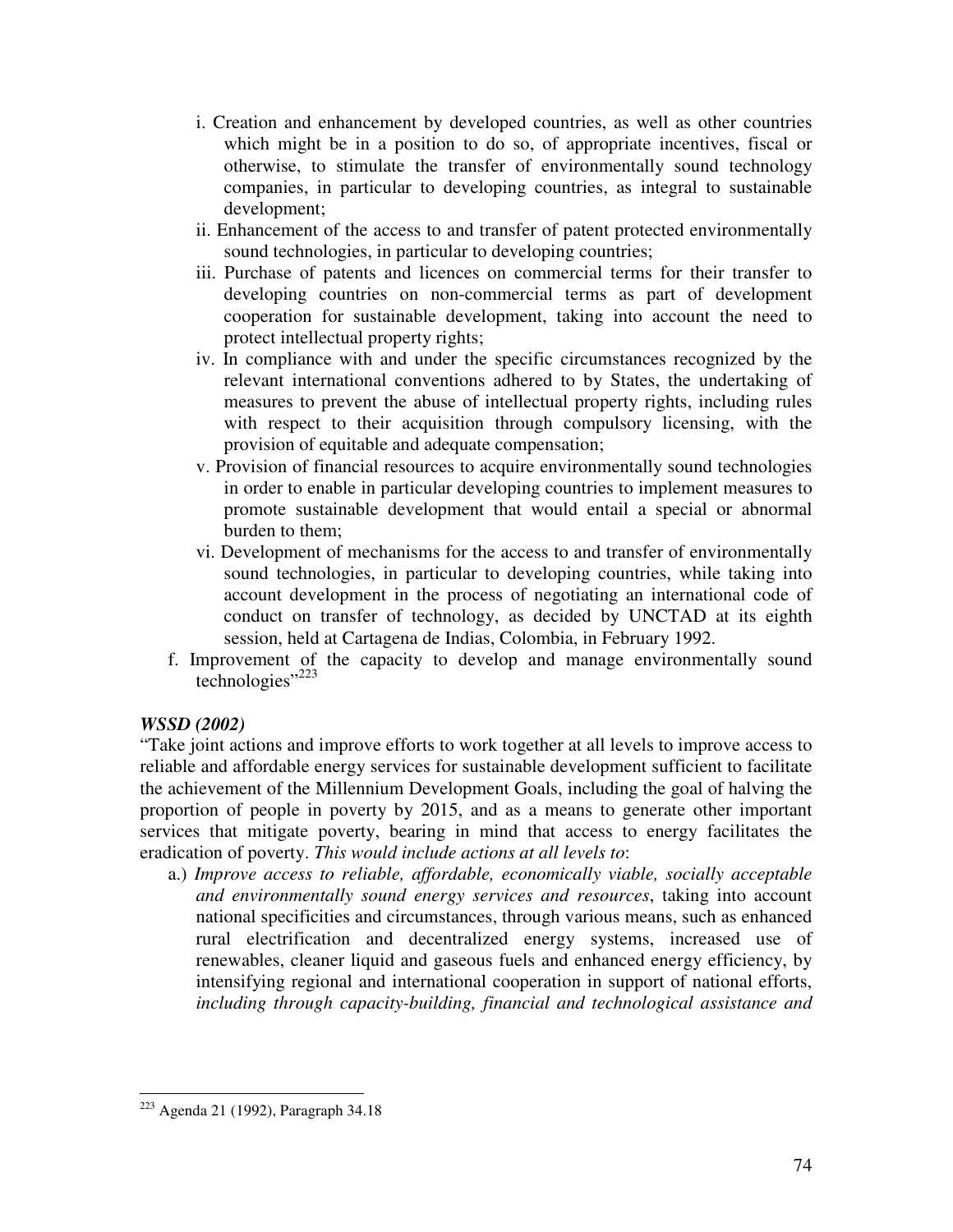*innovative financing mechanisms*, including at the micro- and meso- levels, recognizing the specific factors for providing access to the poor"<sup>224</sup>

"Call upon Governments as well as relevant regional and international organizations and other relevant stakeholders to implement, taking into account national and regional specificities and circumstances, the recommendations and conclusions adopted by the Commission on Sustainable Development concerning energy for sustainable development at its ninth session, including the issues and options set out below, bearing in mind that in view of the different contributions to global environmental degradation, States have common but differentiated responsibilities. *This would include actions at all levels to:* […]

i.) *Accelerate the development, dissemination and deployment of affordable and cleaner energy efficiency and energy conservation technologies, as well as the transfer of such technologies, in particular to developing countries, on favourable terms, including on concessional and preferential terms, as mutually agreed*" 225

"*Improve water resource management and scientific understanding of the water cycle through cooperation in joint observation and research*, *and for this purpose encourage and promote knowledge-sharing and provide capacity-building and the transfer of technology*, as mutually agreed, including remote-sensing and satellite technologies, particularly to developing countries and countries with economies in transition."<sup>226</sup>

"Change in the Earth's climate and its adverse effects are a common concern of humankind. […]

Recalling the UN Millennium Declaration, in which heads of State and Government resolved to make every effort to ensure the entry into force of the Kyoto Protocol to the United Nations Framework Convention on Climate Change, preferably by the tenth anniversary of the United Nations Conference on Environment and Development in 2002, and to embark on the required reduction of emissions of greenhouse gases, States that have ratified the Kyoto Protocol strongly urge States that have not already done so to ratify it in a timely manner. *Actions at all levels are required to*: […]

e.) *Develop and transfer technological solutions*<sup>227</sup>

"*The internationally agreed development goals*, including those contained in the Millennium Declaration and Agenda 21, as well as in the present plan of action, will *require significant increases in the flow of financial resources* as elaborated in the *Monterrey Consensus*, *including through new and additional financial resources, in particular to developing countries, to support the implementation of national policies and programmes developed by them, improved trade opportunities, access to and transfer of* 

 $\overline{1}$  $224$  Johannesburg Plan of Implementation of the World Summit of Sustainable Development (WSSD) (2002), Paragraph 9(a)

 $225$  Johannesburg Plan of Implementation of the World Summit of Sustainable Development (WSSD) (2002), Paragraph 20(i)

<sup>&</sup>lt;sup>226</sup> Johannesburg Plan of Implementation of the World Summit of Sustainable Development (WSSD) (2002), Paragraph 28

 $^{227}$  Johannesburg Plan of Implementation of the World Summit of Sustainable Development (WSSD) (2002), Paragraph 38(e)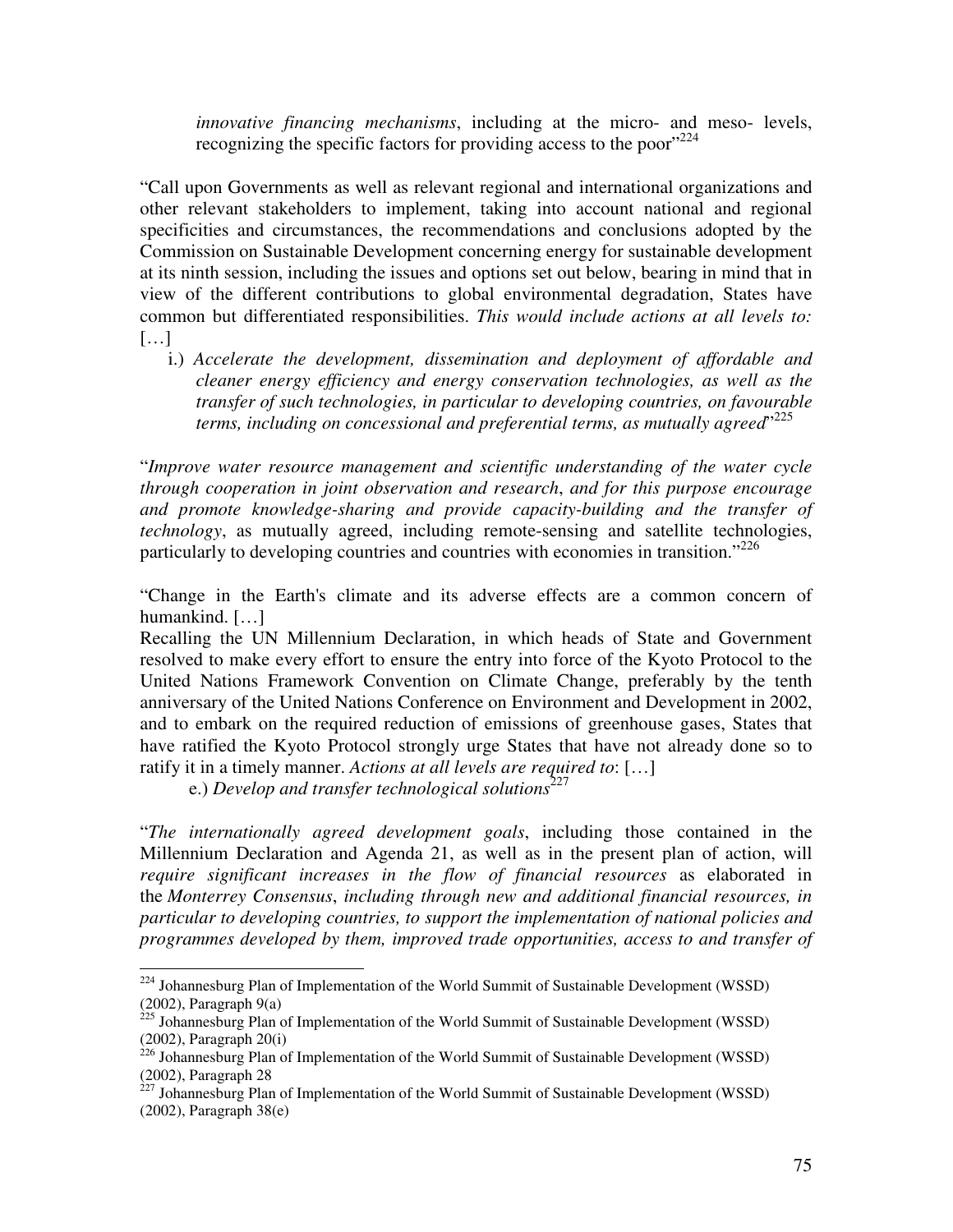*environmentally sound technologies on a concessional or preferential basis*, as mutually agreed, education and awareness-raising, capacity-building and information for decisionmaking and scientific capabilities within the agreed time frame required to meet these goals and initiatives."<sup>228</sup>

"*Promote, facilitate and finance, as appropriate, access to and the development, transfer and diffusion of environmentally sound technologies and corresponding know-how, in particular to developing countries and countries with economies in transition on favourable terms*, including on concessional and preferential terms, as mutually agreed, as set out in chapter 34 of Agenda 21, *including through urgent actions at all levels to*:

a. Provide information more effectively;

 $\overline{a}$ 

- b. Enhance existing national institutional capacity in developing countries to improve access to and the development, transfer and diffusion of environmentally sound technologies and corresponding know-how;
- c. Facilitate country-driven technology needs assessments;
- d. Establish legal and regulatory frameworks in both supplier and recipient countries that expedite the transfer of environmentally sound technologies in a costeffective manner by both public and private sectors and support their implementation;
- e. Promote the access and transfer of technology related to early warning systems and to mitigation programmes to developing countries affected by natural disasters."<sup>229</sup>

"*Improve the transfer of technologies to developing countries, in particular at the bilateral and regional levels, including through urgent actions at all levels to*: […]

- a.) Create partnerships conducive to investment and technology transfer, development and diffusion, to assist developing countries, as well as countries with economies in transition, in sharing best practices and promoting programmes of assistance, and encourage collaboration between corporations and research institutes to enhance industrial efficiency, agricultural productivity, environmental management and competitiveness;
- b.) Provide assistance to developing countries, as well as countries with economies in transition, in accessing environmentally sound technologies that are publicly owned or in the public domain, as well as available knowledge in the public domain on science and technology, and in accessing the know-how and expertise required in order for them to make independent use of this knowledge in pursuing their development goals
- c.) Support existing mechanisms and, where appropriate, establish new mechanisms for the development, transfer and diffusion of environmentally sound technologies to developing countries and economies in transition."<sup>230</sup>

 $228$  Johannesburg Plan of Implementation of the World Summit of Sustainable Development (WSSD) (2002), Paragraph 81

 $^{229}$  Johannesburg Plan of Implementation of the World Summit of Sustainable Development (WSSD) (2002), Paragraph 105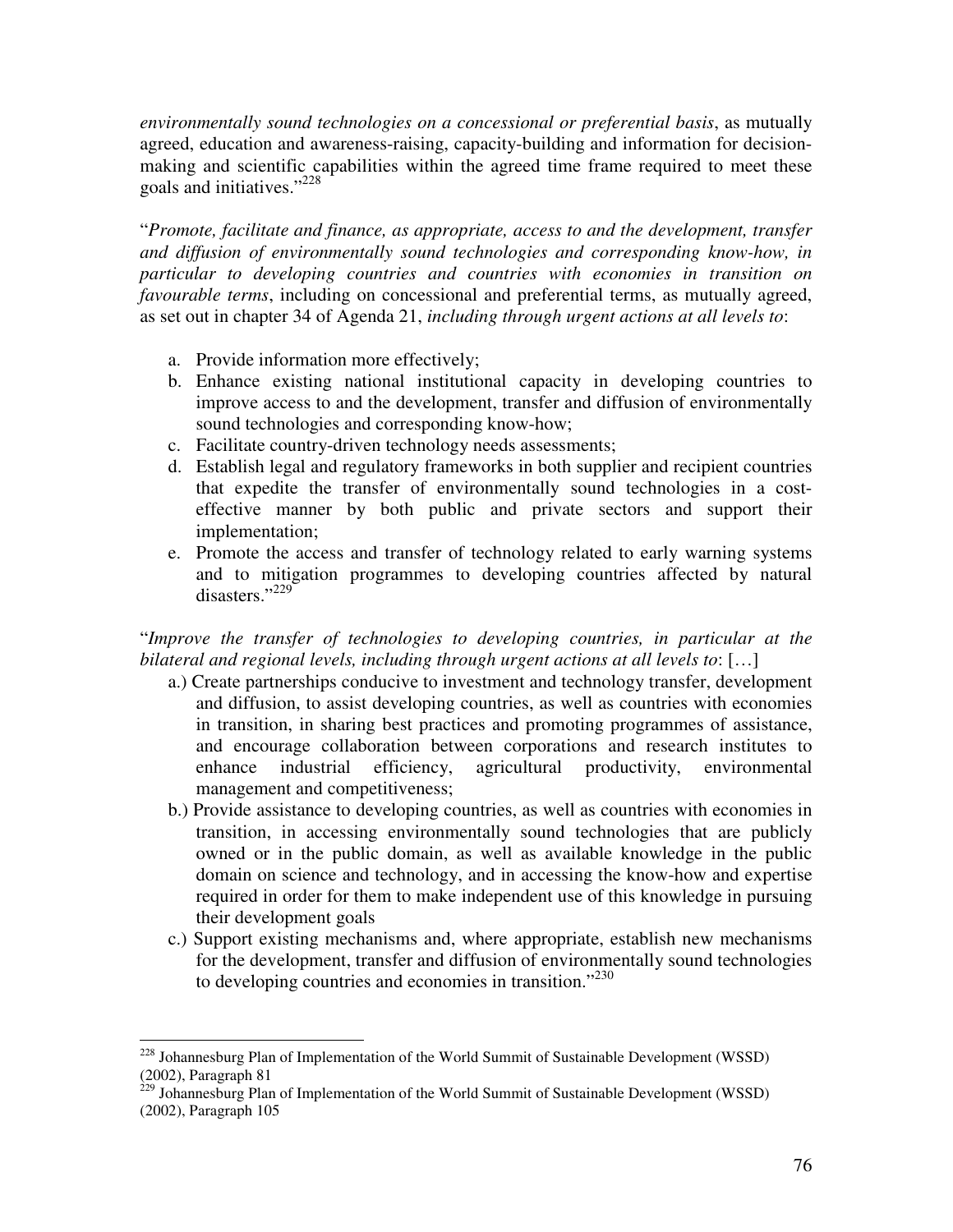#### *The Future We Want (Rio+20 Declaration)*

"We affirm that *green economy policies in the context of sustainable development and poverty eradication should*: […]

i.) *Contribute to closing technology gaps between developed and developing countries and reduce the technological dependence of developing countries, using all appropriate measures*" 231

"*We emphasize the importance of technology transfer to developing countries*, and recall the provisions on technology transfer, finance, access to information and intellectual property rights, as agreed in the Johannesburg Plan of Implementation, in particular its call to promote, facilitate and finance, as appropriate, access to and the development, transfer and diffusion of environmentally sound technologies and corresponding knowhow, in particular to developing countries, on favourable terms, including on concessional and preferential terms, as mutually agreed. We also take note of the further evolution of discussions and agreements on these issues since the adoption of the Johannesburg Plan of Implementation."<sup>232</sup>

"We recognize the importance of early warning systems as part of effective disaster risk reduction at all levels in order to reduce economic and social damages, including the loss of human life, and in this regard encourage States to integrate such systems into their national disaster risk reduction strategies and plans. *We encourage donors and the international community to enhance international cooperation in support of disaster risk reduction in developing countries, as appropriate, through technical assistance, technology transfer as mutually agreed, capacity-building and training programmes*. We further recognize the importance of comprehensive hazard and risk assessments, and knowledge- and information-sharing, including reliable geospatial information. We commit to undertake and strengthen in a timely manner risk assessment and disaster risk reduction instruments."<sup>233</sup>

"We underscore that the global nature of climate change calls for the widest possible cooperation by all countries and their participation in an effective and appropriate international response, with a view to accelerating the reduction of global greenhouse gas emissions. We recall that the United Nations Framework Convention on Climate Change provides that parties should protect the climate system for the benefit of present and future generations of humankind on the basis of equity and in accordance with their common but differentiated responsibilities and respective capabilities. We note with grave concern the significant gap between the aggregate effect of mitigation pledges by parties in terms of global annual emissions of greenhouse gases by 2020 and aggregate emission pathways consistent with having a likely chance of holding the increase in global average temperature below 2° C, or 1.5° C above pre-industrial levels. *We recognize the importance of mobilizing funding from a variety of sources, public and* 

<sup>&</sup>lt;sup>230</sup> Johannesburg Plan of Implementation of the World Summit of Sustainable Development (WSSD) (2002), Paragraph 106

<sup>&</sup>lt;sup>231</sup> The Future We Want (Rio+20 Declaration) (2012), Paragraph 58(i)

<sup>&</sup>lt;sup>232</sup> The Future We Want (Rio+20 Declaration) (2012), Paragraph 73

<sup>&</sup>lt;sup>233</sup> The Future We Want (Rio+20 Declaration) (2012), Paragraph 187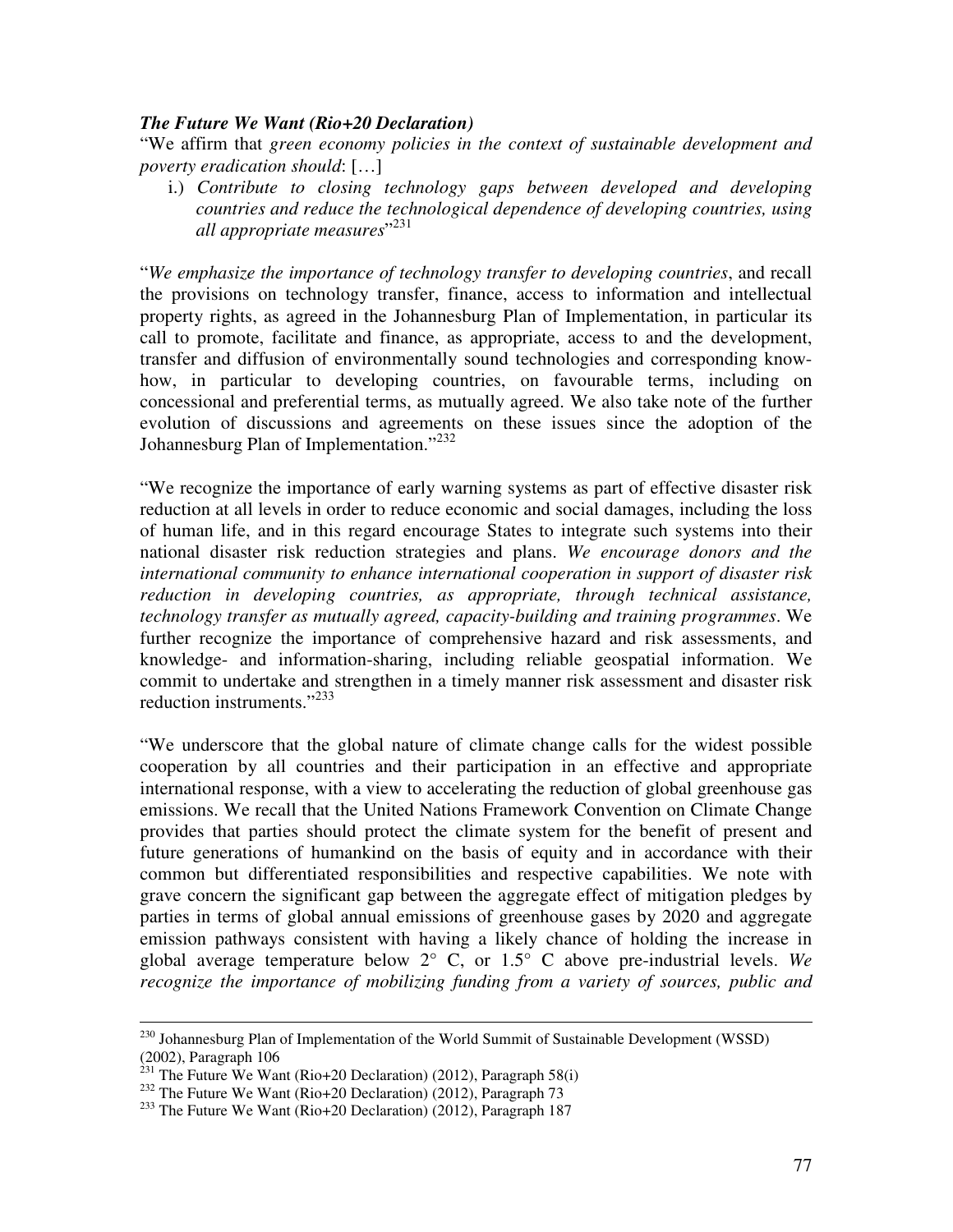*private, bilateral and multilateral, including innovative sources of finance, to support nationally appropriate mitigation actions, adaptation measures, technology development and transfer and capacity-building in developing countries.* In this regard, we welcome the launching of the Green Climate Fund, and call for its prompt operationalization so as to have an early and adequate replenishment process."<sup>234</sup>

"We note the importance of such ongoing initiatives as reducing emissions from deforestation and forest degradation in developing countries, and the role of conservation, sustainable management of forests and enhancement of forest carbon stocks in developing countries. We call for increased efforts to strengthen forest governance frameworks and means of implementation, in accordance with the non-legally binding instrument on all types of forests in order to achieve sustainable forest management. To this end, *we commit to improving the livelihoods of people and communities by creating the conditions needed for them to sustainably manage forests, including by strengthening cooperation arrangements in the areas of finance, trade, transfer of environmentally sound technologies*, capacity-building and governance, as well as by promoting secure land tenure, particularly with regard to decision-making and benefit-sharing, in accordance with national legislation and priorities."<sup>235</sup>

"We stress the importance of access by all countries to environmentally sound technologies, new knowledge, know-how and expertise. *We further stress the importance of cooperative action on technology innovation, research and development. We agree to explore modalities in the relevant forums for enhanced access to environmentally sound technologies by developing countries*."<sup>236</sup>

"*We underline the need for enabling environments for the development, adaptation, dissemination and transfer of environmentally sound technologies*. In this context, we note the role of foreign direct investment, international trade and international cooperation in the transfer of environmentally sound technologies. We engage in our countries as well as through international cooperation to promote investment in science, innovation and technology for sustainable development."<sup>237</sup>

For additional information, see "The Future We Want" Section VI. Means of Implementation—B. Technology.

# *BPOA*

"Climate Change and Sea Level Rise: International Action: […]

v.) *Provide access to environmentally sound and energy-efficient technology to assist small island developing States in conserving energy*."<sup>238</sup>

 $\overline{a}$ <sup>234</sup> The Future We Want (Rio+20 Declaration) (2012), Paragraph 191

<sup>235</sup> The Future We Want (Rio+20 Declaration) (2012), Paragraph 193

<sup>236</sup> The Future We Want (Rio+20 Declaration) (2012), Paragraph 270

<sup>&</sup>lt;sup>237</sup> The Future We Want (Rio+20 Declaration) (2012), Paragraph 271

<sup>&</sup>lt;sup>238</sup> Barbados Program of Action (BPOA) (1994): Report of the Global Conference on the Sustainable Development of Small Island Developing States, Part IC(v)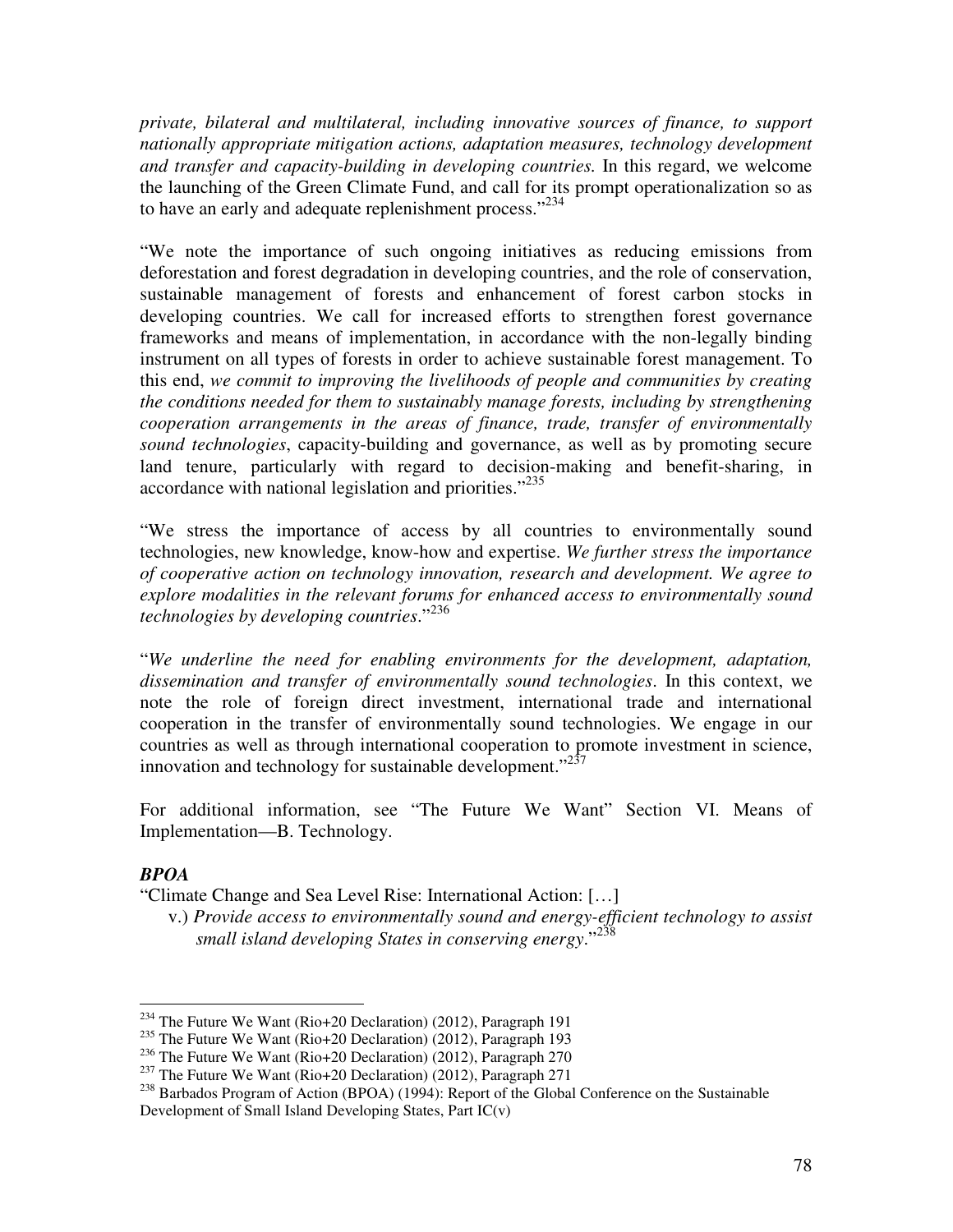"Natural and Environmental Disasters: International Action: *Improve access to technology and relevant training to assist with hazard and risk assessment and early warning systems*, and to assist with the protection of islands from environmental disasters consistent with national and regional strategies for disaster management."<sup>239</sup>

"*Facilitate the access to and development of environmentally sound technologies that are relevant to small island developing States, including coastal zone management and marine and ocean sciences,* using, inter alia, joint ventures, joint research and development programmes and financial mechanisms."<sup>240</sup>

#### *Miscellaneous*

"*States shall make available to other States, and especially to developing countries, upon their request and under agreed terms scientific and technical information and expertise, results of research programmes, training opportunities and specialized equipment and facilities which are needed by such other States to promote rational use of natural*  resources, and the environment or to prevent or abate interference with natural *resources, and the environment, in particular in cases of environmental emergencies*."<sup>241</sup>

"*States should cooperate to strengthen endogenous capacity-building for sustainable development by improving scientific understanding through exchanges of scientific and technological knowledge, and by enhancing the development, adaptation, diffusion and transfer of technologies, including new and innovative technologies*."<sup>242</sup>

"*There is high agreement and much evidence that all stabilisation levels assessed can be achieved by deployment of a portfolio of technologies that are either currently available or expected to be commercialised in coming decades, assuming appropriate and effective incentives are in place for development, acquisition, deployment and diffusion of technologies and addressing related barriers*. Worldwide deployment of low-GHG emission technologies as well as technology improvements through public and private RD&D would be required for achieving stabilisation targets as well as cost reduction."<sup>243</sup>

"Human rights standards and principles are consistent with and further emphasize "the principle of common but differentiated responsibilities" contained in the United Nations Framework Convention on Climate Change. According to this principle, *developed country Parties (annex I) commit to assisting developing country Parties (non-annex I) in meeting the costs of adaptation to the adverse effects of climate change and to take full account of the specific needs of least developed countries in funding and transfer of technology.* The human rights framework complements the Convention by underlining that "the human person is the central subject of development", and that international

<sup>&</sup>lt;sup>239</sup> Barbados Program of Action (BPOA) (1994): Report of the Global Conference on the Sustainable Development of Small Island Developing States, Part IIC(ii)

<sup>&</sup>lt;sup>240</sup> Barbados Program of Action (BPOA) (1994): Report of the Global Conference on the Sustainable Development of Small Island Developing States, Part VIIIC(i)

<sup>&</sup>lt;sup>241</sup> World Commission on Environment and Development, Our Common Future—Legal Principles (1987), Article 7(a)

 $^{242}$  Rio Declaration on Environment and Development (1992), Principle 9

<sup>243</sup> IPCC Fourth Assessment Report (2007), p.68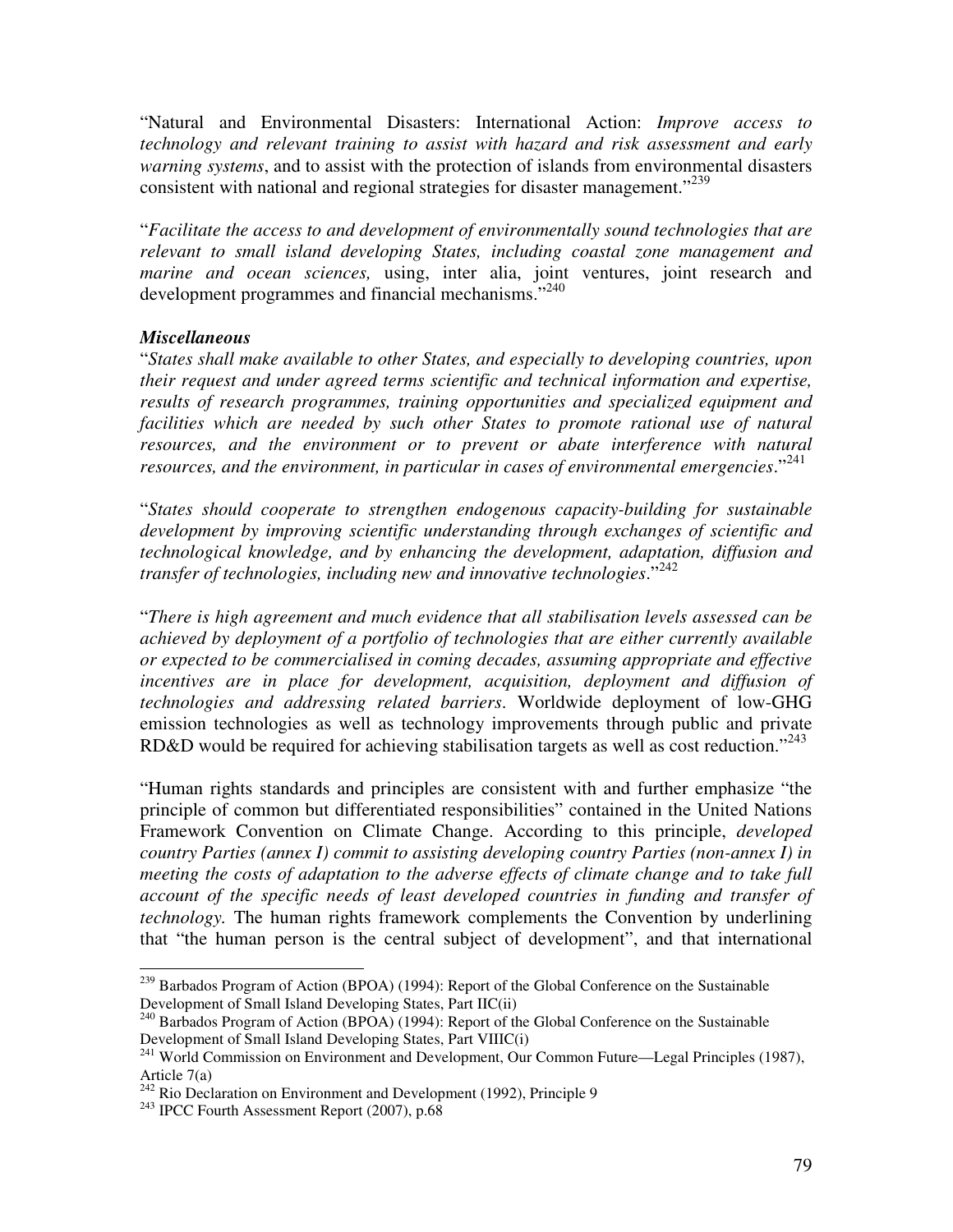cooperation is not merely a matter of the obligations of a State towards other States, but also of the obligations towards individuals."<sup>244</sup>

"*The Parties shall, consistent with their national laws, regulations and practices, facilitate the exchange of technologies and techniques, including those that increase energy efficiency, the use of renewable energy and the processing of low-sulphur fuels, to reduce sulphur emissions,* particularly through the promotion of:

- (a) The commercial exchange of available technology;
- (b) Direct industrial contacts and cooperation, including joint ventures;
- (c) The exchange of information and experience;
- (d) The provision of technical assistance." $245$

"Each Party shall take every practicable step, consistent with the programmes supported by the financial mechanism, to ensure:

- (a) *that the best available, environmentally safe substitutes and related technologies are expeditiously transferred to Parties* operating under paragraph 1 of Article 5; and
- (b) that the transfers referred to in subparagraph (a) occur under fair and most favourable conditions."<sup>246</sup>

"Adopt patterns of production, consumption, and reproduction that safeguard Earth's regenerative capacities, human rights, and community well-being. […]

c. *Promote the development, adoption, and equitable transfer of environmentally sound technologies*."<sup>247</sup>

"*Parties shall encourage and strengthen cooperation and establish joint research programmes and ventures for the development and use, as well as access to and transfer of, environmentally sound technologies on mutually agreed terms, with a view to accelerating the transition to sustainable development*."<sup>248</sup>

"*Parties shall cooperate in establishing, maintaining, and strengthening ways and means of providing new and additional financial resources, particularly to developing countries, for*:

(e) *making available, under favourable conditions, the transfer of environmentally sound technologies*."<sup>249</sup>

See ICHRP Technology Transfer Report for an analysis of technology transfer in international law and policy and an interpretation of the terms in UNFCCC documents. Available at:

http://www.ichrp.org/files/reports/65/138 ichrp\_climate\_tech\_transfer\_report.pdf

<sup>&</sup>lt;sup>244</sup> OHCHR Report on the Relationship Between Climate Change and Human Rights (2009), Paragraph 87 <sup>245</sup> LRTAP Protocol on Further Reduction of Sulfur Emissions (1994), Article 3, Paragraph 1

<sup>&</sup>lt;sup>246</sup> Montreal Protocol on Substances that Deplete the Ozone Layer (1987), Article 10A

<sup>&</sup>lt;sup>247</sup> The Earth Charter (2000), Paragraph  $7(c)$ 

 $248$  Draft International Covenant on Environment and Development,  $4<sup>th</sup>$  Ed (2010), Article 47

<sup>&</sup>lt;sup>249</sup> Draft International Covenant on Environment and Development,  $4<sup>th</sup>$  Ed (2010), Article 52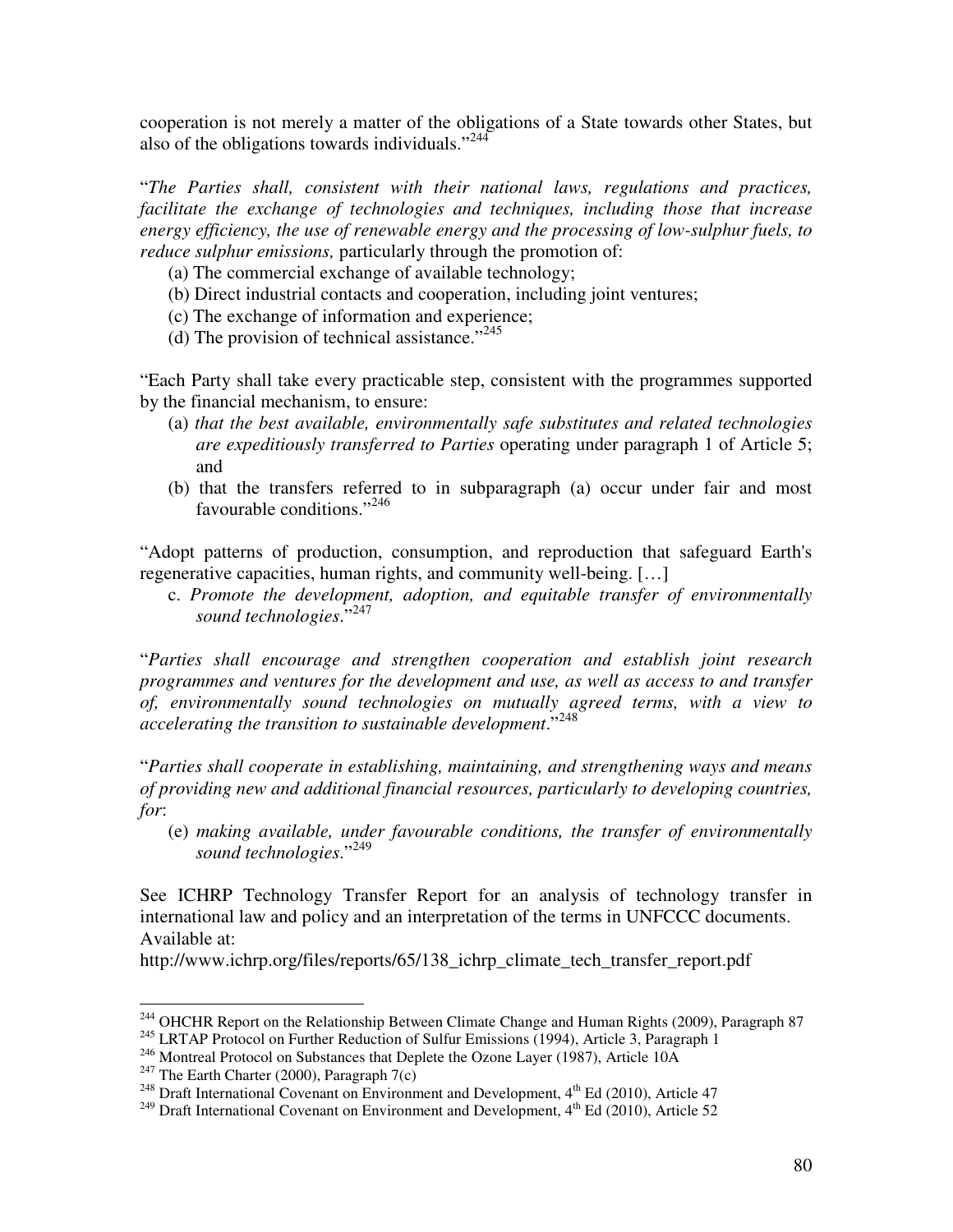# **H. Mitigation and adaptation assistance to developing countries**

### *UNFCCC Agreements*

"The developed country Parties and other developed Parties included in Annex II shall provide new and additional financial resources to meet the agreed full costs incurred by developing country Parties in complying with their obligations under Article 12, paragraph 1. *They shall also provide such financial resources, including for the transfer of technology, needed by the developing country Parties to meet the agreed full incremental costs of implementing measures that are covered by paragraph 1 of this Article and that are agreed between a developing country Party and the international entity or entities referred to in Article 11, in accordance with that Article.* The implementation of these commitments shall take into account the need for adequacy and predictability in the flow of funds and the importance of appropriate burden sharing among the developed country Parties."<sup>250</sup>

"*The developed country Parties and other developed Parties included in Annex II shall also assist the developing country Parties that are particularly vulnerable to the adverse effects of climate change in meeting costs of adaptation to those adverse effects*."<sup>251</sup>

"*The Parties shall take full account of the specific needs and special situations of the least developed countries in their actions with regard to funding* and transfer of technology."<sup>252</sup>

"In the implementation of the commitments in this Article, *the Parties shall give full consideration to what actions are necessary under the Convention, including actions related to funding, insurance and the transfer of technology, to meet the specific needs and concerns of developing country Parties arising from the adverse effects of climate change and/or the impact of the implementation of response measures*, especially on:

(a) Small island countries;

(b) Countries with low-lying coastal areas;

 (c) Countries with arid and semi-arid areas, forested areas and areas liable to forest decay;

(d) Countries with areas prone to natural disasters;

(e) Countries with areas liable to drought and desertification;

(f) Countries with areas of high urban atmospheric pollution;

 (g) Countries with areas with fragile ecosystems, including mountainous ecosystems;

 (h) Countries whose economies are highly dependent on income generated from the production, processing and export, and/or on consumption of fossil fuels and associated energy-intensive products; and

<sup>&</sup>lt;sup>250</sup> UNFCCC (1992) Article 4, Paragraph 3. This is reaffirmed in Durban Platform (2011), Paragraph 31

<sup>&</sup>lt;sup>251</sup> UNFCCC (1992) Article 4, Paragraph 4

<sup>&</sup>lt;sup>252</sup> UNFCCC (1992) Article 4, Paragraph 9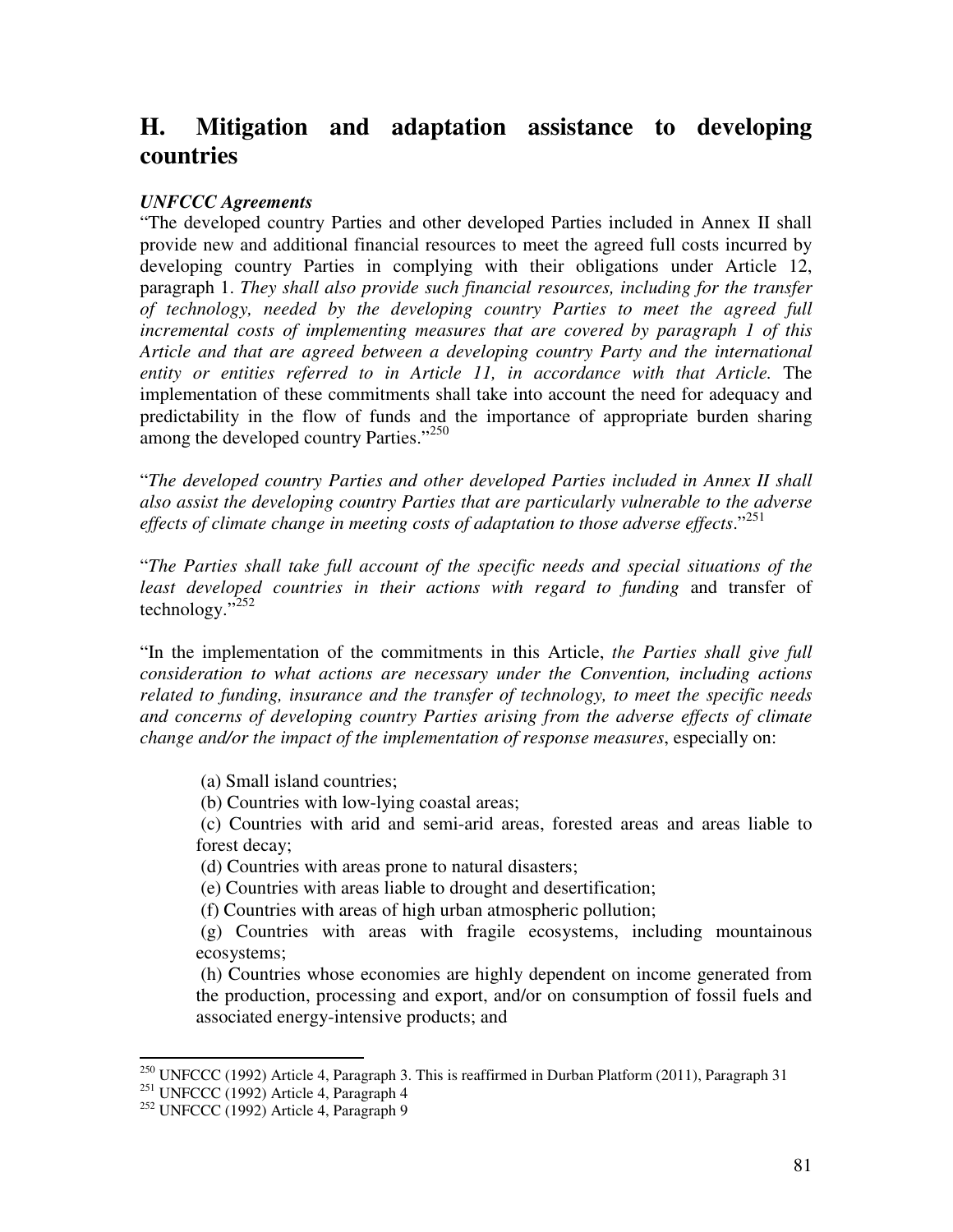(i) Landlocked and transit countries.

Further, the Conference of the Parties may take actions, as appropriate, with respect to this paragraph." $^{253}$ 

"In the context of the implementation of Article 4, paragraph 1, of the Convention, in accordance with the provisions of Article 4, paragraph 3, and Article 11 of the Convention, and through the entity or entities entrusted with the operation of the financial mechanism of the Convention, *the developed country Parties and other developed Parties included in Annex II to the Convention shall*: […]

(b) Also *provide such financial resources, including for the transfer of technology, needed by the developing country Parties to meet the agreed full incremental costs of advancing the implementation of existing commitments under Article 4, paragraph 1, of the Convention that are covered by Article 10 and that are agreed between a developing country Party and the international entity or entities referred to in Article 11 of the Convention, in accordance with that Article.*"<sup>254</sup>

"The purpose of the clean development mechanism shall be to assist Parties not included in Annex I in achieving sustainable development and in contributing to the ultimate objective of the Convention, and to assist Parties included in Annex I in achieving compliance with their quantified emission limitation and reduction commitments under Article  $3^{1,255}$ 

"Decides to launch a comprehensive process to enable the full, effective and sustained implementation of the Convention through long-term cooperative action, now, up to and beyond 2012, in order to reach an agreed outcome and adopt a decision at its fifteenth session, by addressing, inter alia:

- (e) *Enhanced action on the provision of financial resources and investment to support action on mitigation and adaptation and technology cooperation, including, inter alia, consideration of*:
	- (i) *Improved access to adequate, predictable and sustainable financial resources and financial and technical support, and the provision of new and additional resources, including official and concessional funding for developing country Parties*;
	- (ii) Positive incentives for developing country Parties for the enhanced implementation of national mitigation strategies and adaptation action;
	- (iii) Innovative means of funding to assist developing country Parties that are particularly vulnerable to the adverse impacts of climate change in meeting the cost of adaptation; […]
	- (vi) Financial and technical support for capacity-building in the assessment of the costs of adaptation in developing countries, in particular the most vulnerable ones, to aid in determining their financial needs;<sup>"256</sup>

<sup>&</sup>lt;sup>253</sup> UNFCCC (1992) Article 4, Paragraph 8

<sup>254</sup> Kyoto Protocol (1998), Article 11, paragraph 2(b)

 $^{255}$  Kyoto Protocol (1998), Article 12, paragraph 2

 $^{256}$  Bali Action Plan (2007), Paragraph 1(e)(i, ii, iii, vi)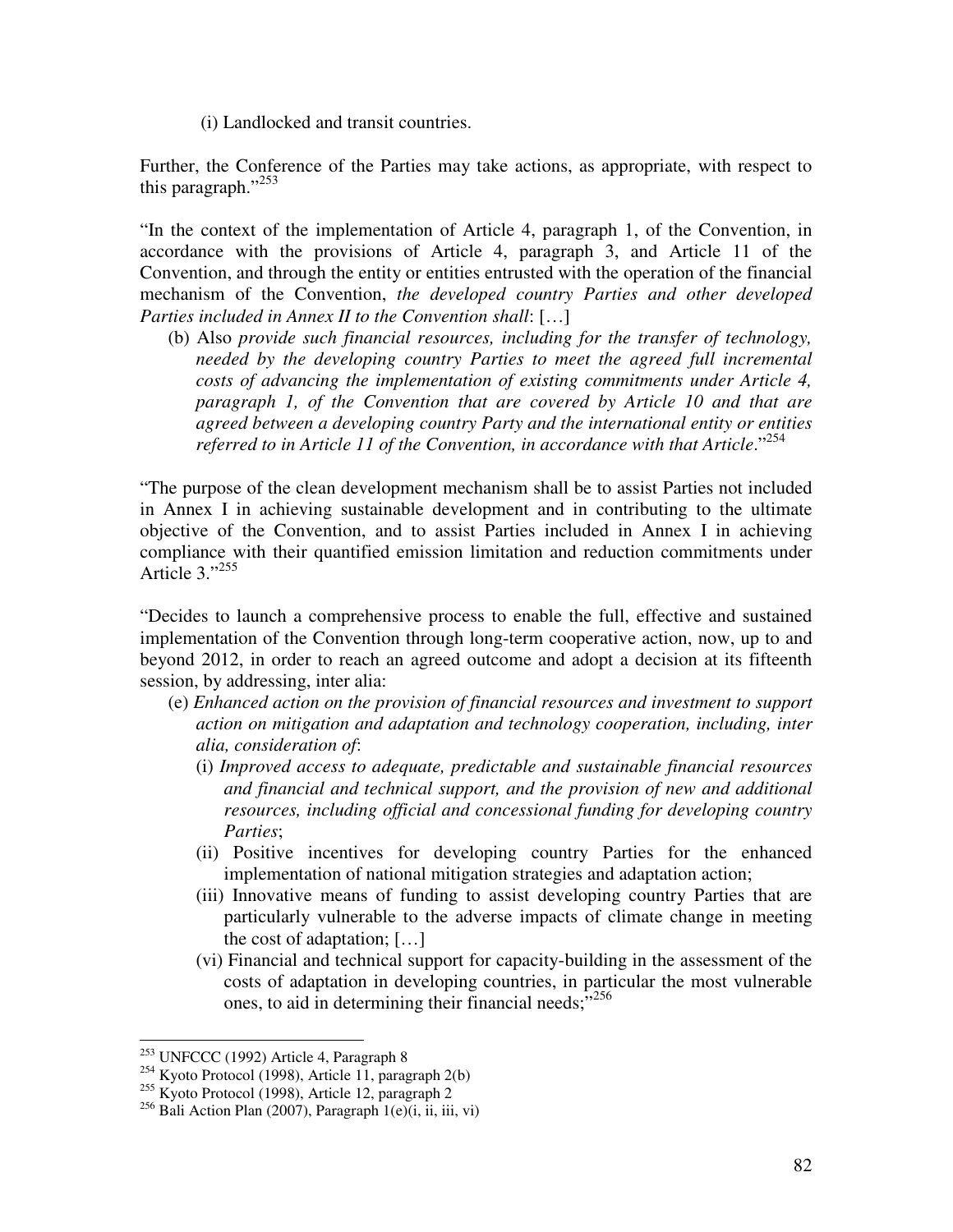"*Scaled up, new and additional, predictable and adequate funding as well as improved access shall be provided to developing countries, in accordance with the relevant provisions of the Convention, to enable and support enhanced action on mitigation*, *including substantial finance* to reduce emissions from deforestation and forest degradation (REDD-plus), adaptation, technology development and transfer and capacitybuilding, for enhanced implementation of the Convention. *The collective commitment by developed countries is to provide new and additional resources, including forestry and investments through international institutions, approaching USD 30 billion for the period 2010-2012 with balanced allocation between adaptation and mitigation*. Funding for adaptation will be prioritized for the most vulnerable developing countries, such as the least developed countries, small island developing States and Africa. In the context of meaningful mitigation actions and transparency on implementation, developed countries commit to a goal of mobilizing jointly USD 100 billion dollars a year by 2020 to address the needs of developing countries.<sup>257</sup> This funding will come from a wide variety of sources, public and private, bilateral and multilateral, including alternative sources of finance. New multilateral funding for adaptation will be delivered through effective and efficient fund arrangements, with a governance structure providing for equal representation of developed and developing countries. A significant portion of such funding should flow through the Copenhagen Green Climate Fund."<sup>258</sup>

"*We decide that the Copenhagen Green Climate Fund shall be established as an operating entity of the financial mechanism of the Convention to support projects, programmes, policies and other activities in developing countries related to mitigation including REDD-plus, adaptation, capacity building, technology development and transfer*."<sup>259</sup>

"Further affirms that:

 $\overline{a}$ 

- (a) Scaled-up overall mitigation efforts that allow for the achievement of desired stabilization levels are necessary, *with developed country Parties showing leadership by undertaking ambitious emission reductions and providing technology, capacity-building and financial resources to developing country Parties*, in accordance with the relevant provisions of the Convention; [...]
- (d) *Mobilization and provision of scaled-up, new, additional, adequate and predictable financial resources is necessary to address the adaptation and mitigation needs of developing countries;*" 260

"*Requests developed country Parties to provide developing country Parties, taking into account the needs of those that are particularly vulnerable, with long-term, scaled-up, predictable, new and additional finance, technology and capacity-building*, consistent with relevant provisions*, to implement urgent, short-, medium- and long-term adaptation* 

 $257$  This commitment was later recognized in Cancun Agreements (2010), Paragraph 98 and reaffirmed in Doha Conference (2012), Decision 1, Section V, Paragraph 62

<sup>258</sup> Copenhagen Accord (2009), Paragraph 8

<sup>259</sup> Copenhagen Accord (2009), Paragraph 10

 $^{260}$  Cancun Agreements (2010), Paragraph 2(a)(d)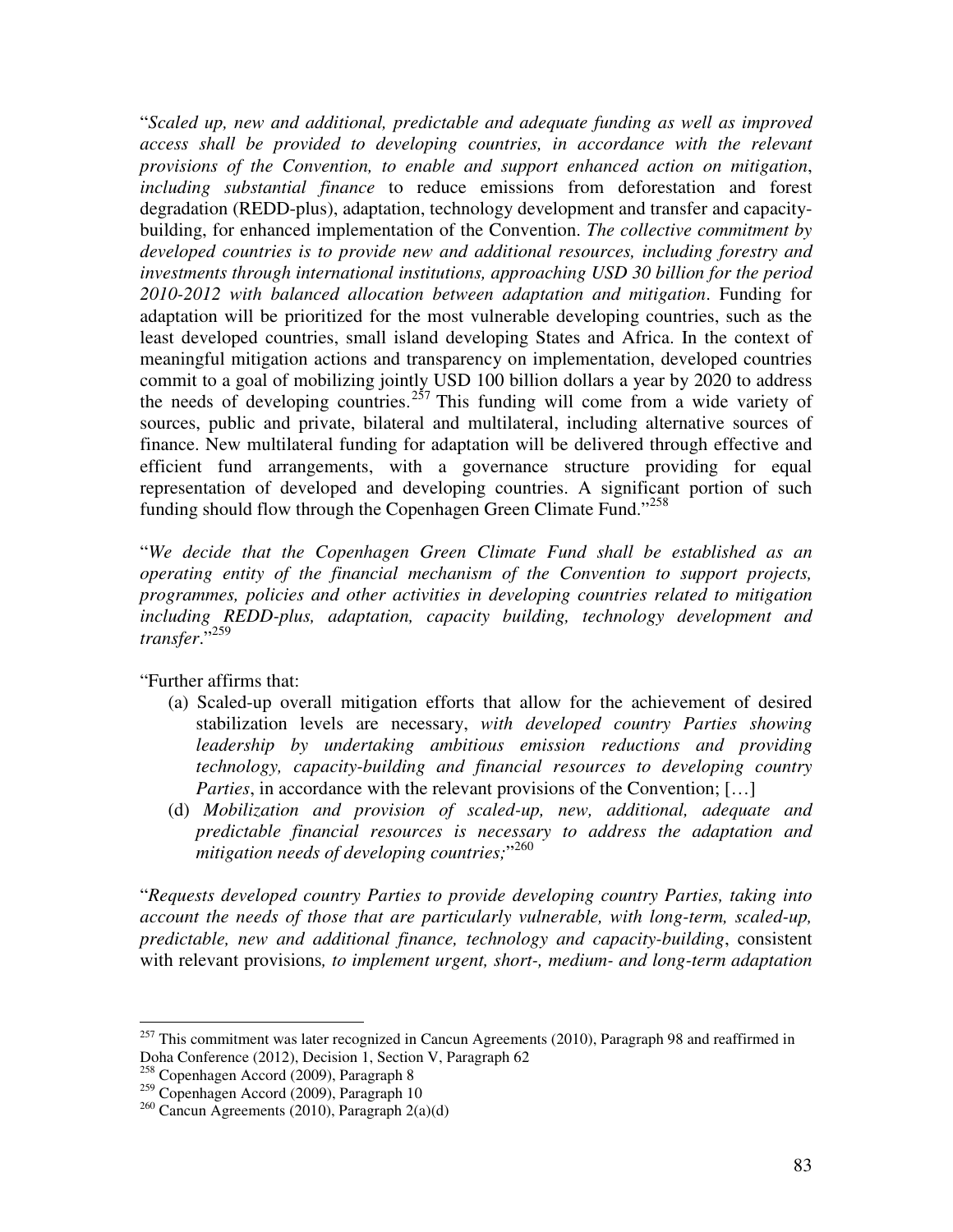*actions, plans, programmes and projects at the local, national, subregional and regional levels, in and across different economic and social sectors and ecosystems*."<sup>261</sup>

"*Decides that*, *in accordance with Article 4, paragraph 3, of the Convention, developed country Parties shall provide enhanced financial, technological and capacity-building support for the preparation and implementation of nationally appropriate mitigation actions of developing country Parties and for enhanced reporting by these Parties*" 262

"Also *urges developed country Parties to strive to implement policies and measures to respond to climate change in such a way as to avoid negative social and economic consequences for developing country Parties*, taking into account Article 3 of the Convention, and *to assist these Parties to address such consequences by providing*  support, including financial resources, transfer of technology and capacity-building,<sup>263</sup> in accordance with Article 4 of the Convention, to build up the resilience of societies and economies negatively affected by response measures;"<sup>264</sup>

"Takes note of the *collective commitment by developed countries to provide new and additional resources*, including forestry and investments through international institutions, approaching USD 30 billion for the period 2010–2012, with a balanced allocation between adaptation and mitigation; funding for adaptation will be prioritized for the most vulnerable developing countries, such as the least developed countries, small island developing States and Africa<sup> $1265$ </sup>

"*Decides that,* in accordance with the relevant provisions of the Convention, *scaled-up, new and additional, predictable and adequate funding shall be provided to developing country Parties, taking into account the urgent and immediate needs of developing countries that are particularly vulnerable to the adverse effects of climate change*" 266

"*Agrees that*, in accordance with paragraph 1(e) of the Bali Action Plan, *funds provided to developing country Parties may come from a wide variety of sources, public and private, bilateral and multilateral, including alternative sources*" 267

"Takes note of the relevant reports on the financing needs and options for the mobilization of resources to address the needs of developing country Parties with regard to climate change adaptation and mitigation, including the report of the High-level Advisory Group on Climate Change Financing"<sup>268</sup>

"*Decides to establish a Green Climate Fund*, to be designated as an operating entity of the financial mechanism of the Convention under Article 11, with arrangements to be

 $261$  Cancun Agreements (2010), Paragraph 18

<sup>262</sup> Cancun Agreements (2010), Paragraph 52

<sup>263</sup> Also reiterated in Durban Platform (2011), Paragraph 86

<sup>264</sup> Cancun Agreements (2010), Paragraph 89

<sup>265</sup> Cancun Agreements (2010), Paragraph 95

<sup>266</sup> Cancun Agreements (2010), Paragraph 97

 $267$  Cancun Agreements (2010), Paragraph 99

<sup>&</sup>lt;sup>268</sup> Cancun Agreements (2010), Paragraph 101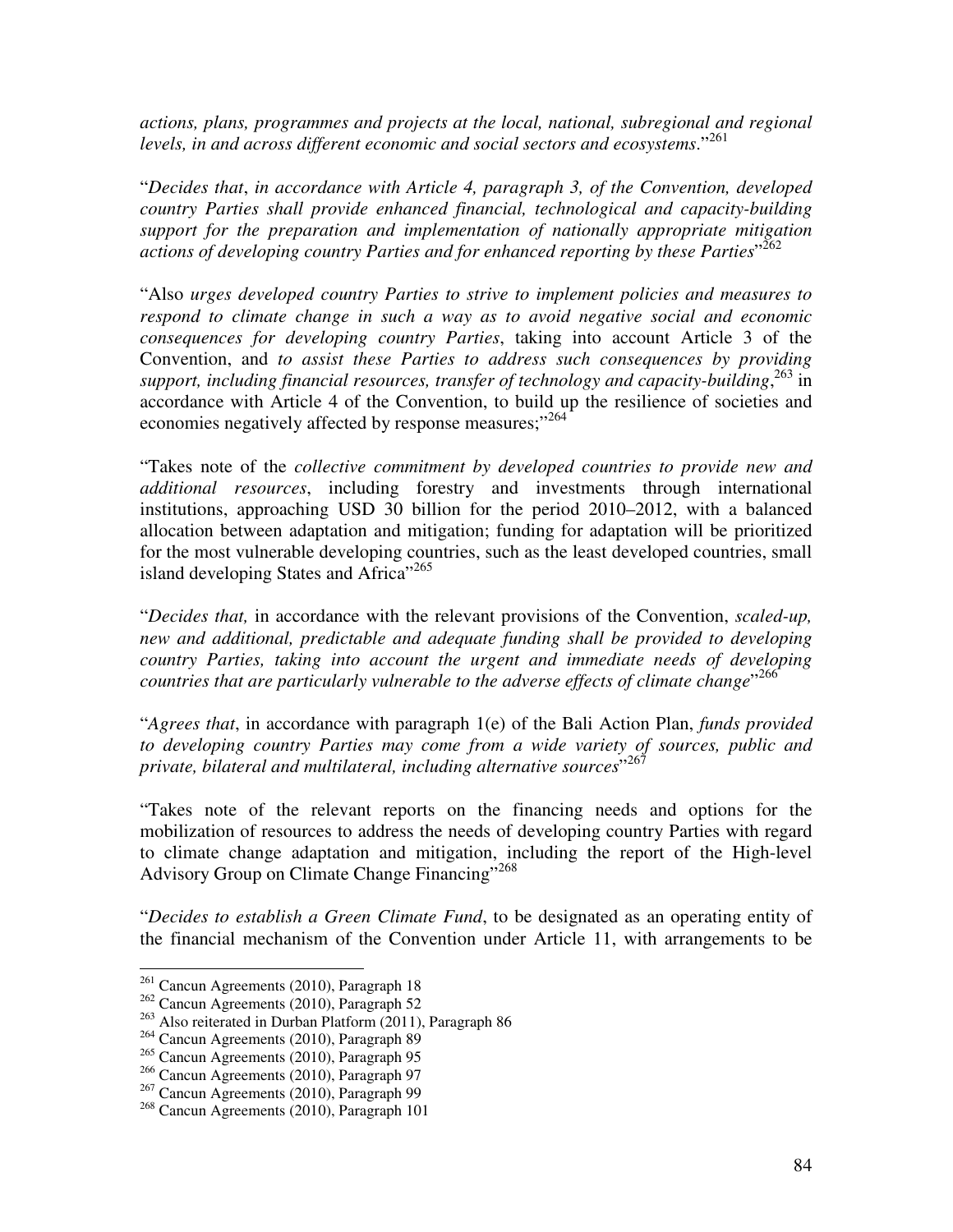concluded between the Conference of the Parties and the Green Climate Fund to ensure that it is accountable to and functions under the guidance of the Conference of the Parties, to support projects, programmes, policies and other activities in developing country Parties using thematic funding windows"<sup>269</sup>

"Also *decides that financial resources for enhanced action on capacity-building in developing country Parties should be provided by Parties included in Annex II to the Convention and other Parties in a position to do so through the current and any future operating entities of the financial mechanism, as well as through various bilateral, regional and other multilateral channels, as appropriate*<sup>270</sup>

"*Invites Annex I Parties* that are in a position to do so, through multilateral agencies, including through the Global Environment Facility within its mandate, bilateral agencies and the private sector or through any further arrangements, as appropriate*, to make available the capacity- building, financial, technical and technology transfer assistance for Annex I Parties undergoing the process of transition to a market economy in order to assist these Parties in the development and implementation of their national low-carbon development strategies and action plans consistent with their national priorities and with their emission reduction targets*" 271

"Decides to launch a comprehensive process to enable the full, effective and sustained implementation of the Convention through long-term cooperative action, now, up to and beyond 2012, in order to reach an agreed outcome and adopt a decision at its fifteenth session, by addressing, inter alia: […]

(c) Enhanced action on adaptation, including, inter alia, consideration of:

(i) *International cooperation to support urgent implementation of adaptation actions, including through vulnerability assessments, prioritization of actions, financial needs assessments, capacity-building and response strategies, integration of adaptation actions into sectoral and national planning, specific projects and programmes, means to incentivize the implementation of adaptation actions, and other ways to enable climate-resilient development and reduce vulnerability of all Parties*, taking into account the urgent and immediate needs of developing countries that are particularly vulnerable to the adverse effects of climate change, especially the least developed countries and small island developing States, and further taking into account the needs of countries in Africa affected by drought, desertification and floods"<sup>272</sup>

"Decides to launch a comprehensive process to enable the full, effective and sustained implementation of the Convention through long-term cooperative action, now, up to and beyond 2012, in order to reach an agreed outcome and adopt a decision at its fifteenth session, by addressing, inter alia: […]

<sup>270</sup> Cancun Agreements (2010), Paragraph 131

<sup>&</sup>lt;sup>269</sup> Cancun Agreements (2010), Paragraph 102; see original text for technicalities of the Green Fund

 $^{271}$  Durban Platform (2011), Paragraph 168

<sup>&</sup>lt;sup>272</sup> Bali Action Plan (2007), Paragraph  $1(c(i))$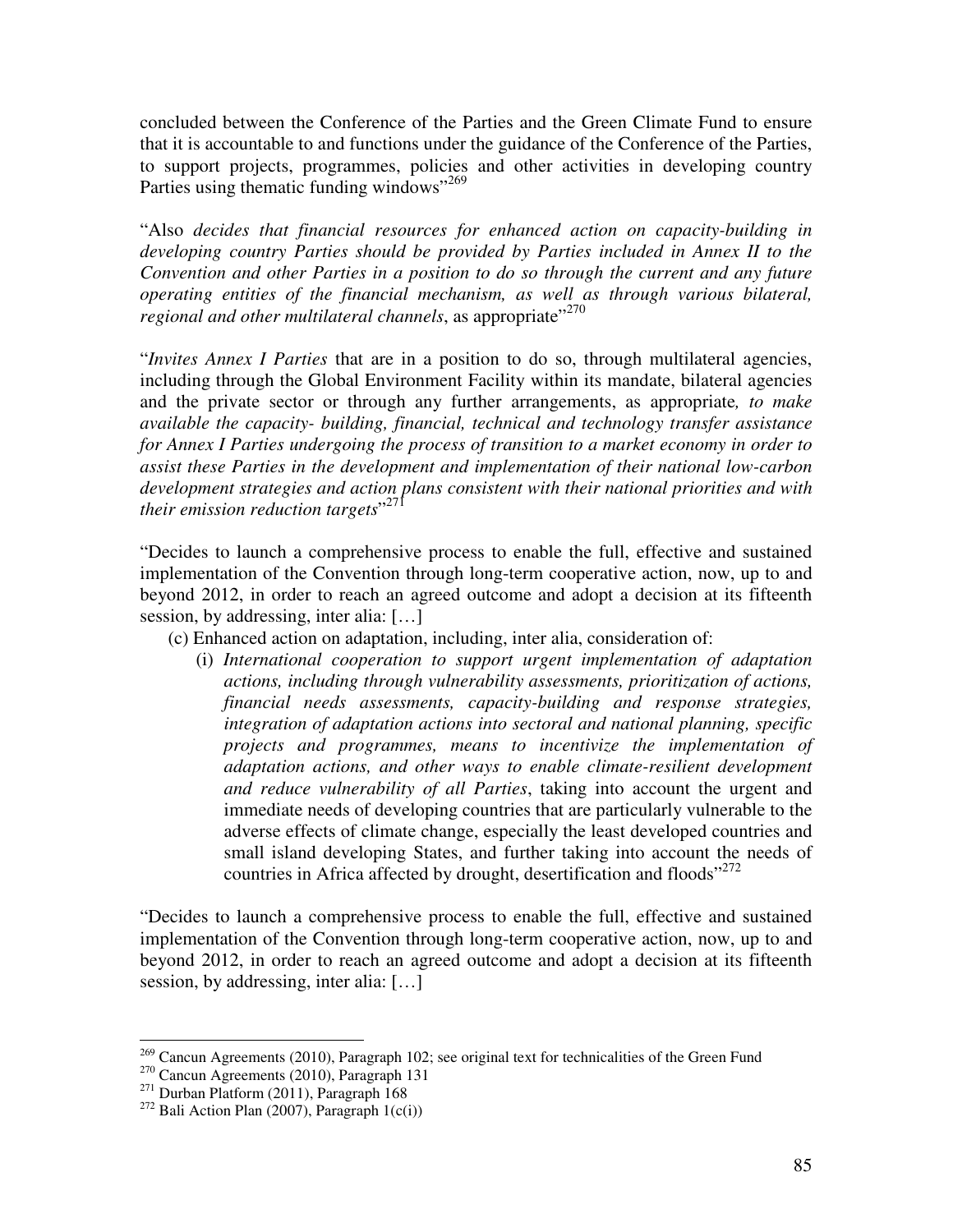- (e) *Enhanced action on the provision of financial resources and investment to support action on mitigation and adaptation and technology cooperation, including, inter alia, consideration of*:
	- (i) Improved access to adequate, predictable and sustainable financial resources and financial and technical support, and the provision of new and additional resources, including official and concessional funding for developing country Parties;
	- (ii) Positive incentives for developing country Parties for the enhanced implementation of national mitigation strategies and adaptation action;
	- (iii) Innovative means of funding to assist developing country Parties that are particularly vulnerable to the adverse impacts of climate change in meeting the cost of adaptation;
	- (iv) Means to incentivize the implementation of adaptation actions on the basis of sustainable development policies;
	- (v) Mobilization of public- and private-sector funding and investment, including facilitation of climate-friendly investment choices;
	- (vi) Financial and technical support for capacity-building in the assessment of the costs of adaptation in developing countries, in particular the most vulnerable ones, to aid in determining their financial needs"<sup>273</sup>

See Bali Action Plan: Decision 6/CP.13: Fourth review of the financial mechanism and Annex: Additional guidelines for the review of the financial mechanism.**<sup>274</sup>**

"Also decides that Parties' efforts should be undertaken on the basis of equity and common but differentiated responsibilities and respective capabilities, and *the provision of finance, technology transfer and capacity-building to developing countries in order to support their mitigation and adaptation actions under the Convention*, and take into account the imperatives of equitable access to sustainable development, the survival of countries and protecting the integrity of Mother Earth"<sup>275</sup>

"Recalling decision 2/CP.17, in which developing country Parties were encouraged to develop low-emission development strategies, recognizing the need for financial and technical support by developed country Parties for the formulation of these strategies"<sup>276</sup>

"Also requests that the work programme consider possible elements of the mechanism referred to in paragraph 50 above, for example the following: […]

(i) A share of proceeds to cover administrative expenses and assist developing country Parties that are particularly vulnerable to the adverse effects of climate change to meet the costs of adaptation".<sup>277</sup>

 $\overline{a}$  $2^{73}$  Bali Action Plan (2007), Paragraph 1(e)

<sup>274</sup> Bali Action Plan (2007), Decision 6

<sup>275</sup> Doha Conference (2012), Decision 1, Paragraph 2

<sup>&</sup>lt;sup>276</sup> Doha Conference (2012), Decision 1, Section II(B), Paragraph 18

<sup>&</sup>lt;sup>277</sup> Doha Conference (2012), Decision 1, Section II(D), Paragraph 51(i)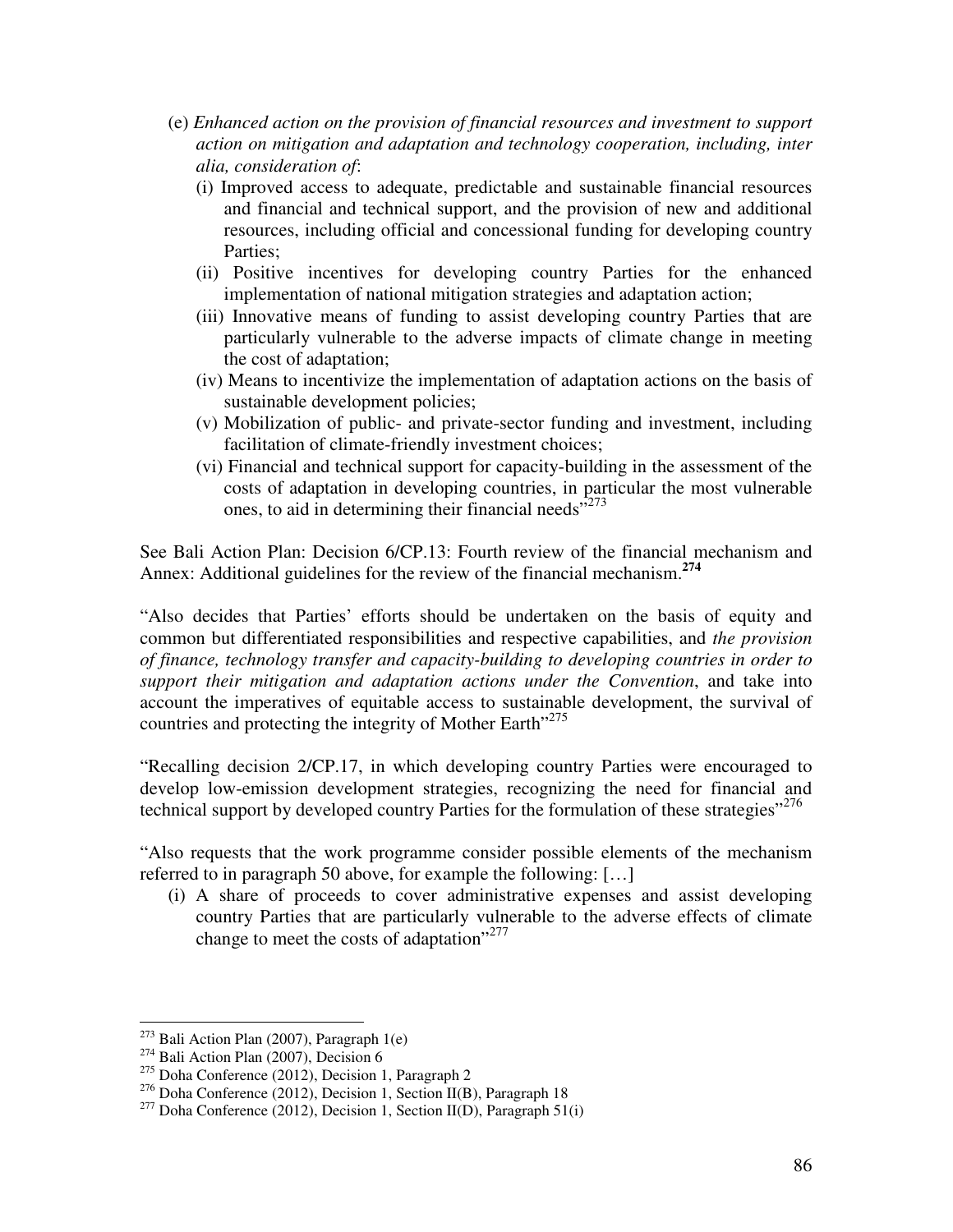"*Decides to extend the work programme on long-term finance for one year to the end of 2013, with the aim of informing developed country Parties in their efforts to identify pathways for mobilizing the scaling up of climate finance to USD 100 billion per year by 2020 from public, private and alternative sources in the context of meaningful mitigation actions and transparency on implementation, and informing Parties in enhancing their enabling environments and policy frameworks to facilitate the mobilisation and effective deployment of climate finance in developing countries*" 278

"*Requests developed country Parties to provide developing country Parties with finance, technology and capacity-building, in accordance with decision 1/CP.16 and other relevant decisions of the Conference of the Parties*" 279

"*Also urges developed country Parties to mobilize financial support for the national adaptation plan process for interested developing country Parties that are not least developed country Parties through bilateral and multilateral channels*, including through the Special Climate Change Fund, in accordance with decision 1/CP.16, as it urged developed country Parties to mobilize financial support for the national adaptation plan process for least developed country Parties in decision 5/CP.17, paragraph 21<sup>"280</sup>

### *WSSD (2002)*

 $\overline{a}$ 

"Take joint actions and improve efforts to work together at all levels to improve access to reliable and affordable energy services for sustainable development sufficient to facilitate the achievement of the Millennium Development Goals, including the goal of halving the proportion of people in poverty by 2015, and as a means to generate other important services that mitigate poverty, bearing in mind that access to energy facilitates the eradication of poverty. This would include actions at all levels to:

- a.) *Improve access to reliable, affordable, economically viable, socially acceptable and environmentally sound energy services and resources*, taking into account national specificities and circumstances, through various means, such as enhanced rural electrification and decentralized energy systems, increased use of renewables, cleaner liquid and gaseous fuels and enhanced energy efficiency, by intensifying regional and international cooperation in support of national efforts, *including through capacity-building, financial and technological assistance and innovative financing mechanism*s, including at the micro- and meso- levels, recognizing the specific factors for providing access to the poor; […]
- g.) *Assist and facilitate on an accelerated basis, with the financial and technical assistance of developed countries, including through public-private partnerships, the access of the poor to reliable, affordable, economically viable, socially acceptable and environmentally sound energy services*, taking into account the instrumental role of developing national policies on energy for sustainable development, bearing in mind that in developing countries sharp increases in energy services are required to improve the standards of living of their

<sup>&</sup>lt;sup>278</sup> Doha Conference (2012), Decision 1, Section V, Paragraph 69; repeated in Doha Conference (2012), Decision 4, Paragraph 2

 $279$  Doha Conference (2012), Decision 3, Paragraph 8

 $280$  Doha Conference (2012), Decision 9, Paragraph 5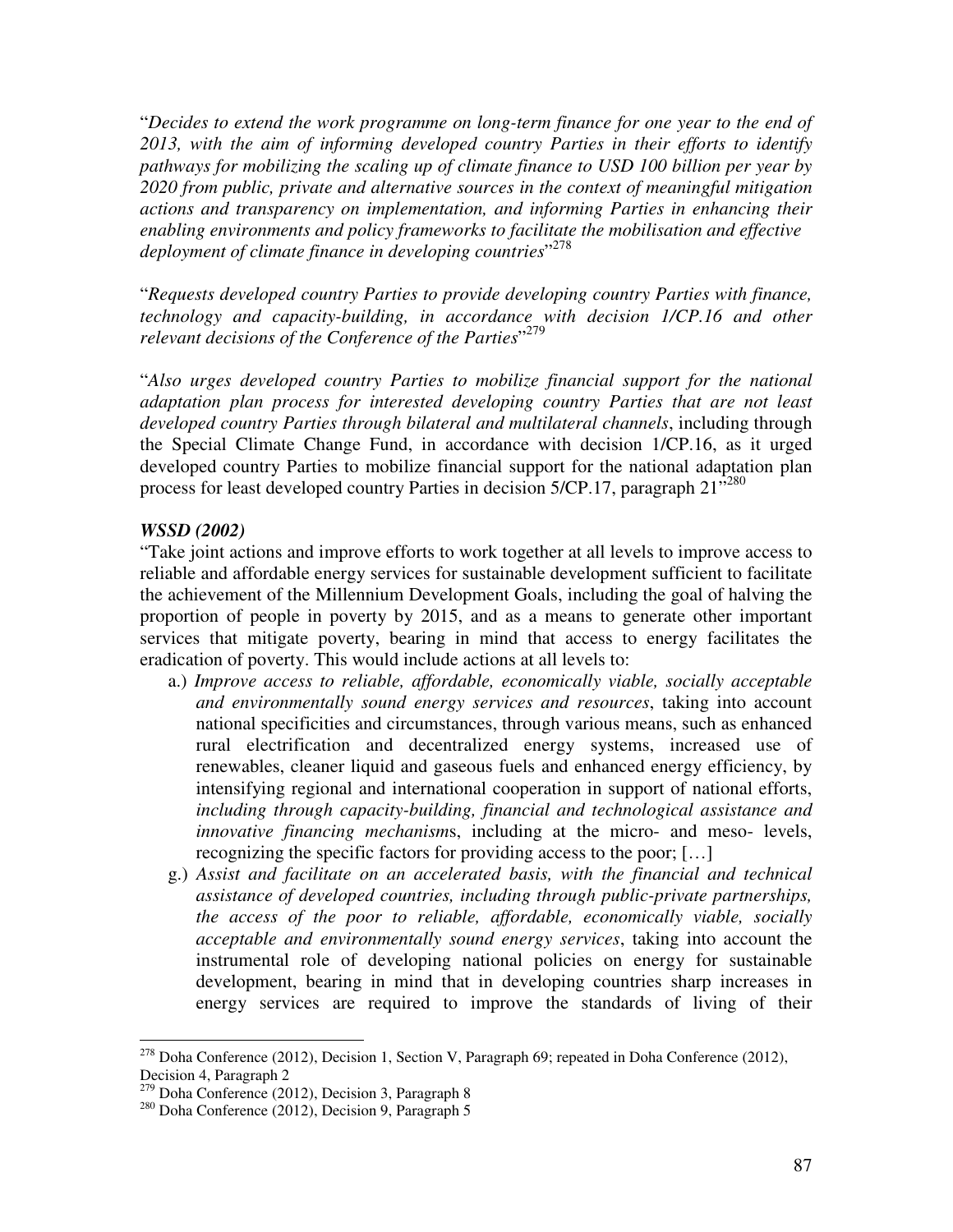populations and that energy services have positive impacts on poverty eradication and improve standards of living."<sup>281</sup>

"Call upon Governments as well as relevant regional and international organizations and other relevant stakeholders to implement, taking into account national and regional specificities and circumstances, the recommendations and conclusions adopted by the Commission on Sustainable Development concerning energy for sustainable development at its ninth session, including the issues and options set out below, bearing in mind that in view of the different contributions to global environmental degradation, States have common but differentiated responsibilities. This would include actions at all levels to: […]

- j.) *Recommend that international financial institutions and other agencies' policies support developing countries, as well as countries with economies in transition, in their own efforts to establish policy and regulatory frameworks which create a level playing field between the following: renewable energy, energy efficiency, advanced energy technologies, including advanced and cleaner fossil fuel technologies, and centralized, distributed and decentralized energy systems*; […]
- s*.) Strengthen national and regional energy institutions or arrangements for enhancing regional and international cooperation on energy for sustainable development, in particular to assist developing countries in their domestic efforts to provide reliable, affordable, economically viable, socially acceptable and environmentally sound energy services to all sections of their populations*" 282

**"**Call upon Governments as well as relevant regional and international organizations and other relevant stakeholders to implement, taking into account national and regional specificities and circumstances, the recommendations and conclusions adopted by the Commission on Sustainable Development concerning energy for sustainable development at its ninth session, including the issues and options set out below, bearing in mind that in view of the different contributions to global environmental degradation, States have common but differentiated responsibilities. This would include actions at all levels to: […]

n.) *Utilize financial instruments and mechanisms*, in particular the Global Environment Facility, within its mandate, *to provide financial resources to developing countries, in particular least developed countries and small island developing States, to meet their capacity needs for training, technical know-how and strengthening national institutions in reliable, affordable, economically viable, socially acceptable and environmentally sound energy*, including promoting energy efficiency and conservation, renewable energy and advanced energy technologies, including advanced and cleaner fossil fuel technologies"<sup>283</sup>

<sup>&</sup>lt;sup>281</sup> Johannesburg Plan of Implementation of the World Summit of Sustainable Development (WSSD)  $(2002)$ , Paragraph  $9(a)(g)$ 

<sup>282</sup> Johannesburg Plan of Implementation of the World Summit of Sustainable Development (WSSD) (2002), Paragraph 20(j)

<sup>&</sup>lt;sup>283</sup> Johannesburg Plan of Implementation of the World Summit of Sustainable Development (WSSD) (2002), Paragraph 20(n)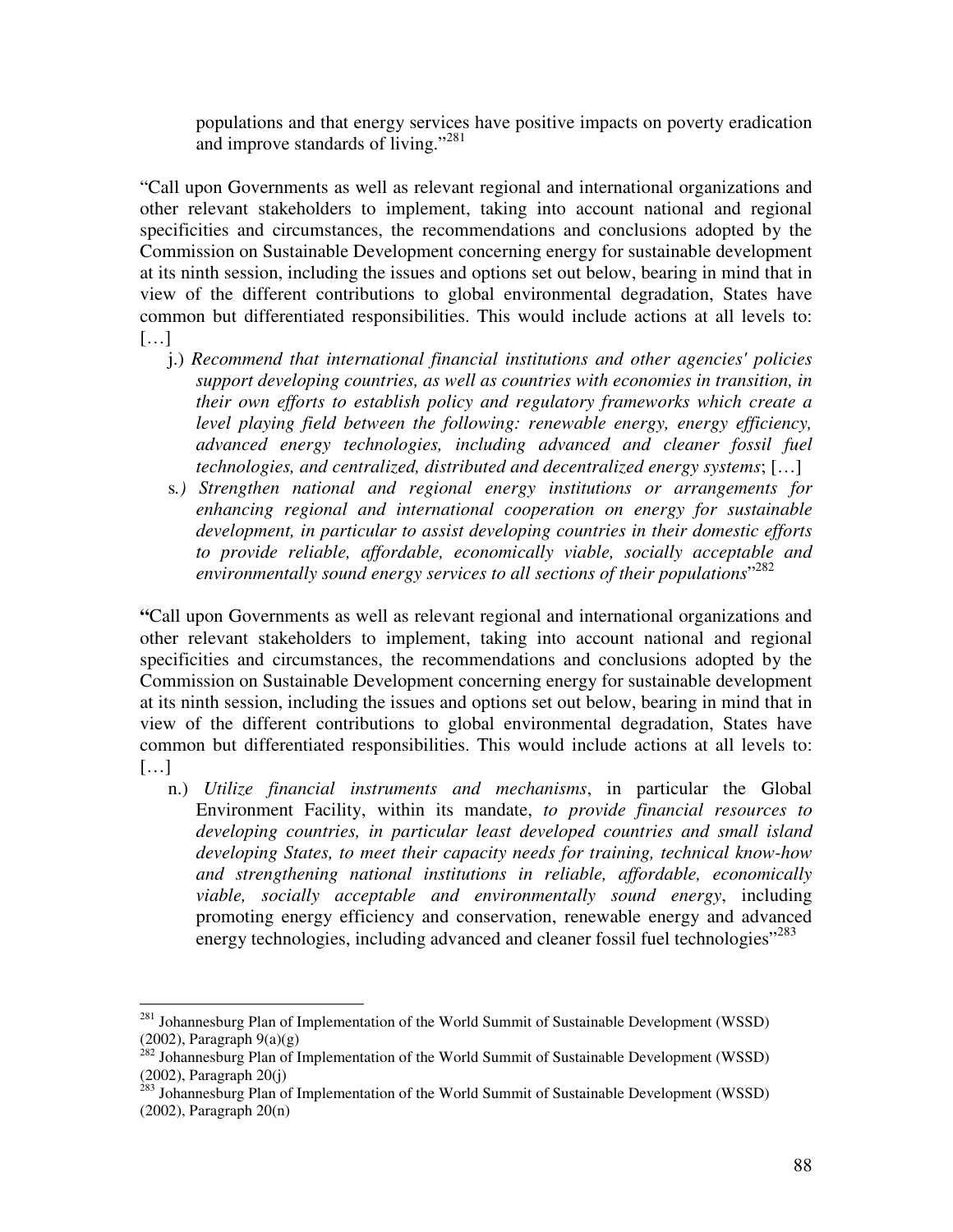"An integrated, multi-hazard, inclusive approach to address vulnerability, risk assessment and disaster management, including prevention, mitigation, preparedness, response and recovery, is an essential element of a safer world in the twenty-first century. Actions are required at all levels to: […]

- c*.) Strengthen the institutional capacities of countries and promote international joint observation and research, through* improved surface-based monitoring and increased use of satellite data, dissemination of technical and scientific knowledge*,* and *the provision of assistance to vulnerable countries*;
- d.) *Reduce the risks of flooding and drought in vulnerable countries by*, inter alia, promoting wetland and watershed protection and restoration, improved land-use planning, improving and applying more widely techniques and methodologies for assessing the potential adverse effects of climate change on wetlands and, as appropriate, *assisting countries that are particularly vulnerable to those*   $effects$ ;"<sup>284</sup>

"Recalling the United Nations Millennium Declaration, in which heads of State and Government resolved to make every effort to ensure the entry into force of the Kyoto Protocol to the United Nations Framework Convention on Climate Change, preferably by the tenth anniversary of the United Nations Conference on Environment and Development in 2002, and to embark on the required reduction of emissions of greenhouse gases, States that have ratified the Kyoto Protocol strongly urge States that have not already done so to ratify it in a timely manner. Actions at all levels are required to:  $[\ldots]$ 

c.) *Provide technical and financial assistance and capacity-building to developing countries and countries with economies in transition in accordance with commitments under the Convention*, including the Marrakesh Accords"<sup>285</sup>

"Agriculture plays a crucial role in addressing the needs of a growing global population and is inextricably linked to poverty eradication, especially in developing countries. Enhancing the role of women at all levels and in all aspects of rural development, agriculture, nutrition and food security is imperative. Sustainable agriculture and rural development are essential to the implementation of an integrated approach to increasing food production and enhancing food security and food safety in an environmentally sustainable way. This would include actions at all levels to: […]

e.) *Support the efforts of developing countries to protect oases from silt, land degradation and increasing salinity by providing appropriate technical and financial assistance*" 286

"Small island developing States are a special case both for environment and development. Although they continue to take the lead in the path towards sustainable

 $\overline{a}$ <sup>284</sup> Johannesburg Plan of Implementation of the World Summit of Sustainable Development (WSSD)  $(2002)$ , Paragraph  $37(c)(d)$ 

 $285$  Johannesburg Plan of Implementation of the World Summit of Sustainable Development (WSSD) (2002), Paragraph 38(c)

<sup>&</sup>lt;sup>286</sup> Johannesburg Plan of Implementation of the World Summit of Sustainable Development (WSSD) (2002), Paragraph 30(e)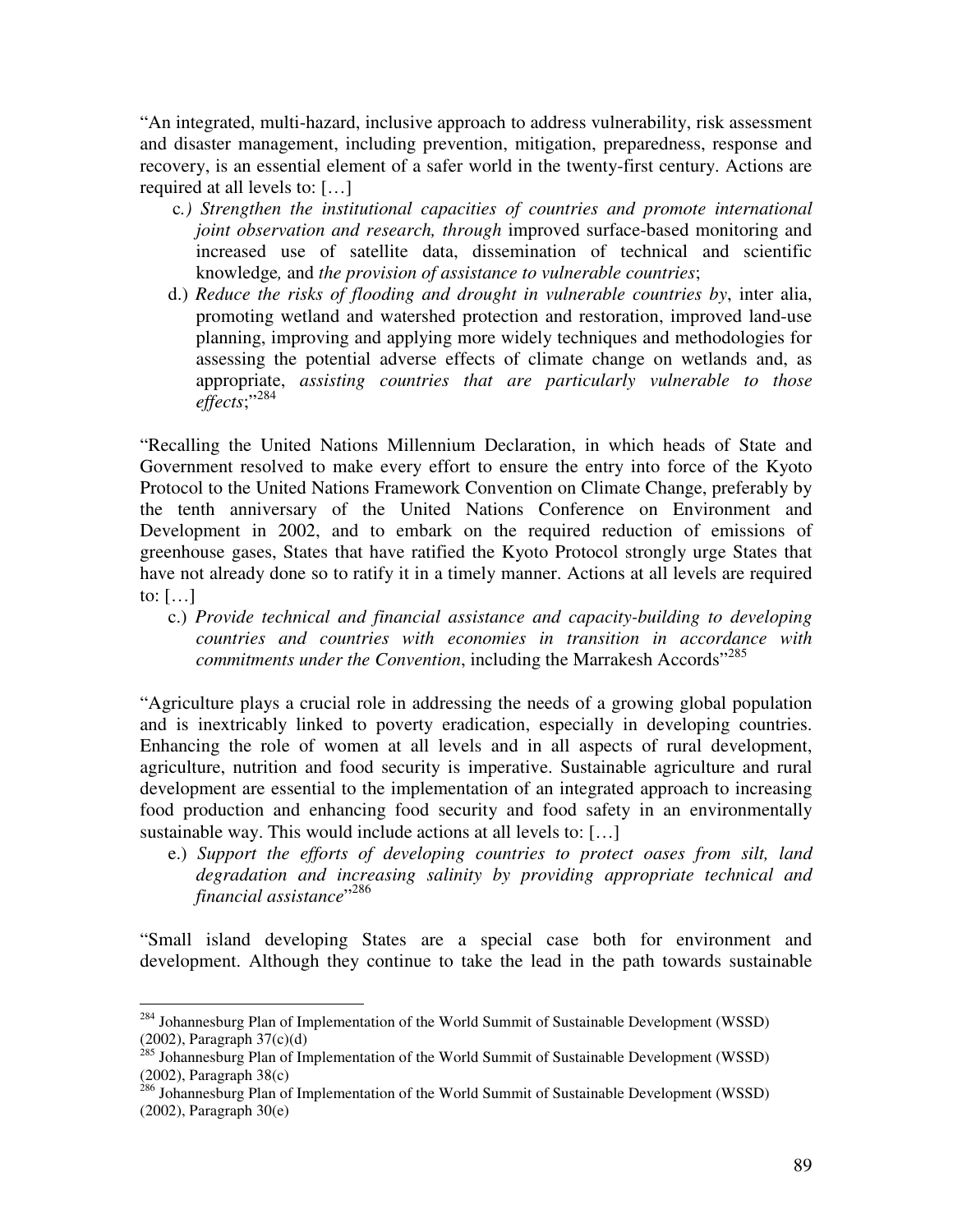development in their countries, they are increasingly constrained by the interplay of adverse factors clearly underlined in Agenda 21, the Programme of Action for the Sustainable Development of Small Island Developing States and the decisions adopted at the twenty-second special session of the General Assembly.

This would include actions at all levels to:

 $\overline{a}$ 

- a.) *Accelerate national and regional implementation of the Programme of Action, with adequate financial resources*, including through Global Environment Facility focal areas, transfer of environmentally sound technologies and assistance for capacity-building from the international community […]
- h.) *Extend assistance to small island developing States in support of local communities and appropriate national and regional organizations of small island developing States for comprehensive hazard and risk management, disaster prevention, mitigation and preparedness, and help relieve the consequences of disasters, extreme weather events and other emergencies*;
- i.) *Assist small island developing States in mobilizing adequate resources and partnerships for their adaptation needs relating to the adverse effects of climate change, sea level rise and climate variability*, consistent with commitments under the United Nations Framework Convention on Climate Change, where applicable" $287$

"Deal effectively with natural disasters and conflicts, including their humanitarian and environmental impacts, recognizing that conflicts in Africa have hindered, and in many cases obliterated, both the gains and efforts aimed at sustainable development, with the most vulnerable members of society, particularly women and children, being the most impacted victims, through efforts and initiatives, at all levels, to:

a. *Provide financial and technical assistance to strengthen the capacities of African countries, including institutional and human capacity, including at the local level, for effective disaster management, including observation and early warning systems, assessments, prevention, preparedness, response and recovery*" 288

"*The internationally agreed development goals, including those contained in the Millennium Declaration and Agenda 21, as well as in the present plan of action, will require significant increases in the flow of financial resources as elaborated in the Monterrey Consensus, including through new and additional financial resources, in particular to developing countries*, to support the implementation of national policies and programmes developed by them, improved trade opportunities, access to and transfer of environmentally sound technologies on a concessional or preferential basis, as mutually agreed, education and awareness-raising, capacity-building and information for decision-

 $^{287}$  Johannesburg Plan of Implementation of the World Summit of Sustainable Development (WSSD)  $(2002)$ , Paragraph  $58(a)(c)(h)(j)$ 

<sup>&</sup>lt;sup>288</sup> Johannesburg Plan of Implementation of the World Summit of Sustainable Development (WSSD)  $(2002)$ , Paragraph  $65(a)$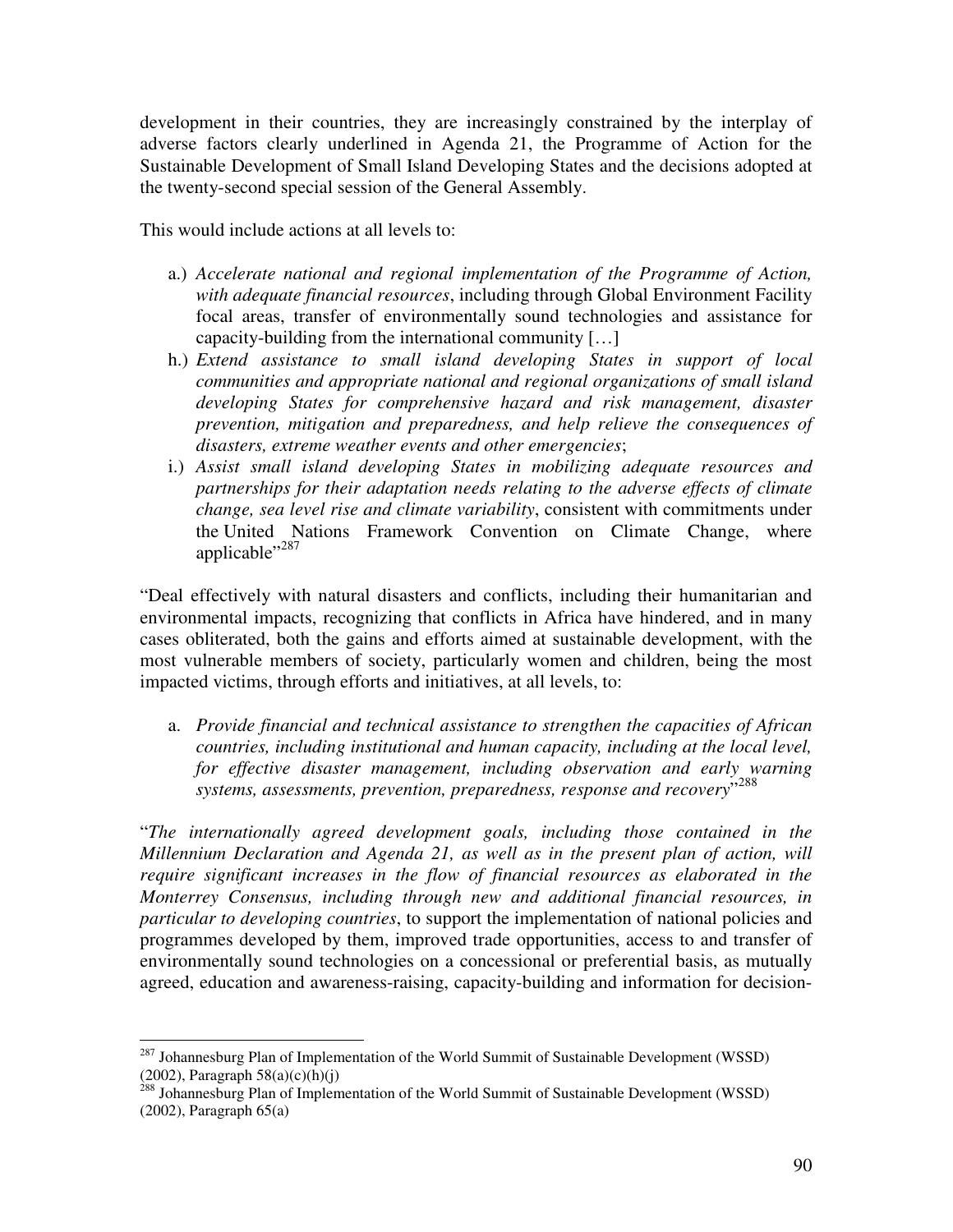making and scientific capabilities within the agreed time frame required to meet these goals and initiatives."<sup>289</sup>

"Achieving sustainable development includes actions at all levels to: […]

k) *Assist African countries in mobilizing adequate resources for their adaptation needs relating to the adverse effects of climate change, extreme weather events, sea level rise and climate variability, and assist in developing national climate change strategies and mitigation programmes, and continue to take actions to mitigate the adverse effects on climate change in Africa*, consistent with the United Nations Framework Convention on Climate Change"<sup>290</sup>

"Make full and effective use of existing financial mechanisms and institutions, including through actions at all levels to: […]

*d.) Encourage the private sector, including transnational corporations, private foundations and civil society institutions, to provide financial and technical assistance to developing countries"<sup>291</sup>*

"*Assist developing countries, through international cooperation, in enhancing their capacity in their efforts to address issues pertaining to environmental protection,*  including in their formulation and implementation of policies for environmental management and protection, including through urgent actions at all levels to:

- a. Improve their use of science and technology for environmental monitoring, assessment models, accurate databases and integrated information systems;
- b. Promote and, where appropriate, improve their use of satellite technologies for quality data collection, verification and updating, and further improve aerial and ground-based observations, in support of their efforts to collect quality, accurate, long-term, consistent and reliable data;
- c. Set up and, where appropriate, further develop national statistical services capable of providing sound data on science education and research and development activities that are necessary for effective science and technology policymaking." $^{292}$

# *OHCHR*

"International cooperation to promote and protect human rights lies at the heart of the Charter of the United Nations. The importance of such cooperation is explicitly stated in provisions of the International Covenant on Economic, Social and Cultural Rights, the Convention on the Rights of the Child, the Convention on the Rights of People with Disabilities and in the Declaration on the Right to Development. According to CESCR

 $\overline{1}$ <sup>289</sup> Johannesburg Plan of Implementation of the World Summit of Sustainable Development (WSSD) (2002), Paragraph 81

<sup>&</sup>lt;sup>290</sup> Johannesburg Plan of Implementation of the World Summit of Sustainable Development (WSSD) (2002), Paragraph 62

<sup>&</sup>lt;sup>290</sup><sub>291</sub> Johannesburg Plan of Implementation of the World Summit of Sustainable Development (WSSD) (2002), Paragraph 86

 $^{292}$  Johannesburg Plan of Implementation of the World Summit of Sustainable Development (WSSD) (2002), Paragraph 110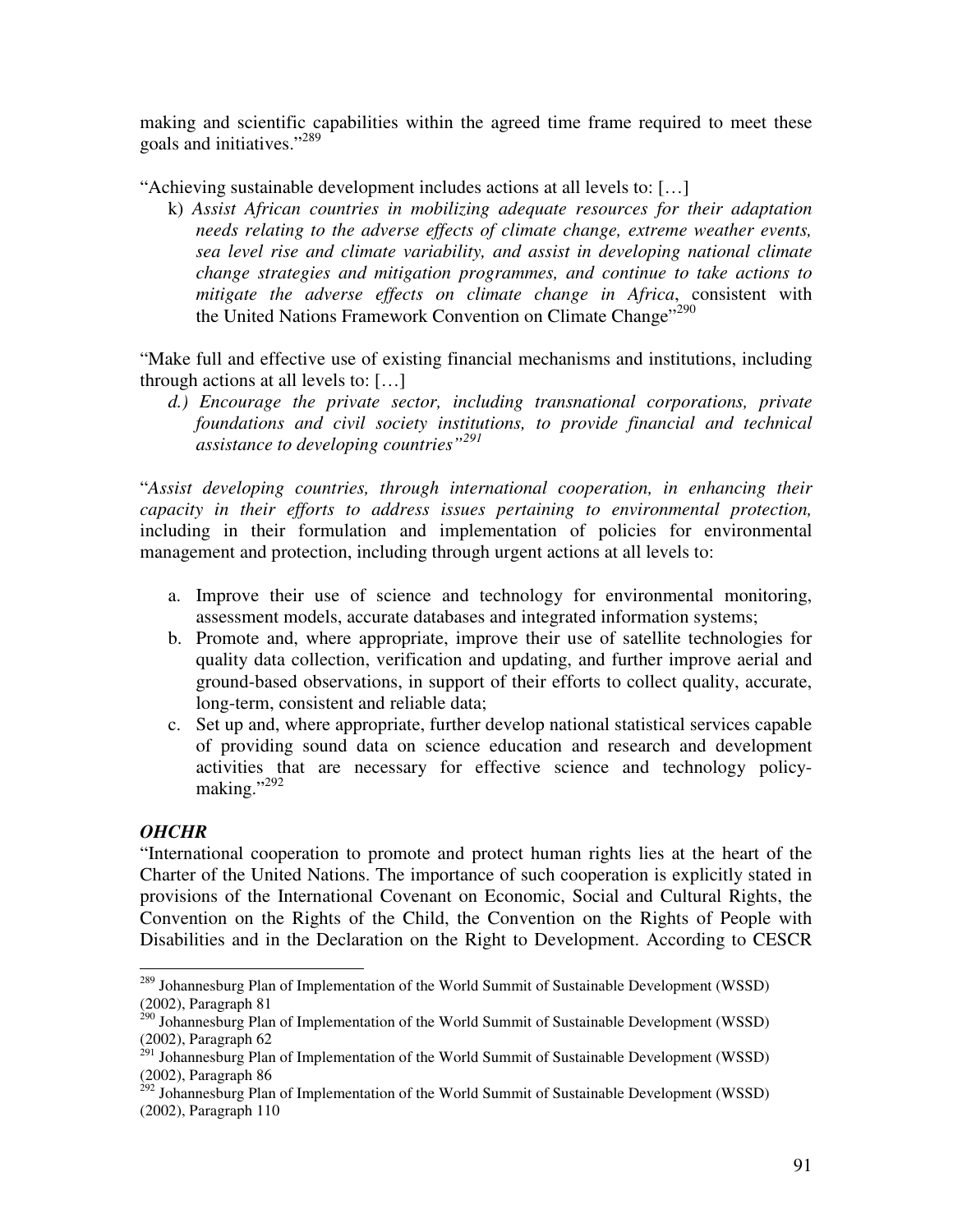and the Committee on the Rights of the Child, the obligation to take steps to the maximum of available resources to implement economic, social and cultural rights includes an obligation of States, where necessary, to seek international cooperation. *States have also committed themselves not only to implement the treaties within their jurisdiction, but also to contribute, through international cooperation, to global implementation. Developed States have a particular responsibility and interest to assist the poorer developing States*."<sup>293</sup>

"Human rights standards and principles are consistent with and further emphasize "the principle of common but differentiated responsibilities" contained in the United Nations Framework Convention on Climate Change. According to this principle, *developed country Parties (annex I) commit to assisting developing country Parties (non-annex I) in meeting the costs of adaptation to the adverse effects of climate change* and to take full account of the specific needs of least developed countries in funding and transfer of technology. The human rights framework complements the Convention by underlining that "the human person is the central subject of development," and that international cooperation is not merely a matter of the obligations of a State towards other States, but also of the obligations towards individuals." $294$ 

"Global warming can only be dealt with through cooperation by all members of the international community. Equally, *international assistance is required to ensure sustainable development pathways in developing countries and enable them to adapt to now unavoidable climate change.* International human rights law complements the United Nations Framework Convention on Climate Change by underlining that international cooperation is not only expedient but also a human rights obligation and that its central objective is the realization of human rights."<sup>295</sup>

### *Miscellaneous*

"In the developing countries most of the environmental problems are caused by underdevelopment. Millions continue to live far below the minimum levels required for a decent human existence, deprived of adequate food and clothing, shelter and education, health and sanitation. Therefore, the developing countries must direct their efforts to development, bearing in mind their priorities and the need to safeguard and improve the environment. For the same purpose, *the industrialized countries should make efforts to reduce the gap themselves and the developing countries*."<sup>296</sup>

"*Resources should be made available to preserve and improve the environment, taking into account the circumstances and particular requirements of developing countries and any costs which may emanate from their incorporating environmental safeguards into their development planning and the need for making available to them, upon their request, additional international technical and financial assistance for this purpose*."<sup>297</sup>

 $\overline{a}$ <sup>293</sup> OHCHR Report on the Relationship Between Climate Change and Human Rights (2009), Paragraph 85

<sup>&</sup>lt;sup>294</sup> OHCHR Report on the Relationship Between Climate Change and Human Rights (2009), Paragraph 87

<sup>&</sup>lt;sup>295</sup> OHCHR Report on the Relationship Between Climate Change and Human Rights (2009), Paragraph 99

<sup>&</sup>lt;sup>296</sup> Stockholm Declaration (1972), Principle 4

 $297$  Stockholm Declaration (1972), Principle 12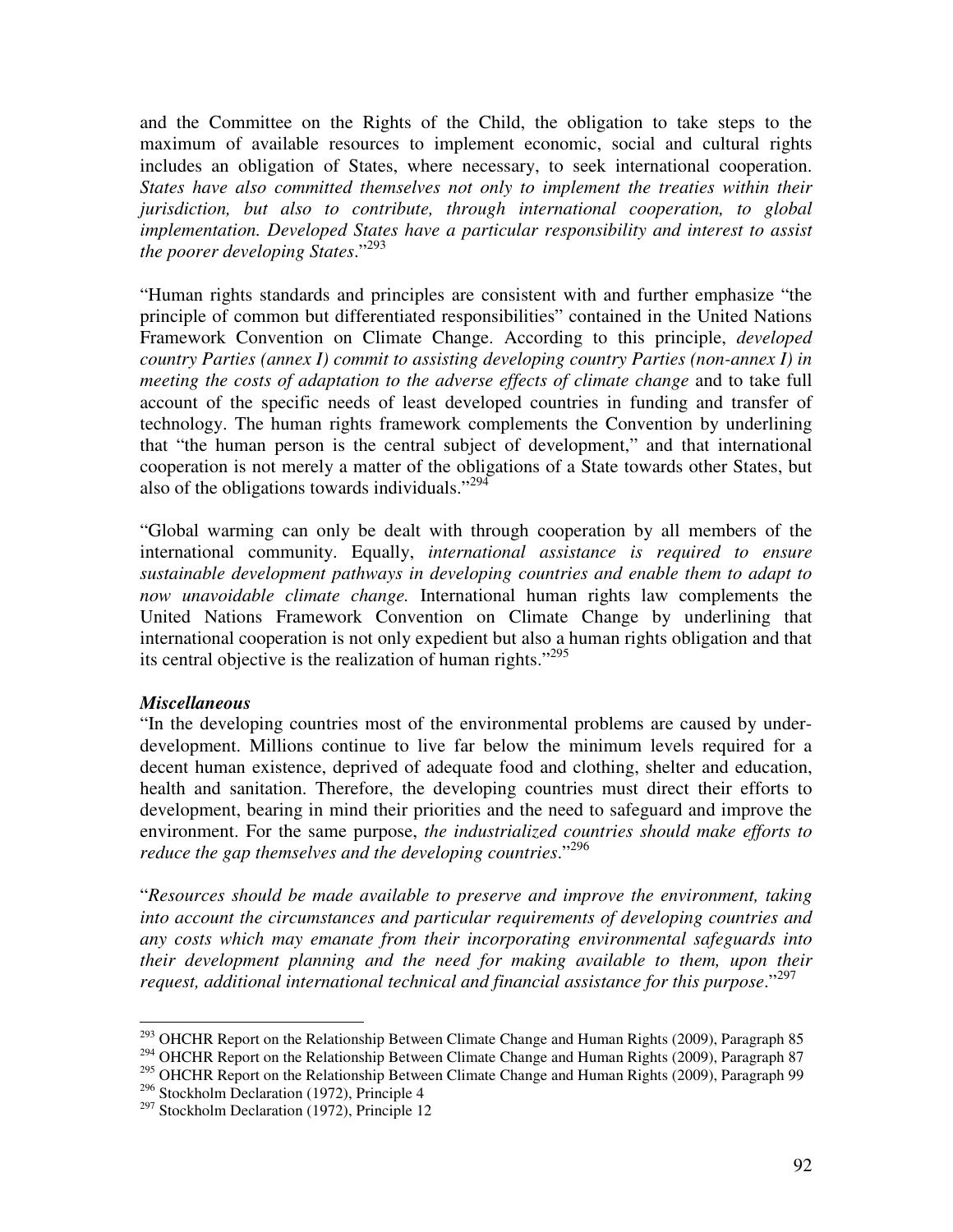"*Funds, programmes and administrative structures necessary to achieve the objective of the conservation of nature shall be provided*."<sup>298</sup>

"*The developmental and environmental objectives of Agenda 21 will require a substantial flow of new and additional financial resources to developing countries*, in order to cover the incremental costs for the actions they have to undertake to deal with global environmental problems and to accelerate sustainable development."<sup>299</sup>

"*We emphasize the need to address the challenge of access to sustainable modern energy services for all, in particular for the poor, who are unable to afford these services even when they are available*. *We emphasize the need to take further action to improve this situation, including by mobilizing adequate financial resources*, so as to provide these services in a reliable, affordable, economically viable and socially and environmentally acceptable manner in developing countries."<sup>300</sup>

"We underscore that the global nature of climate change calls for the widest possible cooperation by all countries and their participation in an effective and appropriate international response, with a view to accelerating the reduction of global greenhouse gas emissions. We recall that the United Nations Framework Convention on Climate Change provides that parties should protect the climate system for the benefit of present and future generations of humankind on the basis of equity and in accordance with their common but differentiated responsibilities and respective capabilities. We note with grave concern the significant gap between the aggregate effect of mitigation pledges by parties in terms of global annual emissions of greenhouse gases by 2020 and aggregate emission pathways consistent with having a likely chance of holding the increase in global average temperature below 2° C, or 1.5° C above pre-industrial levels. *We recognize the importance of mobilizing funding from a variety of sources, public and private, bilateral and multilateral, including innovative sources of finance, to support nationally appropriate mitigation actions, adaptation measures, technology development and transfer and capacity-building in developing countries*. In this regard, we welcome the launching of the Green Climate Fund, and call for its prompt operationalization so as to have an early and adequate replenishment process."<sup>301</sup>

For more information on financial support for developing countries, see The Future We Want Section VI. Means of Implementation- A. Finance for finance mechanisms for sustainable development in general .

"Climate Change and Sea Level Rise: International Action: […]

iii.) *Provide improved access to financial and technical resources for monitoring variability and change of climate and sea level rise, for assessing the impacts of climate change, and for developing and implementing response adaptation* 

<sup>&</sup>lt;sup>298</sup> World Charter for Nature (1982), Paragraph 17

<sup>299</sup> Agenda 21 (1992), Chapter 1.4

 $300$  The Future We Want (Rio+20 Declaration) (2012), Paragraph 126

 $301$  The Future We Want (Rio+20 Declaration) (2012), Paragraph 191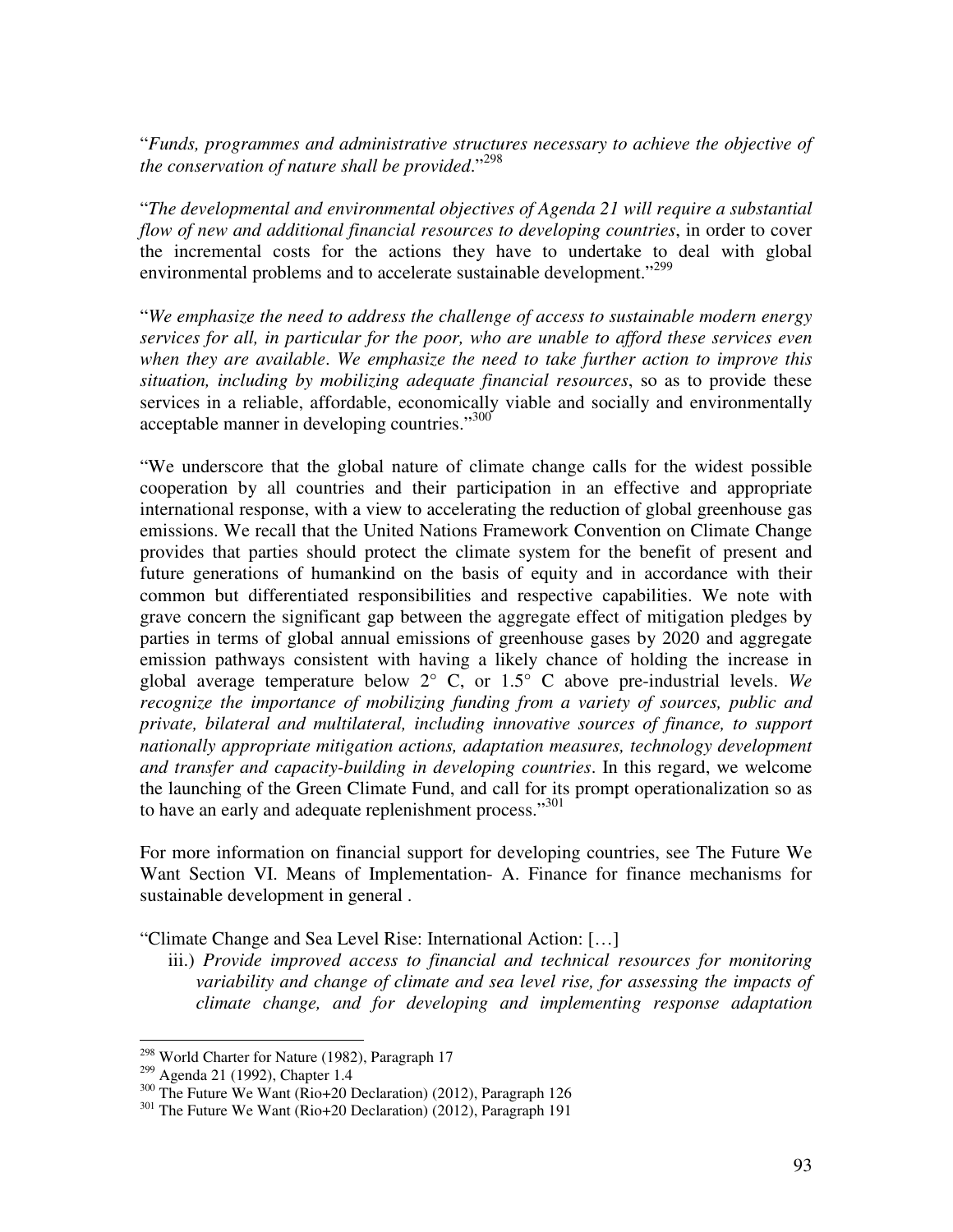*strategies in a timely manner, recognizing the specific vulnerabilities and disproportionate cost borne by small island developing States*;

vii.) *Provide improved access to financial and technical resources to assist small island developing States, which are particularly vulnerable to the adverse effects of climate change, in meeting the costs associated with the development of national and regional strategies, measures and methodologies to facilitate adequate adaptation to climate change*."<sup>302</sup>

"*The International community and especially the industrialized nations have [a] special obligation to assist developing countries which will be very negatively affected by changes in the atmosphere* although the responsibility of many of them for the process may only be marginal today."<sup>303</sup>

"Without prejudice to the international obligations of each State, *the signatories acknowledge and will promote the following principles*: […]

d.) The principle that countries to which decisions taken to protect the atmosphere shall prove to be an abnormal or special burden, in view, inter alia of the level of their development and actual responsibility for the deterioration of the atmosphere, *shall receive fair and equitable assistance to compensate them for bearing such burden*. To this end mechanisms will have to be developed<sup>"304</sup>

"*Parties shall cooperate in establishing, maintaining, and strengthening ways and means of providing new and additional financial resources, particularly to developing countries, for*:

- (a) environmentally sound development programmes and projects;
- (b) capacity building and enhancement of relevant institutions;
- (c) measures to address major environmental problems of global concern, and measures to implement this Covenant, where such measures would entail special or abnormal burdens due to the lack of sufficient financial resources, expertise or technical capacity;
- (d) compensation for binding commitments to forego the economic use of specific natural resources where such use would endanger the environment; and
- (e) making available, under favourable conditions, the transfer of environmentally sound technologies."<sup>305</sup>

For recommendations regarding the Green Fund, see IMF: Financing the Response to Climate Change. Available at: http://www.imf.org/external/pubs/ft/spn/2010/spn1006.pdf

<sup>&</sup>lt;sup>302</sup> Barbados Program of Action (BPOA) (1994): Report of the Global Conference on the Sustainable Development of Small Island Developing States, Part IC(iii)(vi)(vii)

<sup>&</sup>lt;sup>303</sup> Hague Declaration on the Environment (1989)

 $304$  Hague Declaration on the Environment (1989)

 $305$  Draft International Covenant on Environment and Development,  $4<sup>th</sup>$  Ed (2010), Article 52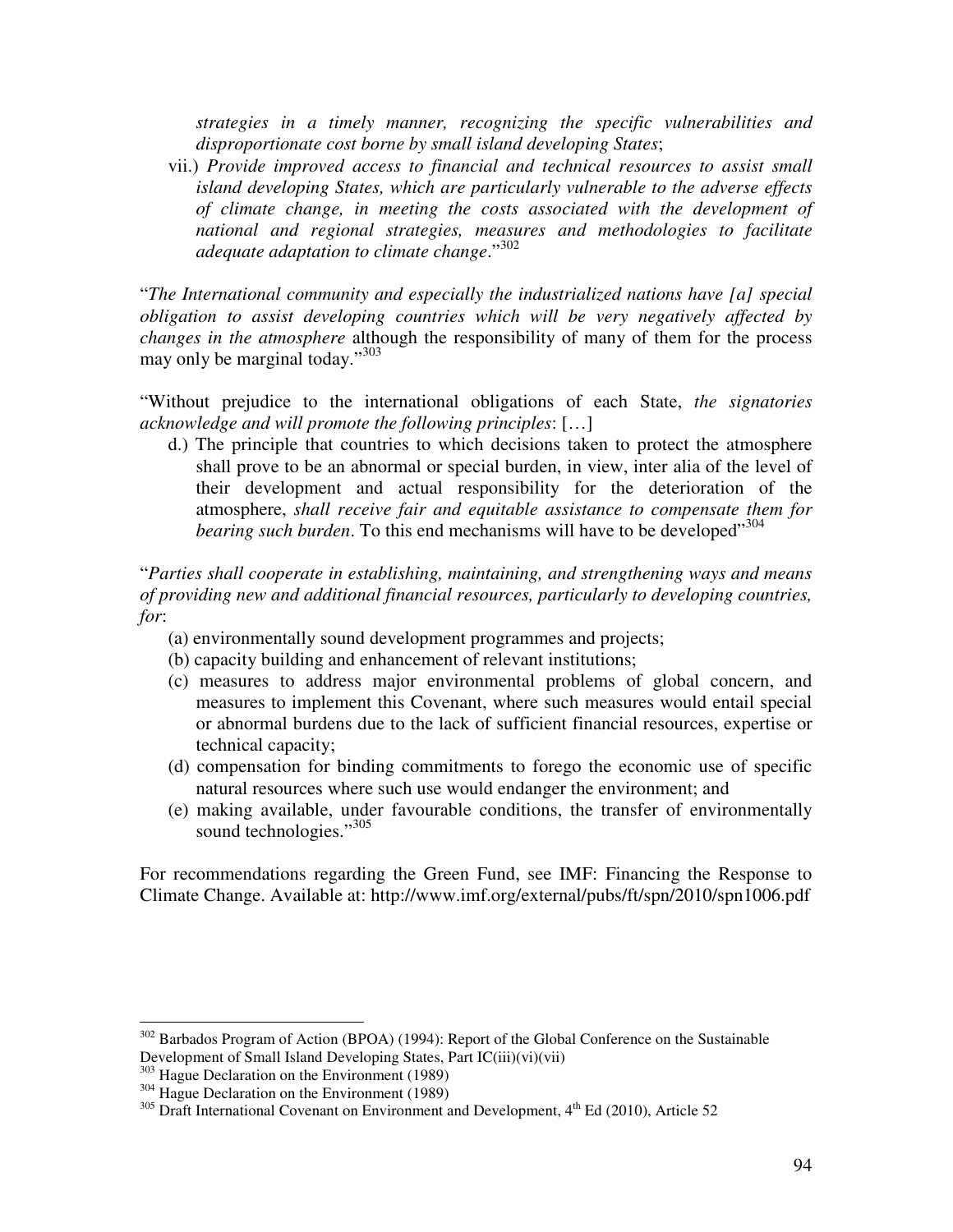# **I. Acceptance of climate-displaced persons**

# *OHCHR*

 $\overline{a}$ 

"*Human rights guarantees in the context of climate change include*:

- (a) adequate protection of housing from weather hazards (habitability of housing);
- (b) access to housing away from hazardous zones;
- (c) *access to shelter and disaster preparedness in cases of displacement caused by extreme weather events*;
- (d) *protection of communities that are relocated away from hazardous zones, including protection against forced evictions without appropriate forms of legal or other protection, including adequate consultation with affected persons*."<sup>306</sup>

"The inundation and disappearance of small island States would have implications for the right to self-determination, as well as for the full range of human rights for which individuals depend on the State for their protection. The disappearance of a State for climate change-related reasons would give rise to a range of legal questions, including concerning the status of people inhabiting such disappearing territories and the protection afforded to them under international law (discussed further below). *While there is no clear precedence to follow, it is clear that insofar as climate change poses a threat to the right of peoples to self-determination, States have a duty to take positive action, individually and jointly, to address and avert this threat. Equally, States have an obligation to take action to avert climate change impacts which threaten the cultural and social identity of indigenous peoples*."<sup>307</sup>

"*Persons affected by displacement within national borders are entitled to the full range of human rights guarantees by a given State, including protection against arbitrary or forced displacement and rights related to housing and property restitution for displaced persons*. *To the extent that movement has been forced, persons would also qualify for increased assistance and protection as a vulnerable group in accordance with the Guiding Principles on Internal Displacement.* However, with regard to slow-onset disasters and environmental degradation it remains challenging to distinguish between voluntary and forced population movements."

† "*Persons moving voluntarily or forcibly across an international border due to environmental factors would be entitled to general human rights guarantees in a receiving State, but would often not have a right of entry to that State*. Persons forcibly displaced across borders for environmental reasons have been referred to as "climate refugees" or "environmental refugees". The Office of the United Nations High Commissioner for Refugees, the International Organization for Migration and other humanitarian organizations have advised that these terms have no legal basis in international refugee law and should be avoided in order not to undermine the international legal regime for the protection of refugees. "<sup>308</sup>

<sup>&</sup>lt;sup>306</sup> OHCHR Report on the Relationship Between Climate Change and Human Rights (2009), Paragraph 38 <sup>307</sup> OHCHR Report on the Relationship Between Climate Change and Human Rights (2009), Paragraph 41

<sup>&</sup>lt;sup>308</sup> OHCHR Report on the Relationship Between Climate Change and Human Rights (2009), Paragraph 58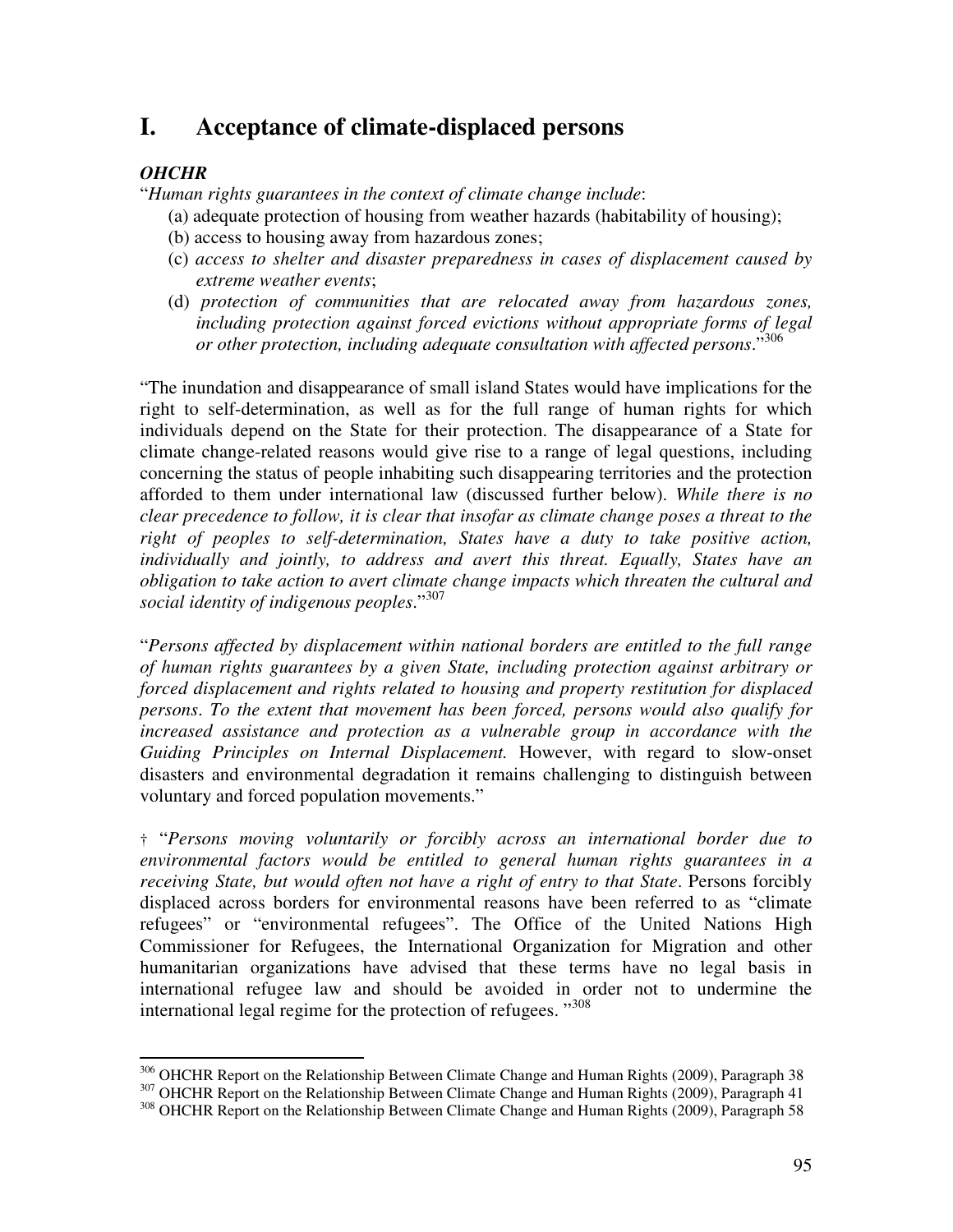"*The Representative of the Secretary-General on human rights of internally displaced persons has suggested that a person who cannot be reasonably expected to return (e.g. if assistance and protection provided by the country of origin is far below international standards) should be considered a victim of forced displacement and be granted at least a temporary stay*."<sup>309</sup>

† "One possible scenario of forcible displacement across national borders is the eventual total submergence of small island States. Two working papers of the Sub-Commission on the Promotion and Protection of Human Rights point to some of the human rights issues such situations would raise, such as the rights of affected populations vis-à-vis receiving States and possible entitlement to live in community. Human rights law does not provide clear answers as to the status of populations who have been displaced from sinking island States. Arguably, *dealing with such possible disasters and protecting the human rights of the people affected will first and foremost require adequate long-term political solutions, rather than new legal instruments*."<sup>310</sup>

"Climate change-related conflicts could be one driver of forced displacement. In such cases, in addition to the general human rights protection framework, other international standards would be applicable, including the Guiding Principles on Internal Displacement, international humanitarian law, international refugee law and subsidiary and temporary protection regimes for persons fleeing from armed conflict. Violent conflict, irrespective of its causes, has direct implications for the protection and enjoyment of human rights."<sup>311</sup>

"*In some cases, States may have an obligation to protect individuals against foreseeable threats to human rights related to climate change, such as an increased risk of flooding in certain areas*. In that regard, the jurisprudence of the European Court of Human Rights gives some indication of how a failure to take measures against foreseeable risks could possibly amount to a violation of human rights. The Court found a violation of the right to life in a case where State authorities had failed to implement land-planning and emergency relief policies while they were aware of an increasing risk of a large-scale mudslide. The Court also noted that the population had not been adequately informed about the risk." $312$ 

"The Committee on Economic, Social and Cultural Rights identifies four types of extraterritorial obligations to promote and protect economic, social and cultural rights. Accordingly, *States have legal obligations to*:

- Refrain from interfering with the enjoyment of human rights in other countries
- Take measures to prevent third parties (e.g. private companies) over which they hold influence from interfering with the enjoyment of human rights in other countries

 $\overline{a}$ <sup>309</sup> OHCHR Report on the Relationship Between Climate Change and Human Rights (2009), Paragraph 59 <sup>310</sup> OHCHR Report on the Relationship Between Climate Change and Human Rights (2009), Paragraph 60 <sup>311</sup> OHCHR Report on the Relationship Between Climate Change and Human Rights (2009), Paragraph 63

<sup>&</sup>lt;sup>312</sup> OHCHR Report on the Relationship Between Climate Change and Human Rights (2009), Paragraph 74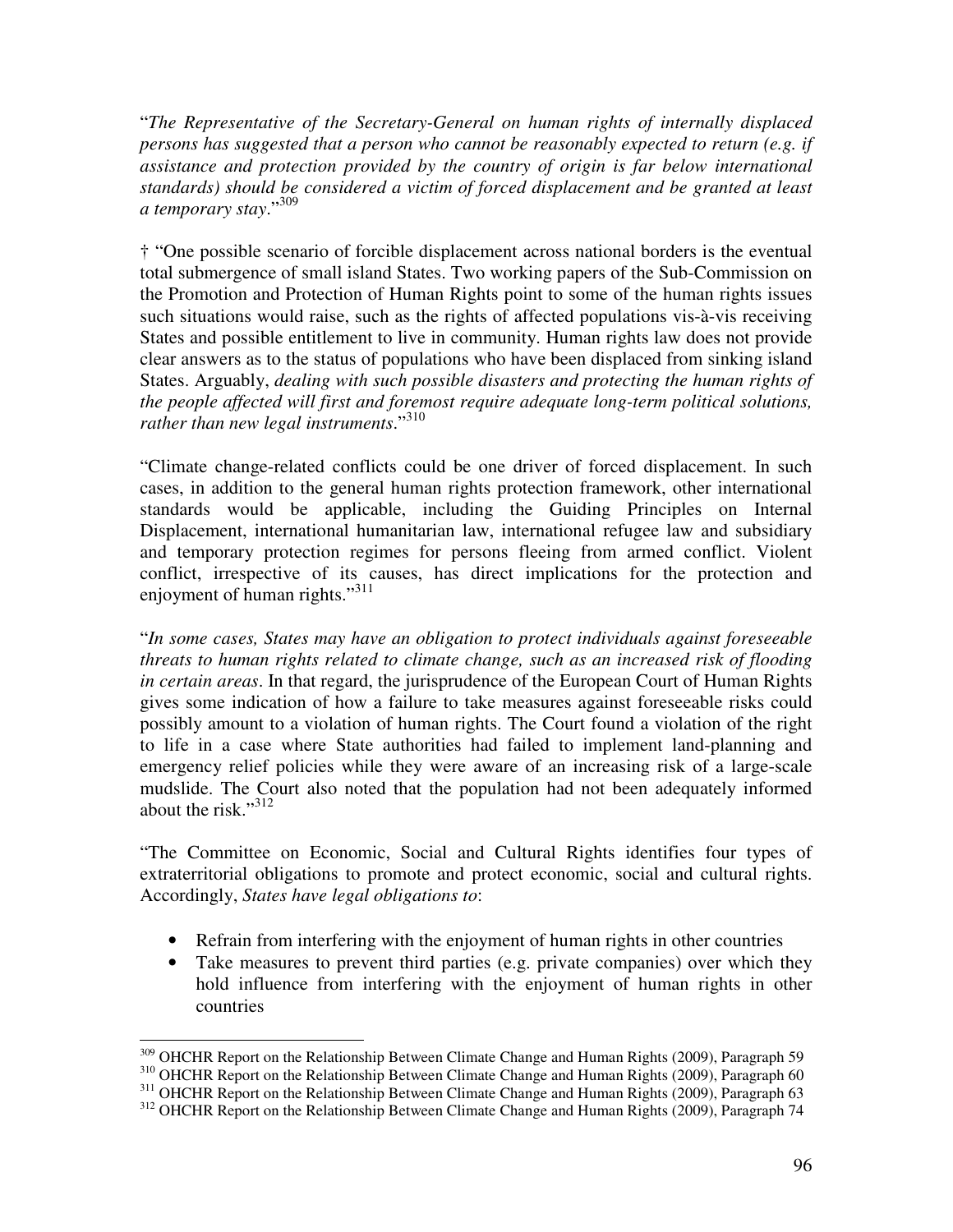• *Take steps through international assistance and cooperation, depending on the availability of resources, to facilitate fulfilment of human rights in other countries, including disaster relief, emergency assistance, and assistance to refugees and displaced persons* 

Ensure that human rights are given due attention in international agreements and that such agreements do not adversely impact upon human rights<sup>313</sup>

### *Miscellaneous*

"Invites all Parties to enhance action on adaptation under the Cancun Adaptation Framework, taking into account their common but differentiated responsibilities and respective capabilities, and specific national and regional development priorities, objectives and circumstances, by undertaking, inter alia, the following: […]

(f) *Measures to enhance understanding, coordination and cooperation with regard to climate change induced displacement, migration and planned relocation, where appropriate, at the national, regional and international levels*" 314

"*Acknowledges the further work to advance the understanding of and expertise on loss and damage*, which includes, inter alia, the following: […]

(vi) *How impacts of climate change are affecting patterns of migration, displacement and human mobility*" 315

Proposed Convention on Climate Displaced Persons:

"Definition and designation of climate change displaced persons (CCDPs)

Proposals for definitions of "climate change displaced persons" have advanced a range of strategies for addressing the question of how to distinguish forced from voluntary migration in cases of gradual environmental degradation. In our view, prospective migration based on the likely consequences of climate change (that is, "voluntary migration") is as coerced as migration in response to climate change impacts that immediately render a particular area uninhabitable. In other words, population movements based on the conclusion that a region will no longer be habitable in the future also constitute "forced" migration. The important question *then* becomes institutional rather than definitional and is focused on constructing and administering a set of processes to determine the likely contribution of climate change to both prospective and responsive climate change movements.

Rather than assigning rights and protections on the basis of the individual satisfaction of definition-based criteria, we propose more workable (in our view) *en masse* designations of the status of CCDPs through a process of request and determination by States and Convention institutions. Such an approach would nevertheless require a definition of CCDPs because, as Castles observes, "we cannot get around definitional categories… easily, for definitions are crucial in guiding the policies

 $\overline{a}$ <sup>313</sup> OHCHR Report on the Relationship Between Climate Change and Human Rights (2009), Paragraph 86  $314$  Cancun Agreements (2010), Paragraph 14(f)

 $315$  Doha Conference (2012), Decision 3, Paragraph 7(vi)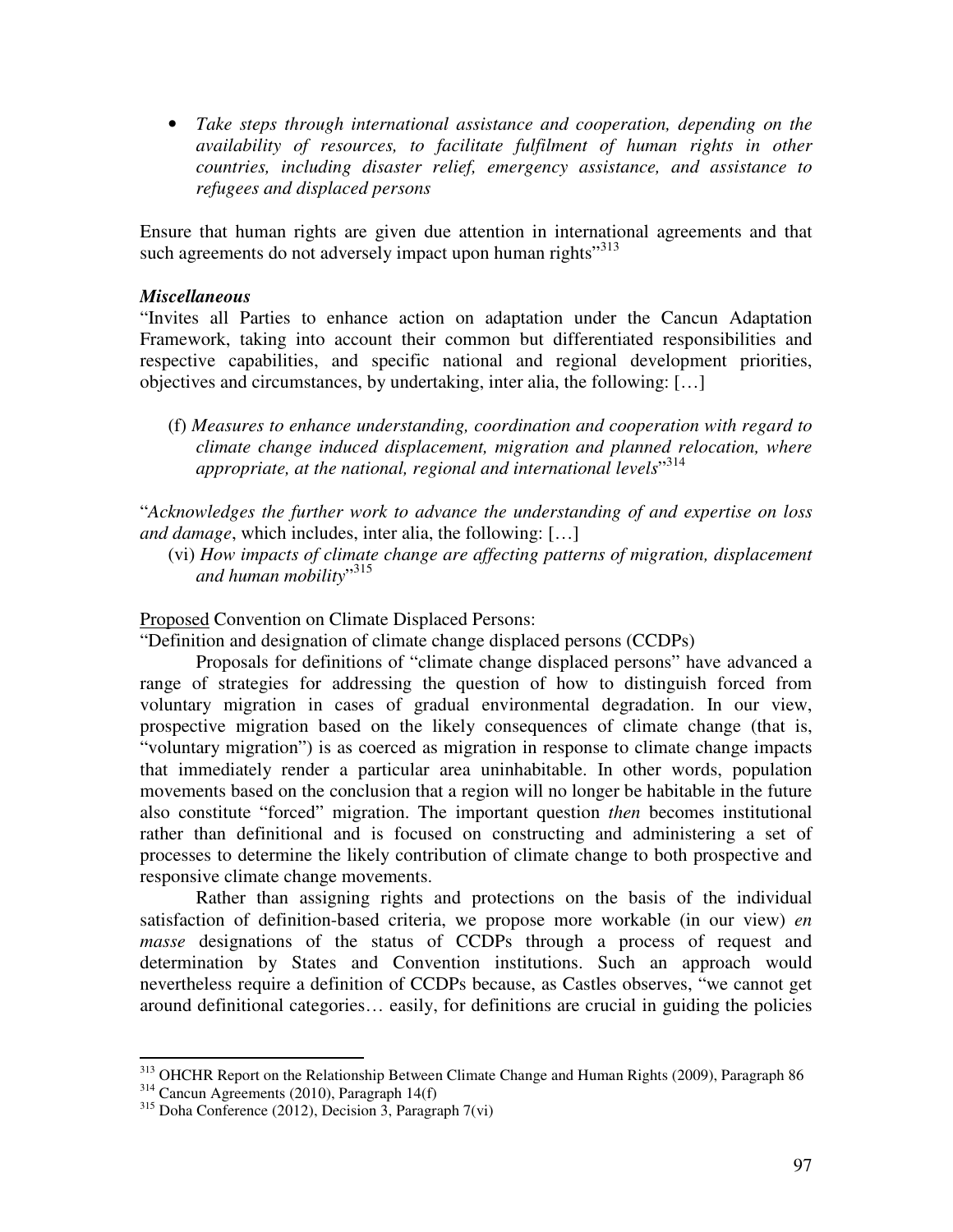of governments and international agencies towards mobile people." We propose, then, the following CCDP definition:

*CCDPs are groups of people whose habitual homes have or will become temporarily or permanently uninhabitable as a consequence of a climate change event.* 

A "climate change event" is defined as "sudden or gradual environmental disruption that is very likely caused by human-induced climate change."

Under our Convention assistance and protection would not be triggered solely by fulfilling the requirements of a definition, but rather through an international process of status designation informed by scientific studies, affected communities, States, and international institutions."<sup>316</sup>

† "Both the Refugee Convention and customary international law recognize that, in certain circumstances, the international community is responsible for the provision of rights and assistance to persons displaced across international borders and unable to rely on their own nation for protection. Again, however, there currently exists no provision in international law for most persons migrating across borders as a consequence of climate change.

Doherty and Giannini identify the Refugee Convention as a useful model for what kinds of human rights protections to include in a new instrument for CCDPs because it provides the "most comprehensive codification of the rights of refugees yet attempted on the international level. We endorse Docherty and Giannini's argument that any treaty for CCDPs should be premised on the rights and protections that States *have already agreed to accord to traditional refugees.* As such, our Convention would guarantee a range of civil, political, economic, social, and cultural rights, based on a principle of nondiscrimination. Further, CCDPs should be guaranteed a minimum standard of treatment at least equivalent to aliens in the host country. However, analogously to the Refugee Convention, certain rights should be afforded to CCDPs at the same level as those enjoyed by nationals in the host country, and, in some cases, rights should be afforded based on an absolute standard, rather than being contingent on existing rights in host nations. Rights relating to movement are especially significant to CCDPs, and in particular, CCDPs should enjoy the right to non-refoulement, a core principle of refugee law under Article 33 of the Refugee Convention. In the context of the new instrument, non-refoulement would prohibit the forcible return of a refugee to a situation in which "climate-induced environmental change would threaten the refugee's life or ability ot survive."

Following the Refugee Convention, the rights of CCDPs displaced across international borders should expand on an incremental basis, with further rights accruing the longer that CCDPs remain in a host nation. Adoption of the Refugee Convention model of a gradually deepening set of rights enables the Convention to flexibly adapt to changing environmental conditions and scientific knowledge. As proposed by Docherty and Giannini, those displaced across borders would remain eligible for assistance until they acquired a new nationality, voluntarily returned to their home country, or refused to return when it was safe for them to do so.

<sup>316</sup> CCDP Convention (2012) , Section 3.4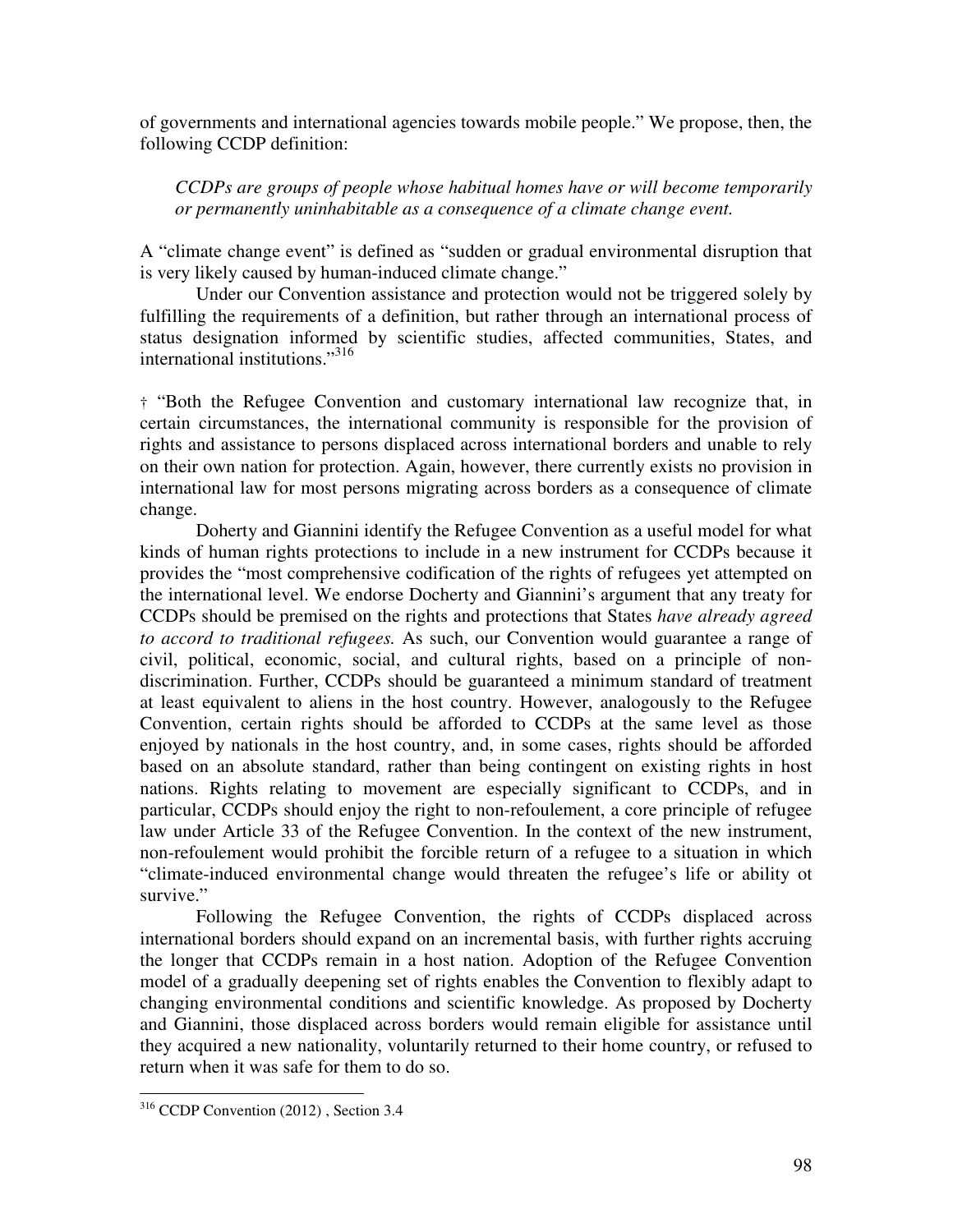Any instrument for CCDPs should ensure that basic survival needs are met. Again, a duty of international cooperation and assistance, based on the principle that climate change is a global problem, is equally applicable to CCDPs who cross borders *and* to those who remain within their own states."<sup>317</sup>

"*There is much scope for preventive policies, with the aim of reducing the need to migrate by ensuring an acceptable livelihood in established homelands*. First of all, we need to expand our approach to refugees in general in order to include environmental refugees in particular. We cannot continue to ignore environmental refugees simply because there is no institutionalised mode of dealing with them. If official standing were to be accorded to these refugees, this might help to engender a recognised constituency for e.g. those 900 million people who endure desertification, 4 million of whom have become environmental refugees in the Sahel alone. While desertification entrains costs of \$42 billion a year just through the loss of agricultural produce, the United Nations' Anti-Desertification Action Plan would cost no more than \$22 billion a year. Yet the amount subscribed so far falls far short of the target, ostensibly on the grounds that arid-land dwellers have no constituency and hence lack political leverage.

Secondly, *we need to widen and deepen our understanding of environmental refugees by establishing the root causes of the problem--not only environmental causes*  but associated problems such as security concerns, plus the interplay of the two sets of *forces*. There are many conceptual grey areas as concerns proximate and ultimate causes, the contributory roles of population pressures and poverty, the linkages to ethnic tensions and conventional conflict, and so lengthily forth.

Consider too the root causes of famine. If a famine has been human-made, it can be human-unmade, whereas natural factors can only be managed and accommodated. Just as the recurrent droughts in Sub-Saharan Africa cannot all be blamed on climate, so the recurrent famines cannot all be blamed on drought--and the same must apply, to some degree at least, to droughts (plus desertification) in Central Asia. Drought has often served to trigger famines by disrupting the social, economic and political processes that would normally ensure sufficient access or entitlement to food.

Probably most important of all is that there can be little progress except within an overall context of what has come to be known as Sustainable Development. This applies notably to reliable access to food, water, energy, health and other basic human needs- lack of which is behind many environmental refugees' need to migrate. In big picture terms, sustainable development represents a sound way to pre-empt the environmental refugee issue in its full scope over the long run. As a prime mode to tackle the issue, then, there would be a handsome payoff on investment to foster Sustainable Development in developing countries through greater policy emphasis on environmental safeguards, together with efforts to stem associated problems such as poverty, population and landlessness.

 Let us conclude this paper with an unusually pragmatic mode of promoting Sustainable Development, whether in the Horn of Africa or Central Asia, whether in the Himalayan foothills or the borderlands of the Caucasus mountains. A prime way to tackle desertification, salinization, in fact several sorts of land degradation, is through planting trees for shelter belts, to retain soil moisture, and to resist soil erosion. Certain types of

<sup>&</sup>lt;sup>317</sup> CCDP Convention (2012), Section 3.6.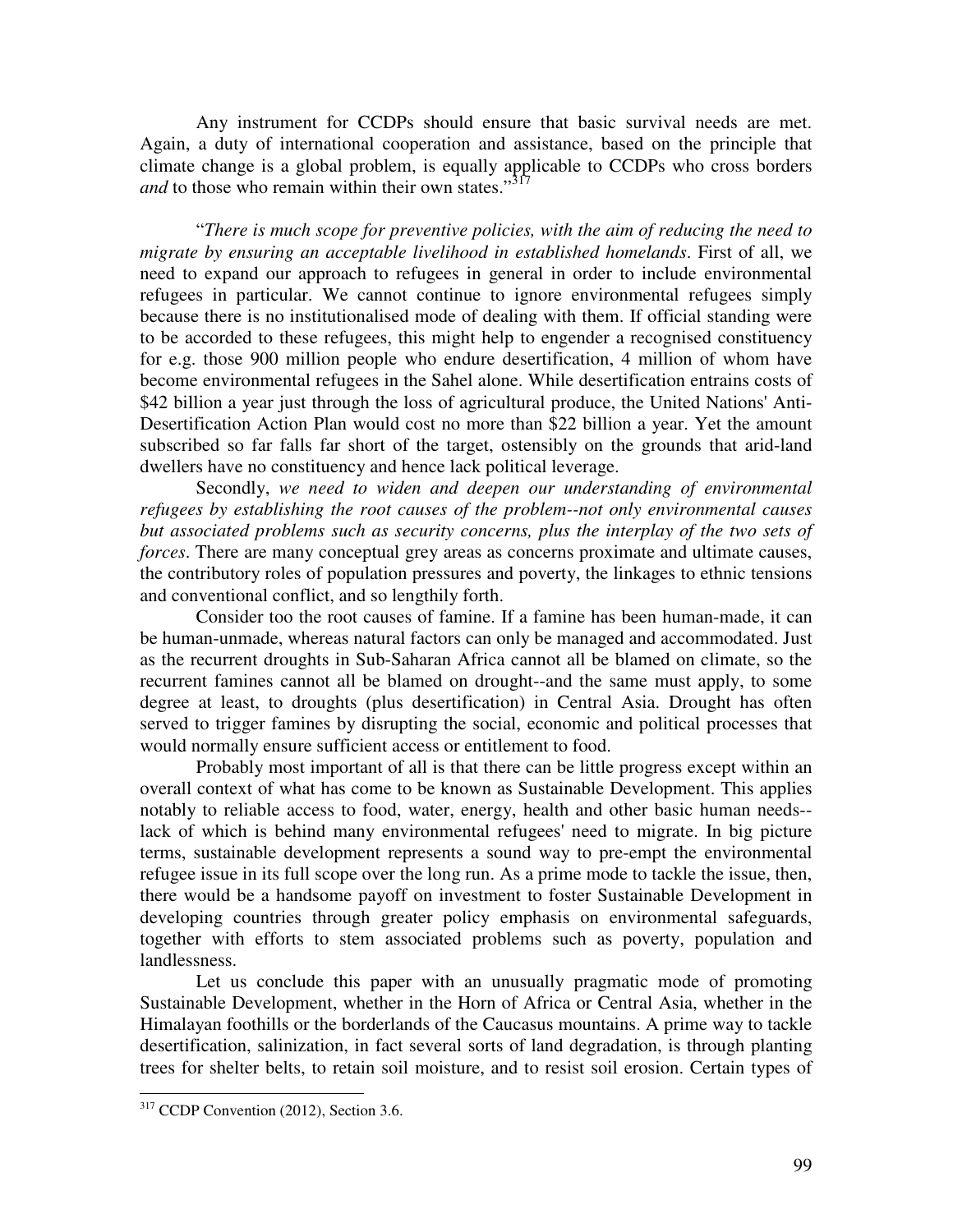trees offer additional benefits, e.g. leguminous species add nitrogen to infertile soils, or they supply built-in insecticides, or they offer industrial timber. Probably the biggest benefit lies with reforestation in montane areas, in order to rehabilitate hydrological systems and watershed functions, and thus avoiding floods and drying-outs for river systems downstream. All in all, and in whatever part of the world, restoring tree cover almost always presents an exceptional win-win outcome."<sup>318</sup>

"Deal effectively with natural disasters and conflicts, including their humanitarian and environmental impacts, recognizing that conflicts in Africa have hindered, and in many cases obliterated, both the gains and efforts aimed at sustainable development, with the most vulnerable members of society, particularly women and children, being the most impacted victims, through efforts and initiatives, at all levels, to: […]

b.)*Provide support to African countries to enable them to better deal with the*  displacement of people as a result of natural disasters and conflicts and put in *place rapid response mechanisms*" 319

 $\overline{a}$ <sup>318</sup> Environmental Refugees: An Emergent Security Issue (2005)

<sup>319</sup> Johannesburg Plan of Implementation of the World Summit of Sustainable Development (WSSD) (2002), Paragraph 65(b)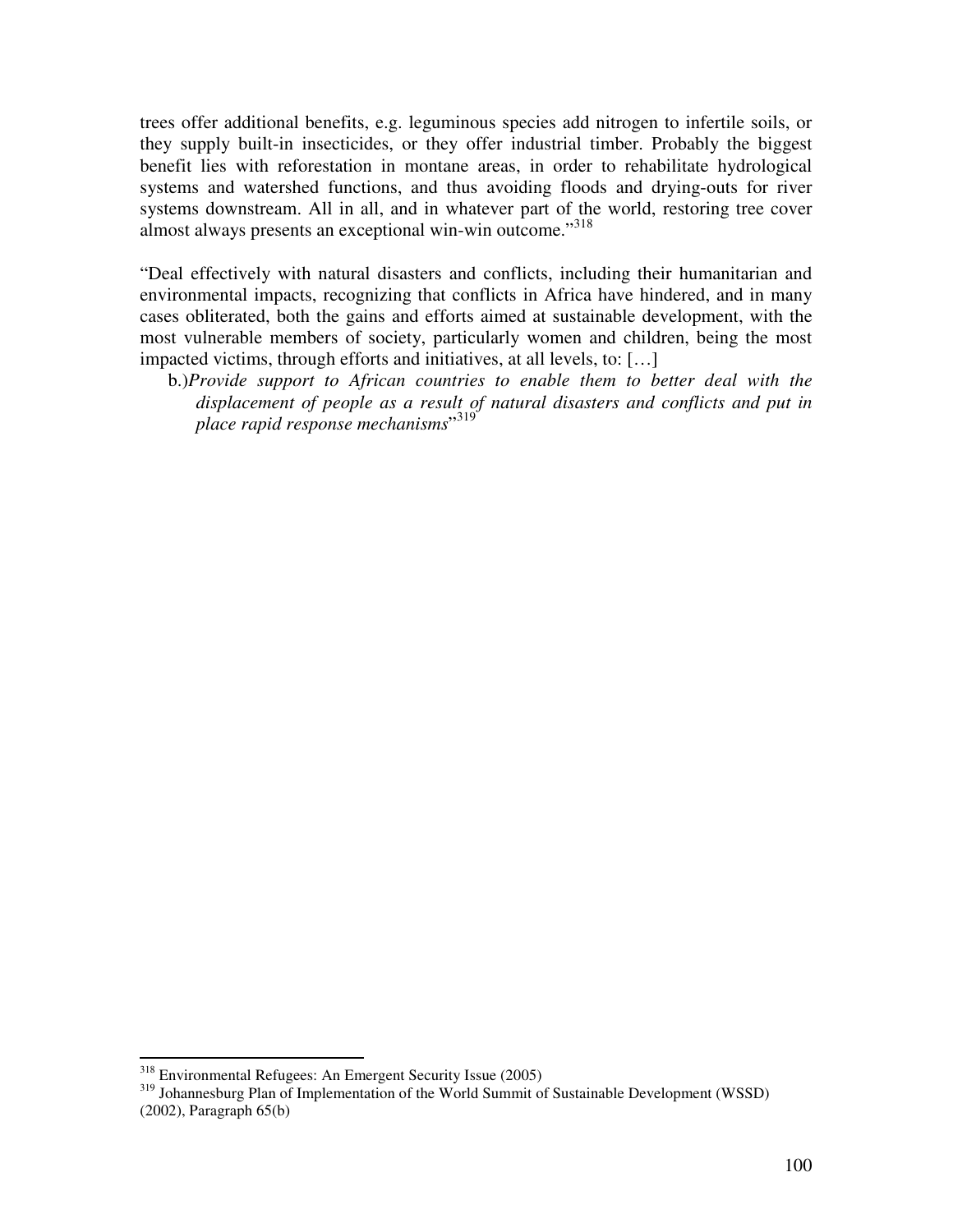# **J. Promote sustainable consumption patterns**

# *Miscellaneous*

"To achieve sustainable development and a higher quality of life for all people, States should *reduce and eliminate unsustainable patterns of production and consumption* and promote appropriate demographic policies."<sup>320</sup>

"Encourage and promote the development of a 10-year framework of programmes in support of regional and national initiatives to accelerate the *shift towards sustainable consumption and production* to promote social and economic development within the carrying capacity of ecosystems by addressing and, where appropriate, delinking economic growth and environmental degradation through improving efficiency and sustainability in the use of resources and production processes and reducing resource degradation, pollution and waste. All countries should take action, with developed countries taking the lead, taking into account the development needs and capabilities of developing countries, through mobilization, from all sources, of financial and technical assistance and capacity-building for developing countries. This would require actions at all levels to:

- a) Identify specific activities, tools, policies, measures and monitoring and assessment mechanisms, including, where appropriate, life-cycle analysis and national indicators for measuring progress, bearing in mind that standards applied by some countries may be inappropriate and of unwarranted economic and social cost to other countries, in particular developing countries;
- b) Adopt and implement policies and measures aimed at promoting sustainable patterns of production and consumption, applying, inter alia, the polluter-pays principle described in principle 16 of the Rio Declaration on Environment and Development;
- c) Develop production and consumption policies to improve the products and services provided, while reducing environmental and health impacts, using, where appropriate, science-based approaches, such as life-cycle analysis;
- d) Develop awareness-raising programmes on the importance of sustainable production and consumption patterns, particularly among youth and the relevant segments in all countries, especially in developed countries, through, inter alia, education, public and consumer information, advertising and other media, taking into account local, national and regional cultural values;
- e) Develop and adopt, where appropriate, on a voluntary basis, effective, transparent, verifiable, non-misleading and non-discriminatory consumer information tools to provide information relating to sustainable consumption and production, including human health and safety aspects. These tools should not be used as disguised trade barriers;
- f) Increase eco-efficiency, with financial support from all sources, where mutually agreed, for capacity-building, technology transfer and exchange of technology

 $\overline{a}$ <sup>320</sup> Rio Declaration (1992), Principle 8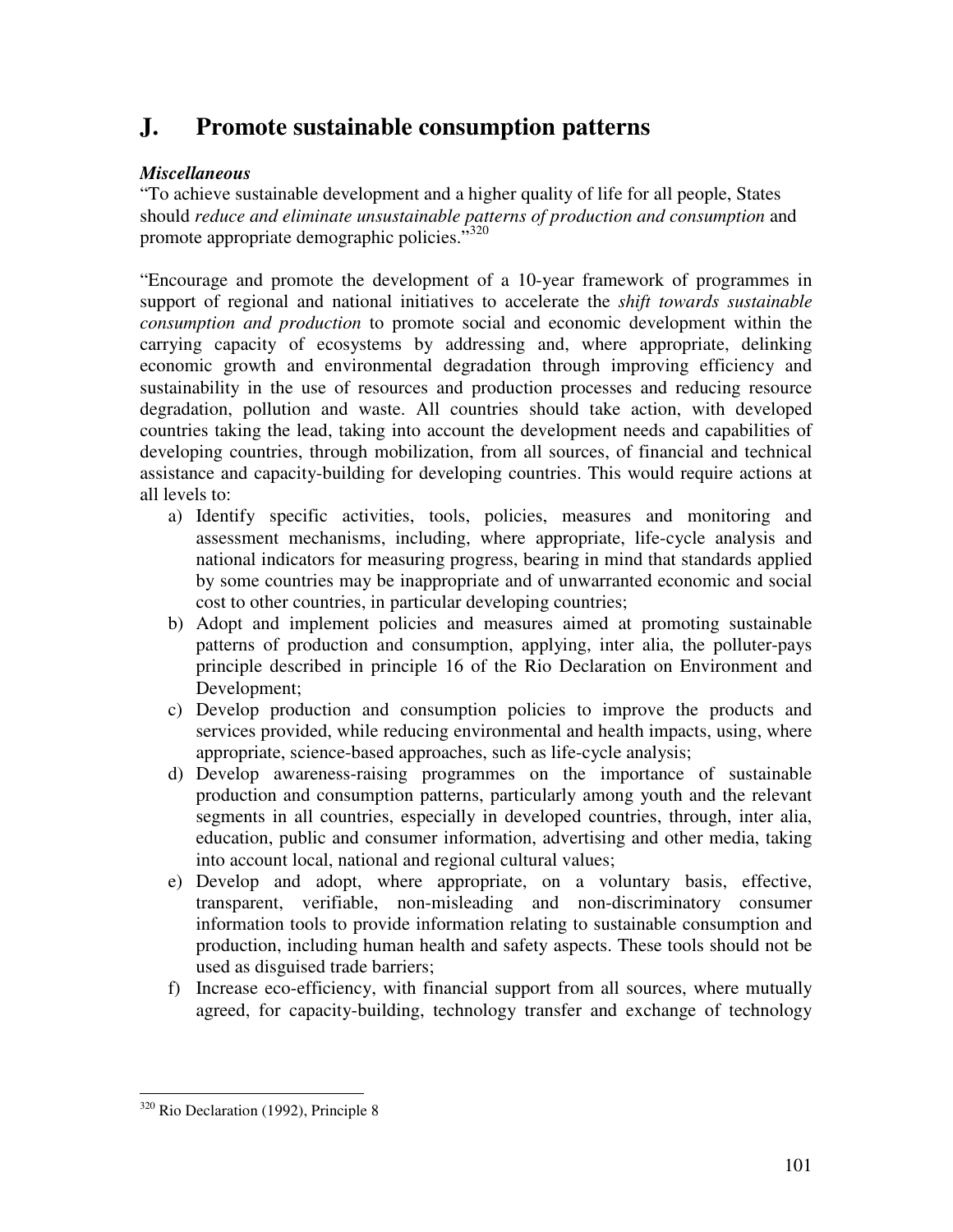with developing countries and countries with economies in transition, in cooperation with relevant international organizations."<sup>321</sup>

"In principle, countries should be guided by the following basic objectives in their efforts to address consumption and lifestyles in the context of environment and development:

a. All countries should strive to *promote sustainable consumption patterns*;

- b. *Developed countries should take the lead in achieving sustainable consumption patterns*;
- c. *Developing countries should seek to achieve sustainable consumption patterns in their development process*, guaranteeing the provision of basic needs for the poor, while avoiding those unsustainable patterns, particularly in industrialized countries, generally recognized as unduly hazardous to the environment, inefficient and wasteful, in their development processes. This requires enhanced technological and other assistance from industrialized countries."<sup>322</sup>

"In the years ahead, Governments, working with appropriate organizations, should strive to meet the following broad objectives: […]

- b. To *develop a domestic policy framework that will encourage a shift to more sustainable patterns of production and consumption*;
- c. To *reinforce both values that encourage sustainable production and consumption patterns* and policies that encourage the transfer of environmentally sound technologies to developing countries."<sup>323</sup>

"We recognize that *urgent action on unsustainable patterns of production and consumption where they occur remains fundamental in addressing environmental*  sustainability"<sup>324</sup>

"We recall the commitments made in the Rio Declaration, Agenda 21 and the Johannesburg Plan of Implementation on sustainable consumption and production and, in particular, the request in chapter III of the Johannesburg Plan of Implementation to encourage and promote the development of a ten-year framework of programmes. We recognize that *fundamental changes in the way societies consume and produce are indispensable for achieving global sustainable development*."<sup>325</sup>

"There is also high agreement and medium evidence that *changes in lifestyle, behaviour patterns and management practices can contribute to climate change mitigation across all sectors*. Examples that can have positive impacts on mitigation include changes in consumption patterns, education and training, changes in building occupant behaviour, transport demand management and management tools in industry."<sup>326</sup>

 $\overline{a}$  $321$  Johannesburg Plan of Implementation of the World Summit of Sustainable Development (WSSD)  $(2002)$ , Paragraph 15

 $2^{2}$  Agenda 21 (1992), Paragraph 4.8

<sup>323</sup> Agenda 21 (1992), Paragraph 4.17

 $324$  The Future We Want (Rio+20 Declaration) (2012), Paragraph 61

 $325$  The Future We Want (Rio+20 Declaration) (2012), Paragraph 224

<sup>&</sup>lt;sup>326</sup> IPCC Fourth Assessment Report (2007), p.59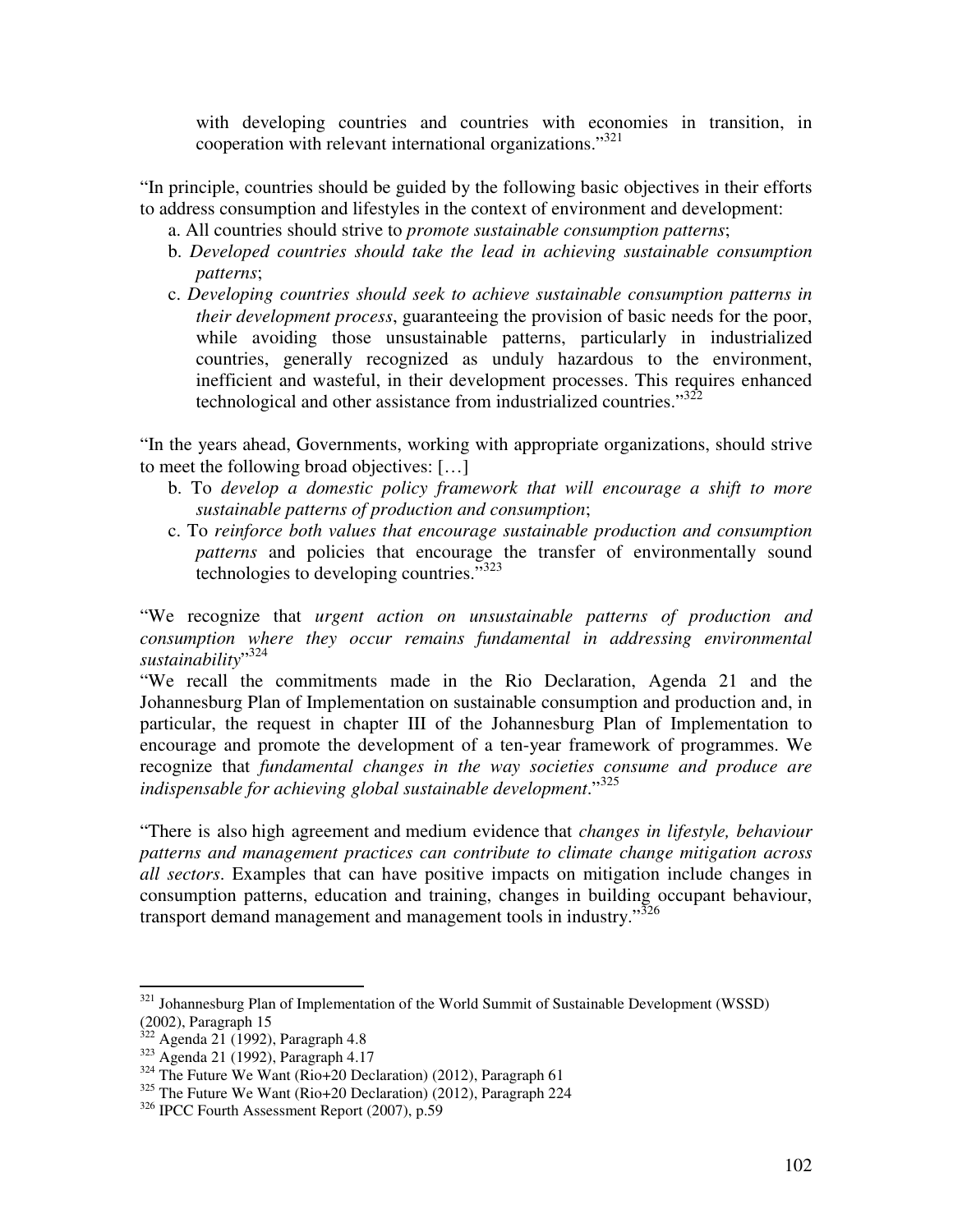"Changes in lifestyle and behaviour patterns can contribute to climate change mitigation across all sectors. Management practices can also have a positive role (high agreement, medium evidence).

- Lifestyle changes can reduce GHG emissions. Changes in lifestyles and consumption patterns that emphasize resource conservation can contribute to developing a low-carbon economy that is both equitable and sustainable
- Education and training programmes can help overcome barriers to the market acceptance of energy efficiency, particularly in combination with other measures
- Changes in occupant behaviour, cultural patterns and consumer choice and use of technologies can result in considerable reduction in  $CO<sub>2</sub>$  emissions related to energy use in buildings
- Transport Demand Management, which includes urban planning (that can reduce the demand for travel) and provision of information and educational techniques (that can reduce car usage and lead to an efficient driving style) can support GHG mitigation
- In industry, management tools that include staff training, reward systems, regular feedback, documentation of existing practices can help overcome industrial organization barriers, reduce energy use, and GHG emissions"<sup>327</sup>

"Technology, income levels, and lifestyles are causing important changes in both direct and indirect energy requirements of households. While energy efficiency through technological improvement is helping, energy use and GDP growth have not really been decoupled in many countries. Lifestyle changes are essential to realize the full benefits of the technical potential.

 In the short term, for incremental changes it is advantageous to consider consumers as shoppers and purchasers in a marketplace. By controlling information, education, and so on, what people buy can be influenced to achieve the desired outcome. In the medium term, an approach that relies on human well-being in terms of sustainable development, on Millennium Development Goal indicators, and on the triple bottom line (with more emphasis toward environmentalism) can have a moderate dampening effect on energy use.

In the longer term, an ecological footprint index and the criterion of 'sufficiency' provide promising policy options in individualistic liberal societies for increasing sustainability in the energy system and motivating the adoption of a new value system. A human wellbeing indicator needs to evolve beyond GDP and the Human Development Index to reflect responsible individual and community behavior, sufficiency, happiness, and social ecosystem balance. Transformational change in the social fabric that places individual and community actions in the proper context has a role to play in reaching a low-energy path.

Despite health alerts and religious taboos, meat consumption has increased due to the aggressive marketing strategies of producers and distributors, creating an association between wealthy people's diet and meat consumption. There is a lack of awareness that a

 $\overline{a}$ <sup>327</sup> IPCC Fourth Assessment Report (2007), Summary for Policymakers: Mitigation, Paragraph 7